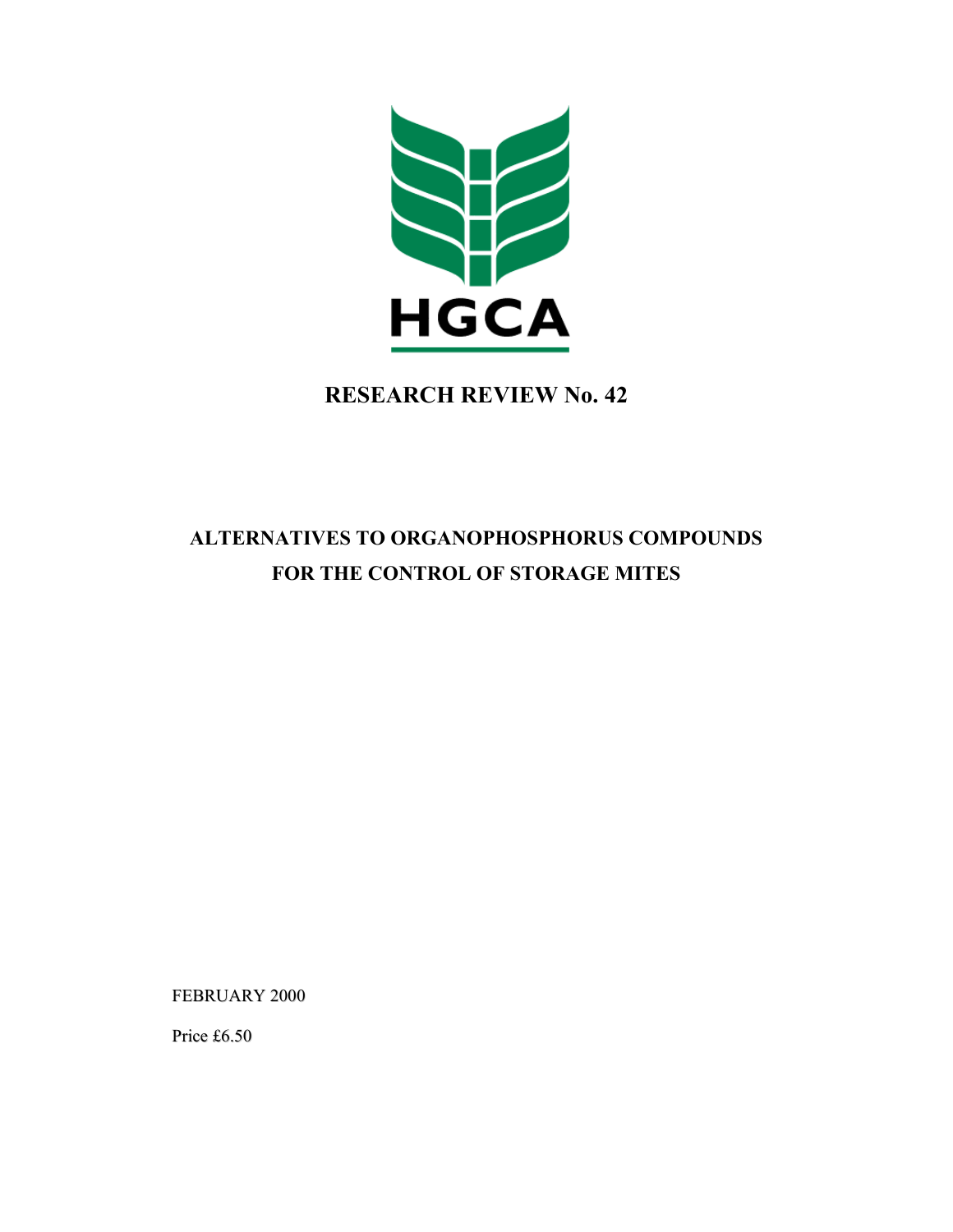## **RESEARCH REVIEW No. 42**

## **ALTERNATIVES TO ORGANOPHOSPHORUS COMPOUNDS FOR THE CONTROL OF STORAGE MITES**

by

## D A COLLINS

#### Central Science Laboratory, Sand Hutton, York YO4 1LZ

This review was funded by HGCA as part of a research project on the alternatives to organo-phosphorus compounds for the control of storage mites. The work started in October 1998 and lasts in total for 42 months. The total grant (£174,534) covers ongoing research as well as this review (Project no. 2084).

The Home-Grown Cereals Authority (HGCA) has provided funding for this project but has not conducted the research or written this report. While the authors have worked on the best information available to them, neither HGCA nor the authors shall in any event be liable for any loss, damage or injury howsoever suffered directly or indirectly in relation to the report or the research on which it is based.

Reference herein to trade names and proprietary products without stating that they are protected does not imply that they may be regarded as unprotected and thus free for general use. No endorsement of named products is intended nor is any criticism implied of other alternative, but unnamed products.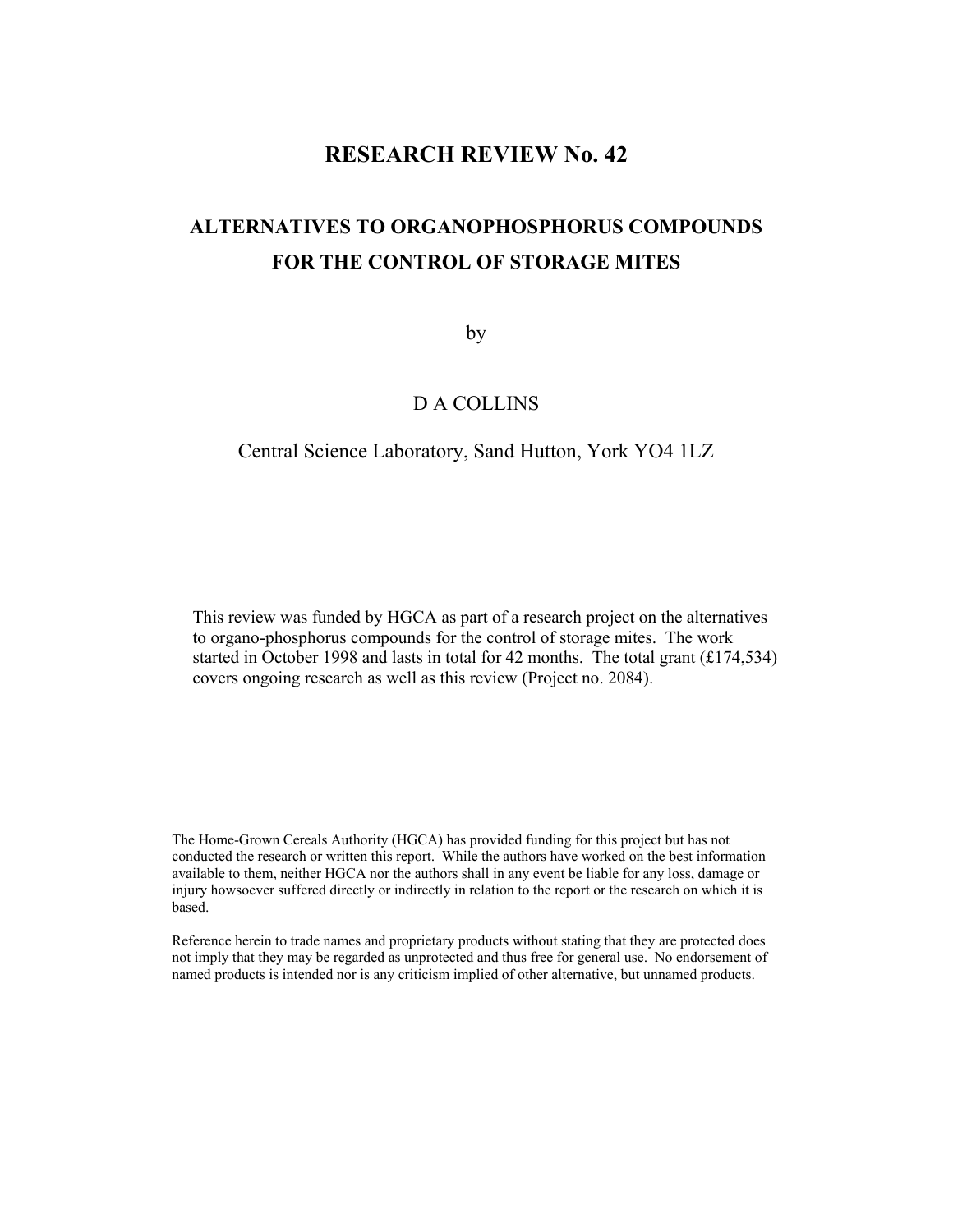|     |                                     | <b>CONTENTS</b>                       | Page     |
|-----|-------------------------------------|---------------------------------------|----------|
| 1.  |                                     | Introduction                          | 1        |
| 2.  | Insect Growth Regulators (IGRs)     |                                       | 3        |
|     | 2.1                                 | Juvenile Hormone Analogues (JHAs)     | 4        |
|     | 2.2                                 | Moulting hormone (ecdysone) analogues | 6        |
|     | 2.3                                 | Chitin synthesis inhibitors           | 6        |
| 3.  |                                     | <b>Inert Dusts</b>                    |          |
| 4.  | <b>Botanicals</b>                   |                                       | 11       |
|     | 4.1                                 | Azadirachtin (Neem)                   | 11       |
|     | 4.2                                 | Other plant derived products          | 13       |
| 5.  |                                     | Pyrethroids                           | 16       |
| 6.  | Novel Compounds                     |                                       | 18       |
|     | 6.1                                 | Chemosterilants                       | 18       |
|     | 6.2                                 | <b>Fatty Acids</b>                    | 21       |
|     | 6.3                                 | Inorganic Salts                       | 21       |
|     | 6.4                                 | Antibiotics                           | 22       |
| 7.  | <b>Biological Control</b>           |                                       | 25       |
|     | 7.1                                 | Parasites, Parasitoids and Predators  | 26       |
|     |                                     | 7.1.1 Parasitoids                     | 26       |
|     |                                     | 7.1.2 Nematodes                       | 27       |
|     |                                     | 7.1.3 Predators                       | 28       |
|     | 7.2                                 | Pathogens                             | 29       |
|     |                                     | 7.2.1 Bacteria                        | 31       |
|     |                                     | 7.2.2 Viruses                         | 32       |
|     |                                     | 7.2.3 Protozoa                        | 33       |
|     |                                     | 7.2.4<br>Fungi                        | 34       |
| 8.  | Alternatives to Admixture Treatment |                                       | 37       |
|     | 8.1                                 | Hygiene                               | 37       |
|     | 8.2                                 | Cooling                               | 37       |
|     | 8.3                                 | Heating                               | 37       |
|     | 8.4                                 | Drying                                | 37       |
|     | 8.5                                 | Cleaning and conveying                | 38       |
|     | 8.6                                 | Fumigation                            | 38       |
|     | 8.7                                 | Modified Atmospheres                  | 38       |
| 9.  | Conclusions                         |                                       | 38       |
| 10. | Future Work                         |                                       | 40<br>40 |
| 11. |                                     | Acknowledgements                      |          |
| 12. | References                          |                                       | 40       |
|     | Table 1                             |                                       | 69       |
|     | Table 2                             |                                       | 74       |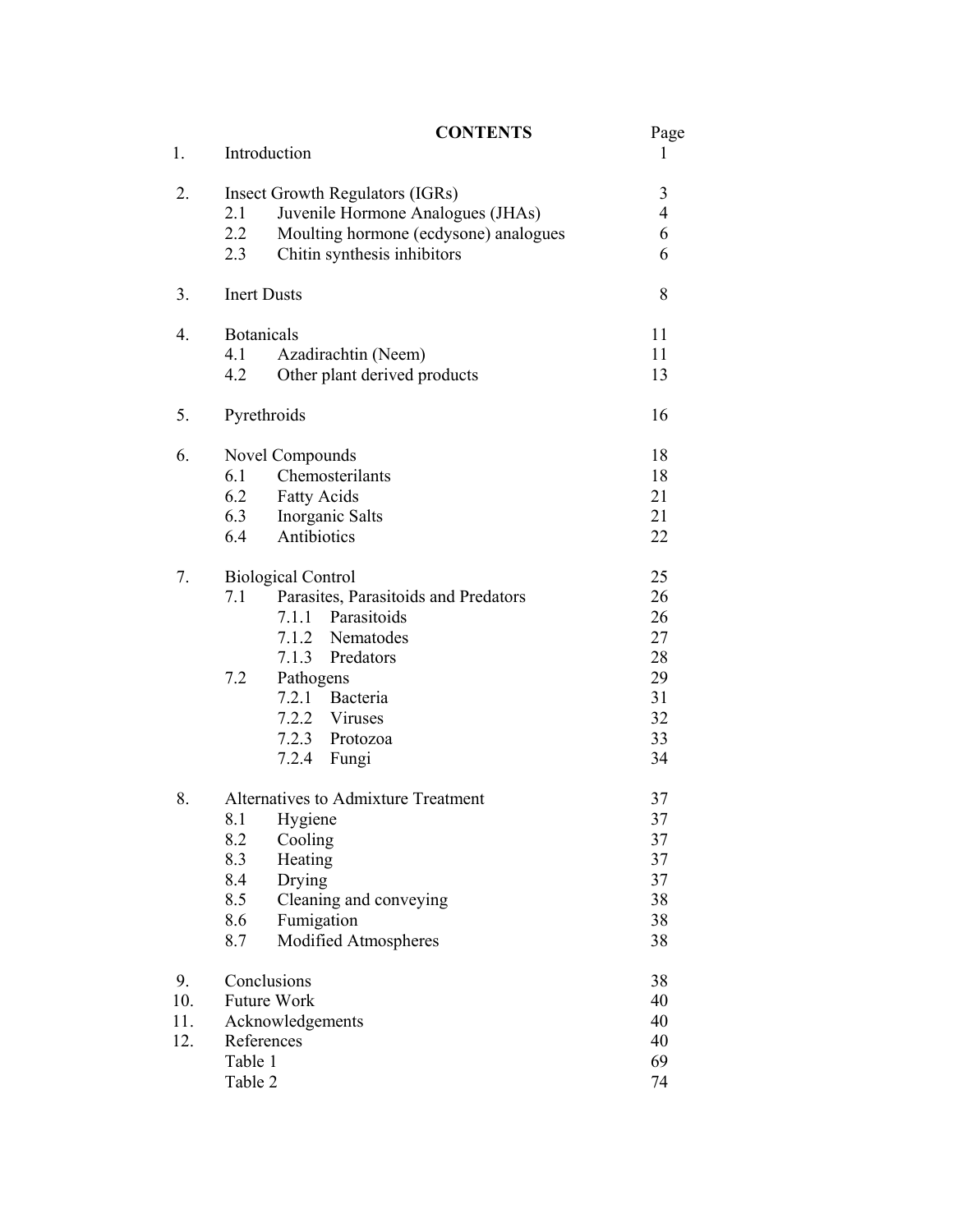#### **1. Introduction**

Mites are very common pests of stored grain and oilseeds in the U.K. A survey of commercial grain stores during 1988/89 and oilseed stores in 1995, detected the presence of mites in 81.3 % and 89 % of the stores respectively (Lynch et al., 1991; Prickett, 1997). The most common species in the grain stores were *Acarus siro, Lepidoglyphus destructor, Tyrophagus longior* and *Tyrophagus putrescentiae*, identified in 59%, 51.2%, 15.9% and 12% of stores respectively (Lynch et al., 1991). In the oilseed stores the predominant species were *Acarus siro* (67%), *Lepidoglyphus destructor* (37%), *Tyrophagus putrescentiae* (31%) and *Tyrophagus longior* (19%) (Prickett, 1997).

Some mites feed on the germ of cereals (Solomon, 1946a) and hollow out rapeseed leaving only the seed coat (Anon, 1982), thus reducing germination and decreasing the value for seed and malting. Heavy infestations can have a strong smell which taints the grain, and makes it unpalatable to livestock and unsuitable for milling (Wilkin and Stables, 1985). Research has found reduced growth rates in pigs fed a diet heavily infested with mites (Wilkin and Thind, 1984). Mites in finished cereal products are also a cause of concern. A recent investigation found 22% of cereal based products contained at least one mite (Anon, 1996). Infestations may arise as a result of mites entering the product during any stage in its manufacture, transport and storage (Anon, 1996). There is also the potential risk to the health of workers involved in grain and flour handling by development of serious allergies following exposure to stored product pests (Stengard Hansen et al., 1996). Mites have also been implicated in the transmission of micro-organisms, especially fungi, with recent suggestions of a role as vectors of prions (Sigrianskii, 1940; Griffiths et al, 1959; Wisniewski et al., 1996).

There is a requirement for traded grain to be pest-free; EC regulation 689/92 states in Article 2, that to be accepted for intervention, 'cereals must be free from live pests (including mites) at every stage of their development' (Intervention Board, 1996). In the U.K. stored grain protection has relied heavily on bulk admixture with insecticides. A survey of commercial grain stores in 1988/89 found that 67.5% of the sites had used contact pesticides on all or part of the grain, with two thirds treating for prophylactic reasons (Prickett, 1991). The only contact pesticides approved by the Pesticides and Safety Directorate for the treatment of stored grain and oilseed are the organophosphorus (OP) compounds pirimiphos-methyl (Actellic), etrimfos (Satisfar) and chlorpyrifos-methyl (Reldan) (Whitehead, 1997). The survey of commercial stores found that pirimiphos-methyl, chlorpyrifos-methyl and etrimfos were used in 73%, 21% and 12% of sites that treated grain, respectively (Prickett, 1991).

However, none of the pesticides are now particularly effective against field strains of mites. Results from recent surveys have found widespread resistance in populations of *Acarus siro* to one or more of these compounds. Resistance to twice the recommended rate of pirimiphos-methyl was detected in 15% of *Acarus siro* strains from farm stores (1987), 71% of strains from commercial stores (1988/89), 91% from animal feed mills (1992) and 93% from oilseed stores (1995) (Starzewski, 1991; Prickett, 1994; Prickett, 1997). In the latter survey resistance to chlorpyrifos-methyl was also detected in 63% of stores but only in mites from stores where pirimiphosmethyl resistance was found (Prickett and Buckland, 1997). Resistance to etrimfos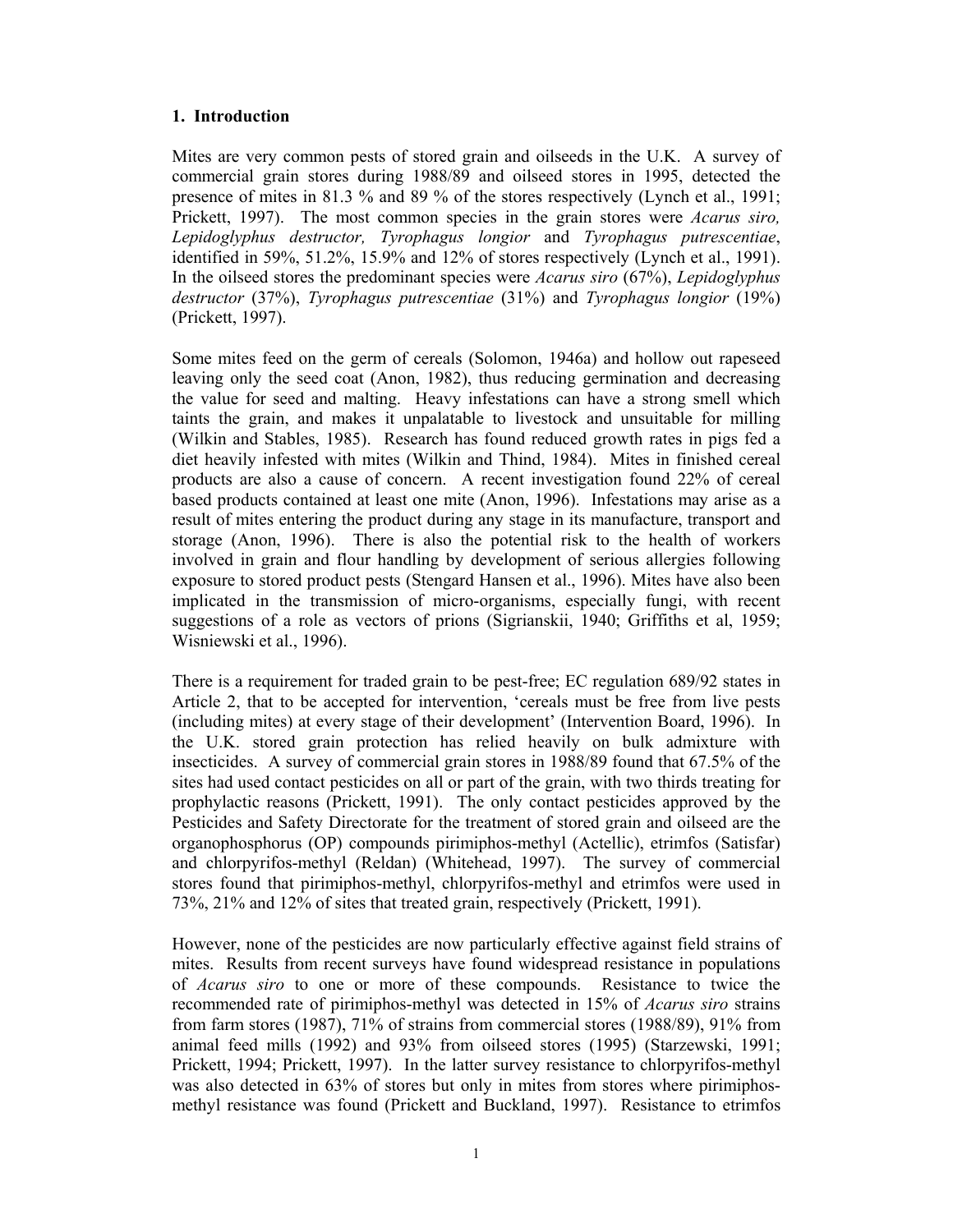was also detected in two pirimiphos-methyl resistant strains (Prickett and Buckland, 1997). Unpublished data from the Central Science Laboratory by Binns and Buckland, found one *Acarus siro* population from a commercial store to be resistant to pirimiphos-methyl, etrimfos and chlorpyrifos-methyl. This indicates the presence of mites resistant to all available compounds used for treating stored grain. Collins and Binns (1996) also found that 8 mg kg<sup>-1</sup> of pirimiphos-methyl and etrimfos failed to provide complete mortality of a susceptible strain of *Acarus siro*, when exposed to treated oilseed rape for 14 days.

Thind et al. (1996) also detected cross-resistance to chlorpyrifos-methyl and etrimfos in a pirimiphos-methyl resistant field strain of *Lepidoglyphus destructor*. This suggests that resistance to OPs in this case, has conferred cross-resistance to all three compounds, and it is possible that a single mechanism is responsible (Thind et al., 1996). Therefore, the use of any one compound may lead to selection for resistance to the others.

The ability of some mites to survive treatments with OPs, is due to the development of resistance mechanisms. OPs have been found to inhibit acetylcholinesterase (AChE) in mites and ticks (Errampalli and Knowles, 1990; Roulston et al., 1966). When AChE is inactivated, degradation of the neurotransmitter, acetylcholine, is prevented and hyperexcitation of nerve tissues results in eventual exhaustion and tetany (Dekeyser and Downer, 1994). The first resistance mechanism to OPs developed by the acarina was based on a deviant AChE enzyme (Nolan and Roulston, 1979). In tetranychids, alterations in AChE cause a considerable decrease in the sensitivity to certain OPs (Helle, 1984). AChE insensitivity is the most common type of OP-resistance in the spider mite *Tetranychus urticae* (Helle, 1984). Roulston et al. (1966) also found that death in ticks treated with OPs was highly correlated with the inhibition of AChE. Another type of OP-resistance is based on a detoxication mechanism (Nolan and Roulston, 1979). In phytoseiid mites the most common OP resistance mechanism is based on detoxication by increased activity of glutathion-Stransferases (Helle, 1984).

As well as concerns regarding the development of resistant pests, the costs and consumer resistance to toxic chemicals in food, have led to increasing pressures for a reduction in pesticide use. The Maximum Residue Limits (MRLs) for OPs on stored grain have been reduced in the EU to 5 mg kg $^{-1}$  (S.I., 1994), which is close to the recommended application rates and there are pressures for further reductions.

Cooling and drying is also used to protect grain from pest infestation. By reducing the temperature of grain to below  $5^{\circ}$ C mite breeding is prevented; and by drying grain to below 60% rh development can be inhibited (Cunnington, 1976). However, many sale contracts stipulate that the maximum moisture content of grain to be purchased is 15% (McLean, 1989). At 25°C, a moisture content of 15%, depending on variety, is at equilibrium with about 70% rh (Henderson, 1987), which is within the range of conditions required by *Acarus siro, Lepidoglyphus destructor* and *Tyrophagus putrescentiae* to complete their development in the laboratory (Cunnington, 1976). Furthermore, during the winter, surface layers may reabsorb moisture from the atmosphere (Burrell and Havers, 1976) locally increasing product moisture content and enhancing the development of surface mite infestations (Armitage, 1984).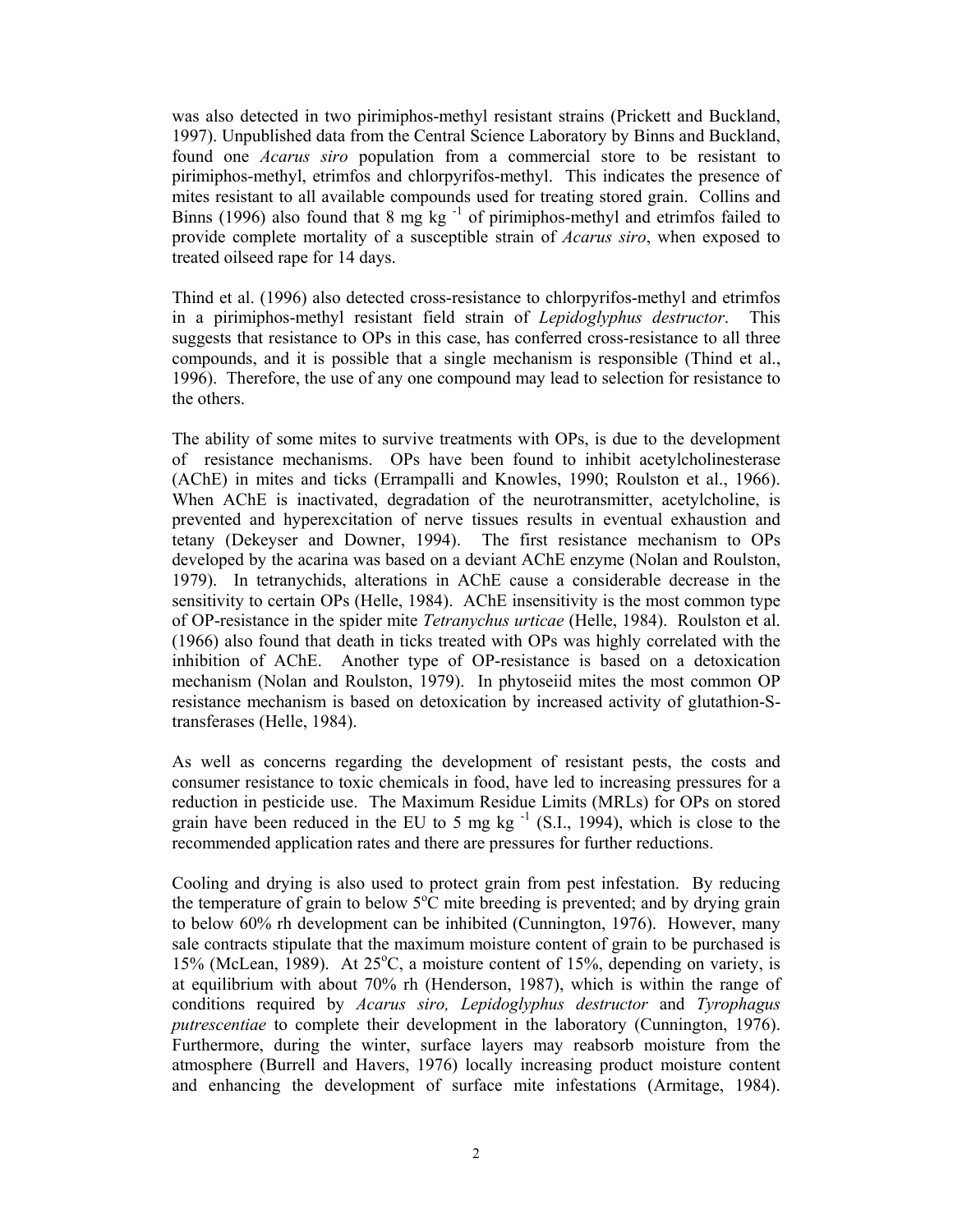Surface grain cannot be kept cool or dry enough to limit mite numbers, so a surface pesticide treatment may be required.

The future of OPs looks bleak. There are strong pressures for their replacement, linked to their reputed involvement in Chronic Fatigue Syndrome (CFS) following use as sheep dips, the possible involvement in Gulf War Syndrome, a suggested link to spongiform encephalopathies by causing prion mutation, claims that they cause autoimmune diseases and continuing concerns over residues in foodstuffs (Vial et al., 1996; Wester et al., 1996; Stephens et al. 1996; Fairhall, 1996; Davies, 1997; Warden, 1996). However, there is also the need for high quality pest-free grain and together with suggestions that mites are implicated in the development of allergies and the spread of prions (Wisniewski et al, 1996), it is obvious that alternatives need to be sought.

There are a number of alternative compounds used effectively against acarine pests in field agriculture, veterinary and public health control programs, which may also prove effective against storage mites. These include insect growth regulators, inert dusts, botanicals, novel compounds and biological control agents. Each of these groups will be discussed including the advantages and disadvantages of their use in a storage environment, together with modes of action; with the aim of identifying potential alternatives that may warrant further investigation.

This review covers results of efficacy testing of a wide range of mite species, so it is probably in order to explain their relationship to the commonly-occurring grain storage species, as it is not unreasonable to expect that different orders or families of mites will have varying susceptibilities to toxicants. The main mite pests of stored products in the UK are all members of the order Astigmata, which rely solely on cutaneous respiration and are thus weakly sclerotised and vulnerable to desiccation. Other Astigmatid mites which are important in other contexts include the house dust mite, *Dermataphagoides* spp. and *Psoroptes* spp., the scab or mange mites. Another commonly occurring UK grain species is *Cheyletus eruditus*, a predatory mite of the order Prostigmata, which are a well-sclerotised group with tracheate systems which open via a pair of stigmata just beneath the mouthparts. Other well-studied Prostigmatid mites include *Tetranychus*, spider mite pests of plants, and *Varroa*, the bee parasite. The Mesostigmata are equally well-sclerotised mites with the stigmata opening mid-way along the body. There are several species of the genera *Haemogamasus*, *Blattisocius* and *Androlaelaps* which occur in association with stored products, in particular with processed cereals. *Amblyseius* sp., a predator of spider mites and *Dermanyssus* sp., the chicken or poultry red mite, are well-studied pests in other contexts. The ticks are external sucking parasites and form the order Metastigmata. They are also well-studied agricultural pests but there are no grain storage representatives. The Mesostigmata and the Metastigmata form the superorder Parasitiformes with the poorly-known unigeneric Tetrastigmata. The Astigmata and the Prostigmata form the superorder Acariformes with the Cryptostigmata, which are heavily-armoured soil dwellers, sometimes known as 'beetle mites'.

#### **2. Insect Growth Regulators (IGRs)**

IGRs are compounds that disrupt the normal development of insects by mimicking the action of insect hormones and/or by interfering with hormone regulated processes.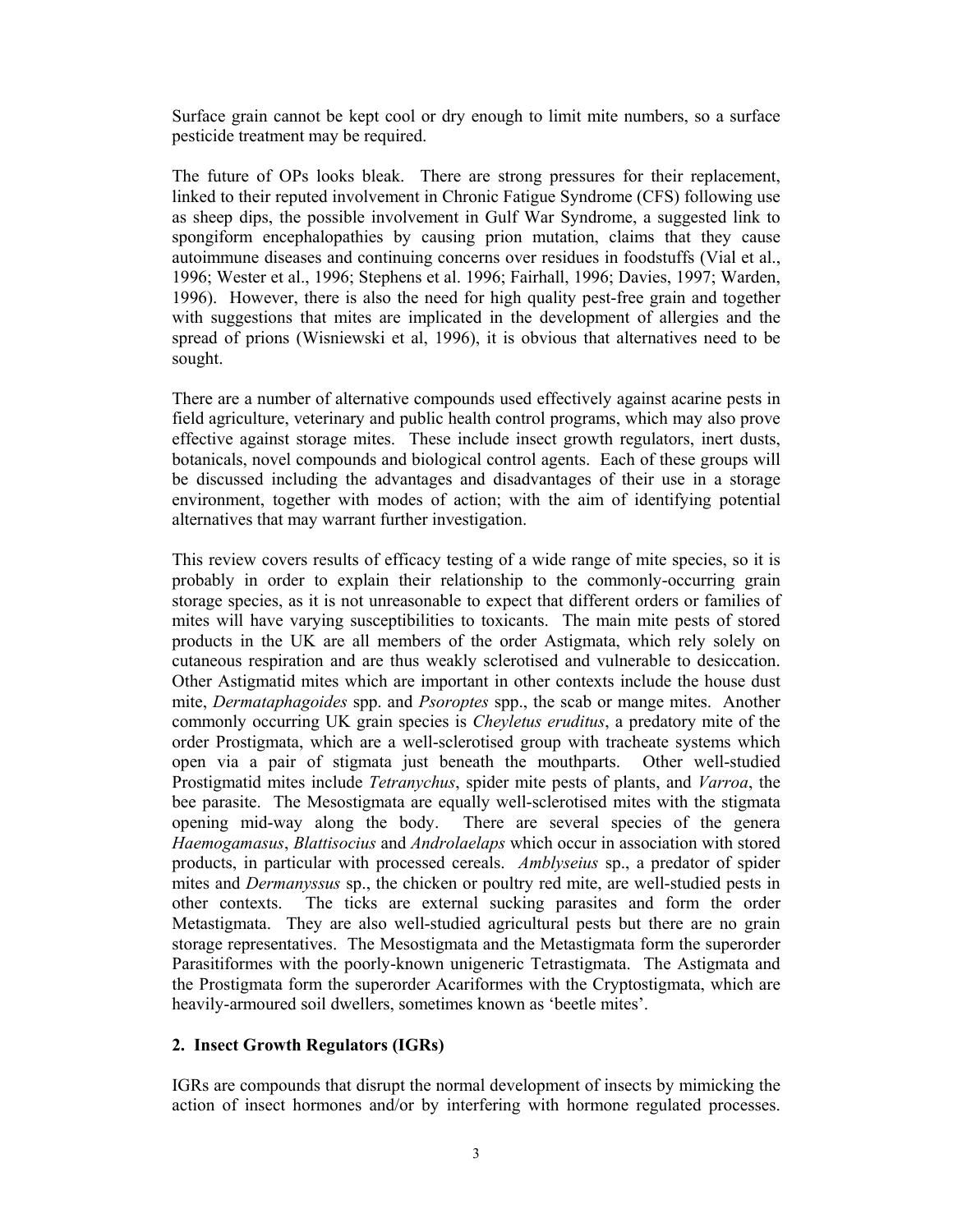They have been used in a variety of practical applications, such as for mosquito and cockroach control, and have shown to be effective against stored product insects (Loschiavo, 1976; Kramer et al., 1985 and Bengston, 1987).

The role of hormones in the regulation of development and reproduction in insects has been extensively studied. However, in acarines this regulation is less well understood, although it is believed that hormone-like substances are responsible (Soneshine, 1991). In ticks it has been suggested that the lateral segmental organs and the retrocerebral organ complex are possible endocrine glands (Binnington, 1986), however the nature of their secretions is unknown.

There are three main types of IGRs used in pest control : juvenile hormone analogues, moulting hormone analogues and chitin synthesis inhibitors.

#### **2.1 Juvenile Hormone Analogues (JHAs)**

In immature insects, JH affects development by suppressing the formation of adult characteristics. During diapause, development is inhibited by high levels of JH which are thought to inhibit the brain-prothoraic gland system (Eaton, 1985). In adults, JH stimulates ovarian development and yolk production by the fat body. Although no JH or JH-like substance has been identified in the Acari, many investigators support their existence and physiological role (Soneshine, 1991). Several JHAs appear to affect mite development by disrupting normal morphogenesis to the adult, resulting in abnormal mites, with combined juvenile and adult characteristics, that cannot feed or reproduce and eventually die; these JHAs also appear to affect embryonic development resulting in failure of egg hatch (Dekeyser and Downer, 1994). A wide range of JHAs have been tested for their toxic effects on a variety of acarine species, however, information on the effects on stored product mites is limited.

Czaja-Topinska et al. (1979) listed the effects of 56 JHAs on *Tyrophagus putrescentiae* (Astigmata) and reported a range of morphogenetic, ovicidal and sterilising effects. Although not all had significant action on the mites, effects ranged from reduced fecundity in treated females, to a significant increase in the number of larvae unable to complete development to the adult stage. The most sensitive stage to the JHAs was the egg stage from which larvae emerged but did not feed and soon died.

Thind and Edwards (1990) found that fenoxycarb, a carbamate insecticide with JHlike properties, stimulated egg production in *Acarus siro* (Astigmata)*.* Incorporation into food at 10 mg kg  $^{-1}$  and 100 mg kg  $^{-1}$  increased egg production by 43% and 99% respectively; and total mite populations were significantly higher in the treated media than in controls. It was suggested the effects of fenoxycarb indicated that JH-like compounds may act as gonadotrophins. This gonodotropic effect has also been observed in *Tetranychus urticae* (Prostigmata) when treated with the JH mimic farnesol (Regev and Cone, 1976). Females treated topically with 200 ppm farnesol in 40% ethanol laid more eggs than females treated with only ethanol.

However, Buchi (1990) found that fenoxycarb reduced the number of adult *Acarus siro* (Astigmata) produced by between 37.1% and 94.9%, when added to food media at doses ranging from 0.5 ppm to 8 ppm. The numbers of larvae were also reduced by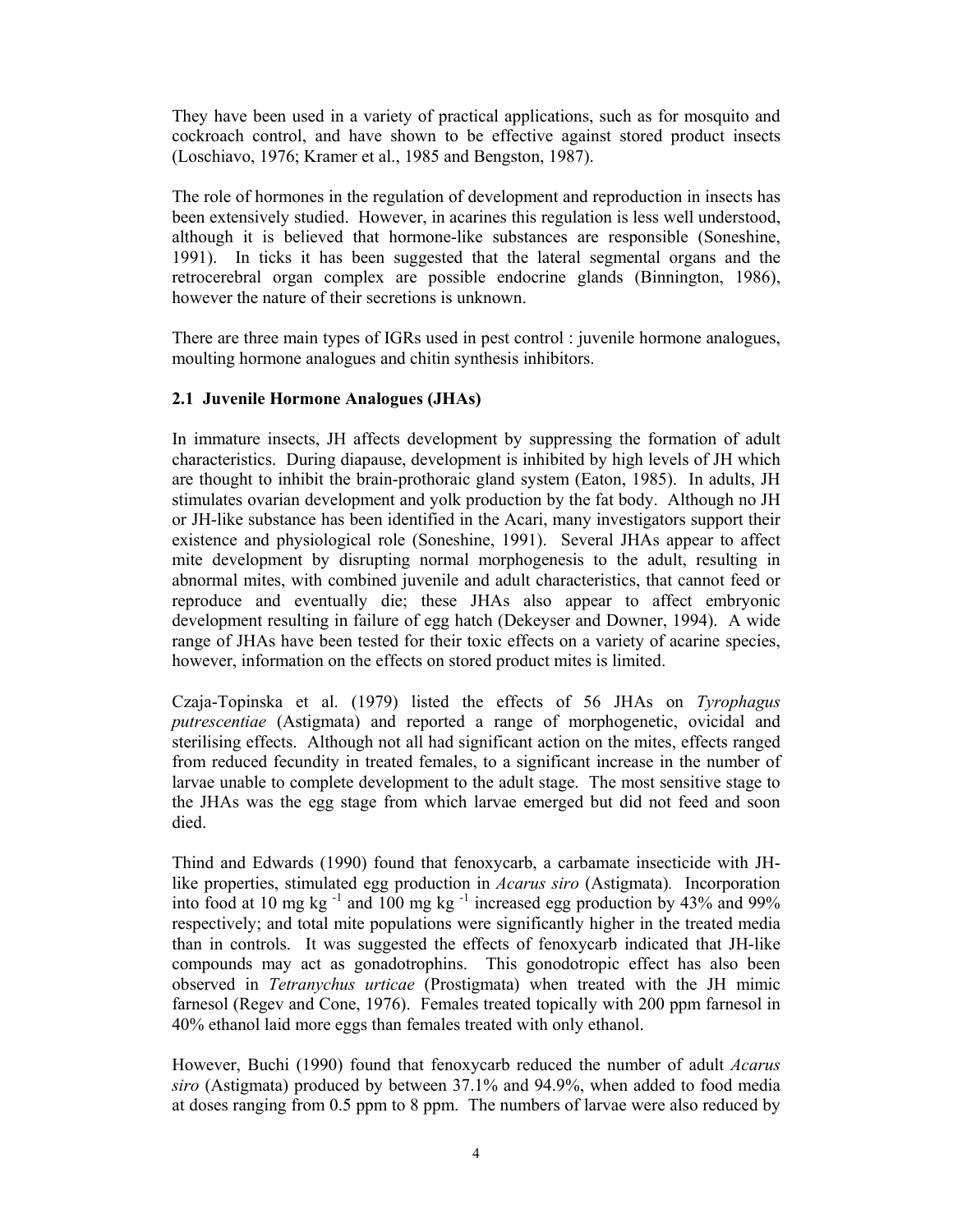between 34.6% and 95.3%. Methoprene, another JHA, also reduced the numbers of adults by 53.4% to 88.1% and larvae by 53.6% to 83.6%, when added to food at doses of between 47.5 ppm and 190 ppm (Buchi, 1990).

Downing et al. (1990) evaluated the effects of fenoxycarb, methoprene and hydroprene, on adult and immature mites of *Dermatophagoides farinae* (Astigmata), when exposed to treated filter papers. Methoprene was most effective at suppressing population growth especially at concentrations of 1% (10 000 ppm) and 5% (50 000 ppm). Hydroprene also suppressed mite populations but not as consistently as methoprene. The numbers of mites exposed to fenoxycarb were only significantly different to the controls at a concentration of 5% after 30 days exposure, however, there was no difference after 90 days.

Downing et al. (1993) also assessed methoprene and hydroprene against adults and immature mites of *Dermatophagoides farinae* (Astigmata) by contact and diet incorporation assays. Both compounds significantly suppressed population growth, with methoprene more effective than hydroprene. When applied at 7.5%, the number of mites over a 13-week period, did not increase significantly compared to the controls, however, the average numbers of mites were significantly higher in the diet incorporated assays compared to the contact assays.

Saleh et al. (1976) found that altosid and altozar (methoprene) affected and retarded the development of tritonymphs of *Dermatophagoides farinae* (Astigmata) to adulthood, when exposed to treated food. There was a reduction of 26.7% to 75.5% with altosid and 28.3% to 91.7% with altozar when exposed to doses between 0.00016 ppm and 0.032 ppm.

El-Banhawy (1979) found that the eggs of the predatory mite *Amblyseius brazilli* (Mesostigmata) were more sensitive to methoprene than females, whereas females of its prey, *Tetranychus desertorum* (Prostigmata), were more sensitive than its eggs. Spraying eggs with methoprene resulted in dead larvae or larvae that died just after emergence. Feeding female *Amblyseius brazilli* on a diet incorporating methoprene caused a depression in reproduction and sterility.

Nelson and Show (1975) showed that compounds containing a cyclopropane moiety provide control of *Tetranychus urticae* (Prostigmata) in the field, having direct ovicidal effects and causing temporary sterilisation of adult females. Several chlorinated JHAs, including 3,3 dichloroallyloxy-alkyl 4-ethyl phenyl ethers, have also showed high ovicidal activity against *Tetranychus urticae* by preventing hatching of eggs (Piccardi et al., 1980). As well as ovicidal activity a moderate toxicity (LD  $_{90}$ )  $\sim$  1 g l<sup>-1</sup>) was observed. Some of the compounds also exhibited good ovicidal effectiveness against *Panonychus ulmi* (Prostigmata) (Piccardi et al., 1980). Also in ticks the effects of various JHAs included a reduction in hatchability, which was shown to be due to desiccation of treated eggs (Soloman and Evans, 1977).

Anti-juvenile hormones also have potential for mite control. They interfere with the synthesis or action of JH and result in precocious metamorphosis (Dekeyser and Downer, 1994). Chicken mites, *Dermanyssus gallinae* (Mesostigmata), produce fewer progeny when treated with the anti-juvenile hormone precocene II, and then recover following treatment with JH III (Oliver et al., 1985). Precocenes have been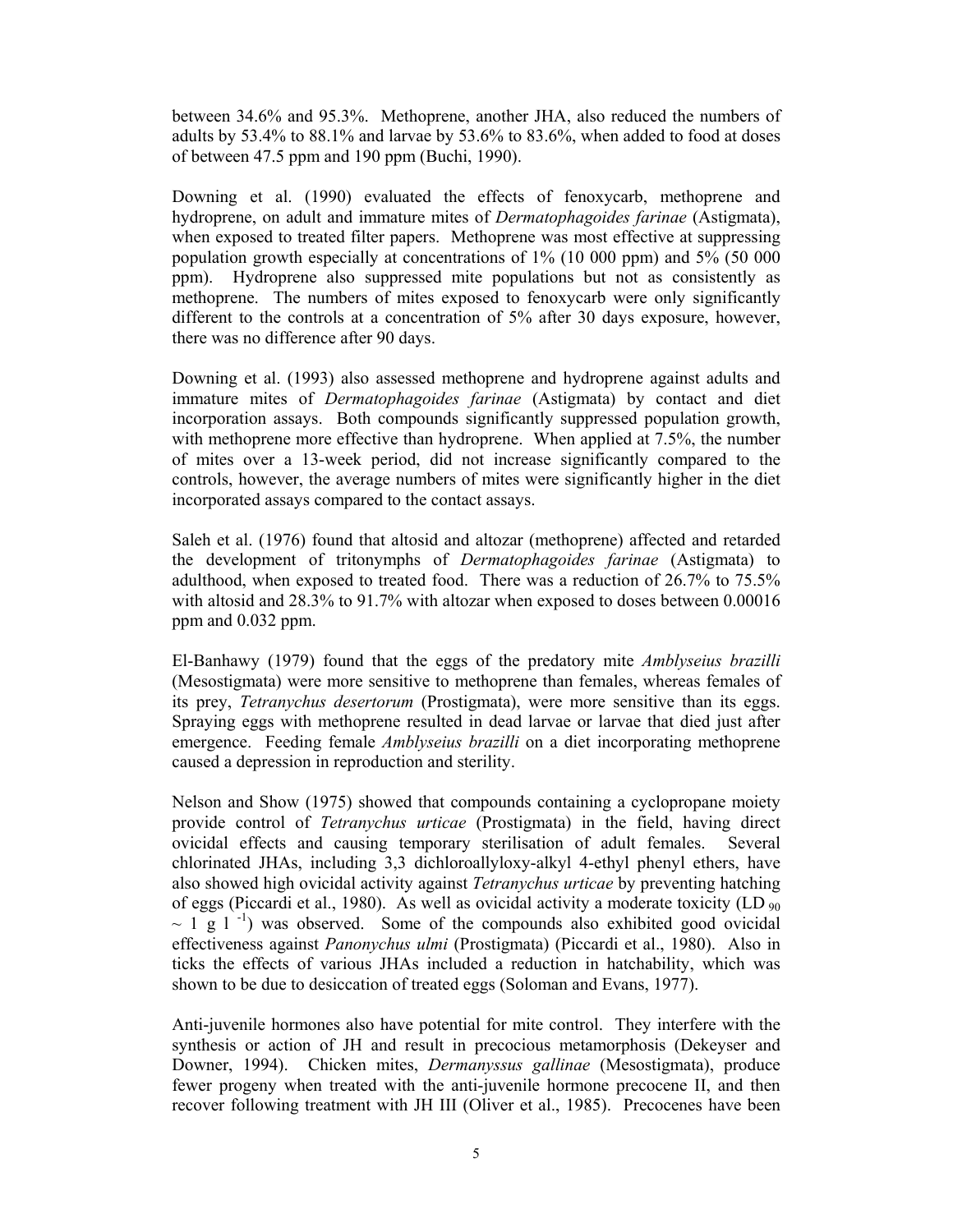proposed as a means to control the bee mite, *Varroa jacobsoni* (Prostigmata) (Nemec et al., 1990). In the tick *Ornithodorus parkeri* (Metastigmata), precocene II blocked yolk production and subsequent embryogensis (Oliver et al., 1985). Leahy and Booth (1980) also found that precocene II induced sterility and inhibited ecdysis in argasid and ixodid ticks, although precocious metamorphosis was not observed.

#### **2.2 Moulting hormone (ecdysone) analogues**

Ecdysone is a steroidal hormone secreted by the prothoracic gland in insects, which after release is converted to 20-hydroxyecdysone, which induces moulting (ecdysis) and metamorphosis (Dekeyser and Downer, 1994). Ecdysone analogues may therefore be expected to promote a premature moult (Dekeyser and Downer, 1994). The hormone may also regulate yolk production (Hagdorn, 1983), diapause termination Wright, 1969), and sex pheromone production (Blomquist et al., 1984).

Although the moulting process in acarines has not been extensively studied, experimental work has indicated that ecdysteroid hormones are involved in the initiation and control of the moulting process in ticks (Soloman et al., 1982), with the moulting cycle appearing to resemble that in insects (Evans, 1992, Mango and Moreka, 1979). Dees et al. (1984) also confirmed the existence of ecdysteroid material in the ticks *Dermancentor variablis* (Metastigmata) and *Hyalomma dromedarii* (Metastigmata). Chambers et al (1996) found the highest titres of ecdysteroids in *Dermanyssus gallinae* (Mesostigmata) were present 24 hours after feeding. Sakagami et al. (1992) identified 2-deoxyecdysone (a precursor of ecdysone and 20-hydroxyecdysone in insects) from *Tyrophagus putrescentiae* (Astigamata) and suggested that the two ecdysteriods may exist in small amounts in the mite, although no biological activity was observed. Ellis and Obenchain (1984) suggest that cells associated with the fat body are the source of ecdysteroids in ticks. Whereas Oliver and Dotson (1993) suggest that the epidermis is the site of ecdysone production, and the fat body the site of 20-hydroxylation in the tick *Ornithodorus parkeri*  (Metastigmata). As well as their role in ecdysis, ecdysteroids in ticks have also shown effects on salivary glands (Kaufman, 1991), sex pheromone production (Dees et al., 1984), oogenesis and oviposition (Diehl et al., 1986) and in termination of diapause (Wright, 1969).

Ecdysone analogues have not received as much attention from industry as have JHAs due to their complex structure and difficulty in penetrating the insect cuticle (Piccardi et al., 1980). Also the field use of compounds resembling steroid hormones, which have roles in man and higher animals, need extensive testing for possible side effects (Piccardi et al., 1980).

#### **2.3 Chitin synthesis inhibitors**

Chitin synthesis inhibitors are another class of IGR which although do not mimic insect hormones, prevent normal moulting of larvae. Although these compounds work by inhibiting chitin synthesis, the precise mechanism of this inhibition remains unclear (Oberlander et al., 1997).

The cuticle in mites serves as an anchorage for skeletal muscles, protects against physical damage, penetration of pathogens and desiccation (Dekeyser and Downer,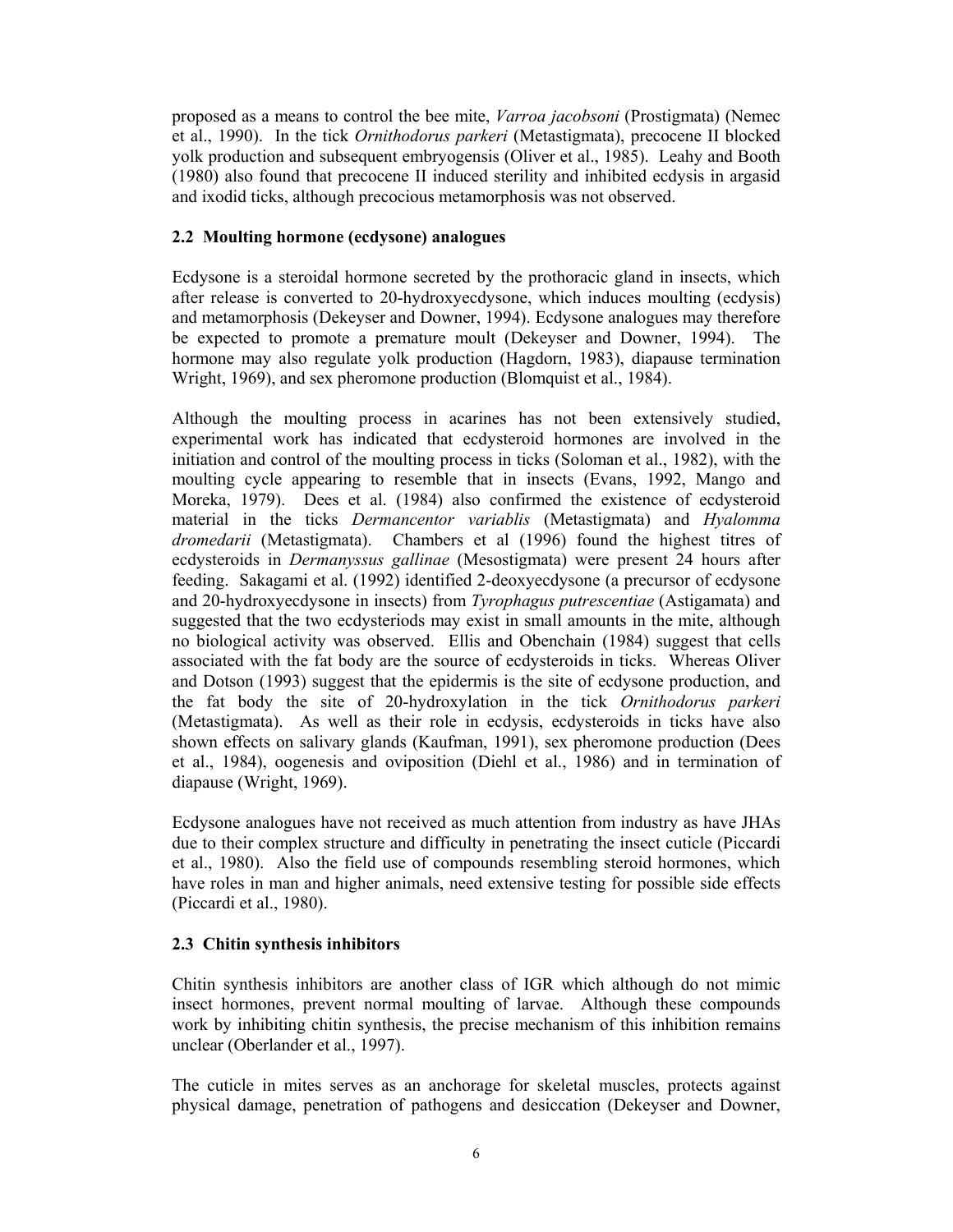1994). The procuticle comprises mainly of chitin and protein (Dekeyser and Downer, 1994), with cuticular synthesis controlled by 20-hydroxyecdysone (Mothes-Wagner, 1986).

Benzoylphenylureas affect the immature stages of mites and also prevent hatching of eggs; they are also relatively non-toxic to mammals (Dekeyser and Downer, 1994). They interfere with the moulting process by inhibiting chitin incorporation into the mite cuticle, but their precise mode of action is unknown, although they do not appear to inhibit the chitin-synthesising enzyme, chitin synthetase (Dekeyser and Downer, 1994).

Lipa and Chmielewski (1976) mixed 'Dimilin' (diflubenzuron) with wheat germs at doses of 0.00001 to 100000 ppm and added known numbers of different developmental stages of *Tyrophagus putrescentiae* (Astigmata). The development time from egg to adult and the percentage of adult mites obtained were used as the criteria of effectiveness. No difference in the development time of mites was observed between those on food treated with low doses of Dimilin, and those on untreated food; there was also no difference in the percentage of adult mites obtained. It was suggested that the inactivity may be due to the lack of chitinous hypostracum in the cuticle of mites belonging to the family Acaridae. The hypostracum is analogous to the endocuticle of insects but since it is lacking in some acarina it may not be as important a structure in mites as in insects. Although there was a lack of effect on moulting of *Tyrophagus putrescentiae*, only 60-70% of larvae reached adulthood on food treated with 1000 ppm or more. It was suggested that mortality was caused by the mechanical effect of the Dimilin dust which covered the bodies.

Downing et al. (1990) found that diflubenzuron and triflumuron failed to suppress adults and immature mites of *Dermatophagoides farinae* (Astigmata) when exposed to treated filter papers. It was also suggested that the compounds may, in fact, stimulate reproduction in some cases.

Diflubenzuron has also been shown to be effective for the control of citrus rust mites (Phyllocoptruta oleivora) (Prostigmata) in citrus crops (Grosscurt, 1978); and other benzoylphenylureas e.g. flufenoxuron and flucloxuron are highly effective against a range of spider mites (Anderson et al., 1986; Grosscurt et al., 1988). Flufenoxuron is principally effective against immature stages of mites that are undergoing moults between instars, however, Anderson et al. (1986) demonstrated that adults of *Tetranychus urticae* (Prostigmata) treated with flufenoxuron laid sterile eggs. Perugia et al. (1986) and El-Atrouzy et al. (1989) found the flufenoxuron containing product 'Cascade', to be effective against *Panonychus ulmi*, *Panonychus citri* and *Tetranychus arabicus* (Prostigmata). El-Kady et al. (1986) found one-day old eggs of *Tetranychus urticae* to be more susceptible to 'Andalin' than 2 and 3-day old eggs. The larval stage also exhibited high sensitivity to the compound compared to the protonymphal stage.

El-Banhawy (1979) found Dimilin to have activity against eggs and females of *Amblyseius brazilli* (Mesostigmata) and *Tetranychus desertorum* (Prostigmata). The eggs of both species were more tolerant than the females, with the females of *Amblyseius brazilli* the most sensitive. Eggs treated with Dimilin failed to hatch and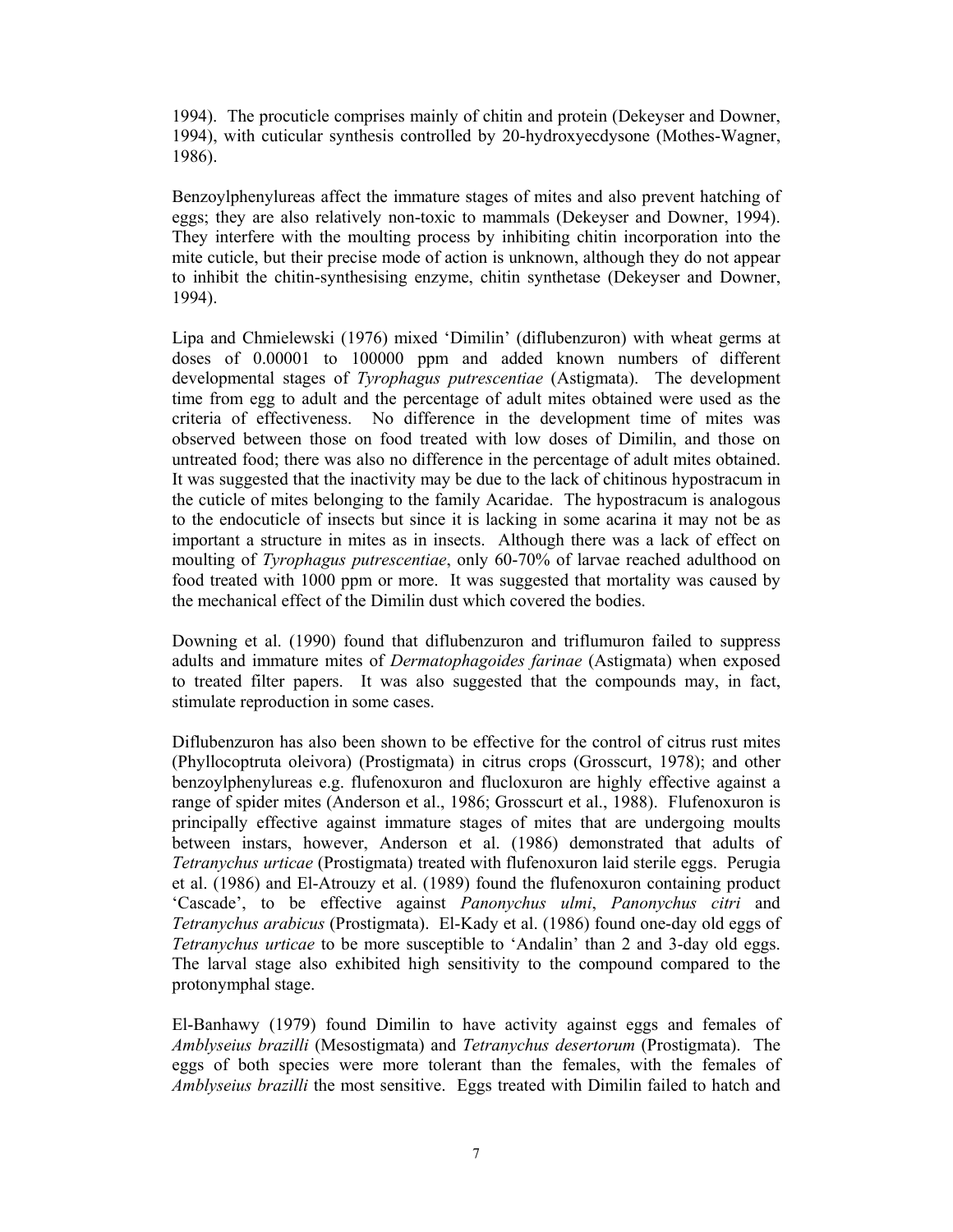when incorporated into the diet of *Amblyseius brazilli* females, Dimilin caused a depression in reproduction and sterility.

Zaki et al. (1990) assessed 4 chitin synthesis inhibitors on mites inhabiting animal dung. In buffalo dung Dimilin was the most toxic compound to mites of the suborders Acaridida and Oribatida while XRD was most toxic to Gamasida and Actinedida. Dimilin was found to have low toxicity to the predacious mites of the Gamasida. In sheep dung, Dimilin appeared the most toxic to Gamasida and Oribatida, while IKI was the most toxic to Acaridida.

Mothes-Wagner (1984) demonstrated the effects of the chitin synthesis inhibitor complex nikkomycin on oogensis in *Tetranychus urticae* (Prostigmata). In addition to the primary action on chitin synthesis, there were secondary effects on reproduction. The effect on yolk synthesis in oocytes and egg shell synthesis, resulted in inhibition of egg deposition.

The advantages in using IGRs for pest control were originally thought to be their selectivity for insects and consequently low mammalian toxicity, as well as less likelihood for the development of resistance (Oberlander et al., 1997). However, insects have developed resistance to IGRs (Staal, 1975) with cross-resistance shown in OP-resistant strains of stored product insects (Bengston, 1987). Although there is the potential for the development of resistant strains, Bengston (1987) reports no incidences of field failures. IGRs also need to maintain their persistence in the field. To be effective the compounds must persist in the active form for as long as it takes most of the target population to pass through the critical sensitive stage. The effectiveness of IGRs in the field against stored product insects over prolonged periods (Bengston et al., 1990), suggests that biological activity can be maintained within the storage environment and may therefore be effective against mites. The specificity of IGRs against target pests also indicates that they could be used where biological control with parasites or predators are employed, as part of an integrated pest management program.

#### **3. Inert Dusts**

Inert dusts have been used traditionally as stored grain protectants (Golob and Webley, 1980), and there is increasing interest in their use as alternatives to chemical control measures. A number of studies on the efficacy of inert dusts against stored product insects have been reported (White et al., 1966; La Hue, 1970; Le Patourel, 1986; Desmarchelier and Dines, 1987; Aldryhim, 1990, 1993 and Subramanyam et al., 1994). They have proved effective as grain protectants (Desmarchelier and Dines, 1987), as structural treatments in empty stores (Bridgeman, 1994) and as surface treatments in conjunction with aeration (Nickson et al., 1994). Diatomaceous earths have been registered for storage use in USA, Canada, Australia, Japan, Indonesia and Saudi Arabia.

The products are based on inert materials such as silica gel or diatomaceous earth, and contain no insecticide or knock down agents. They are residue-free, effective against chemically resistant species, and are stable at high and low temperatures (McLaughlin, 1994). In contrast to chemical insecticides which induce rapid immobilisation and kill, the action of inert dusts is progressive, and extended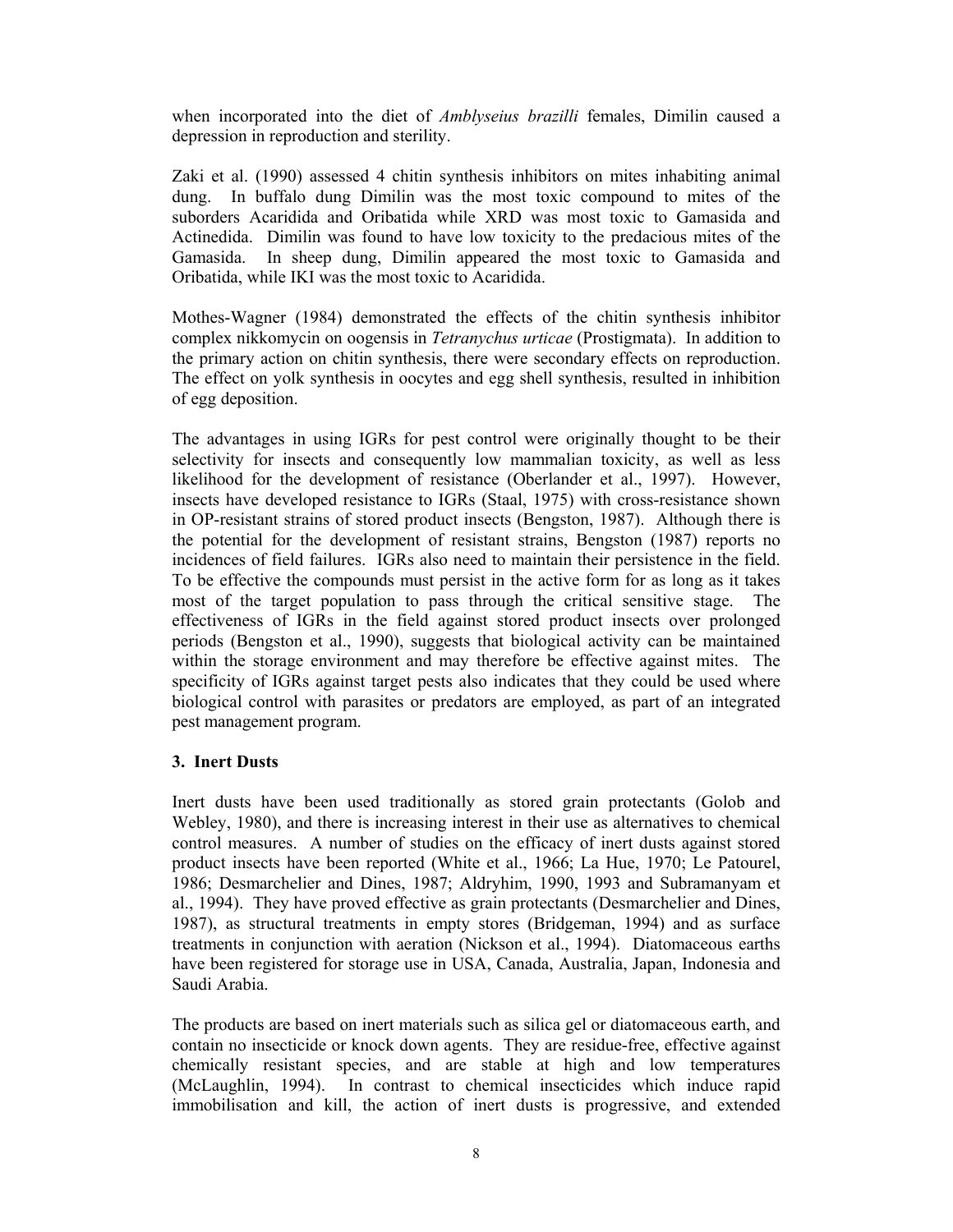exposure to treated grain for 20 days or longer, may reduce the doses of dusts required to kill an insect population (McLaughlin, 1994). Most products, at the appropriate concentration, provide protection for at least 12 months (McLaughlin, 1994).

Inert dusts act by physical means, with insect mortality thought to occur by desiccation as a result of the dust adsorbing lipids from the cuticle (Ebeling, 1971). By their sorptive ability the dusts damage the protective lipid layer and, depending on the relative humidity of the air, the insects lose body moisture through the damaged areas and eventually die (Ebeling, 1971). Insects may die from dehydration due to wicking of hydrocarbons from pores that help slow down water loss (Anon, 1997). In addition to the sorptive ability, some dusts also have abrasive properties (Korunic, 1997). They act through the digestive tract or may cause suffocation, these two effects often work in combination (Korunic, 1997). There are probably other unknown mechanisms (Quarles, 1992b).

Although inert dusts do not affect metabolic pathways by chemical action, they may be chemically active under some circumstances (Golob, 1997). It is also postulated that because the action of the dusts is not dependent on metabolic pathways, insects will not be selected genetically by the action of the dusts, so that physiological resistance is unlikely occur (Golob, 1997). However, it is still conceivable that a mutation conferring enhanced or altered lipid content could confer resistance. It may also be possible for pests to develop a behavioural response to the dust and avoid contact (Ebeling, 1971).

In ticks, lipids on the outer layer of the cuticle (epicuticle) result from secretions of the dermal gland, and are of primary importance in restricting water loss (Soneshine, 1991). Damage to the lipid layer by abrasion, adsorption or dissolution results in desiccation and eventual death. The lipid layer in ticks is very different from that found in insects (Soneshine, 1991). In *Dermacentor variabilis* (Metastigmata) neutral lipids and glycolipids comprise most of the lipid material, phospholipids and unknowns the remainder (Soneshine, 1991). The neutral lipid fraction was found to be a mixture of sterols, triacylglycerols, fatty acids, methyl esters and sterol esters; with triacylglycerols constituting the largest component of the fraction (Soneshine, 1991). Cholesterol and cholesteryl esters were most abundant as sterol/sterol esters. Cherry (1969) also identified cholesterol among the lipids of female *Boophilus microplus* (Metastigmata). Other important components are believed to be saturated long chain acids and alcohols, largely in the form of esters. Leal and Kuwahara (1991) classified astigmatid mites according to their cuticle wax components and identified 4 groups : 1) ester type, 2 ) insect hydrocarbon type, 3) medium sized hydrocarbon type and 4) all-compounds-from-food type. Three of the groups (1, 3 and 4) were completely different from those of insects.

Several studies have investigated the efficacy of inert dusts against parasitic mites. Tarshis (1964) found that the inert dust Dri-die eliminated the northern fowl mite (*Ornithonyssus sylvarium*) (Mesostigmata) from infested dwellings within 48 hours of application. Residual treatments of Dri-die have been shown to be effective against the snake mite (*Ophionyssus natricus*) (Mesostigmata) (Tarshis, 1960), the tropical rat mite (*Ornithonyssus bacoti*) (Mesostigmata) (Ebeling, 1960), the house mouse mite (*Allodermanyssus sanguineus*) (Mesostigmata) (Ebeling, 1960) and the chicken mite (*Dermanyssus gallinae*) (Mesostigmata) (Melicher and Willomitzer, 1967). Protect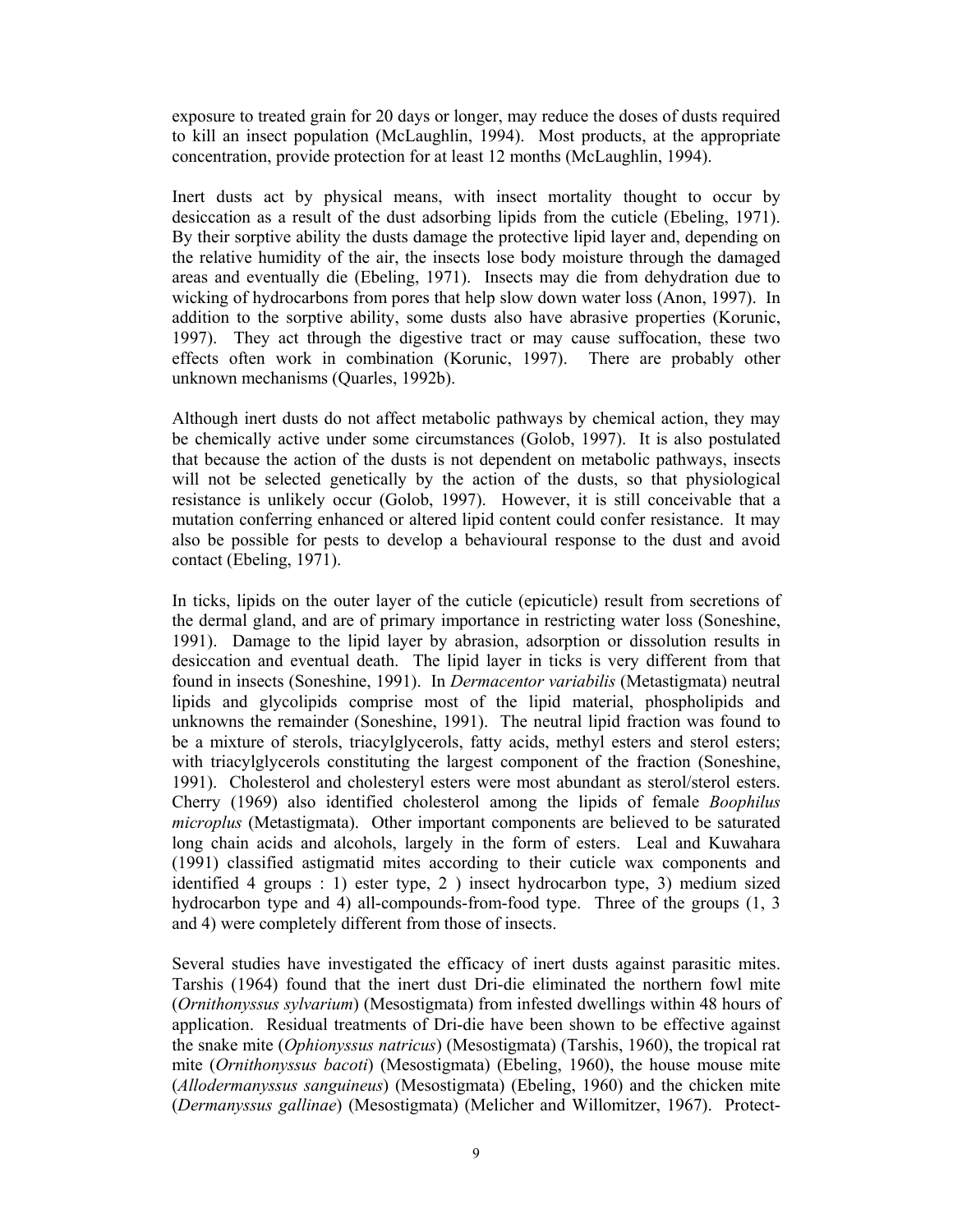It, a new Canadian formulation of inert dust, is also recommended for use in the home and garden for mite and tick control (Korunic, 1996).

Knowledge of the effects of inert dusts against stored product mites is very limited. Cook and Armitage (1996) investigated the efficacy of 'Dryacide', applied at 1g/kg and 3 g/kg, against *Acarus siro* (Astigmata) and *Lepidoglyphus destructor* (Astigmata) at temperatures of 10, 17.5 and  $25^{\circ}$ C; and moisture contents (mc) of 10, 12, 14 and 16%. No mites survived in treated or untreated grain at 10% mc and 12% mc due to the low relative humidity below their survival threshold. At 14% mc and 17.5°C, both doses were completely effective at controlling both species. At 16% mc and 17.5o C, 3g/kg was fully effective against *Acarus siro* but not against *Lepidoglyphus destructor*. At 16% mc, there was some effect against *Lepidoglyphus*  destructor at 10<sup>o</sup>C and 25<sup>o</sup>C. However, at 25<sup>o</sup>C a new generation of mites was observed indicating that the mites were able to reproduce with a lack of efficacy against different mite stages.

Further work by Cook and Armitage (1999) assessed the efficacy of 'Dryacide' on wheat against *Acarus siro* (Astigmata) and *Lepidoglyphus destructor* (Astigmata) at doses of 1, 3 and 5 g/kg, moisture contents (mc) of 14.5, 15.5 and 16.5% and temperatures of 10, 17.5 and  $25^{\circ}$ C. After 28 days exposure at  $10^{\circ}$ C, all doses were effective against *Acarus siro* (Astigmata) with the exception of 1 g/kg at 16.5% mc. Against *Lepidoglyphus destructor* (Astigmata) complete control only occurred at 3 g/kg and  $14.5\%$  mc and at 5 g/kg at 14.5% and 15.5% mc. At 17.5°C the dust was fully effective against *Acarus siro* (Astigmata) at 3 and 5 g/kg but only at 14.5% mc, and fully effective against *Lepidoglyphus destructor* (Astigmata) at 5g/kg and 14.5% mc after 28 days. At 25°C after 14 days exposure, *Acarus siro* (Astigmata) was completely controlled at 3 and 5 g/kg at 14.5% mc as was *Lepidoglyphus destructor* (Astigmata) after 28 days exposure. It was suggested that a dose of 3  $g/kg$  may be an effective replacement for organophosphorus pesticide surface treatments in an integrated storage strategy based on grain cooling.

Fields and Timlick (1995) found that the product 'Super Insecolo' reduced predaceous and grain feeding mite species by over 98% when applied to wheat at 50 ppm. Tarshis (1960) found that 'SG67' (Dri-die 67) had no effect on the eggs of *Tyrophagus* sp. (Astigmata) when placed in dishes containing 20 mg of the dust. However, the larvae that emerged from the eggs were seen to be completely desiccated. Mixed stages were also seen to die within 3 hours when exposed to 50 mg of the dust with or without culture media. The dead dust-treated mites also appeared shrivelled and well desiccated.

The use of inert dusts as grain protectants may become increasingly more significant as alternatives to conventional chemicals are sought. Their advantages include low mammalian toxicity (e.g. for Insecto the acute oral rat  $LD50 > 5000$  mg/kg; Subramanyam et al., 1994), cost effectiveness, persistence and lack of toxic residues on grain. Disadvantages have included the very high treatment rates required, which affect the physical properties of the grain, particularly bulk density, angle of repose and flow rate (Jackson and Webley, 1994). However, with some of the newer improved formulations, application rates have been reduced, e.g. 'Insecto' is effective (under certain temperatures and mc) against several stored-product beetles when applied at 0.5-1.0 g/kg grain (Subramanyam et al., 1994). Also due to the particle size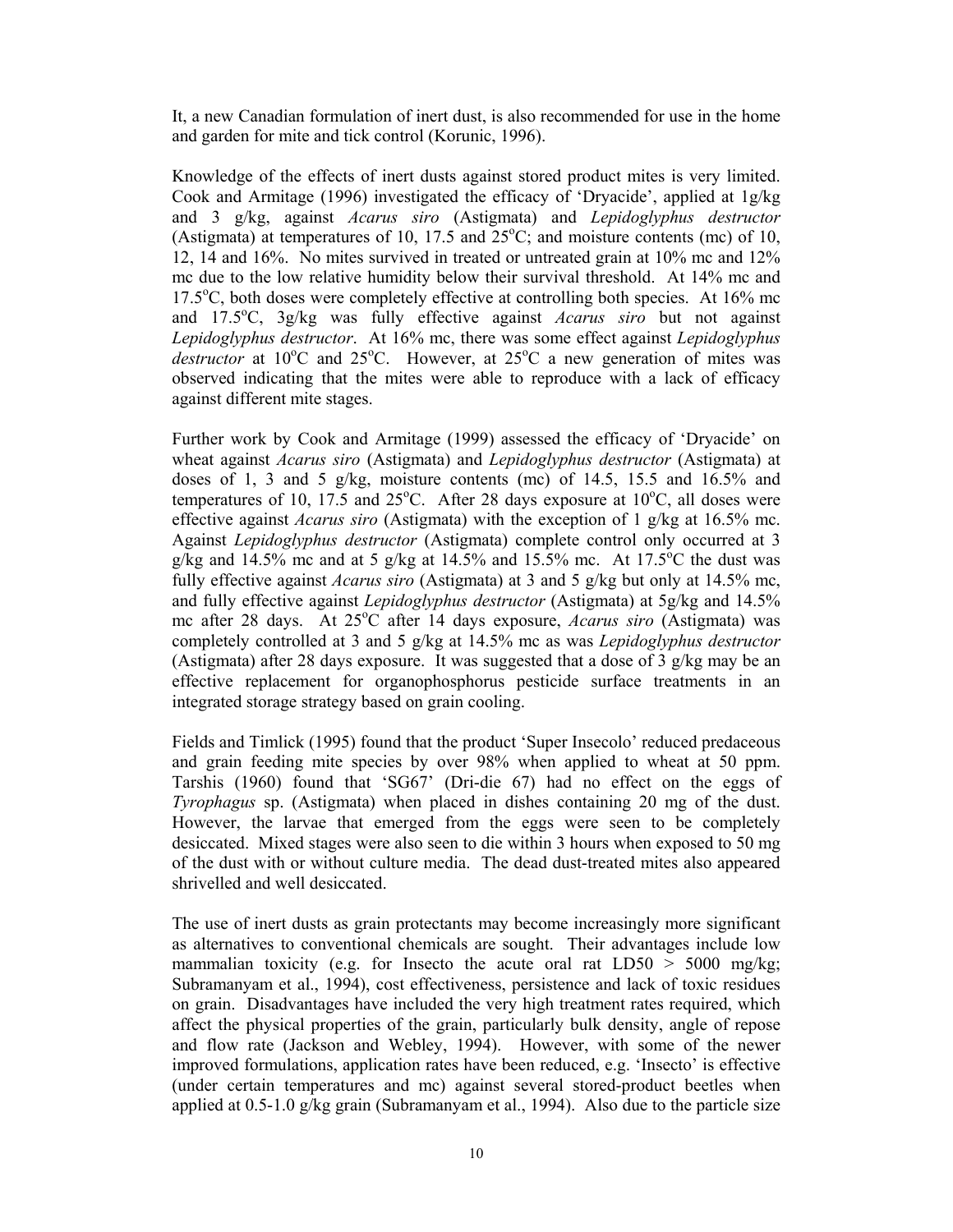of some dusts they are considered to be respirable and therefore represent a potential hazard to users (Golob, 1997). However, dusts of larger particle sizes e.g. 'Dryacide' and 'Insecto', are relatively safe to use with minimum protective equipment (dust mask). Inert dusts are also less effective at high relative humidities and moisture contents (Desmarchelier and Dines, 1987; Ebeling, 1971; Le Patourel, 1986), which is a major consideration for their use as grain protectants in UK. The higher doses that may be required for control may have an adverse effect on the physical properties of the grain. However, these disadvantages would be minimised if used as a surface treatment, in conjunction with cooling as part of an integrated storage strategy.

#### **4. Botanicals**

Plant parts and plant extracts have been, and still are used in many parts of the world to kill or repel insects (Secoy and Smith, 1983); with a resurgence of interest during recent years into the use of plant derived pesticides. Some 2400 plant species have been reported to have some pest control properties (Grainge and Ahmed, 1988). The most promising botanical pesticides for use at present and in the future, are derived from species of the families Meliaceae, Rutaceae, Asteraceae, Annonaceae, Labiatae and Canellaceae (Jacobson, 1989). Only 20 plant materials are authorised as plant protection products by the EC, and of these only three botanical insecticide materials, Nicotine, Pyrethrins and Rotenone, are approved by MAFF for use on farms in U.K. (Pinniger et al., 1996; Whitehead, 1997). A commercial product of neem, 'Margosan-O' is currently used on certain non-food crops and in nurseries in USA and Europe.

Plants are known to produce a range of secondary metabolites such as terpenoids, alkaloids, polyacetylenes, flavanoids and unusual amino acids and sugars (Benner, 1996), for defence from attack by pests. Plant extracts can possess multiple modes of action, making possible a wide spectrum of use, while retaining selective action within each pest class (Quarles, 1992a). Some may exhibit acute toxicity, while others have repellent, antifeedant or antioviposition effects, or inhibition of growth, development or reproduction (Coats et al., 1991).

The use of plant derived compounds against stored product insects has been reviewed by Jacobson (1984), Nawrot and Harmatha (1994), Golob and Webley (1980) and Saxena et al., (1989). However, information against stored product mites is again **limited** 

## **4.1 Azadirachtin (Neem)**

One of the most extensively studied botanical sources of pesticidal compounds is *Azadirachta indica* A. Juss, the neem tree, which is native to arid areas of Asia and Africa. Extracts of various parts of the tree, but especially of the seeds, have been shown to possess pesticidal properties (Jacobson, 1989). Several tetranortriterpenoids have been isolated and identified, but the major entomologically active component is azadirachtin (Jacobson, 1989).

Azadirachtin is effective as a feeding deterrent, repellent, toxicant, sterilant and growth disruptant in insects at dosages as low as 0.1 ppm (Jacobson, 1989). Azadirachtin-containing insecticides act primarily as oral poisons, however, the mechanism of action is unclear. Some authors report a reduction in the ecdysone titre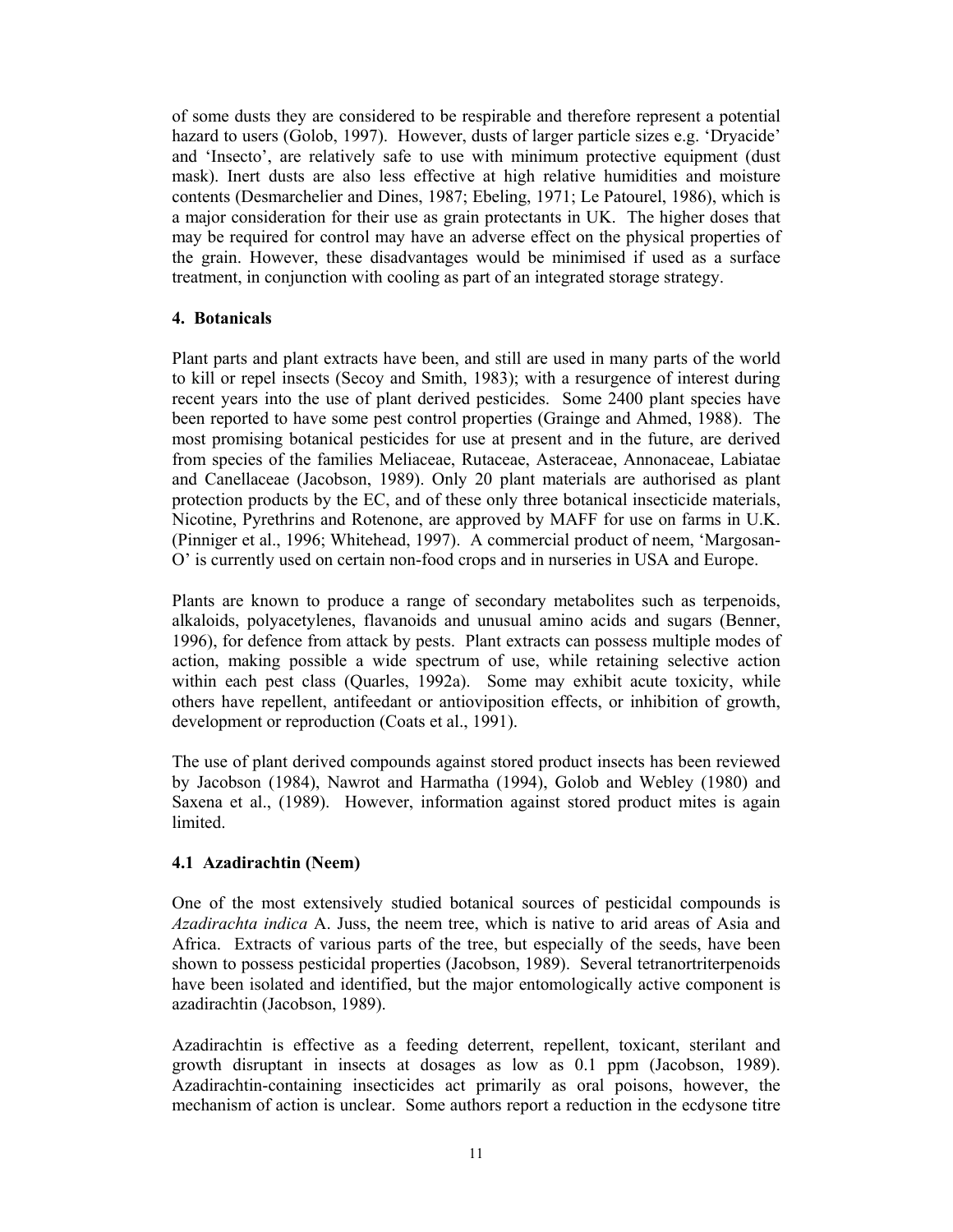and/or the delay of ecdysone production (Schmutterer, 1988). An interference with the neuroendocrine system controlling ecdysone and juvenile hormone synthesis is suggested, but also inhibition of ecdysone release (Schmutterer, 1988).

Neem derivatives have been found effective against 123 species of insect pest, including those infesting stored products (Jacobson, 1986; Saxena et al., 1989; Golob and Webley, 1980). However, the efficacy against mite species appears to be concentrated on phytophagous pests. Dimetry et al. (1993), Sundaram and Sloane (1995) and Sanguanpong and Schmutterer (1992), showed that different formulations of azadirachtin, including 'Margosan-O' and 'Neem Azal-S', affected repellency, feeding rate, oviposition, reproduction and mortality of *Tetranychus urticae* (Prostigmata) females. A significant reduction in the number of eggs laid and hatching was also observed (Dimetry et al., 1993) as well as a reduction in the survival of nymphs hatching from treated eggs (Sanguanpong and Schmutterer, 1992). Mansour et al. (1993), found that 'Margosan-O' and 'Azatin' were not toxic to *Tetranychus cinnabarinus* (Prostigmata) although they were repellent. However, 'RD9-Repelin', which has a lower azadirachtin content, was highly toxic. It was suggested that formulations with higher oil contents were more acaricidally active than formulations with high azadirachtin contents (Mansour et al. 1993; Sanguanpong and Schmutterer, 1992).

Gulati (1998), however, assessed neem products for their effect on fecundity and development of *Tyrophagus putrescentiae* (Astigmata). The number of eggs laid was reduced from 147.6 in untreated wheat to 10.2, 21.4 and 27.6 on treatment with 0.4 % neem oil, neemark and neem cake respectively. Other stages showed a similar trend but the neem products were more deleterious to eggs and larvae than mature stages.

'Margosan-O' has also been shown to be effective at controlling tracheal mites in colonies of honey bees (Liu, 1995), with azadirachtin found to delay the onset of oviposition in ixodid ticks (Kaufman, 1988).

An important consideration in the use of neem extracts is the lack of adverse effects on predators. Dimetry et al. (1994) tested the effect of 'Neem Azal-S' and 'Margosan-O' on the predatory mites *Amblyseius barkeri* (Mesostigmata) and *Typhlodromus richteri* (Mesostigmata). Both formulations decreased egg laying and food consumption rate, however were considered safe against *Amblyseius barkeri*, with 'Margosan-O' harmless to *Typhlodromus richteri*. Mansour et al. (1993), also found 'Margosan-O', and 'Azatin' to be harmless to *Typhlodromus athiasae* (Mesostigmata).

Neem derivatives are considered safe to man and warm-blooded animals (Saxena et al., 1989). In sub-acute dermal toxicity tests no overt signs of toxicity or abnormal behaviour were observed in albino rats administered with a daily dose of 'Neemrich-100' (technical grade neem oil) at 200, 400 or 600 mg/kg (Qadri et al., 1984).

The residual effect on neem based products is restricted to a few days under field conditions, with temperature, ultraviolet light, pH, rainfall and other environmental factors having negative effects (Schmutterer, 1990). However, persistence may be extended in storage environments to provide adequate protection without the need for repeated applications (Saxena et al., 1989). There is also a delayed effect on insects,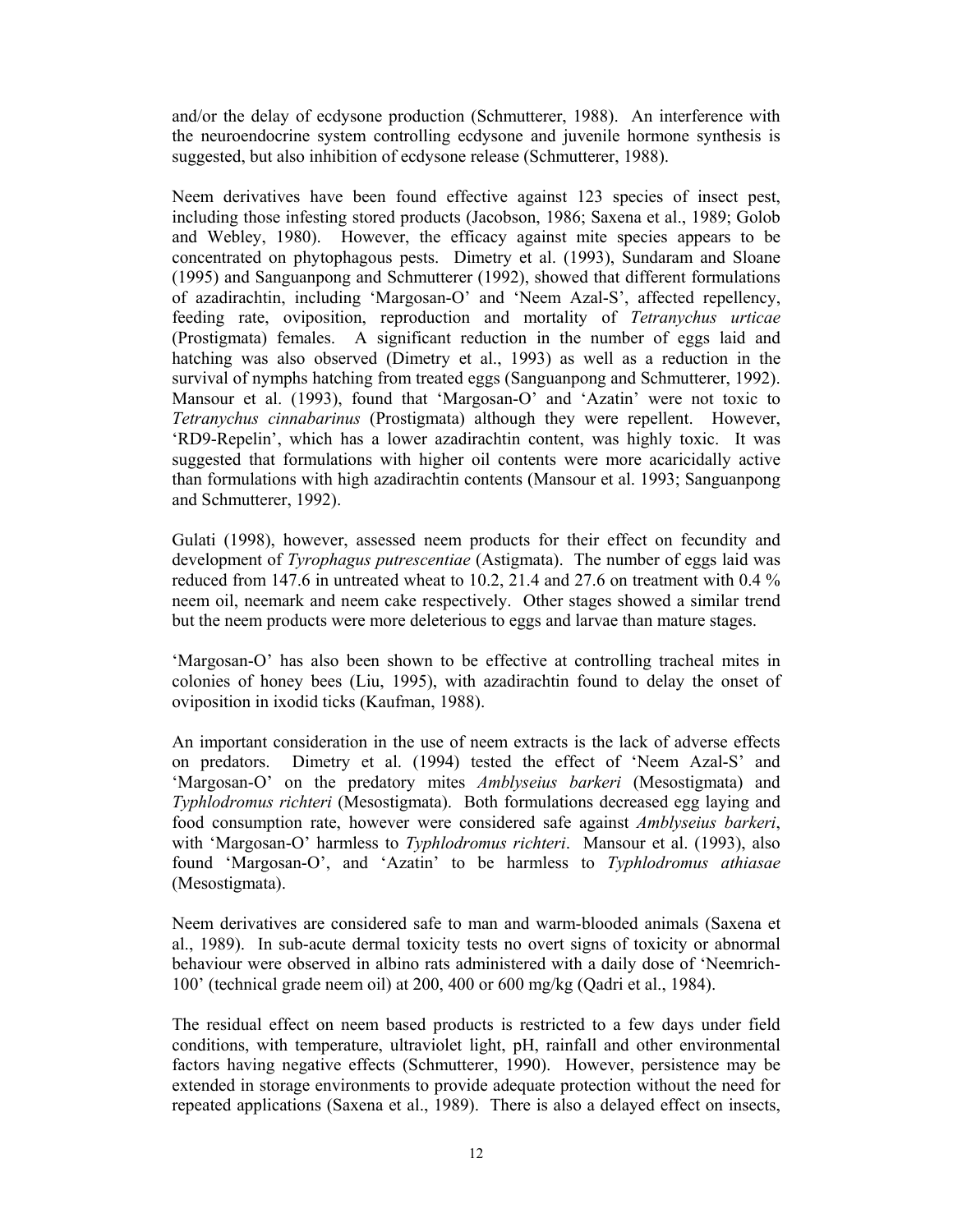and although feeding continues, the amount of food is considerably reduced owing to secondary anitfeedant effects (Schmutterer, 1990). Because of a relatively weak contact effect in insects and the unique mode action on the hormonal system, neem products are quite selective. Attempts to select for resistance in the laboratory with the diamond back moth (*Plutella xylostella*) have been unsuccessful (Vollinger, 1987).

#### **4.2 Other plant derived products**

An array of plant derived products have been evaluated against storage and domestic mites, with varying degrees of efficacy.

The resin of the Peruvian tree *Myroxylon balsarum* var. *pereirae*, has been used in European medicine since 1853 (Kneist and Bischoff, 1995) against the itch mite, *Sarcoptes scabiei* (Astigmata), the cause scabies in man and mange in domestic and wild mammals (Kettle, 1990). Benzyl benzoate was discovered as the active principle and has been used in pure form since 1912 (Kneist and Bischoff, 1995); and was used during World War II against scabies. In literature from eastern Europe *Sarcoptes scabiei* is sometimes referred to as *Acarus siro* (Kettle, 1990). The reason for the confusion is that Linnaeus thought that the itch mite and the grain mite were identical, and in 1758 he described them as subspecies *scabiei* and *farinae* of *Acarus siro* (Kettle, 1990). Western workers retain *Acarus siro* for the free-living mite associated with grain, and transfer *scabiei* to *Sarcoptes*, while some eastern European workers retain *Acarus siro* for the mange mite (Kettle, 1990).

Benzyl benzoate has also been used as a spasmolytic, antiseptic, vasodilator, emetic, cathartic and amoebicide (Kneist and Bischoff, 1995). As well as its medical uses it has a broad application in the perfume, cosmetic and food industries (Kneist and Bischoff, 1995). Benzyl benzoate and benzyl benzoate containing products are considered relatively safe with no adverse effects when investigated for acute (estimated  $LD_{50} > 2000$  mg/kg in oral and dermal acute toxicity tests) and chronic toxicity, sensitivity and irritation as well as mutagenicity and teratogenicity (Kniest and Bischoff, 1995). Benzyl benzoate has FDA approval for food use, and the Council of Europe listed it with an ADI of 5 mg/kg (Kneist and Bischoff, 1995).

Benzyl benzoate also has acaricidal properties and has been proved effective against house dust mites when used to treat carpets, furnishings and upholstery in the houses of allergic patients (Bischoff et al., 1989; Schober et al., 1987). Kneist et al. (1992) found that 'Acarosan', an acaricide based on solidified benzyl benzoate, was 88% more effective than intensive cleaning, at killing house dust mites and removing allergens. Kneist et al. (1996) detailed the use of benzyl benzoate formulated as foam, dust, spray and cold wash treatments. The treatments were found to be effective on fibres, and retreatments were only recommended if allergens were detected.

Elixmann et al. (1991) treated carpets, stuffed furniture and mattresses with a single treatment of 'Acarosan'. Only after 12 months was a slow recovery of *Dermatophagoides* sp. (Astigmata) observed. Even after 2 years the population only reached 10% of the original density. A slow recolonisation of the mattresses and upholstery by *Cheyletu*s sp. (Prostigmata) was observed, however, *Acarus* sp.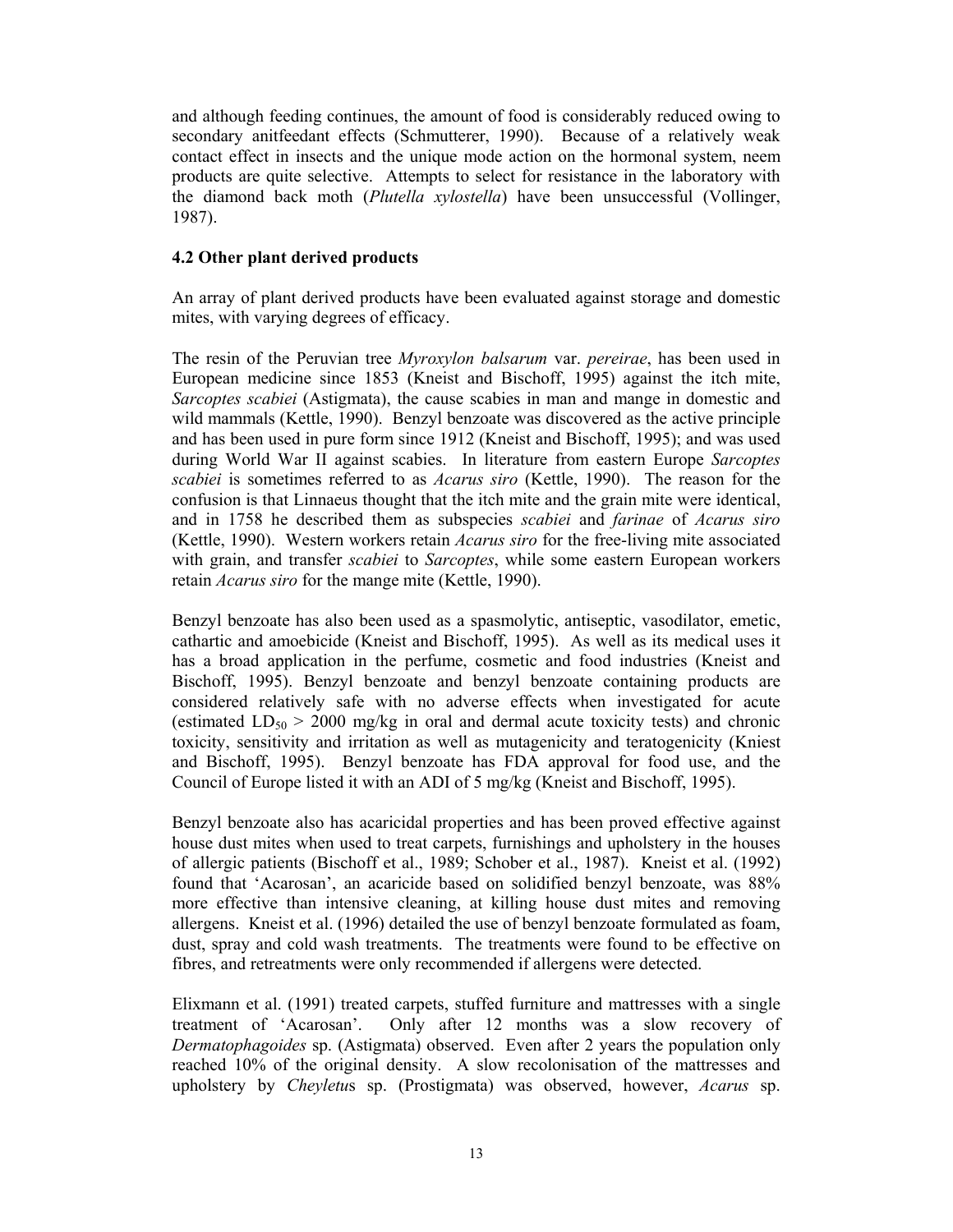(Astigmata), *Lepidoglyphus* sp. (Astigmata), *Tyrophagus* sp. (Astigmata) or *Tarsonemus* sp. (Prostigmata) did not reappear after the treatment.

Koren (1995) found a reduction of 99% of *Dermatophagoides pteronyssinus* (Astigmata) in 8 weeks on mattresses treated with 'Acarosan', whereas 'Allersearch BT' (containing a benzyltannate complex and alcohol) reduced mite populations by 85%. After 24 weeks reductions of 24% and 78% were recorded for 'Allersearch BT' and 'Acarosan' respectively.

Kalpaklioglu et al. (1996) assessed the contact, short term persistence and residual effects of various concentrations  $(3.2, 0.8, 0.4, 0.2, 0.1, 0.1, 0.5%)$  of benzyl benzoate against *Dermatophagoides farinae* (Astigmata) when applied to the surface of wells. The wells consisted of approximately  $1 \text{cm}^3$  space covered on one side with black filter paper and on the other side with a glass slide. All mites were killed within 15 minutes with 0.8% solution, 1 hour with 0.4% solution and 3 hours with 0.1%. Phenyl salicylate, which has a similar structure to benzyl benzoate, killed most of the mites within 1 hour, with 100% mortality after 3 hours at 0.4%.

Benzyl benzoate has also been shown to be highly toxic to the chigger mite, *Eutrombicula hirsti* (Prostigmata) when impregnated on cloth. When applied to filter papers  $ED_{50}$  values of 1.42 mg/cm<sup>2</sup> were recorded, compared to 0.26 mg/cm<sup>2</sup> with DEET (Frances, 1988).

Although no resistance to benzyl benzoate has been reported in pyroglyphid mites (Astigmata) (Kalpaklioglu et al., 1996) or detected with 'Acarosan' after 10 years of use (Kneist - personal communication), in agricultural use, mites have developed resistance to this compound (Kalpaklioglu et al., 1996).

Perrucci (1995) found that the essential oils of 2 lavender species and of peppermint killed 100 % of *Tyrophagus longior* (Astigmata) by contact and inhalation action, when applied to petri dishes at 1.0 µl. Eucalyptus oil was the least active. Among the essential oil constituents, menthol killed all the mites at 0.25 µl by direct contact and at 6µl by inhalation. Linalool, fenchone and menthone also showed good acaricidal activity, with eucalyptol having the lowest activity.

Li et al. (1994) assessed the influence of temperature and modified atmosphere on the effectiveness of *Lavandula angustifolia* Mill. oil for controlling *Tyrophagus putrescentiae* (Astigmata). The major factors affecting mite mortality were : plant oil concentration >  $CO_2$  concentration >  $O_2$  concentration. Increasing the  $CO_2$  level or lengthening fumigation time were found to enhance the effects of the plant fumigant against the mite.

Watanabe et al. (1989) found that 52 essential oils had acaricidal properties against *Dermatophagoides pteronyssinus* (Astigmata)*, Dermatophagoides farinae* (Astigmata) and *Tyrophagus putrescentiae* (Astigmata). Of these almond bitter oil, caraway oil, dill oil, spearmint oil, ho oil and wintergreen oil were very effective, with  $LD<sub>100</sub>$  values ranging from 1µl to 5µl. Of the essential oil components, benzaldehyde, d-carvone, l-carvone, linalool and methyl salicylate showed very high activities. No correlation was observed between mite killing effect and inhibition of cholinesterase.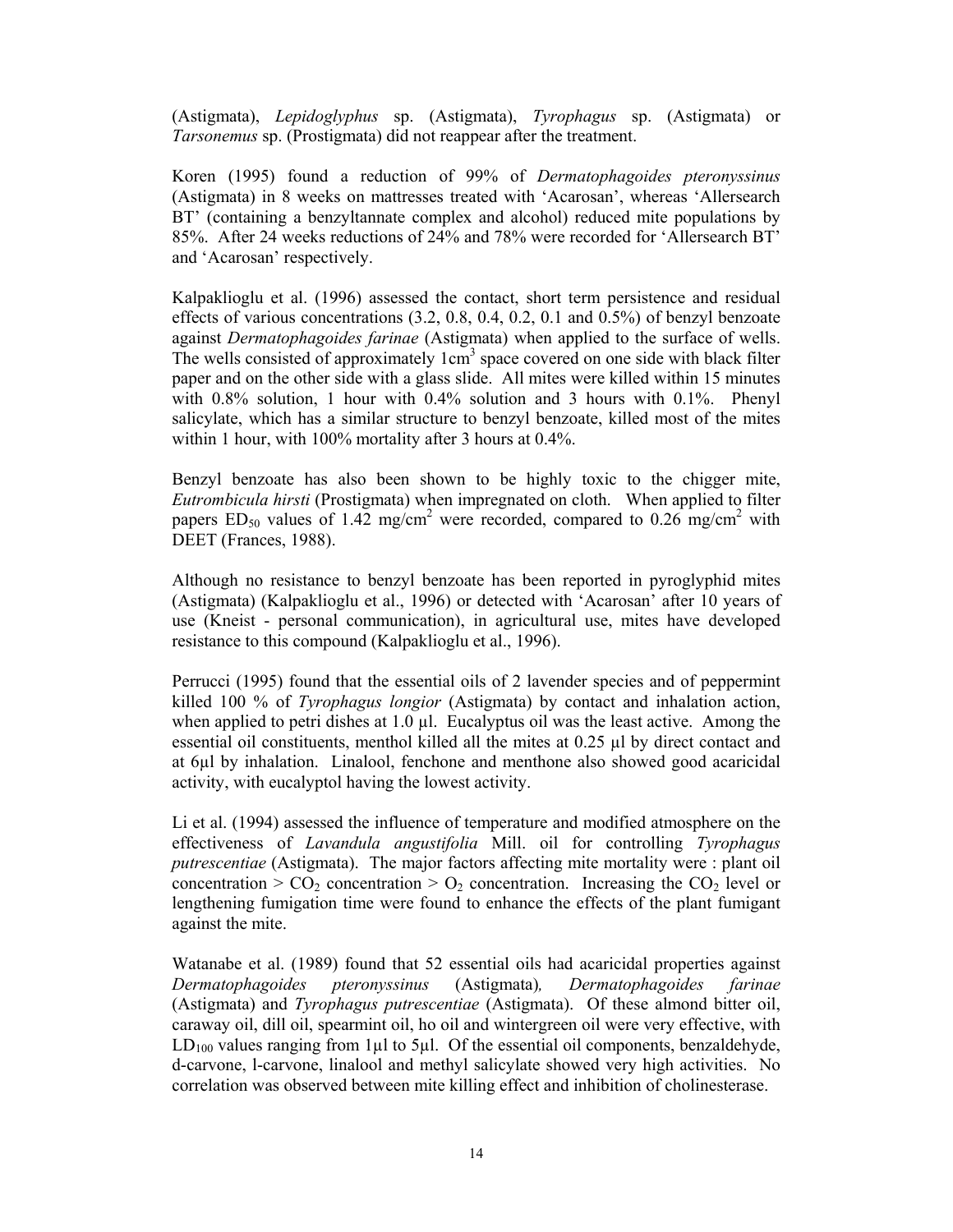Kalpaklioglu et al. (1996) assessed the effectiveness of tea (*Thea sinensis*) leaf extract and the essential oils of eucalyptus and laurel against *Dermatophagoides farinae* (Astigmata). Laurel oil at 3.2% killed 77.5% of mites after 24 hours, however the eucalyptus oil was ineffective. The tea extract at 9.5% tannin killed 18.03% mites after 24 hours and 62.3% after 1 week.

Lozzia et al. (1994) evaluated 16 essential oils, at 1% in acetone, against *Dermatophagoides pteronyssinus* (Astigmata) and *Glycyphagus domesticus*  (Astigmata). All the oils were ineffective against *Dermatophagoides pteronyssinus* and partially ineffective against *Glycyphagus domesticus*. With the latter species, eugenia and garlic produced mortalities of 41% and 36% respectively, after 24 hours. The remainder produced mortalities of < 29.5%.

Ottoboni et al. (1992) evaluated the efficacy of 10 essential oils on the mortality of *Dermatophagoides pteronyssinus* (Astigmata). The most effective were caraway, garlic, black pepper and Peru balsam. The main components of caraway oil, carvone and carvacrol, were also assessed. Carvone had similar effects as caraway oil while carvacrol was particularly effective after 30 minutes.

Czajkowska (1971) assessed the effect of 29 oils, 18 alkaloids and 11 glycosides on the length of development and mortality of *Acarus siro* (Astigmata)*, Acarus farris* (Astigmata)*, Tyrophagus putrescentiae* (Astigmata)*, Rhizoglyphus echniopus* (Astigmata) and *Carpoglyphus lactis* (Astigmata). With *Acarus siro*, 100% mortality was achieved with 16.8 % parsley oil, 2% caffeine and ergotamine, 10% quininine and 40% arbutine. With *Tyrophagus putrescentiae*, 100% mortality was observed with 8.4% parsley oil, 0.6% colchicine, 8% caffeine, 40 % quinine and 0.4% digitoxine. Several oils were shown to have a stimulating effect on *Tyrophagus putrescentiae*. The alkaloids showed the strongest inhibitory effects on *Carpoglyphus lactis, Acarus siro* and *Tyrophagus putrescentiae*. Higher doses of some glycosides also inhibited the reproduction of *Acarus siro* and *Tyrophagus putrescentiae*.

Potts and Rodriguez (1978) incorporated spice oils into the diet of *Tyrophagus putrescentiae* (Astigmata) and assessed the effects on inhibition of growth and development. Sassafras and vaniprox were moderately inhibitory at a concentration of 0.001 %. The remainder of the oils influenced moderate to high inhibition at concentrations of 0.01% and 0.1 %. The order of inhibition from high to low, was oils of bitter almond < sage < onion < clove < oleoresin black pepper < mace < black pepper.

Rodriguez et al. (1979) investigated the possible effects of dried spices and flavouring oils on *Tyrophagus putrescentiae* (Astigmata). Whole and ground spices incorporated into pet foods at 2% produced kairomone (phagostimulatory) and allomone (deterrent) effects, when presented to mites in free-choice feeding tests. Curry powder, lemon/pepper seasoning, mace and sage showed particular allomone effects. All the flavouring oils mixed into a standard laboratory casein-wheat germ-agar diet or pet food produced some inhibition of mite growth at levels of 0.1% to 0.00001%. In the laboratory diet at 0.1%, total mite inhibition was produced by all oils except the citrus oils, whereas at 0.01%, the inhibition was less than 50% in most cases, with the exceptions of sage, sassafras, vaniprox and orange. In the pet food at 0.1%, inhibition ranged from 76% for oleoresin black pepper to 92% for clove; at 0.01% from 82.4%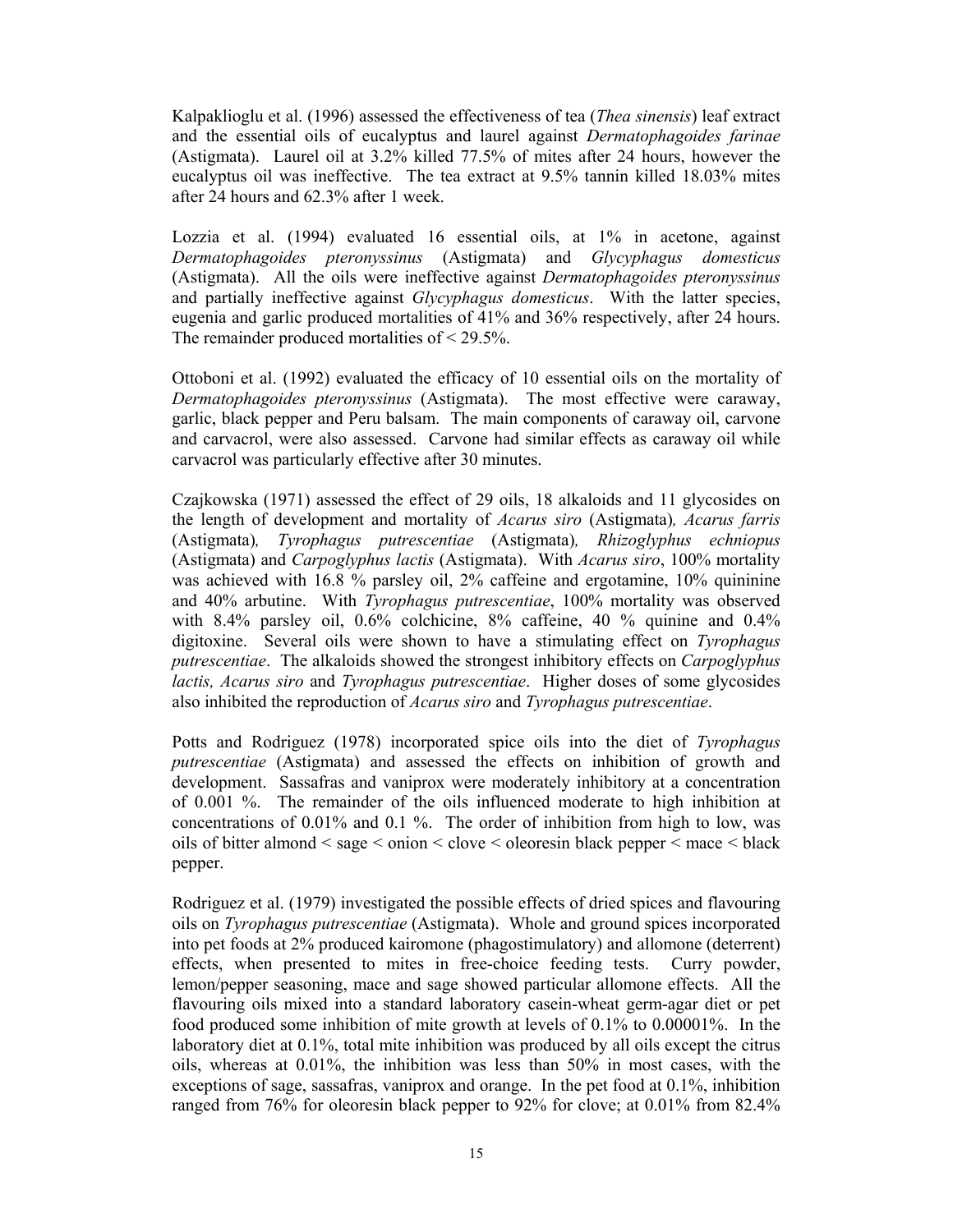for almond to 96% for sassafras; at 0.001% from 74.2% for oil of black pepper to 94.2% for sassafras.

Afifi and Hafez (1988) assessed the toxicity of different plant extracts against *Tyrophagus putrescentiae* (Astigmata) when mixed with flour. Caraway fruit extracts were more effective than fenugreek and lupin extracts. At 12 ppm, complete mortality was achieved after 48 and 72 hours with the caraway and fenugreek extracts respectively, with more than 72 hours required with the lupin extracts. At 100 ppm, complete mortality was achieved after 24 hours exposure to the fenugreek and caraway extracts, and after 48 hours with the lupin. The mites could also differentiate between treated and untreated flour, being attracted to the untreated.

Gulati and Mathur (1995) showed that different concentrations of powdered leaves of *Eucalyptus* and *Mentha* and rhizomes of *Curcuma* (tumeric) had pronounced effects on the fecundity and development of *Tyrophagus putrescentiae* (Astigmata) when applied to wheat flour. The *Eucalyptus* and *Mentha* powders were effective at concentrations from 100% to 5%, in decreasing mite fecundity and reducing the number of eggs to approximately 52 and 25 per female, for the respective materials (at 5%), compared to approximately 98 eggs in the controls. Rhizomes of *Curcuma* reduced egg laying to approximately 8 eggs per female even at 0.1%, and inhibited adult development at all concentrations. The materials were found to affect the eggs and larval stages more than the nymphs and adults. They were also more effective when mixed with whole grains compared to flour. No antifeedant effects were observed.

There is great potential in the use of botanical pesticides for stored product protection. Natural plant extracts are used in many developing countries to control insect pests in small-farm storages because economic conditions do not justify the use of conventional chemical protectants (Niber, 1994). However, before such products can be used commercially they must meet the following criteria : 1. safe for plant and animal life, 2. biodegradable (environmentally safe), 3. ready availability of the plant or capability for cultivation, 4. determination of isolation procedures of the active component or components from the plant (or of formulation of extracts prepared from plant parts) or 5. establishment of synthetic procedures for the active components (Jacobson, 1989). With the vast array of chemical compounds derived from plants and the many diverse behavioural and physiological effects induced, the possibility of pests developing resistance may be less likely. However, as with other pesticides, over or misuse may increase the possibility. The multiple modes of action possessed by some plant extracts, makes possible a wide spectrum of use, however the effects on beneficial organisms have to be considered. Unfortunately the use of some plant extracts that have proved effective against mites may be limited, due to tainting of grain and cereal products.

## **5. Pyrethroids**

One of the best known plant-derived pesticides is pyrethrum, obtained from the flower petals of *Chrysanthemum* sp. such as *Chrysanthemum cinerariaefolium* (Grossman, 1993). However, although natural pyrethrum, which consists of six closely related compounds, is still used commercially, it has been largely superseded by the synthetic pyrethroids, which have greatly improved insecticidal properties and photostability.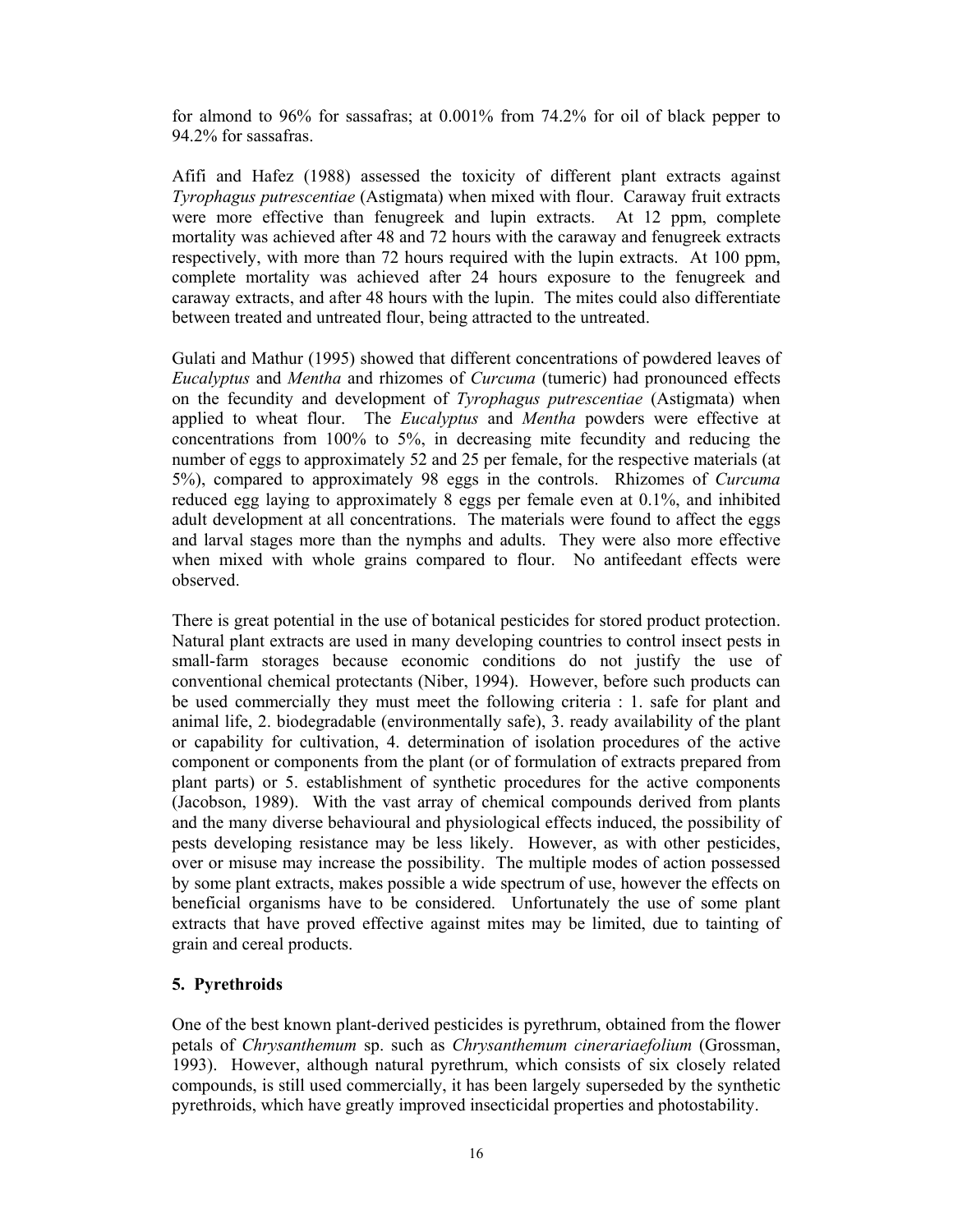Pyrethroids degrade slowly on wheat under normal conditions of storage with increased rate of loss at higher temperatures and moisture levels (Noble et al., 1982). Pyrethroids have shown to be effective against storage insects, and also demonstrate a negative temperature coefficient, i.e toxicity is greater at lower temperatures (Subramanyam and Cutkomp, 1987; Thaung and Collins, 1986; Longstaff and Desmarchelier, 1983; Watters et al., 1983). Pyrethroids act on the nerve membrane with synapses the initial target site (Narahashi, 1976). They act on the ion channels by keeping sodium channels open, resulting in a continuous slow depolarisation which eventually blocks nerve conduction and causes paralysis (Narahashi, 1976).

Several pyrethroids are effective against stored product mites. Cypermethrin applied to wheat at 2, 4 and 8 ppm, gave 5%, 45% and 66% mortality of *Acarus siro* (Astigmata), at the respective doses, after 4 weeks storage; compared to permethrin where 0%, 20% and 54% mortality was recorded (White, 1984). However, Wilkin et al. (1988) found cypermethrin to be ineffective against *Acarus siro* at doses ranging from  $0.125 \text{ mg/kg}$  to  $2.0 \text{ mg/kg}$ , 1 day, 2, 4 and 6 months after treatment. Against *Lepidoglyphus destructor* (Astigmata) all doses, except the lowest, produced  $\sim$  75% mortality after 1 day and 2 months storage, 100% after 4 months and 75% after 6 months storage.

Wilkin and Hope (1973a) found that bioresmethrin applied to wheat at 2 ppm produced complete mortality of *Acarus siro* and *Lepidoglyphus destructor* (Astigmata) after 14-days exposure, with > 75 % mortality of *Tyrophagus putrescentiae* (Astigmata). However, when 20 ppm piperonyl butoxide was added to 2 ppm bioresmethrin, the mortality of *Lepidoglyphus destructor* decreased to > 75%. Both bioallethrin and pyrethrins, applied to wheat at 2 ppm, were ineffective against all three species. However, pyrethrins plus piperonyl butoxide (20 ppm) produced complete mortality of *Acarus siro* and >75% mortality of *Lepidoglyphus destructor.*

Stables (1984) found that bioresmethrin and piperonyl butoxide applied to wheat at 10 ppm + 10 ppm produced approximately 50% mortality of strains of *Tyrophagus longior, Tyrophagus palmarus* and *Tyrophagus putrescentiae* (Astigmata) after 7 days exposure, with mortality increasing to approximately 75% after 14 days exposure. Practical trials showed that bioresmethrin and piperonyl butoxide applied at 4 ppm + 20 ppm, 2 ppm + 20 ppm and 2 ppm + 2 ppm, controlled mites in the fabric of buildings and in stored grain, and also controlled lindane resistant strains (Wilkin, 1975a). Anderson and Wilkin (1984) found that although bioresmethrin and piperonyl butoxide applied at 0.5 %, killed large numbers of mites infesting cheeses, considerable survival was observed 3 weeks after treatment.

Chisaka et al. (1984) found phenothrin, fenopropathrin and permethrin to be the most effective pyrethroids against *Tyrophagus putrescentiae* (Astigmata) at 500 ppm. Mortalities of 99.7 %, 99.5% and 98% were recorded for the respective compounds 3 weeks after treatment. They also found that the pyrethroids were more effective against *Dermatophagoides farinae* (Mesostigmata) than *Tyrophagus putrescentiae.* 

Lozzia et al. (1994) evaluated 'Pertrin E' (pure permethrin 5%), 'Pertrin S' (permethrin 5% with pyrethrum extract 3%) and 'Cipertrin T' (cypermethrin 2.5% with tetramethrin  $1\%$ ) applied in an aqueous solution of  $2\%$ , against various mite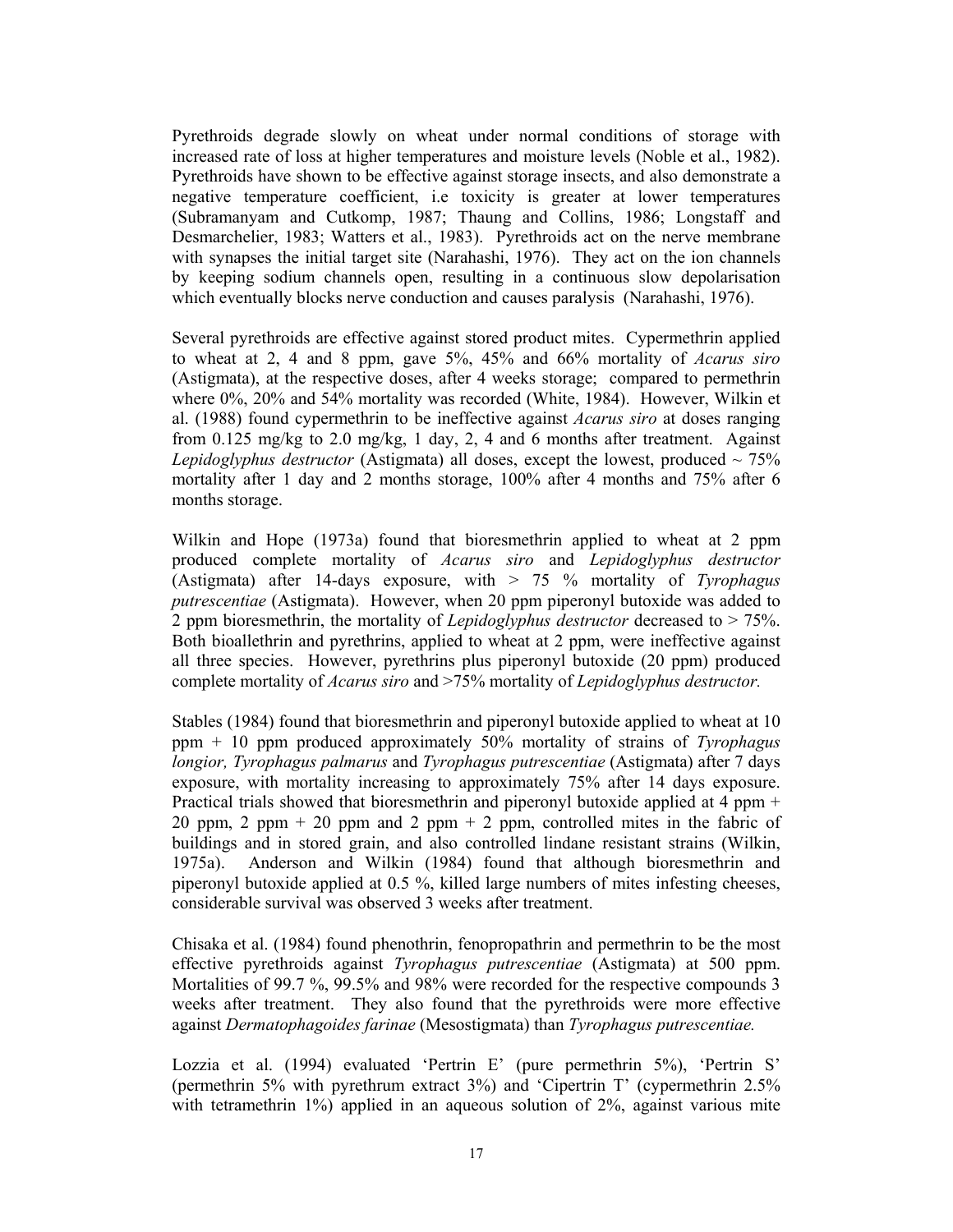species. All the pyrethroids showed fairly good acaricidal activity against the house and storage mites. 'Cipertrin' was significantly more efficacious and had a greater speed of action on all the species. Twenty four hours after treatment, mortalities of 22.3%, 44%, 83%, 64.1%, 97.6% and 96.2% were recorded respectively for *Dermatophagoides farinae, Dermatophagoides pteronyssinus, Acarus siro, Tyrophagus putrescentiae, Glycyphagus domesticus* and *Lepidoglyphus destructor*  (Astigmata). The sensitivity to the 3 pyrethroids varied considerably from family to family increasing from Pyroglyphidae to Acaridae, Chortoglyphidae, Labidophoridae and Glycyphagidae.

Dekeyser and Downer (1994) suggest that bifenthrin is probably the most effective pyrethroid against mites. Binns (1989) found that emulsifiable concentrate and flowable concentrate formulations of bifenthrin, and a flowable concentrate of deltamethrin were more effective than pirimiphos-methyl against *Acarus siro* (Astigmata) at  $17.5^{\circ}$ C and  $75\%$  rh. Both bifenthrin formulations produced 100 % and 75 % mortality with 1.0 and 0.5 mg/kg respectively after 1 day. At 4 weeks, 1.0 mg/kg of both formulations produced 50% mortality, however after 12 weeks neither were effective. Deltamethrin was least effective after 1 day, producing 25% and 75% mortality with 0.5 mg/kg and 1 mg/kg respectively. After 4 weeks deltamethrin was as effective as bifenthrin, however, after 12 weeks no mortality was recorded.

One disadvantage of using pyrethroids against some mite species is that at doses which fail to produce complete mortality, there is an increase in egg production, resulting in a sudden increase in mite numbers (B. Thind - personal communication).

#### **6. Novel Compounds**

A range of other novel compounds have been evaluated for use against stored product and domestic mite pests. These include compounds that act as chemosterilants, fatty acids, inorganic salts, avermectins and other medicinal products.

## **6.1 Chemosterilants**

Chemosterilants are chemicals that arrest or adversely affect reproductive capacity and are therefore obvious candidates for use in pest control programs. Since 1960 interest in the potential of chemosterilants as a practical means of insect control has increased rapidly, being stimulated by the practical applications of gamma radiation for male sterilisation programmes, and the demonstration that insects could be sterilised chemically (Smith et al., 1964).

Chemosterilants may act in one of three principal ways. They may lead to failure to produce ova or sperm, death of the sperm and ova after they have already been produced, or they may produce multiple dominant lethal mutations or severely injure the genetic material in the sperm and ova (Smith et al., 1964). In the last case, although the sperm and ova remain alive, the zygotes, if formed, do not complete development into mature progeny (Smith et al., 1964). This type of action is desired because males so sterilised compete readily with normal males for females thereby satisfying the mating requirements of the females (Smith et al., 1964). If sterile and normal adults compete for mates, the result is a reduction in the number of progeny in the following  $F_1$  generation (Hodges, 1984b). If further sterile adults are available to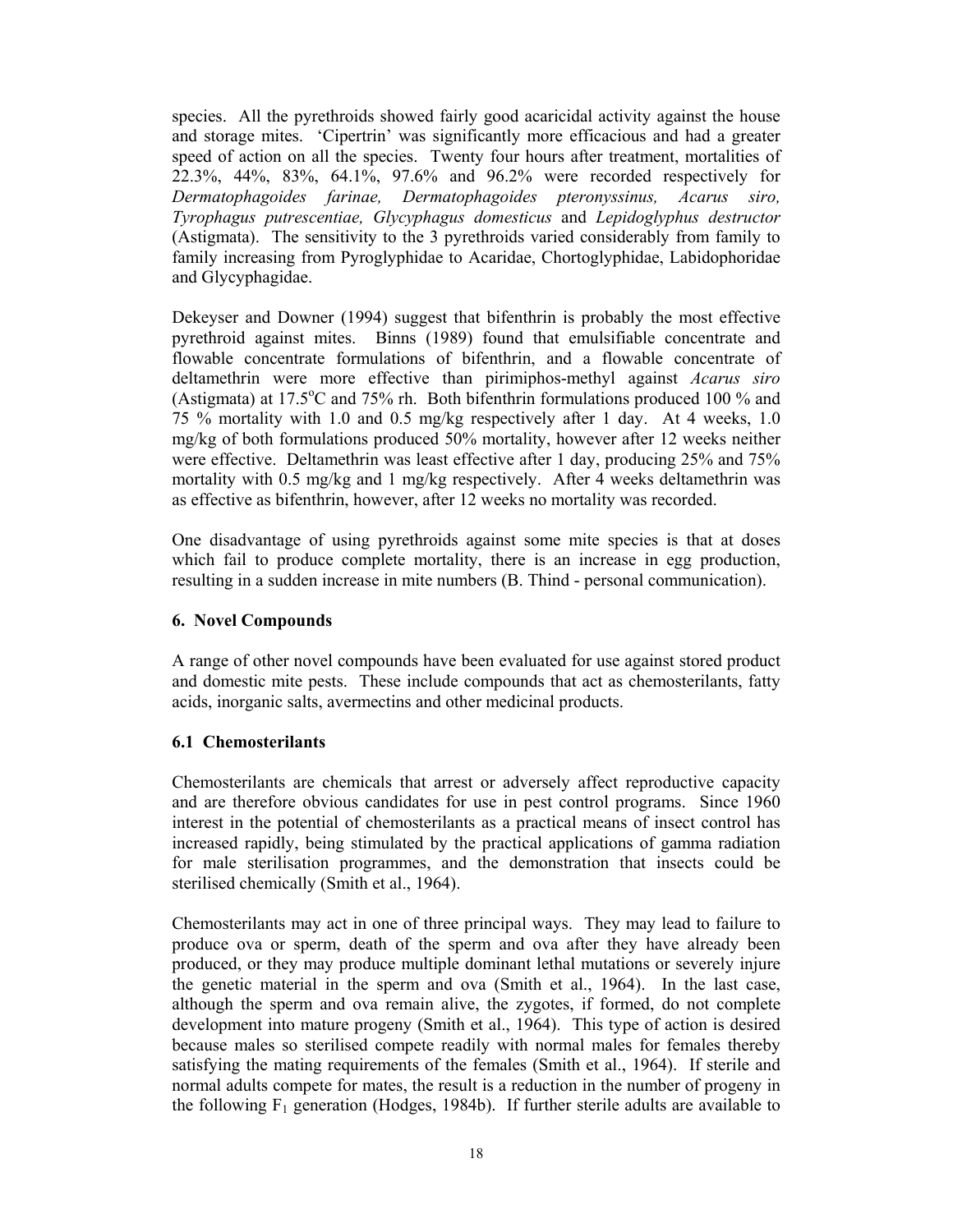compete with the  $F_1$  and subsequent generations, the pest population may be reduced still further to a negligible level (Hodges, 1984b). The speed at which this is achieved is dependent upon the ratio of sterile to normal adults (Hodges, 1984b).

Information on the effect of chemosterilants against stored product insects is limited (Brower and Jurd, 1980; Gangrade and Pant, 1970 a & b; Rizvi et al., 1980). However, against mites, Ignatowicz and co-workers have reported the effects of several potential chemosterilants against *Acarus siro* (Astigmata) and *Tyrophagus*  putrescentiae (Astigmata). Under optimum conditions (15<sup>o</sup>C and 90% rh) in the laboratory, *Acarus siro* can average an output of 435 eggs per female, with a maximum of 858 (Cunnington, 1985). However, in order to achieve maximum egg production repeated matings were required (Cunnington, 1985). Chemosterilants therefore offer an alternative approach for mite control, by preventing or reducing egg laying.

Ignatowicz (1982a) found that potassium iodide (KI) applied to wheat germ at concentrations higher than 0.25% prevented egg laying by *Acarus siro* (Astigmata). Egg production was also suppressed in females which were already laying eggs. Sterility was found to be permanent with females more susceptible than males. Exposure time of the mites to KI was more important than its concentration. It was thought that KI probably concentrates in the ovary of females and prevents formation of the eggs. The activity may be the result of a specific reaction with one or more essential components of cells of the tissue responsible for forming the ova.

Potassium iodate and tin iodide added to wheat germ at concentrations higher than 0.25% prevented most females of *Tyrophagus putrescentiae* (Astigmata) from laying eggs permanently (Ignatowicz, 1986). The compounds also suppressed production of eggs in females which were already laying eggs. However, the concentration of the iodine salts required to produce significant sterility were thought to be too high for direct economic use (Ignatowicz, 1986).

Ignatowicz and Boczek (1979) found that females of *Tyrophagus putrescentiae* (Astigmata) were more susceptible than the males to iodine salts (potassium iodide and iodate). They concluded that this may be due to the effect upon egg formation. Some females laid incompletely formed eggs, though, the viability of normal formed eggs exceeded 90%. Iodine salts induce sterility in *Tyrophagus putrescentiae* by reduction in egg production rather than by reduction in hatchability. The salts also inhibit egg yolk production during oogenesis causing incompletely developed eggs to form. It is suggested that this is caused when the iodine compounds bind proteins during egg formation and inhibit their activities.

Ignatowicz (1982b) found that boric acid applied to food at concentrations higher than 0.5%, was lethal to *Tyrophagus putrescentiae* (Astigmata), sodium borate, however, was less toxic. The concentrations of boric acid and sodium borate required for complete infecundity, and those that resulted in rapid death, were close. The lowered fecundity produced by sub-lethal concentrations of boric acid and sodium borate was temporary. Mites exposed to treated diets partially recovered their reproductive abilities after a return to an untreated food, therefore boric acid and sodium borate appeared to exhibit weak chemosterilant activity against *Tyrophagus putrescentiae*.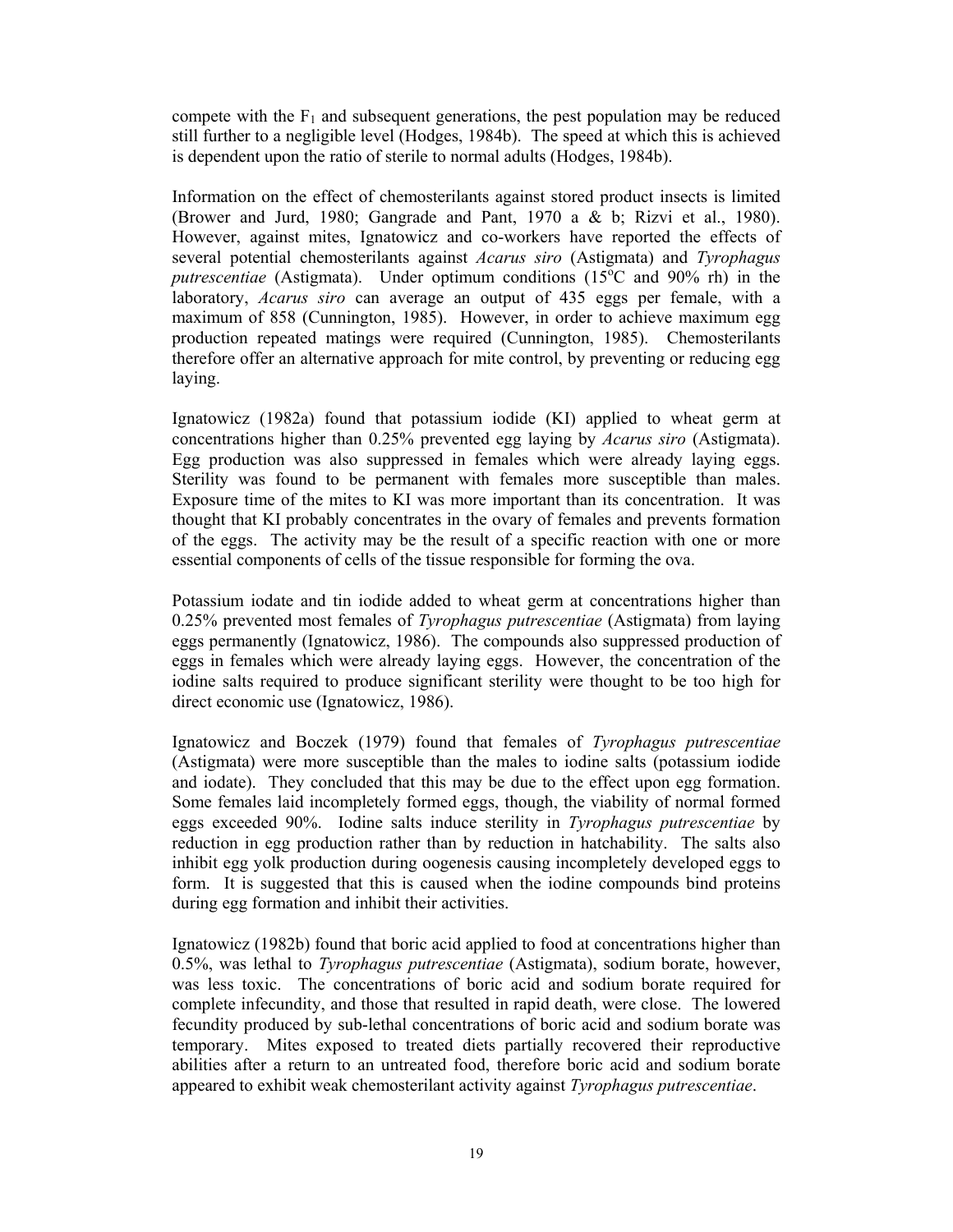Ignatowicz (1983a) observed that sodium fluoride (NaF) was toxic to *Tyrophagus putrescentiae* (Astigmata) when added to food at doses higher than 1%. At a dose of 2%, 58% of females failed to produce eggs, however, at doses of 0.25% or 0.5% only 6-8% of females did not produce eggs. Exposure to NaF resulted in suppression of fecundity rather than acting as a chemosterilant. Egg laying was recovered to some extent after a return of the females to untreated food. The doses required to give complete sterilisation and high mortalities were very close.

Ignatowicz, (1987a) found that the fecundity and viability of eggs of *Tyrophagus putrescentiae* (Astigmata) and *Acarus siro* (Astigmata) decreased with increasing concentration of thiourea in food. However, mites recovered their reproductive potential to some extent when returned to untreated foods. Females treated with high concentrations of thiourea produced eggs only during the early period of oviposition after which they were infecund. At 1-2% thiourea caused both high mortality and sterility, and also suppressed postembryonic development. At 2%, longevity of mites was significantly affected. Females were more affected than males, with *Acarus siro* more susceptible than *Tyrophagus putrescentiae*.

5-fluorouracil (FU) causes sterility only in the females of *Tyrophagus putrescentiae* (Astigmata) and *Acarus siro* (Astigmata) (Ignatowicz, 1987b)*.* At low concentrations in the diet (0.25%-0.5%), FU fed for one week caused partial sterility, with permanent sterility caused at high concentrations (2%). FU when ingested considerably reduced egg production and viability and suppressed egg production in mites already laying eggs. At concentrations higher than 0.5%, longevity was reduced in males and females. FU is an analogue of uracil and thymine and can be incorporated into RNA as an abnormal nucleotide. The main action is reported to be interference with the thymidylate synthetase system, causing a marked inhibition of DNA synthesis (Heidelberger et al., 1957).

Colchicine, when ingested, reduced fecundity and fertility and produced high mortalities of *Tyrophagus putrescentiae* (Astigmata) and *Acarus siro* (Astigmata) (Ignatowicz, 1987c)*.* When fed at 0.01%, fecundity and fertility of *Acarus siro* were reduced by 24.4% and 63% respectively. Whereas the productivity of *Tyrophagus putrescentiae* was lowered by 89.2%. At 0.1%, colchicine was very toxic to the mites. Rapid death of males and females occurred after the 2nd or 3rd week of treatment. The concentrations required to effect complete sterility and rapid death were close.

Szlendak (1998) assessed the influence of folic acid, methionine and riboflavin on the fecundity and mortality of *Tyrophagus putrescentiae* (Astigmata). Low doses of riboflavin (0.5-2%) and folic acid (1%) applied to the diet were insufficient to cause mite sterility and even had a stimulating effect on fecundity. Only methionine at doses equal to or higher than 5% had a negative influence of fecundity and the population parameters.

The disadvantages of using chemosterilants are that their activity may not be restricted to the target pest and may therefore have adverse effects on non-target organisms. However, they could be used in combination with baits and attractants to ensure only the target pest is affected (Smith et al., 1964). Also chemosterilants are usually highly toxic and therefore should not come into contact with food (Hodges,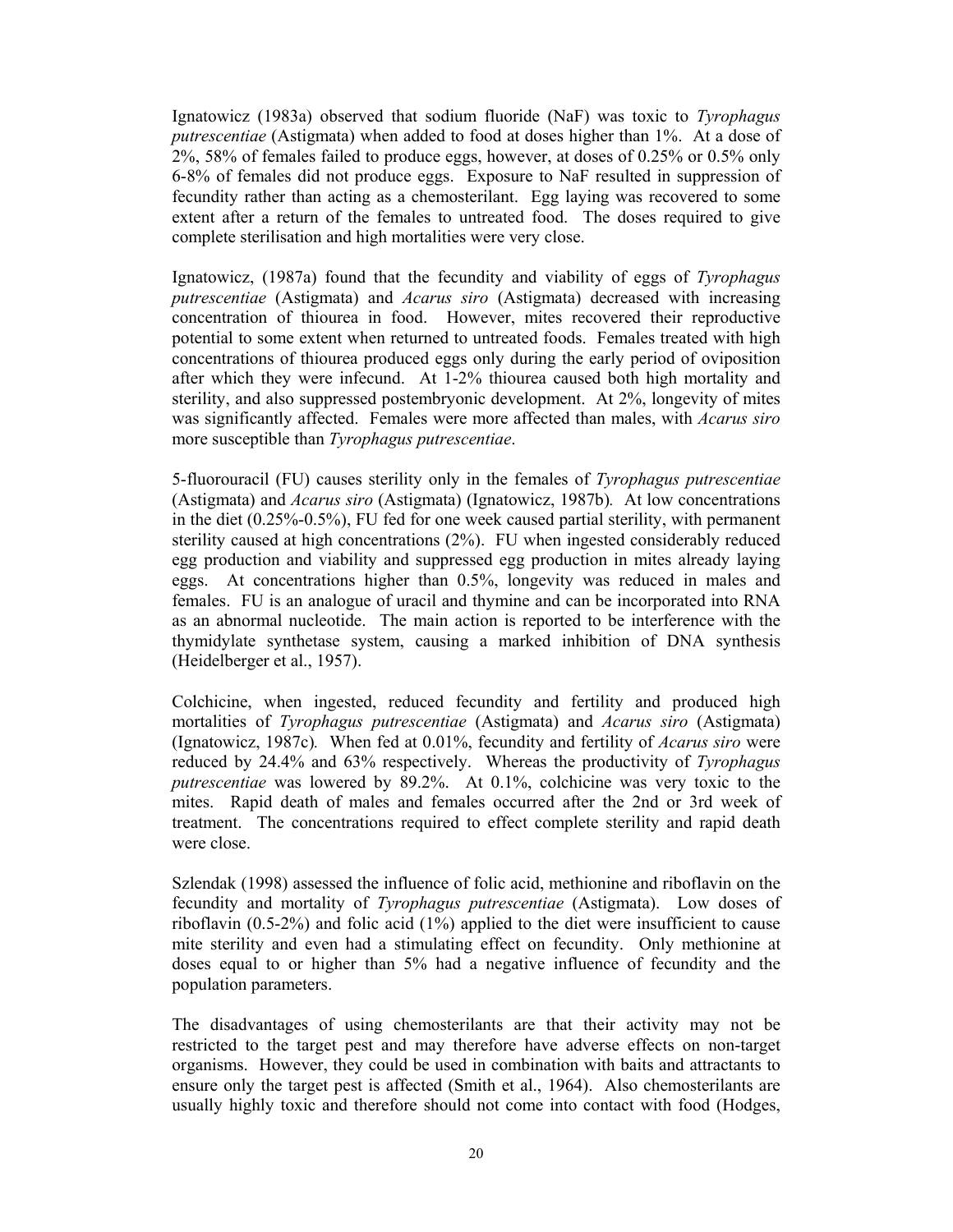1984b). It is therefore unlikely that such compounds would ever be approved for use on stored grain or even for use as fabric treatments.

## **6.2 Fatty Acids**

The use of fatty acids against stored product insects has been reported by House and Graham (1967), Williams and Hurlock (1969) and Simpson (1973).

The short chain fatty acids, propionic, butyric, caproic, caprylic and capric acids have been found to be effective in inhibiting growth and development of *Tyrophagus putrescentiae* (Astigmata) when incorporated into commercial dog food (Rodriguez, 1972). No eggs were oviposited in foods containing a 1% concentration of capric acid and 2% concentration of the other fatty acids. Propionic, caproic and capric acids retarded growth to the extent of a significant loss in weight when incorporated into an agar based diet at 0.05%. It was suggested that the routes of entry of fatty acids are by ingestion, adsorption through the integument and in some cases by vapour action (Rodriguez, 1972).

Simpson (1973) found that *Acarus siro* (Astigmata) did not survive in grain treated with 0.5-0.8% of propionic acid. Williams and Hurlock (1969) also found propionic acid to be an effective acaricide against *Acarus siro* and *Thyreophagus* sp. (Astigmata) when applied to barley. It was suggested that its effects on the mites may have been due to the lethal effect on the moulds on which the mites feed (Williams and Hurlock, 1969). However, it has also been found that the effect of propionic acid wears off with time (D M Armitage - personal communication).

Propionic acid also inhibits growth of mould, bacteria and yeasts and has been used to protect grain stored at high moisture contents (Simpson 1973). The quantity of acid used depends on the moisture content of the grain, but should not exceed 1.5% by weight if grain is for animal feed, or 0.3% if for human consumption (Simpson 1973). Grain so treated loses its germinative capacity and is unsuitable for seed or malting (Simpson 1973).

## **6.3 Inorganic Salts**

Tricalcium phosphate is used as a supplemental mineral additive to processed foods and flour (Baker et al., 1976), however, several studies have shown toxic effects against stored product insects (Majumder and Bano, 1964; Highland, 1975; Baker et al., 1976 and Press et al., 1972). This food additive is unique in that it possesses both nutritional properties for vertebrates and toxicological properties towards insects (Baker et al., 1976). Baker et al. (1976) suggested that tricalcium phosphate acted in a similar way to that of inert dusts and that insect death was probably as a result of water loss. However the exact mechanisms of action are not fully understood (Boczek et al., 1984).

Boczek and Ignatowicz (1979) and Ignatowicz (1980) evaluated the effects of tricalcium phosphate, when mixed with food, on *Tyrophagus putrescentiae* (Astigmata). The fecundity, longevity and mortality of mites was only slightly affected when the salt was added at concentrations of 1-6%. A 50% reduction in fecundity was achieved at 18% in the diet, with an 84% reduction at 31.5%. Egg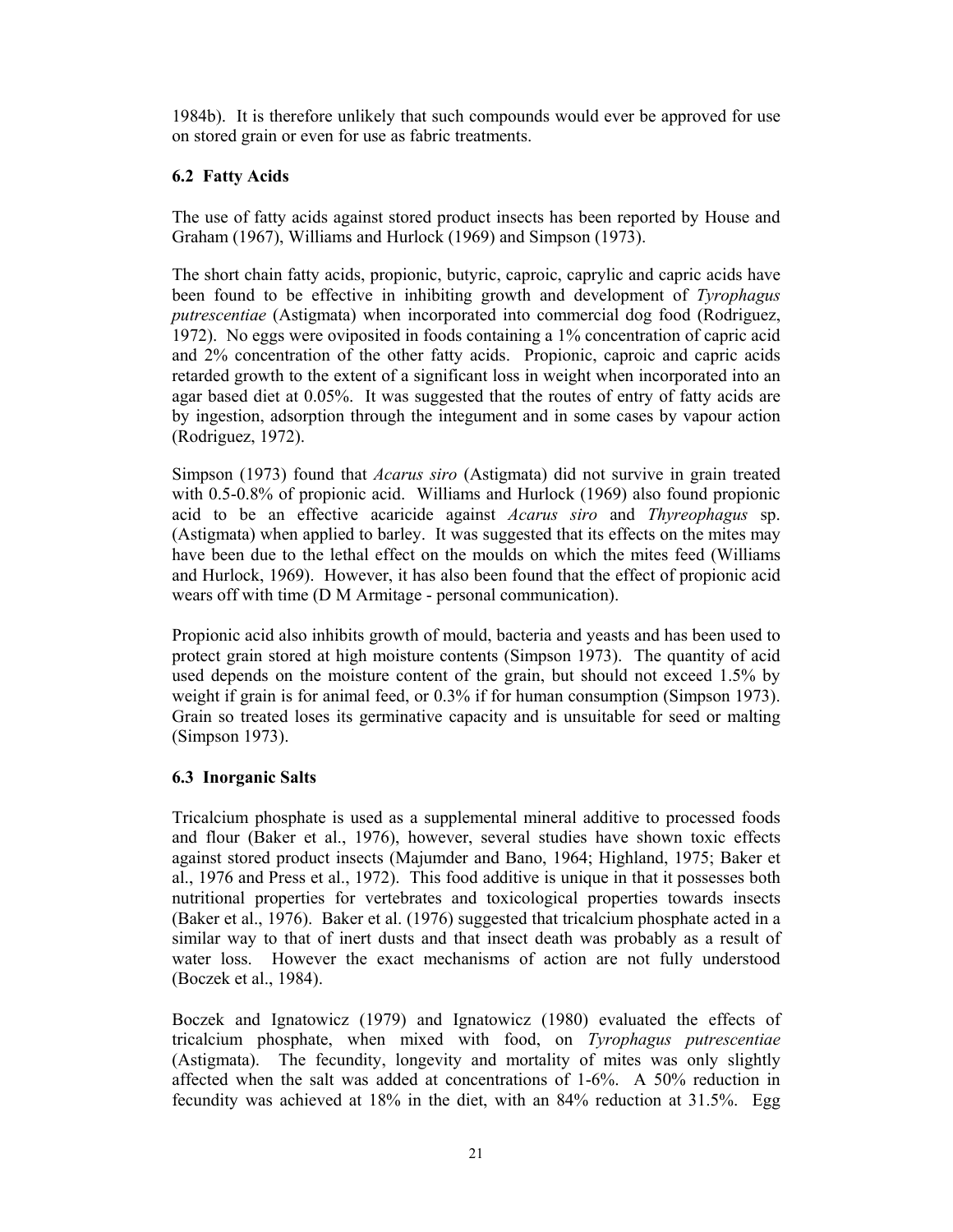viability was only reduced at concentrations of 30 and 31.5%. Mortality during development and egg viability were practically unaffected until a concentration of 31.5%.

Boczek and Ignatowicz (1979) and Ignatowicz (1981) also showed that tricalcium phosphate had a very strong contact action causing 100% mortality of mites after 3-5 hours when in contact with 0.5-1 mm of the salt on wheat germ. During exposure the mites did not feed at all. The finely powdered salts were seen to attach to the mite body forming a thin layer, with dead mites seen to have stretched bodies and legs. It was suggested that the action of tricalcium phosphate was of a physical nature, similar to that of inert dusts, causing scratching and wax adsorption of the cuticle. Resistance of mites to tricalcium phosphate may also be less likely, because, as with inert dusts, the action is physical rather than chemical, and is therefore not dependent on metabolic pathways. Related species, *Tyrophagus casei, Tyrophagus similis, Tyrophagus palmarum, Tyrophagus longior, Tyrophagus neiswanderi, Acarus siro*  and *Tyreophagus entomophagus* (Astigmata) were more sensitive to the contact action than *Tyrophagus putrescentiae* (Boczek and Ignatowicz, 1979; Ignatowicz, 1981)*.*

Eggs, immobile larvae and nymphs were, however, tolerant to the salt and 100% emergence to next developmental stage was observed. It was suggested that the resistance of the inert stages may be due to the fact that the new cuticle originates under the old one and therefore moulting mites have two cuticular layers which may protect more from water loss (Ignatowicz, 1981). In addition, the immobile stages do not move and therefore may not pick up as many particles (Ignatowicz, 1981).

Caustic soda (NaOH) is also added to grain to improve nutritional qualities and is thought to provide a method of preserving damp grain (Thind, 1991). Thind (1991) found that caustic soda added to grain at 3%, 2% and 1% did not suppress populations of the wet grain mite *Caloglyphus berlesei* (Astigmata), with the exception of grain treated with 3% soda and incubated at 24% rh.

Ignatowicz (1981) also found that ferric phosphate rapidly killed various acarid mites when placed in contact with a 1mm layer of the salt. However, ferric phosphate can be harmful to man and domestic livestock.

Ignatowicz (1983b) and Boczek et al. (1984) evaluated the effects of different mineral salts as food additives, on the fecundity and egg viability of *Tyrophagus putrescentiae*  (Astigmata). Different concentrations of the salts had varying effects on fecundity and egg viability, ranging from stimulation to total suppression. Boczek et al (1984) found the most suppressive salts were those containing the elements Ag, Ba, Cd, Co, Cu, F, I, Li, Mn, Mo and Zn.  $Ag_2SO_4$  and  $AgNO_3$  prevented egg laying at concentrations above 1% and reduced adult longevity above 3%. Some of the salts commonly used as food additives, including tricalcium phosphate, produced only slight to little effect on fecundity and egg viability.

## **6.4 Antibiotics**

Avermectins are macrocyclic (large ring compounds usually containing repeating units) lactones isolated from the soil bacterium *Streptomyces avermitilis* (Lasota and Dybas, 1991). Avermectins are a family of broad-spectrum, antiparasitic agents.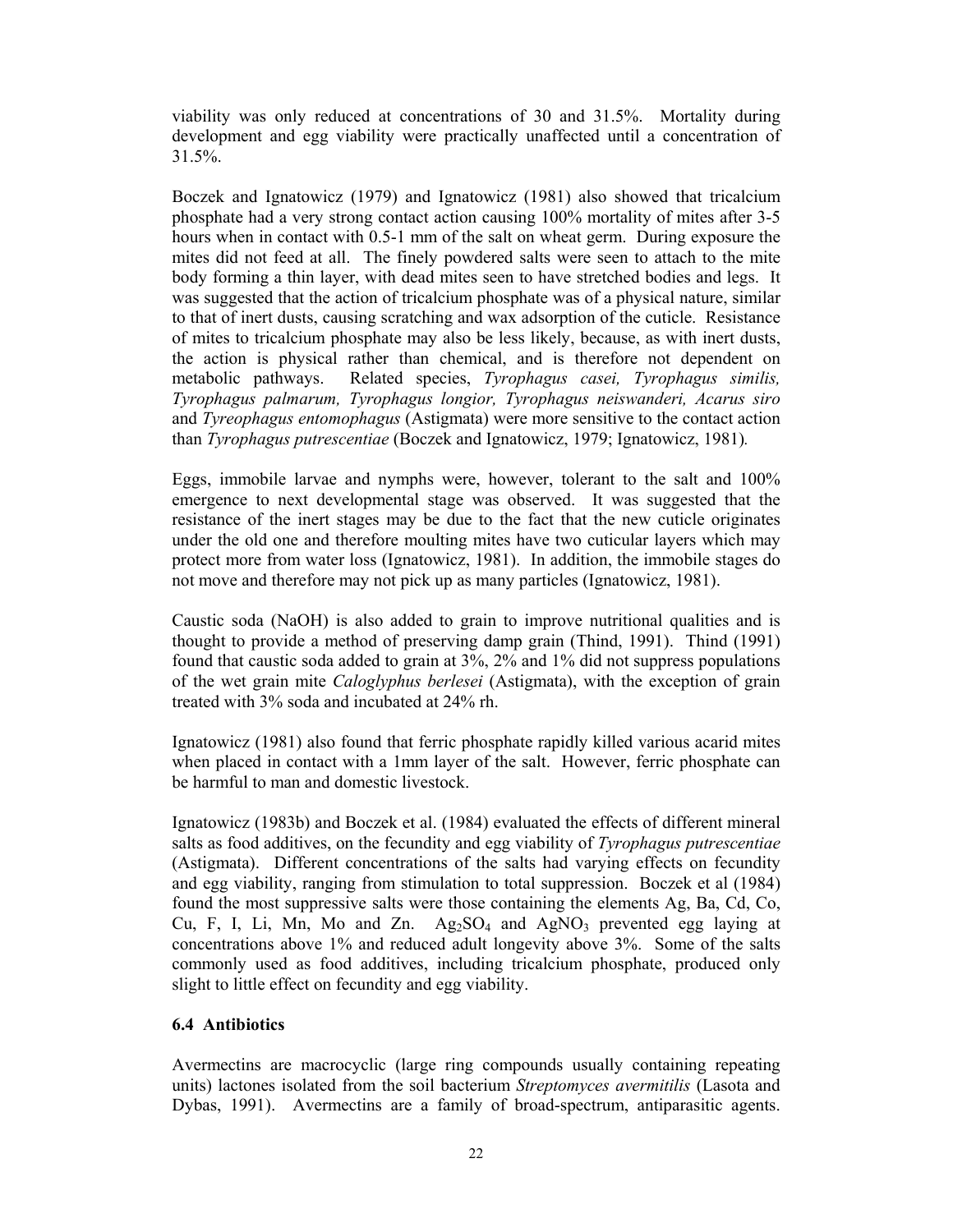Originally identified in screens of natural products with antihelmintic activity, these compounds have also demonstrated nematicidal, insecticidal and acaricidal activity (Lasota and Dybas, 1991).

There are 8 components  $(A_{1a}, A_{1b}, B_{1a}, B_{1b}, A_{2a}, A_{2b}, B_{2a}$  and  $B_{2b}$ ) of the avermectin complex, and of these avermectins  $B_{1a}$  and  $B_{2a}$  are the most promising candidates as agricultural pesticides (Putter et al., 1981). Avermectins are thought to act on the neurotransmitter GABA (4-aminobutyric acid). GABA is a major inhibitory neurotransmitter which activates a chloride ion channel in insect nervous systems, leading to rapid hyperpolarisation (Pitman, 1971). Avermectins are thought to act as agonists or stimulate GABA release or binding of GABA to its receptor, thereby increasing chloride-ion channel conductance and causing paralysis (Wright, 1986). GABA has been found in ticks and it is thought that it may play a similar role as in other arthropods (Binnington and Obenchain, 1982). Avermectins can also inhibit chitin synthesis (Calcott and Fatig III, 1984) and causes histopathological changes in the ovaries of fire ant queens (Glancy et al., 1982).

In ticks the mode of action of avermectins is unknown, however, it has been suggested that they may interfere with hormonal systems (Lundke and Kaufman, 1992). Abamectin is the common name assigned to avermectin  $B_1$  and which has been used commercially as an acaricide. Ivermectin (synthetic abamectin) has been shown to suppress engorgement, moulting and reproduction (Campbell et al., 1983). In the ixodid tick *Amblyomma hebraeum* (Metastigmata), an avermectin analogue inhibited ovary maturation and yolk production and also lowered the haemolymph ecdysteroid concentration in engorged females (Lundke and Kaufman, 1992).

Abamectin has shown excellent initial and residual control of immature and adult motile mites, with a broad spectrum of activity against mites in the families Tetranychidae (Prostigmata), Eriophyidae (Prostigmata) and Tarsonemidae (Prostigmata), with  $LC_{90}$  values in the range of 0.02-0.24 ppm (Lasota and Dybas, 1991). Also no cross resistance has been identified in resistant populations (Lasota and Dybas, 1991). It has also shown to be effective against ticks (Drummond and Miller, 1984) and cause mortality and reduce fecundity in *Psoroptes ovis* (Astigmata), the common scab mite (Guillot and Wright, 1984).

Against tetranychid spider mites, abamectin has shown a high contact activity against all motile stages, although no true ovicidal activity has been observed (Lasota and Dybas, 1991). Although avermectin has been found to be significantly more toxic to *Tetranychus urticae* (Prostigmata) than to the predacious mite *Metaseilus occidentalis* (Mesostigmata) (Hoy and Cave, 1985), its value as a selective acaricide is dependent on the rates applied. In the laboratory, avermectin  $B_{1a}$  has demonstrated high toxicity to *Tetranychus urticae* and also against other tetranychids and eriophyids including the citrus rust mite (*Phyllocoptruta oleivora*) (Prostigmata), citrus red mite (*Panonychus citri*) (Prostigmata) and the strawberry spider mite (*Tetranychus turkestani*) (Prostigmata) (Putter et al., 1981). Laboratory evaluations suggest that avermectin kills *Tetranychus urticae* both by contact and oral action although it has a slow-acting effect (Putter et al., 1981).

Hoy and Conley (1987) reported no resistance to abamectin in field populations of *Tetranychus urticae* (Prostigmata) and *Tetranychus pacificus* (Prostigmata) selected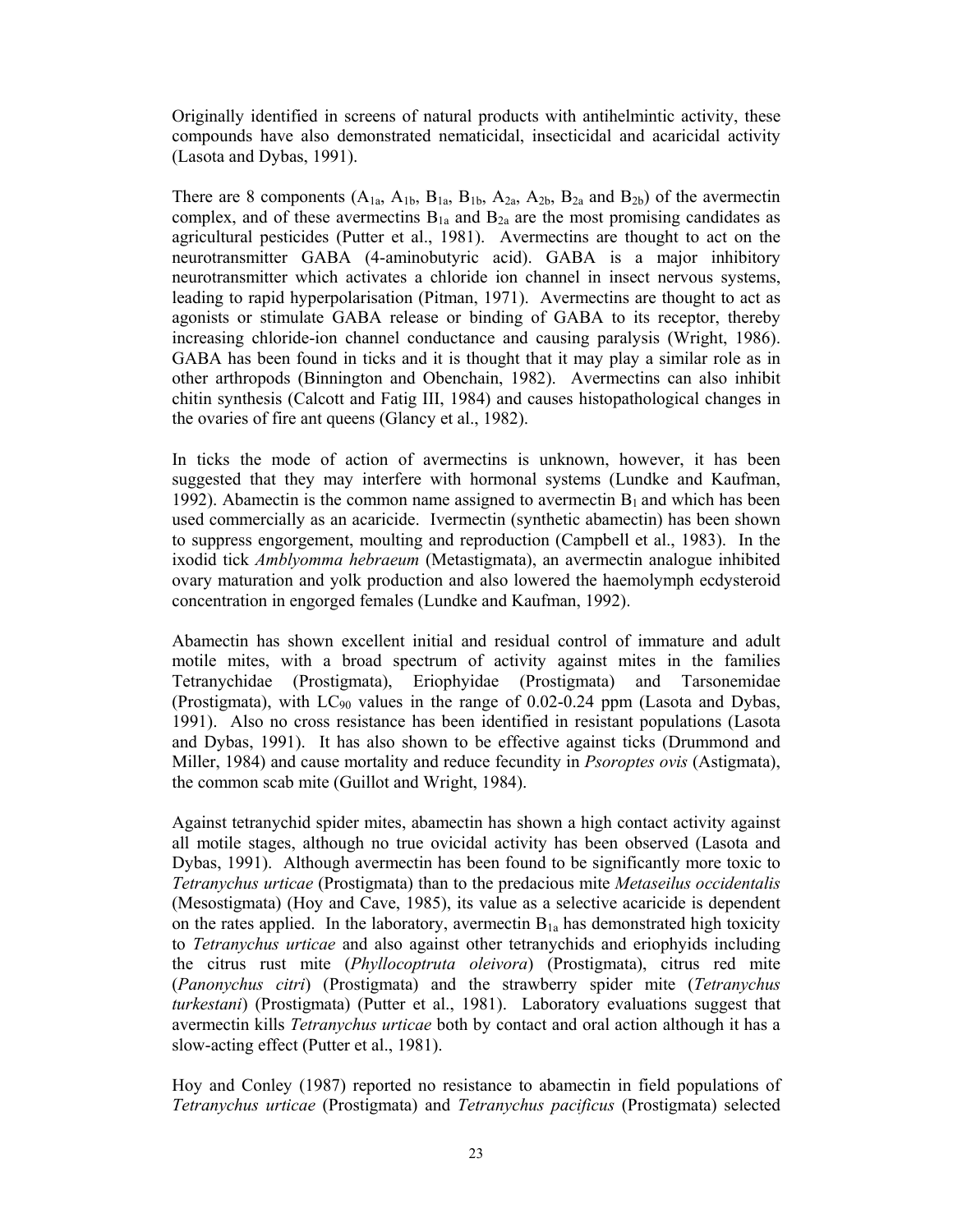up to 15 times. Also, no cross-resistance to the sulfite acaricide, propargite, and the organotins, cyhexatin and fenbutatin oxide, was detected (Hoy and Conley, 1987). However, Campos et al. (1995, 1996) detected resistance to abamectin in the laboratory, with field populations of *Tetranychus urticae*, although no field failures had been reported. Roush and Wright (1986) reported a lack of abamectin crossresistance in houseflies to various insecticides (diazinon, dieldrin, DDT, permethrin); Scott (1989) reported conflicting results of polygenic cross-resistance to abamectin in two pyrethroid resistant strains of houseflies.

Milbemycins belong to the same class of 16-membered macrolides as avermectins and were isolated from *Streptomyces hygroscopicus* f. sp. *aureolacriosus* (Takiguchi et al., 1980). A mixture of mibemycin  $A_3$  and  $A_4$  (milbemectin) has been practically used for the control of *Tetranychidae* on tea trees and egg plants since 1990 (Yamaguchi, 1996). Toxicity to mammals is low, but to fish is high (Yamaguchi, 1996)

Polynactins are macrotetrolide antibiotics produced by *Streptomyces aureus* strain S-3466 (Ando et al., 1971). They have been found effective against the carmine spider mite (*Tetranychus cinnabarinus*) (Prostigmata), two spotted spider mite (*Tetranychus urticae*) (Prostigmata) and European red mite (*Panonychus ulmi*) (Prostigmata) (Yamaguchi, 1996). Polynactins show least activity by direct contact with mites in a dry state, however, they exert marked miticidal activity under wet conditions, therefore, water is an essential factor for their activity (Yamaguchi, 1996). It is suggested that polynactins cause leakage of a basic cation, such as  $K^+$ , through the lipid layer of the membrane in mitochondria (Ando et al., 1974). Acute toxicity to mice and rats is very low, though, toxicity to fish is high (Yamaguchi, 1996).

Natamycin is used in drugs and alimentary products as a broad spectrum fungicide. In addition to fungicidal activity, natamycin also has acaricidal properties. Saint Georges-Gridelet (1987) found that natamycin prevented larval hatching, but not embryonic development, in the house dust mite *Dermatophagoides pteronyssinus*  (Astigmata). Schober et al. (1987) found that a 3% natamycin solution induced no significant acaricidal effects on 10 house dust mites (*Dermatophagoides farinae*) (Astigmata) soaked in the solution. However, a 10% solution added to food, significantly reduced the numbers of mites after 5 weeks. Koren (1995) found a 40% reduction in *Dermatophagoides pteronyssinus* (Astigmata) when 'Tymasil' (3.33% w/v natamycin and 0.02% w/v benzalkonium chloride) was applied to mattresses. Bronswijk et al. (1987) also detected some effect on mite population growth after treatment with 'Tymasil'. It is suggested that the acaricidal mechanism of natamycin is a nutrient effect, caused by suppressing the fungi that predigest essential lipid components for the mites (Koren, 1995). Although storage mites can survive on fungal diets when a grain store is empty of commodities, it is not their ideal diet. However, it is suggested that the fungi may act as substrate enhancers for the mites (Parkinson et al., 1991a and b).

Boczek and Czajkowska (1968) assessed 22 antimicrobial agents and 13 antibiotics mixed with diet against *Carpoglyphus lactis* (Astigmata)*, Acarus siro* (Astigmata) and *Tyrophagus putrescentiae* (Astigmata). *Acarus siro* was more sensitive to the antimicrobials and less sensitive to the antibiotics than *Carpoglyphus lactis*. *Tyrophagus putrescentiae* was the most tolerant to the additives studied. Some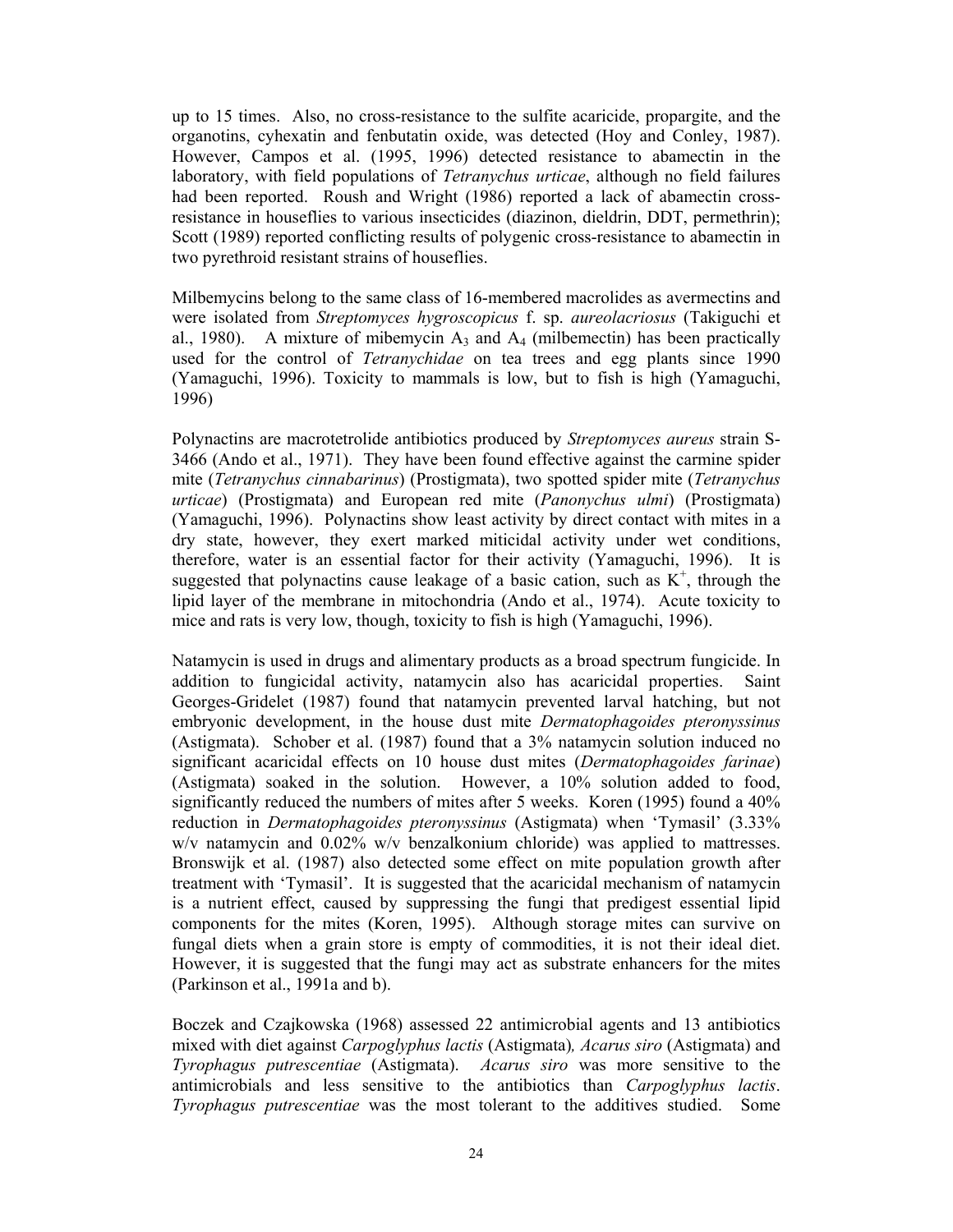antimicrobials not recommended as additives to food products (borax, boric acid, hexamethylen, tetramine and salicylic acid), inhibited the development of the mites. Compounds like potassium sorbate, benzoic acid and calcium propionate, which were considered as suitable food additives, also had a distinct inhibitory effect. As no symbiotic organisms were found in the mite bodies, it was suggested that the compounds had a direct effect on the mites, through their metabolic processes.

Fusariotoxin, isolated from the microfungus *Fusarium sporotrichilla*, showed toxicity to *Tetranychus telarius* (Prostigmata), at concentrations of 0.01, 0.02 and 0.03% (Chhabra, 1971). Sterility was also induced in treated females (Chhabra, 1971). After 10 days the populations of mites on treated plants remained at 28.8, 19.2 and 15.9 % of the control levels for the respective concentrations, whereas after 15 days the populations were 59.6, 18 and 9.1% respectively (Chhabra, 1971).

Benzyl alcohol is a pharmaceutic aid with bacteriostatic properties and is also considered non-toxic to man at low concentrations (oral  $LD_{50}$  : 500 mg/kg) (Castagnoli et al, 1996). Its acaricidal effects were evaluated against *Dermatophagoides pteronyssinus* (Astigmata)*, Dermatophagoides farinae*  (Astigmata)*, Euroglyphus maynei* (Astigmata) and *Tyrophagus putrescentiae* (Astigmata) (Castagnoli et al., 1996). Eggs and motile stages were sprayed with 3.25% water solution of benzyl alcohol. Immediately after spraying all mites appeared immobilised. The highest mortalities of the motile stages were recorded after 24 hours : 83% for *Euroglyphus maynei* and *Dermatophagoides farinae*, 84% for *Dermatophagoides pteronyssinus* and 87% for *Tyrophagus putrescentiae*. The effectiveness of benzyl alcohol was lower against eggs with 56% hatchability of *Tyrophagus putrescentiae* and 25-30% of the other species. Benzyl alcohol also appeared to have a repellent effect.

#### **7. Biological Control**

The term 'biological control' is used here in referring to the use of biological agents, i.e. predators, parasites and pathogens, as a method of reducing pest damage. In a broader sense 'biological control' is sometimes used to include the manipulation of other biotic factors of the pest's life system, such as its reproductive processes, its behaviour, the quality of its food etc. (Evans, 1984).

In the past there have been several constraints placed on the potential use and success of biological control in the stored grain ecosystem. 1) The low level of pest infestation tolerable to grain exporters and consumers makes it very difficult for pest populations to be sufficiently abundant and persistent for biological agents to establish themselves and become effective (Snelson, 1987). 2) Natural enemies are slow to overtake and suppress pest populations and only appear in significant numbers after a product has become heavily infested and severe damage has already occurred (Arbogast, 1984). However, deliberate releases of natural enemies during the early stages of infestation may overcome this problem (Arbogast, 1984). 3) The introduction of predators and parasites would increase contamination of the product as they themselves would be regarded as contaminants (Snelson, 1987). However, the presence of contaminants is of little concern in some products, such as seed grain, animal feed and raw commodities that will be cleaned during processing (Arbogast,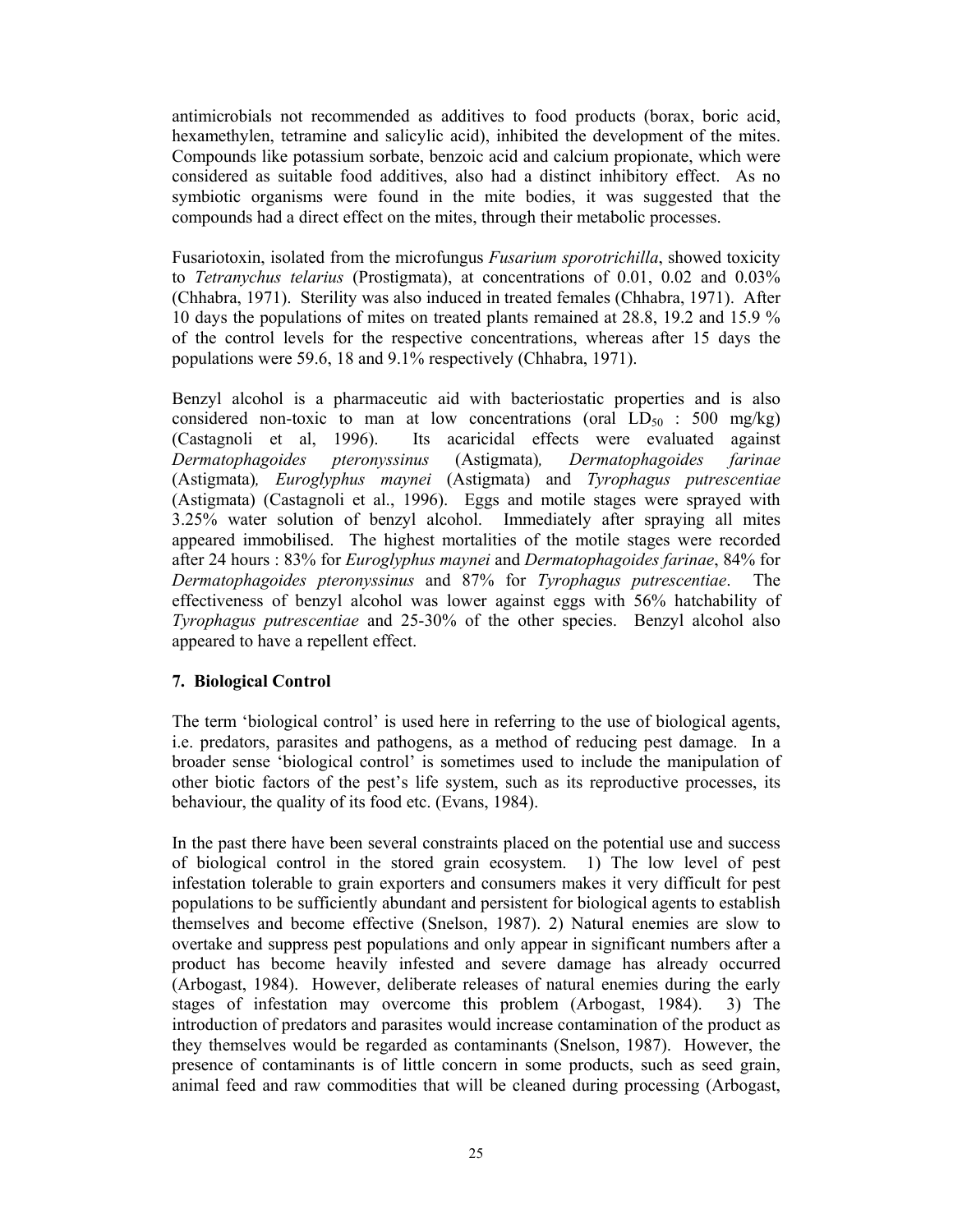1984). 4) The physical conditions, especially low moisture, of well-stored grain are not those which favour the spread of pathogens (Snelson, 1987).

The use of biological agents for the control of stored product pests has been reviewed by Evans (1984), Arbogast (1984) and Wilkin and Cox (1996).

## **7.1 Parasites, Parasitoids and Predators**

A parasite is an organism that benefits by feeding upon, and securing shelter or transportation from one or more organisms, its hosts, which although adversely affected, may not necessarily be killed (Evans, 1984). In contrast, a parasitoid invariably kills its host and requires only one host for development (Evans, 1984). A predator is an organism that feeds on one or more host but seldom obtains shelter or transport from them. They also always kill their hosts (Evans, 1984).

The abundance or density of a parasite or predator generally depends on the abundance of the host, that is, it is density-dependent. Characteristically, the relative numbers of the host and parasite oscillate somewhat out of phase, an increase in the host population is followed by a corresponding, but delayed, increase in the parasite or predator population (Evans, 1984). The reduced host population cannot support the increased parasite population which gradually wanes and allows the pest population to recover and another oscillation to start (Evans, 1984).

## **7.1.1 Parasitoids**

Although predators are the regulating agents of some pest insects, the majority of success in biocontrol of insects have involved parasitoids especially parasitic Hymenoptera (McMurty, 1984). Many species of parasitic Hymenoptera are known to attack stored grain insects. Examples include *Anisopteromalus calandrae*, *Choetospila elegans*, *Bracon hebetor* and *Venturia canescens* and *Trichogramma* sp. The two former species attack a range of hosts, including species of *Sitophilus*, whereas the latter are parasitoids of phycitid moths (Arbogast, 1984). The ability of parasitoids to suppress pest populations has been investigated by Cline et al. (1986), Flinn et al., (1996) and Brower and Press (1990).

However, against pest acarines, predators rather than parasitoids are the most prevalent natural enemies (McMurty, 1984). Several parasitic wasps have evolved to be predators rather than parasitoids in that they make use of more than one host to complete their development (Quicke, 1997). *Aprostocetus eriophyes*, a member of the Eulophidae family (subfamily Tetrastichinae), is known to be predaceous on gallmites having has as its hosts the eriophyid mites *Acaria rudis*, *Ceciodophyopsis ribis*, *Phytoptus avellanae* and *Pytoptus tiliae* (Goulet and Huber, 1993; Graham, 1987).

Parasitic Hymenoptera are only known to act as parasitoids on one group of acarines, namely the ticks (McMurty, 1984). The two major parasitoids of ticks that have been widely studied are *Ixodiphagus texanus* and *Ixodiphagus hookeri*, which have been reported to infect various species of ticks in different parts of the World (Kaaya, 1992). Mwangi et al. (1994 and 1997) and Kaaya (1992) describe the use of *Ixodiphagus hookeri* against *Amblyomma variegatum* (Metastigmata). Over a period of 1 year, 150,000 parasitoids were released and the numbers of ticks decreased from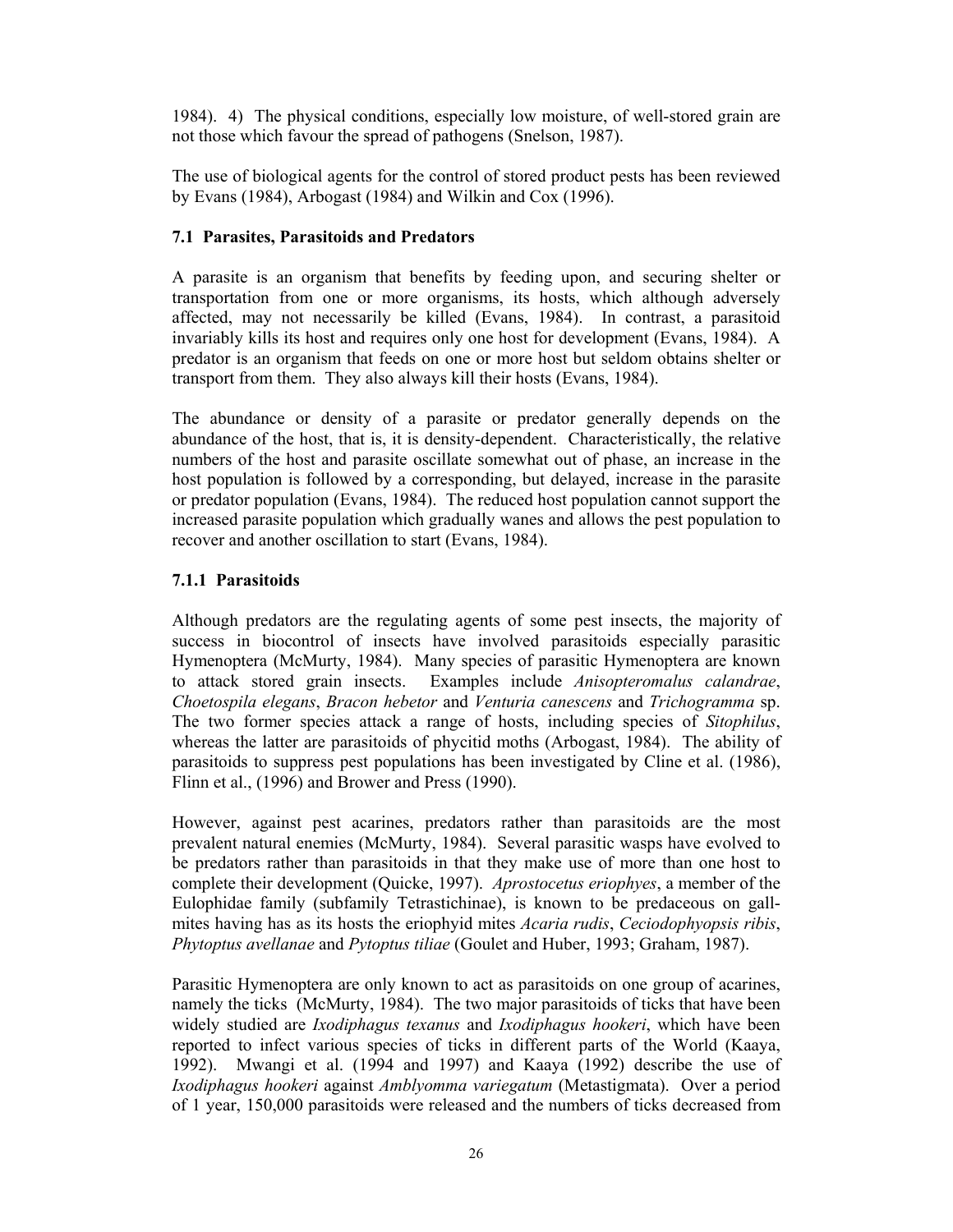44 to 2 ticks per animal, with numbers remaining low up to 1 year after parasitoid release, although the numbers of the brown ear tick, *Rhiciephalus appendiculatus* (Metastigmata), increased (Mwangi et al., 1997).

### **7.1.2 Nematodes**

Nematode parasitism of insects can result in sterility, reduced fecundity, delayed development, aberrant behaviour and very often rapid host mortality (Kaya, 1985). Nematodes from the families Steinernematidae and Heterorhabditidae are used commercially against insect pests in agriculture and in households. The infective nematodes (third stage juveniles) are attracted to the their host by a chemotactic response (Gaugler et al., 1980) and after penetrating, release symbiotic bacteria into the haemolymph, which proliferate and kill the host by septicemia, mostly within 24- 48 hours (Gaugler, 1987). The nematodes feed on the bacteria, produce two to three generations within the host, then as the host's resources are depleted, a new generation of infective juveniles is formed, which emerge in search of new hosts (Gaugler, 1987). As the bacterium kills the host very quickly, its nematode partner need not adapt to any specific host life cycle (Gaugler, 1987). Consequently various insect species including many of economic importance are susceptible to these nematodes. However, so far, their effect on most beneficial insects has been found to be negligible (Kaya, 1985). Despite the large insect host range, the nematodebacterium complex represents no hazard to mammals (Gaugler and Boush, 1979).

Entomophageous nematodes have been evaluated for their ability to parasitize ticks (Mwangi et al., 1991). Mauleon et al. (1993) found the ticks *Boophilus microplus* (Metastigmata) and *Amblyomma variegatum* (Metastigmata) to be tolerant to 17 isolates of nematodes whereas *Boophilus annulatus* (Metastigmata) was susceptible to all of them. Samish and Glazer (1991) found that strains of *Steinerma carpocapsae* and *Heterorhabditis bacteriphora* killed *Boophilus annulatus* very efficiently. All fully engorged ticks were killed, under laboratory conditions, within 4 days post infestation. However, although the ticks were highly susceptible to nematode infection, they did not appear to be suitable hosts for the development and reproduction of the steinernematid nematodes (Glazer and Samish, 1993). Samish et al. (1996) found that different tick stages varied considerably in their susceptibility to a strain of *Steinerma carpocapsae*, with fed adults being the most susceptible. Haq (1991) found parasitic nematodes belonging to the genus *Rhabditis* had potential in controlling the oribatid mite *Galumna triquetra* (Cryptostigmata), a known intermediary host of cestode parasites of cattle and sheep.

The only known parasitic nematodes for which mites are the definitive host, belong to the family Allantonematidae in the order Tylenchida (Poinar and Poinar, 1998). However, cases of this association are extremely rare, with hosts including gamasid mites (Poinar and Poinar, 1998). The infective free-living stage of these mite nematodes is a fertilised female which penetrates the host cuticle and enters the body cavity (Poinar and Poinar, 1998). This stage matures into a parasitic female that produces eggs and juveniles in her body (Poinar and Poinar, 1998). After the first or second moult the juveniles leave the female through the vulva and enter the host's body cavity (Poinar and Poinar, 1998). After another moult the juveniles exit from the mite and develop to maturity in the environment (Poinar and Poinar, 1998).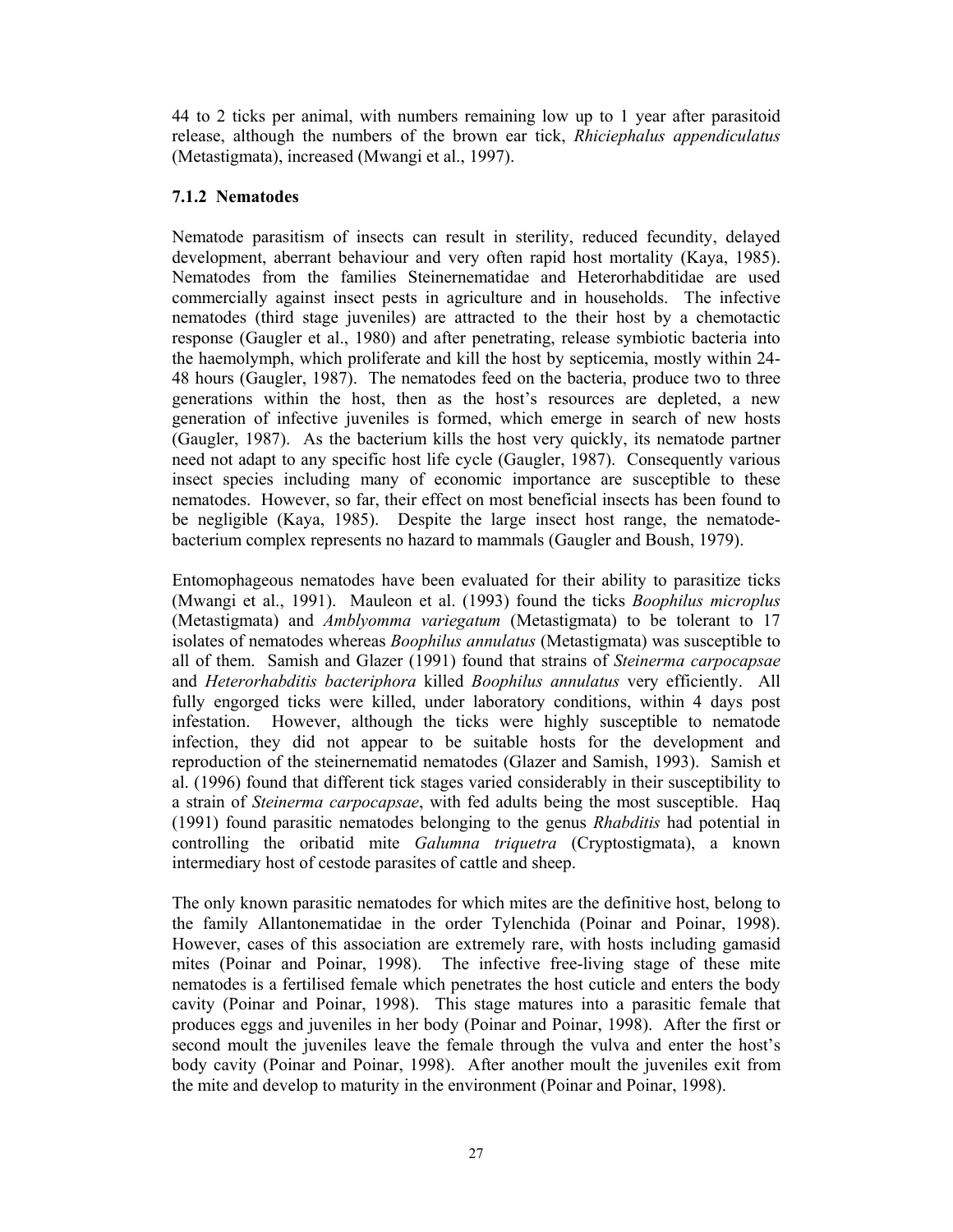Typically allantonematid nematodes do not kill their host outright but slowly debilitate it by partially or completely sterilising it or shortening its life cycle (Poinar and Poinar, 1998). It is thought that in nature, these nematodes may play an important role in the regulation of gamasid mites (Poinar and Poinar, 1998). However, because these obligate parasites have not been cultured on artificial media, their usefulness as biological control agents is limited (Poinar and Poinar, 1998).

There is no information on the ability of nematodes to parasitize storage mites, though, several species of storage insect have shown to be susceptible (Morris, 1985, Pezowicz and Sandner, 1983). However, the use of nematodes in stored grain protection is thought to be extremely unlikely as nematodes usually require a wet environment to infect their hosts (Cox and Wilkin, 1996). The provision of adequate conditions for free living and infective phases in relatively dry stored grains would therefore be difficult (Evans, 1984).

## **7.1.3 Predators**

The predatory mite, *Cheyletus eruditus* (Prostigmata), is commonly found in temperate grain stores where it feeds on larvae of moths and beetles, pscocids as well as mites of the families Acaridae and Glycyphagidae (Astigmata) (mainly *Acarus siro, Tyrophagus putrescentiae* and *Lepidoglyphus destructor*) (Coombs and Woodroffe, 1968 and Zdarkova, 1986). The characteristics possessed by *Cheyletus eruditus* that make it an efficient mite predator include not having a rapid rate of development or a high capacity for prey consumption (Beer and Dailey, 1956; Solomon, 1969). Fecundity is fairly high - up to 129 eggs per female (Summers and Witt, 1972), it reproduces parthogenetically with almost all progeny being female (Solomon, 1961; Hughes, 1976). It has a high ability to survive and find prey at low densities and cannibalism is a major factor enabling it to survive if there are no prey (McMurty, 1984). As the predator becomes more numerous and the prey scarcer, it spends more time reacting to its own species (Solomon, 1969; Burnett, 1977).

*Cheyletus eruditus* (Prostigmata) is commonly used for biological control of stored food mites in the Czech Republic (Zdarkova, 1994). The predators are supplied in bags containing 2000-3000 specimens and are applied at a rate of one pack per 100  $m<sup>2</sup>$ of floor area in an empty store (Zdarkova and Horak, 1990).

Pulpan and Verner (1965) reported successful results on the introduction of the predacious mites to grain. They recommended that the predators be introduced in ratios of between 1 : 100 and 1 : 1000 (predator : prey) by sprinkling over the grain surface between April and June before pest mites become too abundant (i.e. over 1000 mites/kg of grain). The predators can also be added to non infested grain as a preventative measure in the ratio of 1 predator/100kg grain.

Solomon (1946b) and Norris (1958) reported the efficacy of *Cheyletus eruditus* (Prostigmata) at controlling *Acarus siro* (Astigmata) and *Lepidoglyphus destructor* (Astigmata) in bulk grain; and Coombs and Woodroffe (1968) achieved similar results with *Acarus farris* (Astigmata). Zdarkova and Horak (1990) markedly reduced the numbers of acarid mites in empty stores by releasing 2000-3000 predators per 100m<sup>2</sup>. Application of the biopreparation 'Cheyletin' reduced the population density of Astigmatid mites by 8.4 times (Zdarkova, 1991).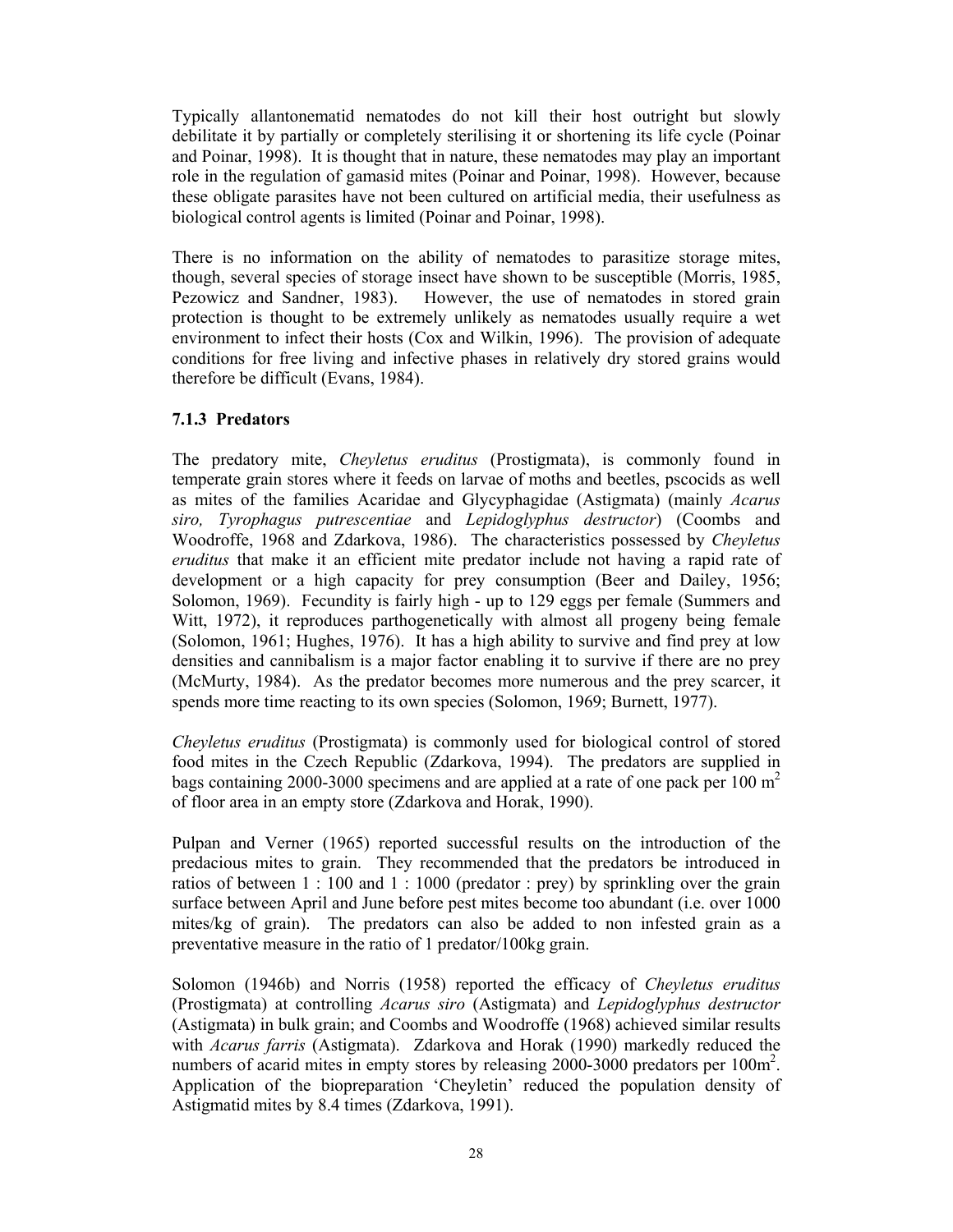However, *Cheyletus eruditus* (Prostigmata) is seldom effective enough to be a reliable controlling agent, due in part, to its inability to breed at relatively low temperatures that still permit its host to multiply (Evans, 1984). Solomon (1969) found the predator to be much less effective at low temperatures and found at  $10^{\circ}$ C the longest survival of *Cheyletus* (young adults and large nymphs) was 20 days. However, Zdarkova and Pulpan (1973) describe the successful storage of mites at  $0 \pm 1$ <sup>o</sup>C for up to 3 months.

*Blattisocius dentriticus* (Mesostigmata) is another mite predator and attacks both *Acarus siro* (Astigmata) and *Tyrophagus putrescentiae* (Astigmata) (Burnett, 1977). It feeds primarily on larvae and protonymphs, although it attempts to attack all stages of the prey (Burnett, 1964). Eggs 2-4 days old and larger stages of prey were largely immune to attack by the predator (Burnett, 1964). Burnett (1977) found that *Blattisocius dentriticus* could not coexist in the system with *Cheyletus eruditus* and *Acarus siro*. *Cheyletus eruditus* (Prostigmata) apparently outcompetes other species (McMurty, 1984). *Androlaelaps casalis* (Mesostigmata) also predates on acarid mites in stored cereals, and has also been found to feed on the predator *Blattisocius keegani* (Mesostigmata) and the young larvae of the confused flour beetle, *Tribolium confusum* (Barker, 1968).

A major limitation to the use of predatory mites in stored grain in the U.K. is that they themselves are considered as a contaminant and therefore require controlling as much as the pest species. Zdarkova (1994) showed that *Cheyletus eruditus* (Prostigmata) was less susceptible to organophosphorus pesticides than its mite prey and that different field strains had different tolerances to the pesticides (Zdarkova, 1997). However, they may have some practical use in the disinfestation of empty stores.

#### **7.2 Pathogens**

The successful use of diseases for biological control depends on the biology and characteristics of both host and microorganism (Maddox, 1975). The host must occupy habitats suitable for the introduction of the pathogen and have habits that facilitate its transmission and spread (Evans, 1984). As diseases act in a density dependent manner, pests that aggregate or are abundant are more likely to be suitable for biocontrol with pathogens than those that are well dispersed and seldom attain high density (Evans, 1984).

The success of any pathogen infection is dependent on the ability to overcome the host's immune system. As in insects, the immune response to pathogens and foreign bodies, is mediated in ticks by the haemocytes, which constitute up to 50-60% of the haemolymph (Soneshine, 1991). In insects, the mechanisms of immune response for which haemocytes are responsible include phagocytosis, nodule formation, encapsulation and haemocytic killing mechanisms (Salt, 1970). Ticks have at least 5 classes of haemocytes : 1. prohemocytes, 2. plasmatocytes, 3. granulocytes, 4. sphenulocytes and 5. oenocytoids, although the knowledge of the function of the cells is incomplete (Binnington and Obenchain, 1982). Prohemocytes are believed to be the essential stem cell from which the other types of haemocyte are formed (Soneshine, 1991). Plasmatocytes are believed to serve as phagocytes perhaps as the major phagocytic cell type in ticks (Soneshine, 1991). It is suggested that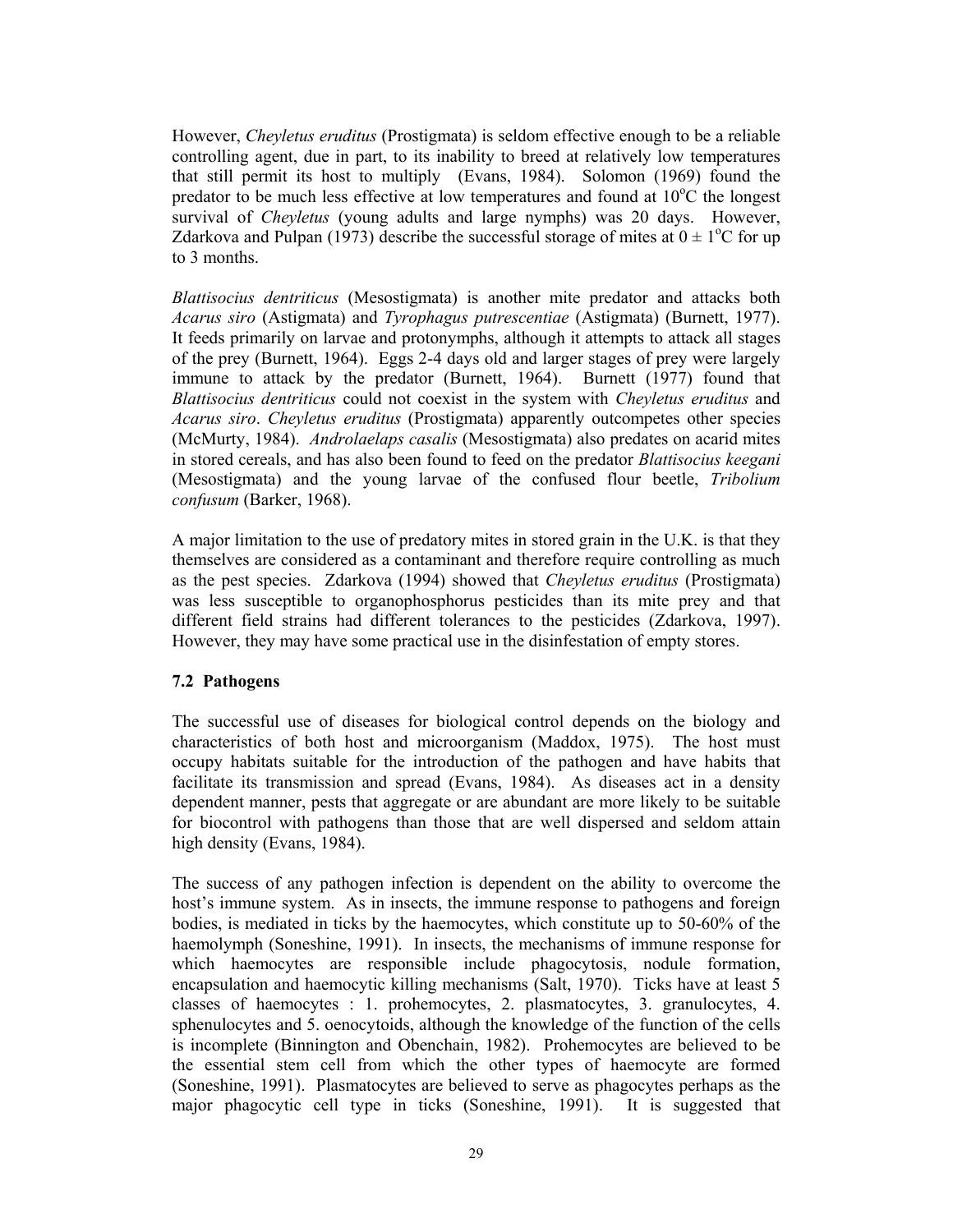plasmatocytes exhibit non-specific responses to corpuscular antigens and inert particles as well as to foreign cells (Soneshine, 1991). In insects, plasmatocytes are usually the most numerous haemocyte type (Lackie, 1988). Granulocytes also have a role in phagocytosis as well as serving to encapsulate foreign material (Soneshine, 1991).

In ticks, as in many other arthropods, a well developed capability for phagocytising microbes and other foreign organisms appears to exist (Soneshine, 1991). Particles too large to be phagocytised may be encapsulated with layers of haemocytes removing them from contact with the tissues and rendering them harmless (Soneshine, 1991). Encapsulation in the tick *Dermacentor variabilis* (Metastigmata) was shown to be similar to that in insects having two phases, a recognition phase and a capsuleforming phase (Eggenberger et al. 1990). In insects, the first phase of recognition is mediated by granulocytes which lyse within minutes of implantation of the foreign body, producing a modified clot and probably releasing some chemotactic factor which initiates the second phase (Schmit and Ratcliffe, 1977). During the capsuleforming phase, plasmatocytes are specifically attracted to the implant forming the capsule. Necrotic haemocytes and coagulated haemolymph form a layer at the surface of the implants thus forming the capsule and removing the foreign body from contact with the host's tissues (Schmit and Ratcliffe, 1977).

Ticks also produce the protein, lysozyme, which acts as an antibacterial and antirickettsial agent in tick-microbe interactions (Podboronov, 1991). Lectins are sugar-binding proteins or glycoproteins (Schooneveld and Veenstra, 1988). It is not known whether serum lectins of arthropods are present in the plasma as well as being released from haemocytes, and there is no clear understanding of their role (Lackie, 1988). However, it seems that lectins are important molecules in reactions of recognition and defence of invertebrates (Renwrantz, 1983). It is thought that they play a role in the destruction non-self objects as well as in transmission of pathogens by invertebrate vectors (Grubhoffer et al., 1991). They can react either with self glyconjugates or with glycosylated components of viral, bacterial or protozoan pathogens (Grubhoffer et al., 1991). Grubhoffer et al. (1991) found that lectins in the haemolymph of four tick species, *Ixodes ricinus* (Metastigmata)*, Ornithodorus tartakovskyi* (Metastigmata)*, Ornithodorus papillipes* (Metastigmata) and *Argas polonicus* (Metastigmata), had agglutination activities, and supposed that the lectins played an important role in the processes of self-non-self recognition and defence reaction.

Stored product insects are subject to infections by numerous pathogenic organisms including protozoa, bacteria, fungi and viruses (Arbogast, 1984). Transmission of pathogens may occur in several ways : by larvae feeding on cadavers of infected larvae or adults, by the consumption of infected stored food, during mating or from the female to its progeny during oviposition (Kellen and Lindgren, 1971; Schwalbe et al. 1974; Shapas et al., 1977). Pathogens may be more suitable for use in stores than in open fields where they run the risk of being inactivated by high temperatures and excessive exposure to ultra violet light (Hodges, 1984a). However, the only diseases likely to be effective in the management of stored product pests are those that have hardy, long lived dormant stages capable of infecting in dry conditions (Hodges, 1984a).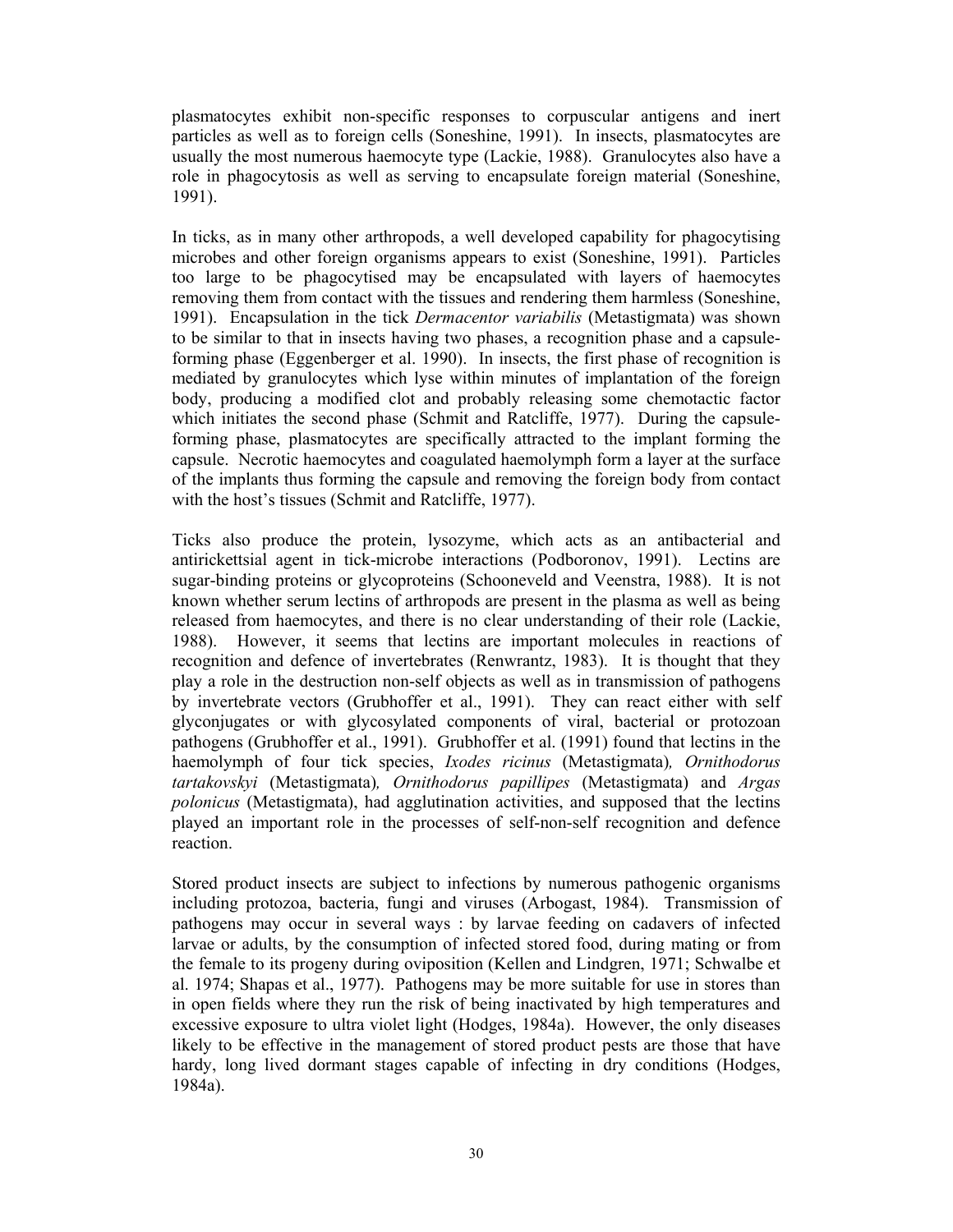Insect pathogens may be admixed with bulk grain or disseminated by insects lured to a source of pathogens by an attractant; however, due to their specific nature they may have to be integrated with other control procedures for the protection against a wide range of pests (Hodges, 1984a). Control of stored product mites by pathogens appears to have received very little attention compared to stored product insects. The number of micro-organisms that are known to be pathogenic to mites, may not exceed 30 species.

#### **7.2.1 Bacteria**

One of the most extensively studied insect-pathogenic bacteria is *Bacillus thuringiensis* (Berliner), a gram positive rod-shaped bacterium that forms toxic protein crystals during sporulation, which when ingested are transformed to an active diamond shaped toxin (Arbogast, 1984). The toxins generate pores in the midgut epithelial cell membrane leading to osmotic imbalance, causing the cells to swell and lyse (Mummigatti et al., 1994). Damage to the cells of the insect midgut cause inhibition of feeding which leads to eventual death (Evans, 1984).

*Bacillus thuringiensis* is a complex species existing in numerous different varieties which are pathogenic to different types of insects (Drummond and Pinnock, 1994). These varieties produce different amounts of several types of toxins, the two most commonly used as pesticides are the crystal (δ-endotoxin) proteins and the thuringiensin (β-exotoxin) nucleotide (Drummond and Pinnock, 1994). Most varieties of *Bacillus thuringiensis* are toxic to larvae of certain members of the Lepidoptera (Pathotype-A), some are toxic to Diptera (Pathotype-B) or Coleoptera (Pathotype-C) (Mummigatti et al. 1994). The use of *Bacillus thuringiensis* against stored product beetles and moths has been discussed by McGaughey, 1980; McGaughey and Dicke, 1980; Subramanyam and Cutkomp, 1985 and Mummigatti et al. 1996. However, there are no references on the use of *Bacillus thuringiensis* against stored product mites.

To date, no mite-specific bacteria have been isolated (Poinar and Poinar, 1998). However, Hoy and Ouyang, (1987) found that the β-exotoxin of *Bacillus thuringiensis* (thuringiensin) was toxic to adult female *Tetranychus pacificus* (Prostigmata) and the predatory mite, *Metaseiulus occidentalis* (Mesostigmata), within 48-96 hours of treatment at 0.125-fold to 4-fold the proposed field rate. Egg production by treated females declined, treated larvae were unable to develop to adults and treated eggs hatched but larvae failed to develop. Thuringiensin was found to be effective but unselective at the rates used. Royalty et al. (1990) found immature instars of *Tetranychus urticae* (Prostigmata) were more susceptible to thuringiensin than the adults, although activity was shown to be slow acting initially. However, it was suggested that the high activity against immature stages and sublethal effects, such as reduction in fecundity and feeding inhibition, may offset the initial low mortality observed.

Neal et al. (1987) also found the β-exotoxin of *Bacillus thuringiensis* to be highly effective against *Tetranychus urticae* (Prostigmata) and *Tetranychus cinnabarinus* (Prostigmata) at 0.18% a.i. Autoclaved *Bacillus thuringiensis* var. *thuringiensis* supernatent killed all spider mites (*Tetranychus urticae*) (Prostigmata) within 35 days when sprayed on bean leaves (Kreig, 1968) and application of β-exotoxin at 1.0 %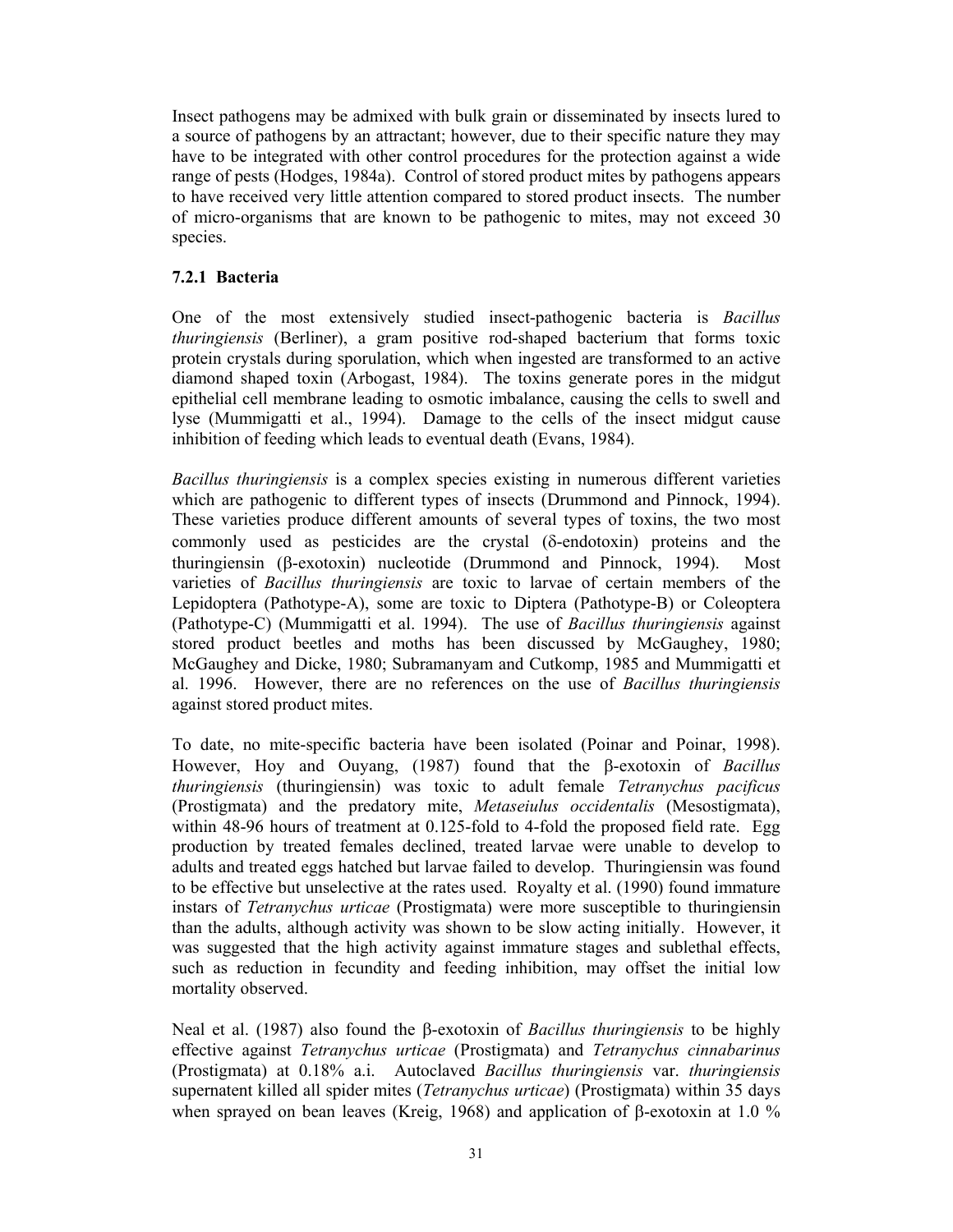dilution to orange tree leaves killed citrus red mites (*Panonychus citri*) (Prostigmata) including eggs and immature stages (Hall et al., 1971).

Chapman and Hoy (1991) tested *Bacillus thuringiensis* var. *tenebrionis* wettable powders in the laboratory, to determine the relative toxicity against *Tetranychus urticae* (Prostigmata) and its predator *Metaseiulus occidentalis* (Mesostigmata). At 0.1 x, 0.5 x and 1.0 x the recommended field rate  $(0.9 \text{ kg at } 75.7 \text{ l}$  / acre), little mortality of female *Tetranychus urticae* was achieved (90.0 ± 14.2 % survival at field rate), however, mortality was greater with *Metaseiulus occidentalis*  $(26.0 \pm 23.4 \%)$ survival at field rate)*.* Neither predator nor spider mite eggs treated at the field rate suffered depression in hatch rate. However, only 65% of the resulting immature predators reached adulthood compared to 88.8% of immature spider mites.

Hassanain et al. (1997) evaluated 3 varieties of *Bacillus thuringiensis* (*kurstaki, israeliensis* and *thuringiensis*) against the soft tick *Argas persicus* (Metastigmata) and the hard tick *Hyalomma dromedarii* (Metastigmata). *Argas persicus* died within 36 hours to 5 days post treatment, with *Hyalomma dromedarii* dying between 48 hours and 10 days, depending on dose. LC<sub>50</sub> values indicated that 'Dipel 2x' (var. *kurstaki*) was the most potent, followed by 'Vectobac' (var. *israeliensis*) and 'HD703' (var. *thuringiensis*). The soft tick was more affected than the hard tick. Eggs were mostly affected at 16 and 25 days after deposition for the soft and hard ticks respectively.

Advantages in the use of *Bacillus thuringiensis* in stored product environments is that the bacteria are invisible, they can be cultured in artificial media, the toxin protein crystals rapidly halt feeding, they are easy to use in the dry conditions of stores and the crystals are not toxic to humans (Cox and Wilkin, 1996). However, use of the βexotoxin may be limited due to its unselectivity and concerns about toxicity to bees, poultry and mammals (Keller and Langenbruch, 1993). Another major limitation in the use of *Bacillus thuringiensis* is the development of resistance to the toxins. High levels of resistance to *Bacillus thuringiensis* δ-endotoxins have been demonstrated in at least 6 insect species (McGaughey, 1994a), including field populations of the diamond back moth (*Plutella xylostella*) (Iqbal et al., 1996), and laboratory populations of the Indian meal moth (*Plodia interpunctella*) and almond moth (*Ephestia cautella*) (McGaughey and Beeman, 1988), with high levels of resistance after only a few generations (McGaughey, 1985). The mechanism of resistance involves a change in the binding affinity of the insect's gut membrane that is specific for the particular toxin type (McGaughey, 1994b). Changes in fitness have also been observed in resistant pests (Jonhson and McGaughey, 1996).

## **7.2.2 Viruses**

Viral infections have been identified in almost 200 insect species, mostly Lepidoptera and also in arachnids, with the main types of virus being polyhedroses and granuloses (Evans, 1984). Important viruses of stored product insects include granuloses of *Plodia interpunctella* (PGV) and *Ephestia cautella* (CGV) and a nuclear-polyhedrosis of *Ephestia cautella* (Arbogast, 1984). McGaughey (1975a) used surface applications of a granulosis virus to control *Ephestia cautella* in bins of stored maize and wheat; and Vail et al. (1991) demonstrated high levels of control of *Plodia interpunctella* with a granulosis virus in the laboratory.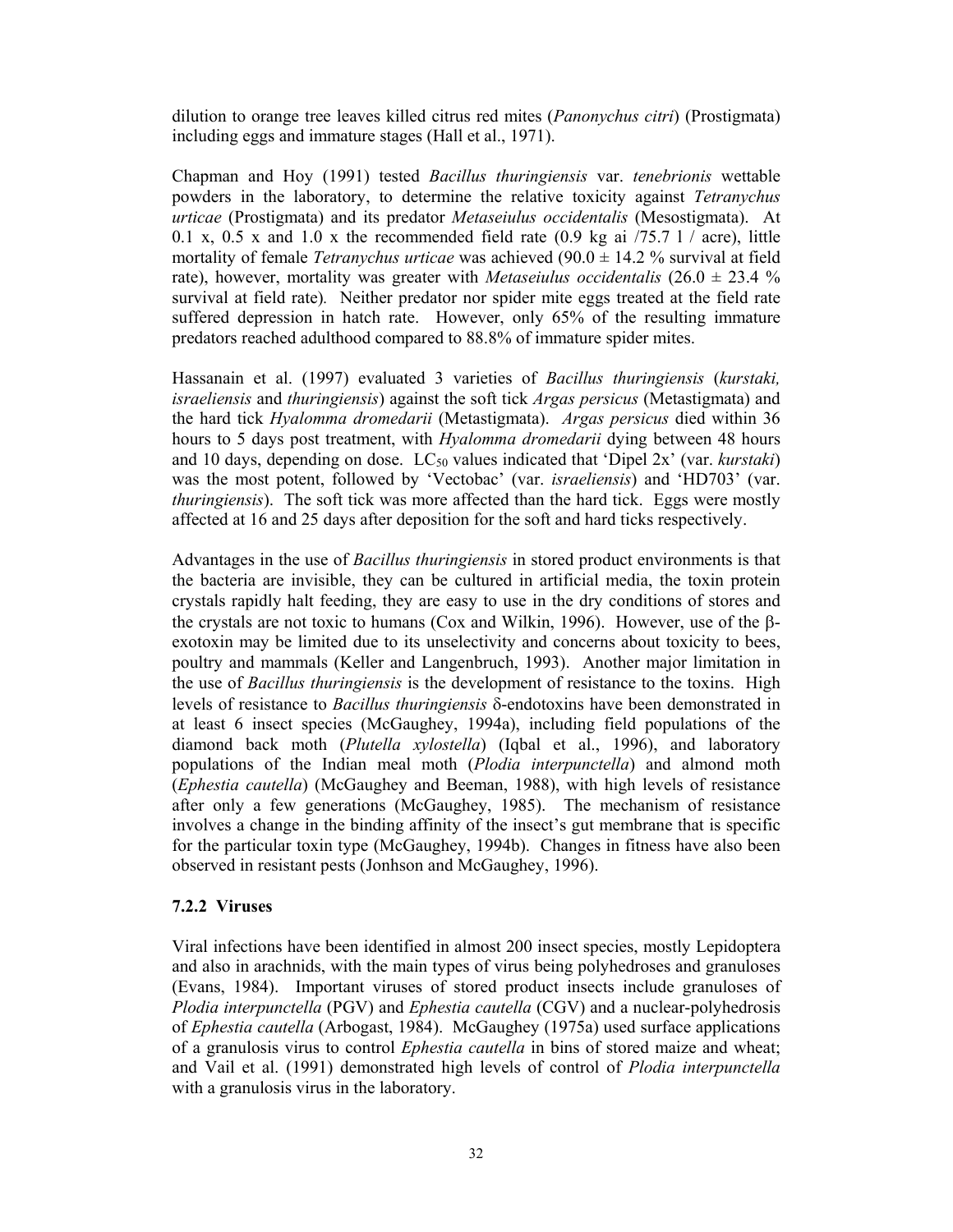Few viral diseases of mites are known, with no records of viral infections in stored product mites. All mite viruses belong to the non-inclusion group (Lipa, 1971). The earliest record of a viral infection of a mite was made by Muma (1955) who observed specimens showing low activity and diarrhoea in a population of red citrus mites (*Panonychus citri*) (Prostigmata). The symptoms and signs of disease in *Panonychus citri* are complex and characteristic (Lipa, 1971). The most striking symptoms are complete immobilisation with stiffened legs (Lipa, 1971). Diarrhoea frequently occurs and dead mites are often fixed to the feeding surface by faeces (Lipa, 1971). A characteristic feature are numerous birefringent crystals which accumulate in the haemocoel of infected mites (Smith and Cressman, 1962). The presence of crystals is a sign of infection, and is apparently a result of metabolic disturbances (Lipa, 1971). The virus is not transmitted transovarially (Lipa, 1971), but by contact with the virus in faeces and debris on the plant surface (Reed et al., 1975). Smith et al. (1959) showed that the infection could be easily transmitted to healthy populations. Shaw et al. (1967) found no differences in the consumption of diseased or healthy mites by predators and no apparent reduction in longevity or activity of the predator. Reed (1981) discusses the practical considerations for the use of the virus.

Another viral disease of mites was identified in the European red mite (*Panonychus ulmi*) (Prostigmata) by Steinhaus (1959). Diseased mites are seen to be dark red with black spots (Lipa, 1971). They gradually become immobile and cannot return to a normal position when put on their backs (Lipa, 1971). Mites in the last stage of the disease exhibit diarrhoea and become fixed to the surface by faecal material (Lipa, 1971).

Boudreaux (1959) described virus-like substances transmitted to the offspring of *Tetranychus cinnabarinus* (Prostigmata) and *Tetranychus urticae* (Prostigmata). These substances were responsible for the absence of certain chemosensory setae on the foreleg of females, but otherwise seemed to have no detectable effect on the host organism.

Resistance to viral infections may also occur, for example, resistance to a granulosis virus in *Plodia interpunctella* resulted in reduced egg viability, larvae that took longer to develop and increased pupal weight (Boots and Begon, 1993).

## **7.2.3 Protozoa**

Protozoa are single-celled microscopic organisms. Those that are insect pathogens belong to the Class Sporozoa (Orders Gregarinida, Coccidia and Microsporidia) and are common and widespread among natural populations of stored product insects (Arbogast, 1984). The pathogens usually enter the host insect by ingestion of spores (Cox and Wilkin, 1996). The Gregarinida and Coccidia are parasites of the fat body, malpighian tubules or gut of the insect and are characterised by a resistant spore-like or encysted stage (Cox and Wilkin, 1996). The microsporidia *Nosema* spp. are found in the fat body and can be spread by ingestion of spores, during mating or through the ovaries (Khan and Selman, 1989).

The important sporozoans infecting stored product beetles are *Adelina tribolii*, *Farinocystis tribolii*, *Lymphotropha tribolii*, *Nosema whitei*, *Nosema oryzaephili*, *Nosema weiseri*, *Nosema ptinidorium* and *Nosema transitellae* (Khan and Selman,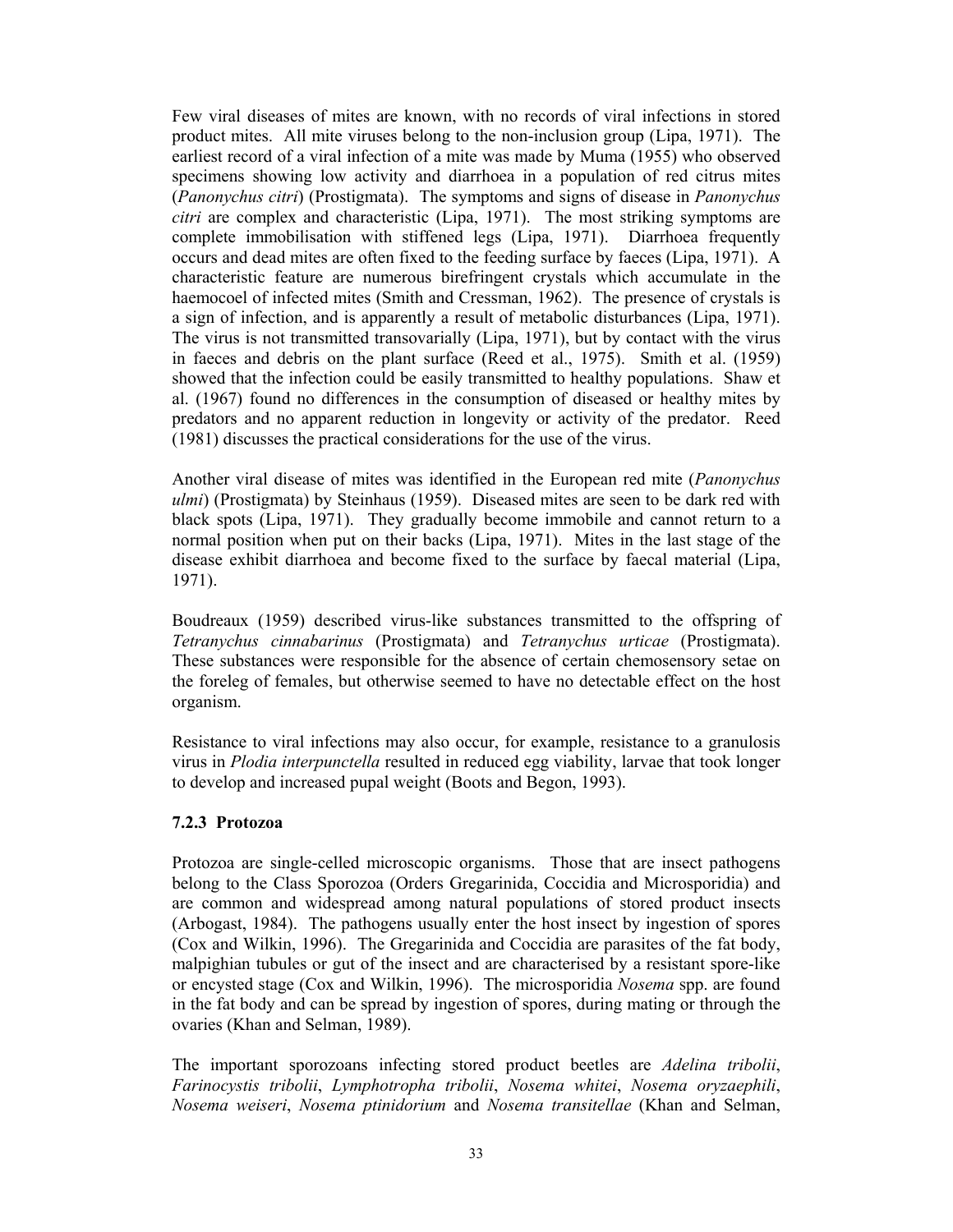1989). Khan and Selman (1989) review the potential of *Nosema* spp. as control agents for stored product beetles. Amongst the most promising would seem to be *Nosema whitei* for *Tribolium castaneum* and *Tribolium confusum*, *Nosema whitei* and *Nosema oryzaephili* for *Oryzaephilus surinamensis* (Burges et al., 1971) and *Mattesia trogodermae* for *Trogoderma* spp (Schwalbe et al. 1974; Shapas et al., 1977). *Nosema plodei* has also been isolated for *Plodia interpunctella* (Kellen and Lindgren, 1971), but its use as a control agent has not been studied.

Lipa (1971) reviews the little information that is known regarding protozoan diseases of mites. Weiser (1956) reported the first case of microsporidosis in mites and described *Nosema steinhausi* from *Tyrophagus putrescentiae* (Astigmata). Three microsporidian species have been found in mass rearings of the predatory mites *Amblyseius cucumeris* (Mesostigmata) and *Amblyseius barkeri* (Mesostigmata) (Beerling et al., 1993). One species was detected in predatory mites as well as in the stored product mites *Acarus siro* (Astigmata) and *Tyrophagus putrescentiae*  (Astigmata), which are the prey in mass rearings of *Amblyseius cucumeris*  (Mesostigmata) and *Amblyseius barkeri* (Mesostigmata) (Beerling and van der Geest, 1991). This microsporidium has small oblong spores (1.8µm x 0.9µm) and belongs to the Pleistophoridae family (Beerling et al., 1993). A second species which occurs regularly in mass rearings has small oval spores (1.4µm x 0.8µm) and has been found exclusively in prey mites (Beerling et al, 1993). A third species occurs occasionally in mass rearings and has large spores  $(2.6\mu m \times 1.3\mu m)$ , and is only found in prey mites and is thought to be *Nosema steinhausi* (Beerling et al., 1993). Bjørnson et al. (1996) described the pathology of *Microsporidium phytoseiuli* infecting the predatory mite *Phytoseiulus persimilis* (Mesostigmata)*.* 

Rehacek et al. (1996) isolated *Nosema slovaca* from a male *Dermacentor reticulatus*  (Metastigmata) tick, which was seen to cause acute infection in partly engorged females, with death occurring within 5-15 days post-infection. *Nosema parkeri* has also been detected in a laboratory colony of the tick *Ornithodorus parkeri*  (Metastigmata) (Krinsky, 1977).

Protozoa have received relatively little attention as biocontrol agents mainly because they cause chronic rather than acute infections (Evans, 1984). Protozoa are not as fast acting as some bacteria, viruses or chemical pesticides. However, the reproduction of the host is often curtailed with resultant long-term reduction of the host population rather than a high initial mortality (Evans, 1984). Another disadvantage is the difficulty in production (Khan and Selman, 1989). However, their debilitating sublethal effects on the host, the large numbers of species found, their frequently high prevalence and array of transmission routes are advantageous for use in inoculative augmentation (Khan and Selman, 1989). The use of protozoa in controlling storage pests may therefore be most beneficial in long-term storage since they produce slowacting chronic infections and also show promise when integrated into existing control systems (Khan and Selman, 1989).

# **7.2.4 Fungi**

The performance of entomaphagous fungi is often erratic due to the necessity for suitable temperature and humidity conditions to prevail before the spores can germinate and infect their hosts (Evans, 1984). In addition, because of the density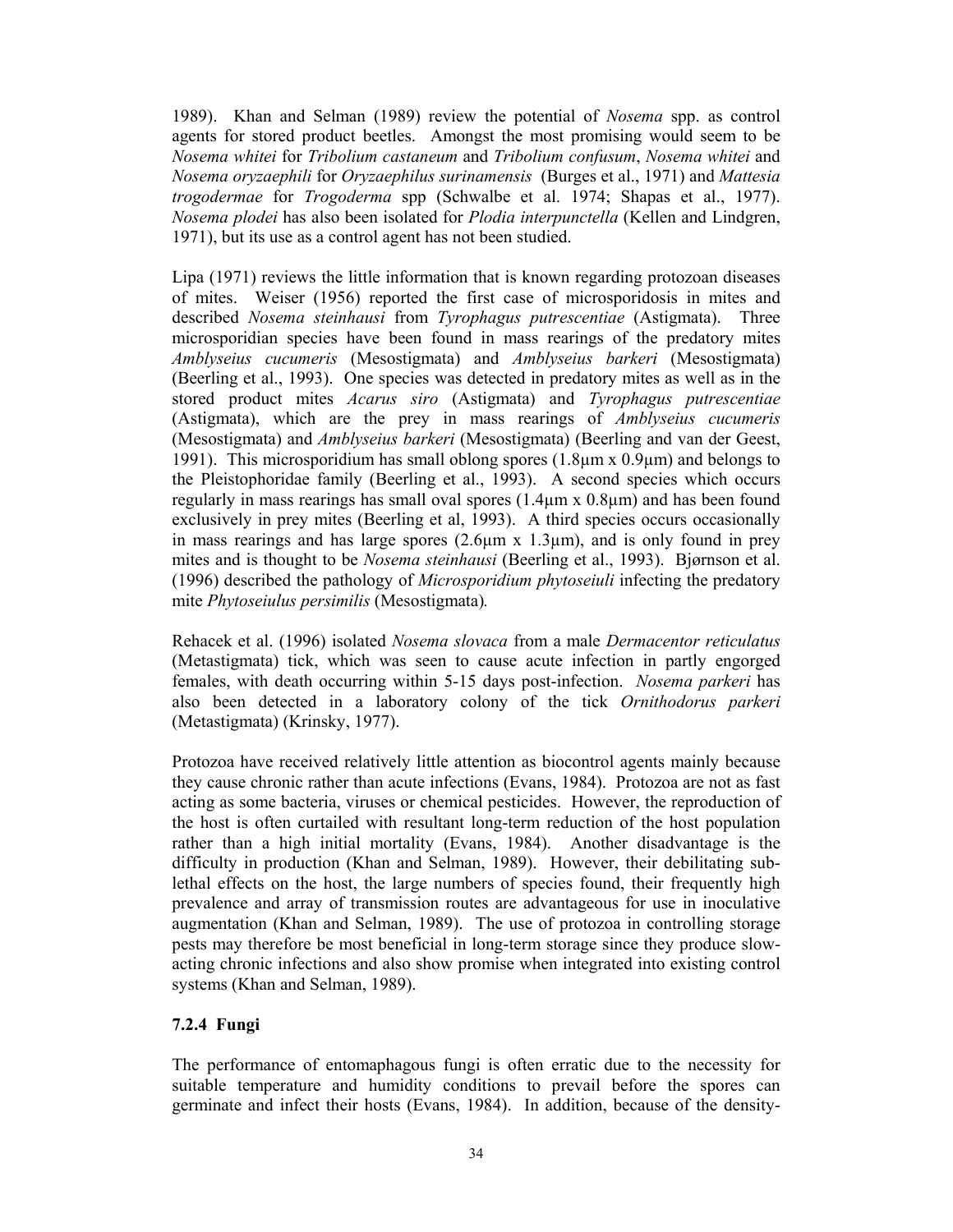dependence of the pathogens, adequate levels of control are only achieved when the pest has done considerable damage (Evans, 1984).

Two species of entomopathogenic fungi, *Beauveria bassiana* and *Metarrhizium anisopliae*, have been evaluated against stored product insects (Ferron and Robert, 1975; Searle and Doberski, 1984; Hluchy and Saminakov, 1989; Thuy et al., 1994). Infection is initiated by germination of a microscopic spore which penetrates the insect cuticle and spreads through the haemocoel and fills the insect's body with fungal mycelia (Cox and Wilkin, 1996). Hyphae then grow out of the insect and produce spores which disperse to infect other insects (Cox and Wilkin, 1996).

Fungi of the Order Entomophthorales appear to be important pathogens of mites, with species recorded on mites belonging to the genus *Neozygites* (*Entomophthora*) (Lipa, 1971). It is suggested that *Neozygites* spp. play a major role in the regulation of natural spider mite populations (Carner and Canerday, 1968). *Neozygites floridana* and *Neozygites fresenii* have been found to significantly reduce field populations of *Tetranychus urticae* and *Tetranychus cinnabarinus* (Prostigmata) (Carner and Canerday, 1968; Smitley et al., 1986; Mietkiewski et al., 1993); and Fisher (1951) and Muma (1955) reported *Neozygites* sp. on *Panonychus citri* (Prostigmata) . A number of species of *Triplosporium* are also known to parasitise mites, mainly tetranychids (Prostigmata) and their relatives (O'Connor, 1984).

*Hirsutella thompsonii*, a Basidiomycete, is a specific fungal pathogen of Acarina, particularly eriophyids and tetranychid mites (McCoy, 1981). Fisher (1950) found a significant reduction in the citrus rust mite (*Phyllocoptruta oleivora*) (Prostigmata) by *Hirsutella thompsonii* in a grapefruit grove. Gerson et al. (1979) found *Hirsutella thompsonii* to be highly pathogenic to the carmine spider mite (*Tetranychus cinnabarinus*) (Prostigmata) and the oriental spider mite (*Eutetranychus orientalis*) (Prostigmata). The fungus penetrated the mites' integument mainly through the legs and formed hyphal bodies in chains in the haemolymph. Hyphae on which the spores were produced began to emerge through the genital and anal apertures and then all over the body. Representatives of other mite Orders namely the Astigmata (*Rhizoglyphus robini, Tyrophagus palmarium*), Cryptostigmata (*Nothrus biciliatus*), Mesostigmata (*Parasitus timetonum*) and Metastigmata (*Argas persicus*) were not infected by *Hirsutella thompsonii*, suggesting a specificity for the Prostigmata. Although another Prostigmatid mite, the mycophagous *Tarsoneumus* sp., was not affected by the fungus.

The effects of *Hirsutella thompsonii* and *Verticillium lecanii* have been evaluated against storage mites (Anon, 1983). Doses of 1 x  $10^7$  spores/ml of *Hirsutella thompsonii* and 1.4 x 10<sup>7</sup> spores/ml of *Verticillium lecanii* on a mixed culture of Astigmatid mites : *Acarus siro, Acarus chaetoxysilos, Acarus farris, Lepidoglyphus destructor* and *Tyrophagus putrescentiae*, had no detectable effect on any of the mite species (Anon, 1983).

In the U.S. *Hirsutella thompsonii* was registered for control of eriophyid mites on citrus and turf, however, production was terminated in 1985 due to many factors including the sensitivity of the infective unit to available water, fungal survival in the field which influenced its reliability and limitations in storage and transportation to maintain fungal stability (McCoy et al., 1988). The use of the fungus is limited as it is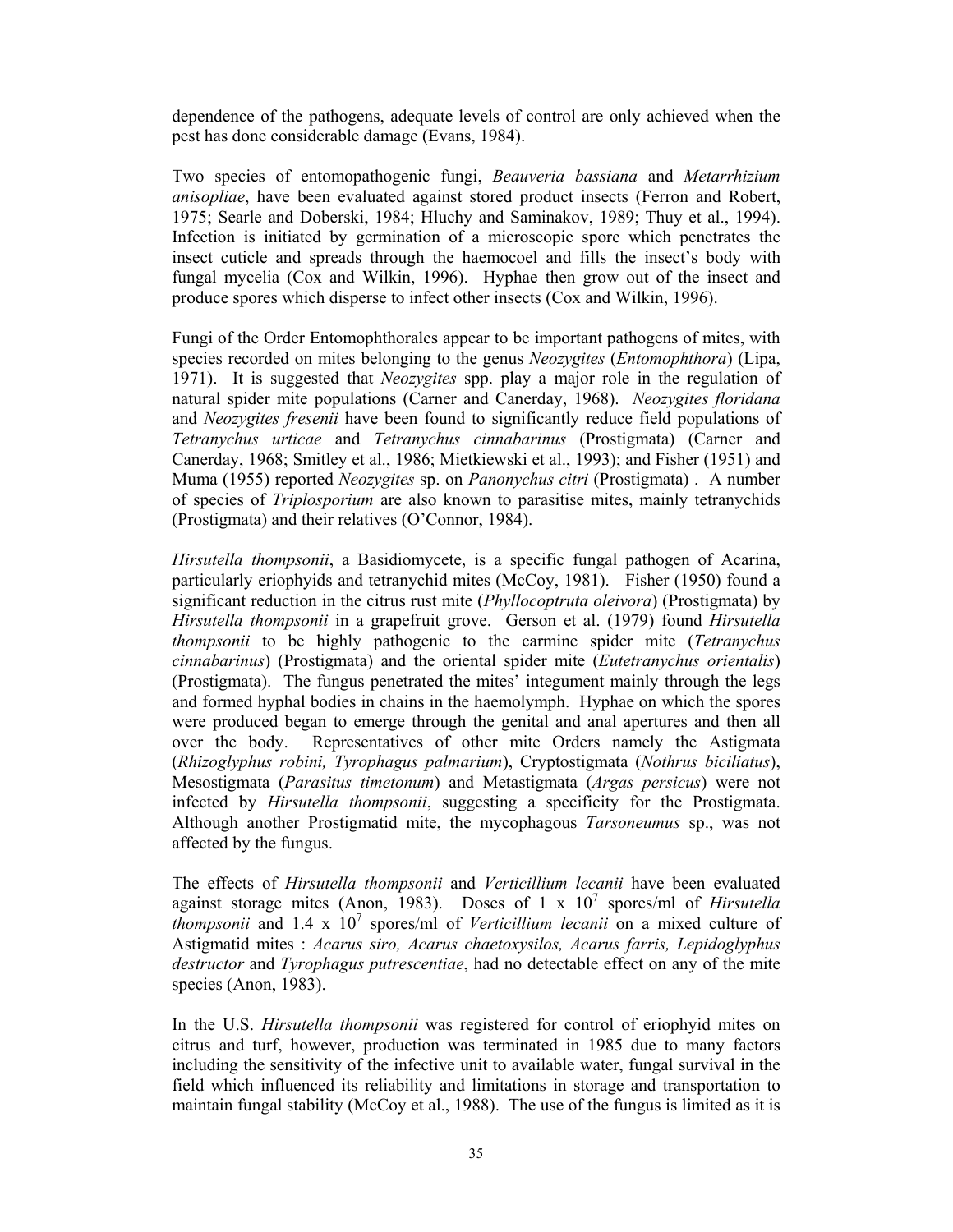most effective during hot and humid periods when mite populations peak and is best suited to tropical and subtropical regions and in glasshouses with special humidity regimes (McCoy et al., 1988).

Of the infections caused by the Fungi Imperfecti, the most important species are those belonging to the genera *Penicillium*, *Aspergillus* and *Beauveria*, which have been found infecting mites and ticks (Lipa, 1971; Cerepanova, 1964). Leatherdale (1965) also found that *Paecilomyces eriophytis* was infective to *Panonychus ulmi*  (Prostigmata).

Mycotoxins are the natural but highly toxic by-products of growth and development of several species of fungi, and some of these, produced by species of *Penicillium* and *Fusarium*, are toxic to storage pests (Cox and Wilkin, 1996). However, they can also be acutely toxic or carcinogenic to higher animals (Rodriguez et al., 1984). Rodriguez et al (1984) challenged *Tyrophagus putrescentiae* (Astigmata) and *Caloglyphus rodriguezi* (Astigmata) with species of *Pencillium, Aspergillus, Fusarium* and *Calviceps purpurea*. *Tyrophagus putrescentiae* egg hatch was generally not adversely affected by contact with the fungi, however, larvae were sensitive to the toxic effect of some fungi. *Tyrophagus putrescentiae* females did not develop or lay eggs when cultured with *Aspergillus versicolor, Aspergillus flavus, Aspergillus nidulans* and *Pencillium islandicum*; and their longevity was significantly shortened. *Aspergillus ochraceus, Aspergillus versicolor, Aspergillus nidulans, Fusarium poae* and *Pencillium rubrum* were most toxic to *Tyrophagus putrescentiae*. Rodriguez et al. (1980) found that certain mycotoxins (aflatoxin, citrinin, ochratoxin and penicillic acid) exhibited mild acute toxicity in the developing generation of *Tyrophagus putrescentiae* that were lethal to the  $F_1$  progeny.

Solomon et al. (1964) found that the xerophilic fungi *Sporendonema* (*Wallemia*) *sebi* and *Aspergillus restrictus* caused premature failure of *Acarus siro* (Astigmata) populations when incorporated into the food supply. Reduced reproduction, high mortality and retarded development were observed. Parkinson et al. (1991a and b) found that *Acarus siro*, *Lepidoglyphus destructor* (Astigmata) and *Tyrophagus longior* (Astigmata) always produced fewer eggs on fungal diets of *Cladosporium cladosporiodes, Aspergillus repens, Aspergillus ruber* and *Pencillium cyclopium*. The fungal diets usually shortened male lives. No mycotoxin activity was detected in the experiment, although, the fungal species used have been found to produce mycotoxins (Parkinson, 1991a).

The main advantages in the use of pathogens are that they are fairly host specific and therefore harmless to non-target organisms, they are compatible with, and even at times, synergistic with pesticides, they are relatively easy and cheap to culture and are not associated with rapidly developing mechanisms for host resistance (Evans, 1984). The main disadvantages are their requirement for careful timing of applications relative to incubation periods, their specificity, which may limit their effectiveness where a complex of pest species are involved, and the maintenance of virulence and infectivity with may depend greatly on favourable climatic conditions (Evans, 1984). Due to the rather specific nature of pathogens, the future for biocontrol agents may therefore lie in an integrated approach by combining with other control measures, to achieve protection to a wide range of pests. The effect of fumigation on *Bacillus thuringiensis* and granulosis virus have been investigated (Hodges, 1984a). *Bacillus*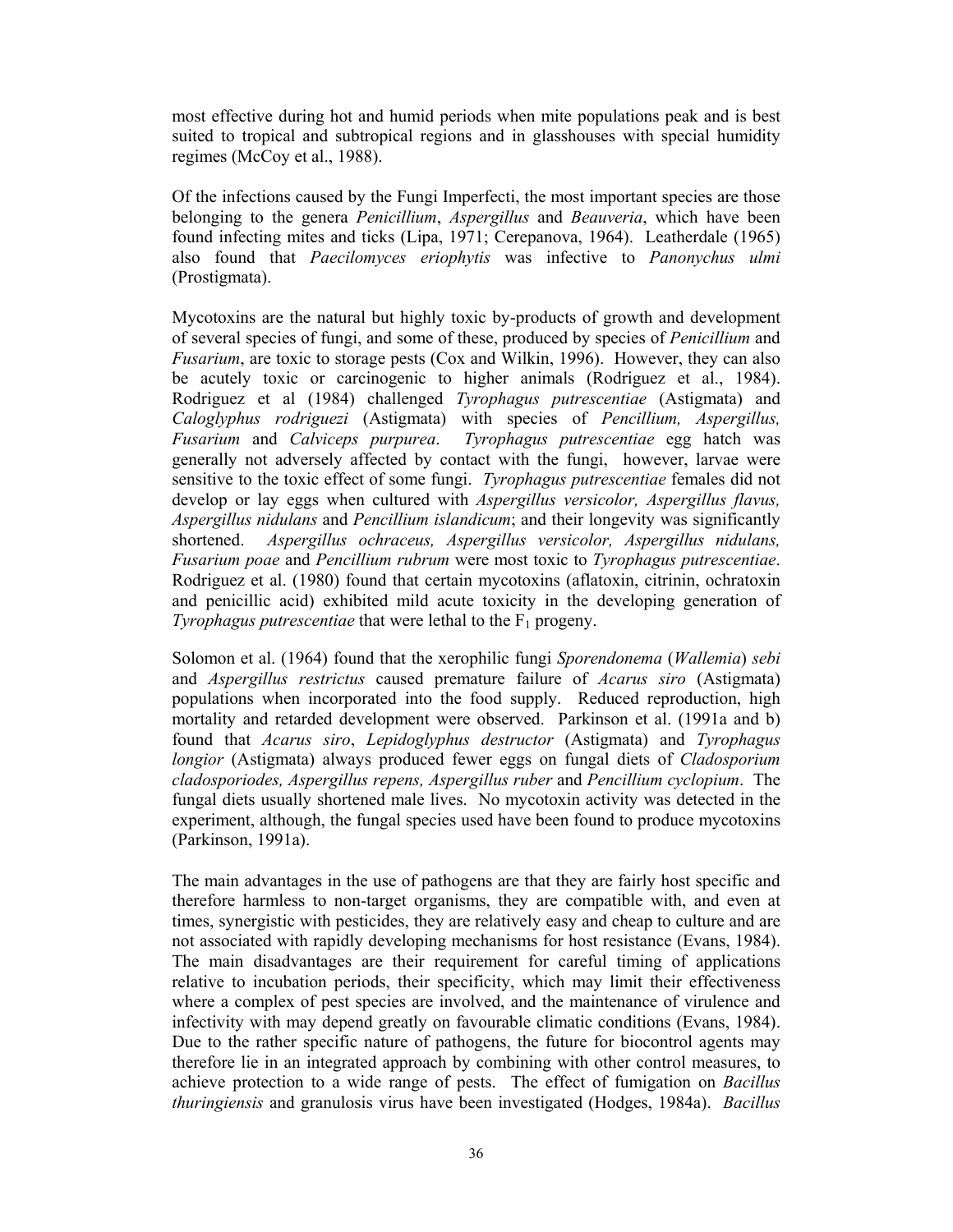*thuringiensis* is compatible with several grain fumigants (McGaughey, 1975b). Methyl bromide inactivated granulosis virus and affected *Bacillus thuringiensis* so that when cultured it failed to produce colonies, however, the bacteria was still potent against *Plodia interpunctella* (Hodges, 1984a).

## **8. Alternatives to admixture treatments**

Although this review has concentrated on alternatives to OPs for admixture treatments, it is important to mention other alternative methods that have been assessed for the protection of stored commodities from mite infestation.

# **8.1 Hygiene**

Cleaning bin surfaces by steam treatments or vacuuming and removing residues from harbourages will reduce the initial mite inoculum and it is undoubtedly good practise from the point of view of insect control. However, no quantitative studies on the benefits of this approach have been carried out and it is likely only to delay the onset of mite infestation, since these animals are carried by air currents throughout the environment.

# **8.2 Cooling**

Most Astigmatid storage mites cannot breed below 5°C (Cunnington, 1984) but can survive lengthy periods of sub-zero exposure (Sinha, 1964). Nevertheless, Armitage (1980, 1984) showed that mite populations in cooled rapeseed were many times less numerous than in uncooled seed, and Hurlock et al. (1980 ) achieved a delay in mite increase in cooled bins of wheat. However, temperatures are not well-controlled at the grain surface which is where mites increase in the winter when atmospheric moisture is absorbed by surface grain (Burrell and Havers, 1976). Therefore a surface pesticide treatment is required (Armitage et al., 1994).

# **8.3 Heating**

Although no practical attempt has apparently been made to use heat as a disinfestation measure against mites, most die rapidly above 30°C. *Acarus siro* will only survive 1- 4 days at 30°C, 10 hours at 35°C and 35 minutes at 40°C (Cunnington, 1984).

# **8.4 Drying**

Mites cannot complete their development below 65-70% r.h., depending on the temperature, which is in equilibrium with a wheat moisture content of about 15% (Henderson, 1987). This can be achieved by 'continuous driers' when the grain is dried at high temperature in a short time, which allows no increase of mites during the process. However, approximately half of the grain is dried 'on-floor' using ambient air or air heated by a few degrees Celsius, which may take several weeks. This allows mites to increase in undried, surface layers of grain as the 'drying front' passes slowly through the bulk. Armitage et al. (1982, 1984 ) and Armitage (1986) showed that mites increase rapidly during drying and that numbers then decline more gently, at a rate that depends on the final moisture content achieved.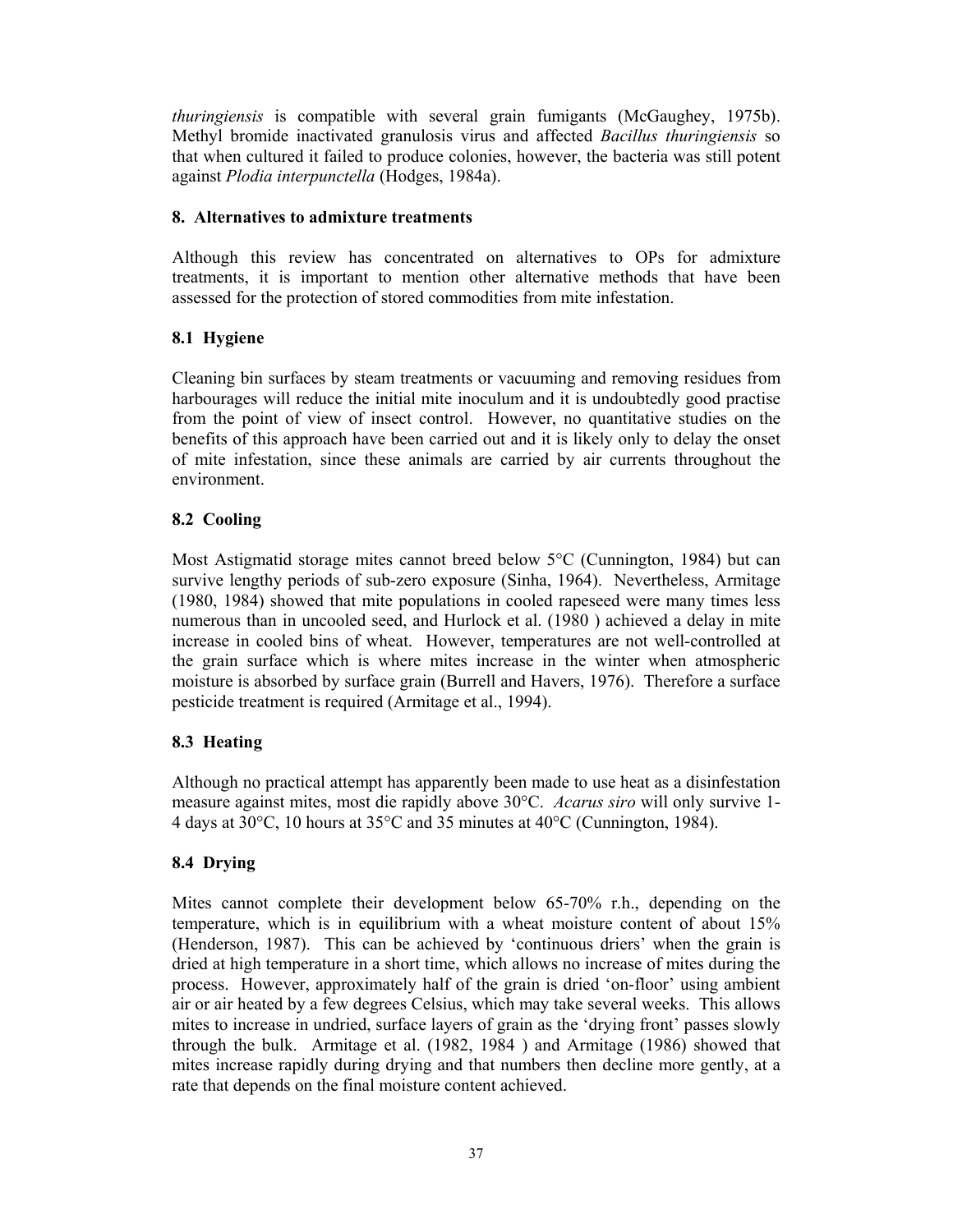### **8.5 Cleaning and Conveying**

Burrell and Havers (1973, 1975) showed mite numbers in cleaned barley were 46 times lower than in uncleaned grain, while Armitage (1994) showed that mite populations in cleaned grain were halved and that mite numbers increased with the increasing proportion of dust. Armitage et al. (1996) showed cleaning achieved a 90% mite reduction and that populations in cleaned grain only achieved 20% of those in uncleaned. Mite populations can be reduced by 69-98% by conveying (Megalov, 1934, Wilkin 1975b, Wilkin and Hope, 1973b, Armitage, 1994), however, populations normally build up quickly afterwards so the solution is purely short-term.

### **8.6 Fumigation**

Eggs of the commonest Astigmatid storage mites are tolerant of most fumigants (Bowley and Bell, 1981), especially at low temperatures, although the mobile stages are susceptible. Complete control can most easily be achieved by two fumigations at moderate to low doses, separated by between 2 weeks at  $20^{\circ}$ C and 7 weeks at  $10^{\circ}$ C, during which time the eggs hatch but do not reach adult stage.

### **8.7 Modified Atmospheres**

The use of modified atmospheres (MA) involves a change in the proportions of the atmospheric gases, nitrogen  $(N_2)$ , oxygen  $(O_2)$  and carbon dioxide  $(CO_2)$ , to produce conditions lethal for pests (Banks and Fields, 1995).  $CO<sub>2</sub>$  is more toxic than N<sub>2</sub> (Navarro and Donahaye, 1990) and does not rely solely on anoxia to be lethal as it causes acidification of the body fluids and subsequent inhibition of glycolysis (Adler, 1994).

Greatest tolerance of low  $O_2$  is found in mite eggs as it is related to low  $O_2$ consumption. In 99.5%  $CO<sub>2</sub>$  at 85% r.h., eggs and mobile stages died in 6 days and 1 day respectively (Stepien, 1974). At 15<sup>o</sup>C and 70% r.h., *Tyrophagus longior* was the most tolerant species, surviving for 22 days in 99.5%  $N_2$  (Convers et al. 1996). Burner gas was most effective with  $0.5\%$  O<sub>2</sub> but with an increase to 2% O<sub>2</sub>, CO<sub>2</sub> became the more effective. At 15<sup>o</sup>C and 75% r.h, Navarro et al (1985) killed *Acarus siro* adults in 4 days using  $30\%$  CO<sub>2</sub> while  $2\%$  O<sub>2</sub> in N<sub>2</sub> killed all *Acarus siro* in 6 days at 15°C and in 2 days at 26°C. White and Jayas (1991) controlled all mites after 42 days with  $CO<sub>2</sub>$  at 40% and between 12 and 15°C.

#### **9. Conclusions**

This review has demonstrated the wide range of compounds available for use as acaricides. However, the relatively limited information on the efficacy against storage mites emphasises the need for further research. Table 1 summarises the results of previous research on the use of alternative compounds against storage mites, giving details on the test species, doses, test conditions and methods of application. As seen from the table, it is difficult to directly compare results, as different researchers have used different methods of evaluation.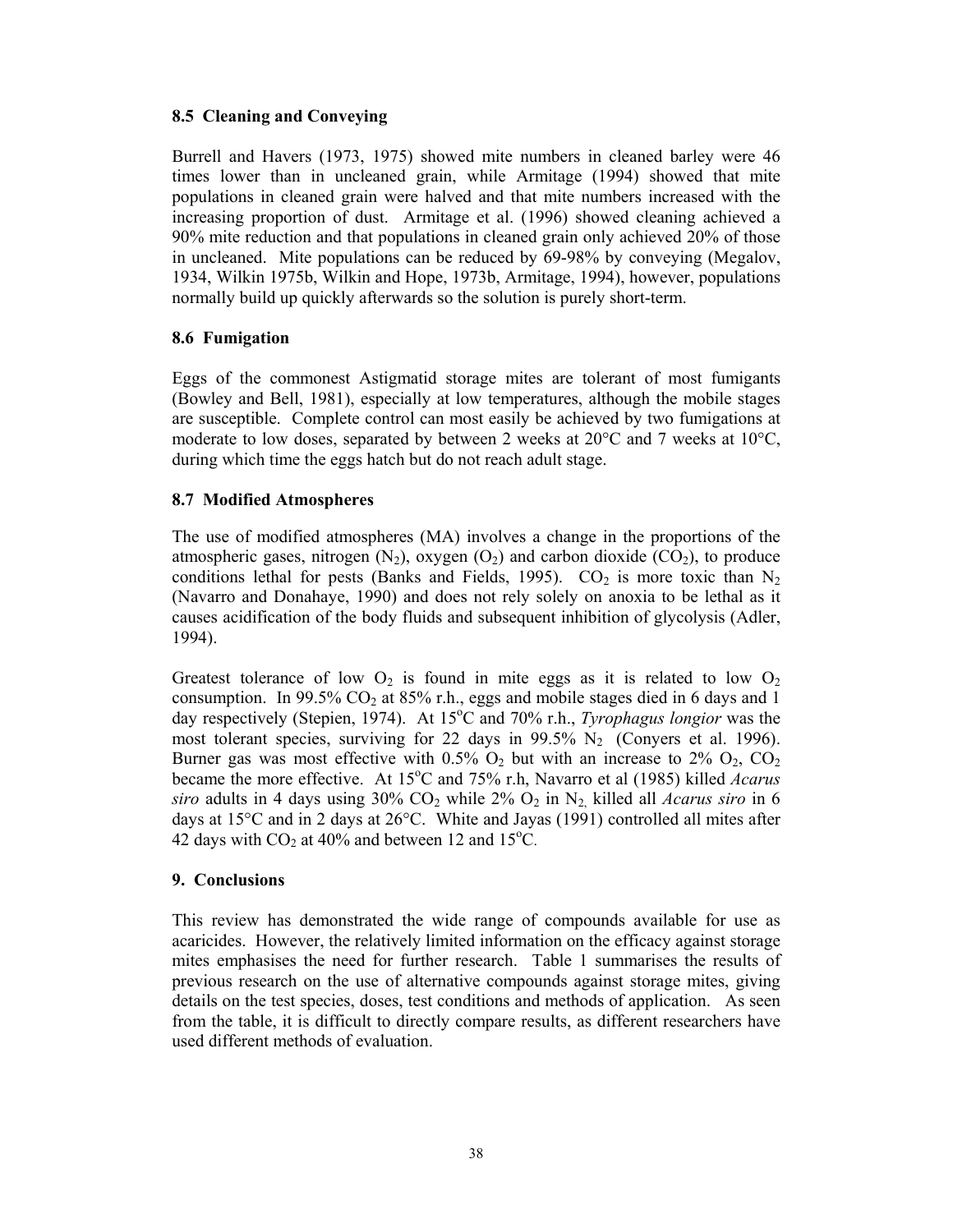For compounds to be considered as potential alternatives to OPs, as well as being effective against storage mites, they must also meet the following criteria :

- 1. effective against storage insects
- 2. available as commercial products, preferably already cleared for use on grain
- 3. easy to apply
- 4. have low mammalian toxicity
- 5. provide prolonged protection over extended storage periods
- 6. effective under typical U.K. storage conditions, i.e. low temperatures, high r.h.

7. can be incorporated into an integrated pest management programme e.g. as a surface treatment

Table 2 provides a summary of the advantages and disadvantages in the use of alternative compounds against storage mites.

The aim of this review was to identify compounds which would seem to warrant further investigation as potential alternatives to OPs for the control of storage mites. Of the IGRs, methoprene, appears the most promising, as previous research with fenoxycarb has produced contradictory results, and dimilin is not particularly effective against some storage mites. Inert dusts, such as 'Dryacide', are already used as grain protectants in some countries, however their efficacy under typical U.K. storage conditions may limit their use; although some of the newer products, e.g. 'Protect-It', may prove more efficacious. Pyrethroids have shown varying degrees of efficacy against storage mites, with bifenthrin, bioresmethrin and deltamethrin seeming to warrant further investigation. Azadirachtin containing products have proved effective against storage insects, although efficacy against mites appears to be concentrated on phytophagous pests. Benzyl benzoate has FDA approval for food use and although effective against Astigmatid mites in a domestic environment, has not been assessed for storage use. Although other plant derived products have proved effective, their main limitation may lie in the tainting of grain.

Of the novel compounds, chemosterilants have proved effective against storage mites, however, they are also usually highly toxic. Propionic acid has also proved effective, although treated grain loses its germinative capacity. Tricalcium phosphate is commonly used as a food additive, but high doses are required to be effective against storage mites. Abamectin has been used commercially as an acaricide and has a wide spectrum of activity against Prostigmatid mites, although it has not been assessed against storage mites.

Of the biological control agents, the predator *Cheyletus eruditus*, appears the most promising and is already used in storage facilities overseas. However, the predators themselves would be considered as grain contaminants and therefore need controlling. *Bacillus thuringiensis* may also be promising, as commercial products have been shown to be effective against phytophagous mites and storage insects. Nematodes are unsuitable for use in a dry storage environment, viruses and protozoa are not easily available and fungi produce mycotoxins that may be toxic to mammals.

More than 20 million tonnes of grain is stored annually in the U.K., valued in excess of £2 billion/year. During storage, grain is at risk of spoilage from infestation which is estimated to cost £50 million annually. With increasing concerns over the use of OPs, it is vitally important to investigate the efficacy of alternative compounds as grain protectants.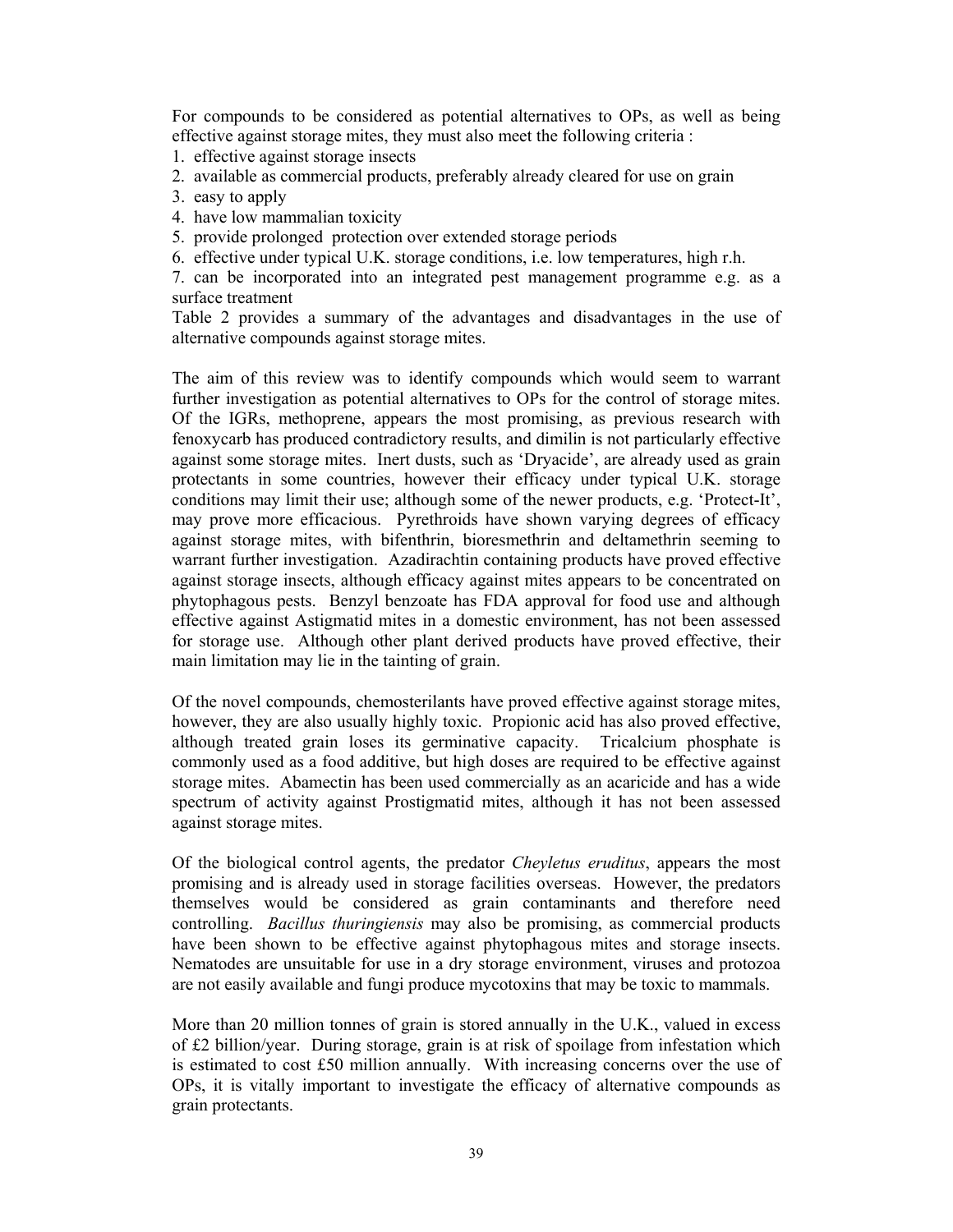#### **10. Future Work**

The aim of initial experiments will be to evaluate approximately a dozen compounds that appear to be promising alternatives to OPs for the treatment of stored grain against mite infestation. Commercially available formulations will be used, where possible, and applied to grain at a wide range of doses, as determined from the literature. Mixed stages of OP-susceptible strains of *Acarus siro*, *Tyrophagus putrescentiae* and *Lepidoglyphus destructor* will be exposed to treated grain for periods long enough to encompasss at least two generations. The numbers of live mites will be assessed using the technique of Solomon (1962), which counts actual mite numbers.

Compounds to be evaluated may include the IGRs : methoprene, fenoxycarb and diflubenzuron; the inert dusts : 'Dryacide', 'Protect-It' and 'Insecto'; the pyrethroids : bifenthrin, bioresmethrin and deltamethrin; the botanicals : azadirachtin and benzyl benzoate; as well as abamectin and *Bacillus thuringiensis*.

These experiments will provide information as to which of the compounds show promise as acaricides for stored grain protection and therefore warrant further investigation.

### **11. Acknowledgements**

The author would like to thank David Armitage, Bhushy Thind, Nick Renn, Gay Marris and Simon Conyers for their advice and contributions to the writing of this review; and also the staff in the Information Centre at CSL, York for their help in providing copies of the literature. This review was funded by the Home Grown Cereals Authority.

# **12. References**

Adler, C. S. (1994). Carbon dioxide - more rapidly impairing the glycolytic energy production than nitrogen ? In : Highley, E., Wright, E. J., Banks, H. J. and Champ, B. R. (1994). Proc. 6th Int. Working Conf. Stored-Prod. Prot., Canberra, Australia, 17- 23 April 1994. CAB International, Wallingford, U.K. pp. 2-6.

Afifi F. A. and Hafez, S. M. (1988). Effect of different plant extracts on the toxicity and behaviour *of Tyrophagus putrescentiae* Shrank (Acari : Acaridae). Annals of Agricultural Science, - Cairo, 33 (2) : 1375-1385.

Aldryhim, Y. N. (1990). Efficacy of the amorphous silica dust, Dryacide, against *Tribolium confusum* Duv. and *Sitophilus granarius* (L.) (Coleoptera: Tenebrionidae and Curculionidae). J. Stored Prod. Res., 26 (4) : 207-210.

Aldryhim, Y. N. (1993). Combination of classes of wheat and environmental factors affecting the efficacy of amorphous silica dust, Dryacide, against *Rhyzopertha dominica* (F.). J. Stored Prod. Res., 29 (3) : 271-275.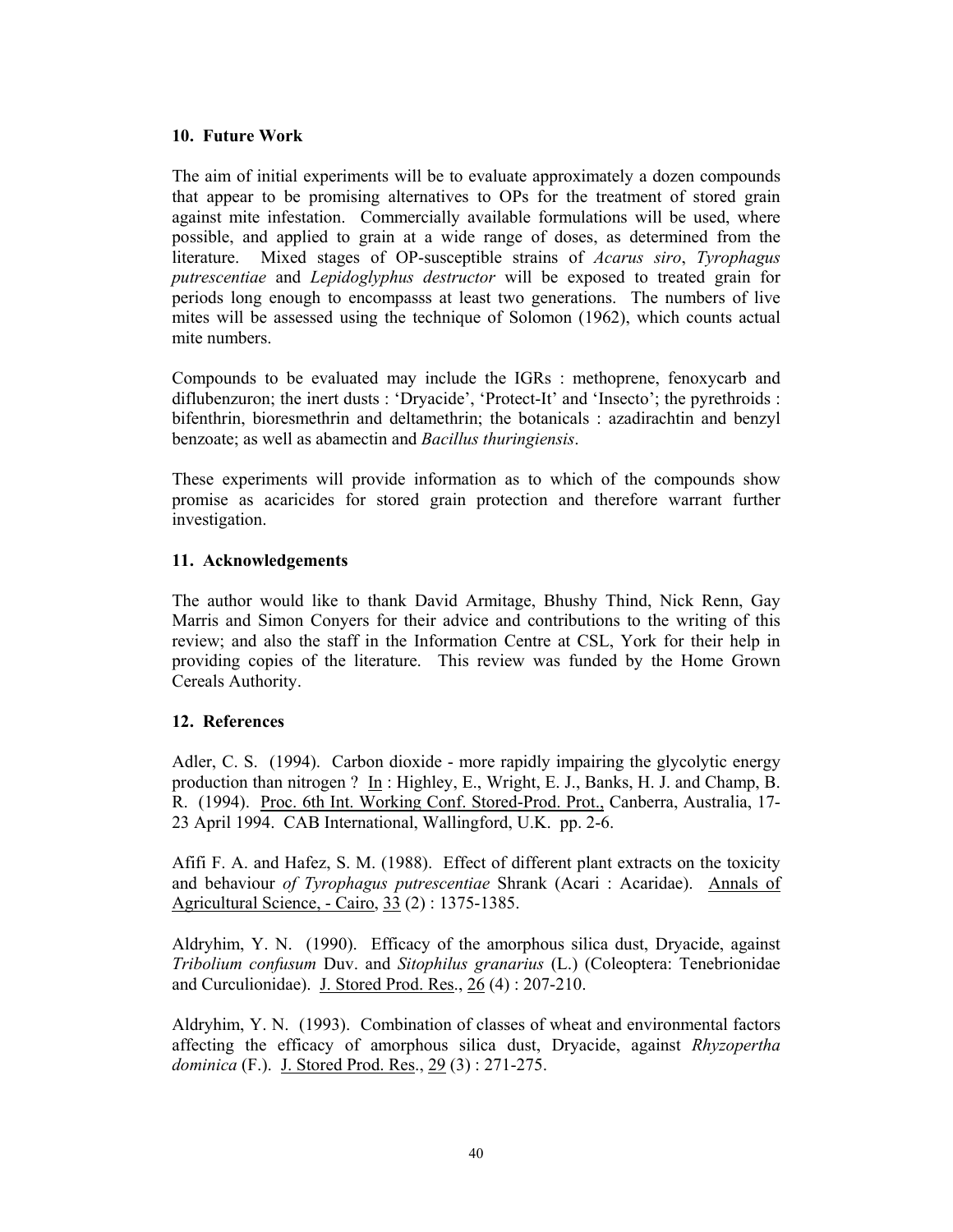Anderson, I. and Wilkin, D. R. (1984). Effect of bioresmethrin on mites infesting cheeses. In : Griffiths, D. A. and Bowman, C. E. (Eds). Acarology VI volume 2. Ellis Horwood, Chichester, p.1034-1039.

Anderson, M., Fisher, J. P. and Robinson, J. (1986). Flufenoxuron - an acylurea acaricide/insecticide with novel properties. Proc. 1986 Brit. Crop Prot. Conf. - Pests and Diseases, 2 : 89-96.

Ando, K., Oishi, H., Hirano, S., Okutomi, T., Suzuki, K., Okazaki, H., Sawada, M. and Sagawa, T. (1971). Tetranactin, a new miticidal antibiotic I. Isolation, characterisation and properties of tetranactin. J. Antibiotics, 33 : 347-352.

Ando, K., Sagawa, T., Oishi, H., Suzuki, K. and Nawara, Y. (1974). Tetranactin, a pesticidal antibiotic. Proc. Ist Intersect. Congr. IAMS (Sci. Council Jpn), 3 : 630-640.

Anon, (1982). Mites in stored grain and oilseeds. ADAS Leaflet IC 1982/7.

Anon, (1983). Testing pathogenic fungi. Storage Pests 1981, HMSO, p. 41-42.

Anon, (1996). Storage mites in foodstuffs. Food Surveillance Information Sheet No. 96. October 1996. Food Safety Directorate, MAFF.

Anon, (1997). How diatomaceous earth works. Fumigants and Pheromones, 44 : 7-8.

Arbogast, R. T. (1984). Biological control of stored-product insects : status and prospects. In : Baur F. J. (Ed.) Insect pest management for food storage and processing. American Association of Cereal Chemists, St Paul, Minnesota. pp. 226- 238.

Armitage, D. M. (1980). The effect of aeration on the development of mite populations in rapeseed. J. Stored Prod. Res., 16 : 93-102.

Armitage, D. M. (1984). The vertical distribution of mites in bulks of stored produce. In : Griffiths, D. A. and Bowman, C. E. (Eds). Acarology VI volume 2. Ellis Horwood, Chichester, pp. 1006-1013.

Armitage, D. M. (1986). Pest control by cooling and ambient air drying. Int. Biodet. Suppl., 22 : 13-20.

Armitage, D. M. (1994). Some effects of grain cleaning on mites, insects and fungi. In : Highley E., Wright, E. J., Banks, H. J. and Champ, B. R. (Eds). Proc. 6th Int. Working Conf. Stored-prod. Prot., Canberra, Australia 1994, 2 : 896-901.

Armitage, D. M., Burrell, N. J. and Llewellin, B. E. (1982). Changes in fungal and mite populations in grain during prolonged drying and subsequent storage. In : Ashworth, J. C. (Ed.). Proc. 3rd Drying Symposium, volume 2. Drying Research Ltd., Wolverhampton, pp. 193-201.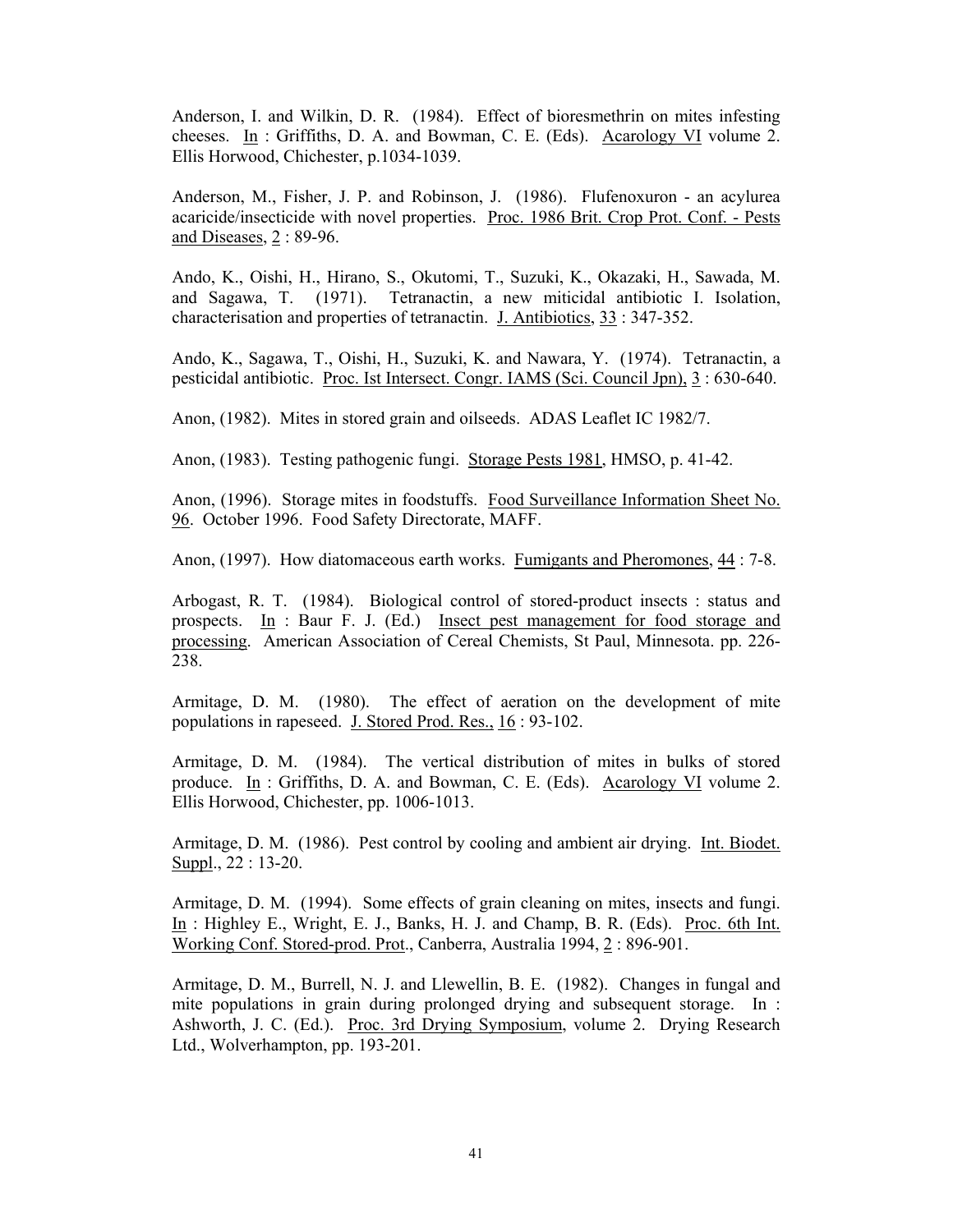Armitage, D. M., Burrell, N. J. and Llewellin, B. E. (1984). The effect of cooling and drying on mites in stored produce. In : Griffiths, D. A. and Bowman, C. E. (Eds). Acarology VI volume 2. Ellis Horwood, Chichester, pp. 1014-1016.

Armitage, D. M., Cogan, P. M. and Wilkin, D. R. (1994). Integrated pest management in stored grain : combining surface insecticide treatments with aeration. J. Stored Prod. Res., 30 : 303-319.

Armitage, D. M., Cook, D. A. and Duckett, C. (1996). The use of an aspirated sieve to remove insects, mites and pesticides from grain. Crop Prot., 15 : 675-680.

Banks, H. J. and Fields, P. (1995). Physical methods for insect control in stored ecosystems. In : Jayas, D. S., White, N. D. G. and Muir, W. E. (Eds). Stored-grain ecosystems. Marcel Dekker Inc. New York. pp. 353-409.

Baker, J. E., Highland, H. A. and Engle, G. C. (1976). Bulk density of tricalcium phosphate as a significant variable in the suppression of insect populations in flour and wheat soy blend. Environ. Entomol., 5 (5) : 909-919.

Barker, P. S. (1968). Bionomics of *Androlaelaps casalis* (Berlese) (Acarina : Laelapidae) a predator of mite pests in stored cereals. Can. J. Zool., 46 : 1099-1102.

Beer, R. E. and Dailey, D. T. (1956). Biological and systematic studies of two species of Cheyletid mites with a description of a new species (Acarina, Cheyletidae). Kansas Univ. Sci. Bull., 38 : 393-425.

Beerling, E. A. M. and van der Geest, L. P. S. (1991). Microsporidiosis in massrearings of the predatory mites *Amblyseius cucumeris* and *A. barkeri* (Acarina : Phytoseiidae). Proc. Exper. & Appl. Entomol. N.E.V. Amsterdam, 2:157-162.

Beerling, E. A. M., Rouppe van der Voort, J. N. A. M., Kwakman, P. (1993). Microsporidiosis in mass rearings of predatory mites : development of a detection method. Proc. Exper. & Appl. Entomol. N.E.V. Amsterdam, 4 : 199-204.

Bengston, M. (1987). Insect growth regulators.  $\underline{\text{In}}$  : Donahaye, E. and Navarro, S. (Eds). Proc. 4th Work. Conf. Stored-Prod. Prot., Tel Aviv, Israel, Sept. 1986. pp. 35- 46.

Bengston, M., Koch, K. and Strange, A. C. (1990). Development of insect growth regulators as grain protectants in Australia and South-East Asia. In : Fleurat-Lessard, F. and Ducom, P. (Eds). Proc. 5th Int. Work. Conf. Stored Prod. Prot., Bordeaux, France. 1990. pp. 485-490.

Benner, J. P. (1996). Pesticides from nature. Part I : Crop protection agents from higher plants - An overview. In : Copping L. G. (Ed.). Crop protection agents from nature. Natural products and analogues. The Royal Society of Chemistry, Cambridge UK. pp 217-229.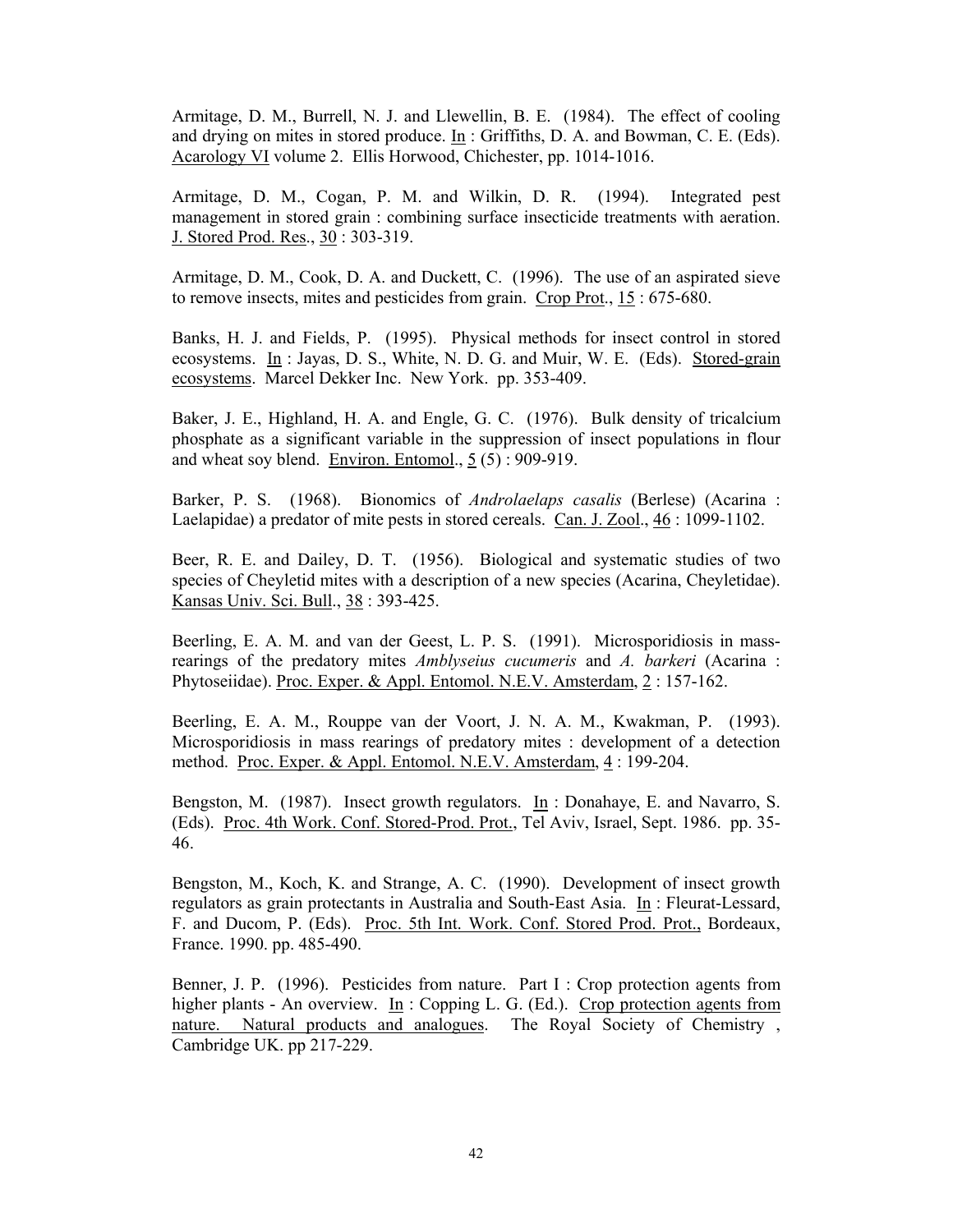Binnington, K. C. (1986). Ultrastructure of the tick neuroendrocrine system. In : Sauer, J. R. and Hair, J. A. (Eds) Morphology, Physiology and Behavioural Biology of ticks., Ellis Horwood, Chichester. pp 152-164.

Binnington, K. C. and Obenchain, F. D. (1982). Structure and function of the circulatory, nervous and neuroendocrine systems of ticks. In : Obenchain, F. D. and Galun, R. (Eds) Physiology of Ticks. Pergamon Press, Oxford UK. pp. 351-398.

Binns, T. J. (1989). The laboratory assessment of 3 pyrethroid formulations and a formulation of pirmiphos-methyl, admixed with grain, on laboratory susceptible strains of 5 major storage pests. MAFF, CSL report No. C/89/0467. 29 pp..

Bischoff, E., Fischer, A. and Liebenberg, B. (1989). Elimination of house dust mite excreta, the carriers of allergens in the indoor air. In : Bieva, C. J. , Courtois, Y. and Govaerts, M. (Eds) Present and Future of indoor air quality. Elsevier Science. pp. 363-370.

Bjørnson, S., Steiner, M. Y. and Keddie, B. A. (1996). Ultrastructure and pathology of *Microsporidium phytoseiuli* n. sp. infecting the predatory mite, *Phytoseiulus persimilis* Athias-Henriot (Acari : Phytoseiidae). J. Invert. Pathol., 68 : 223-230.

Blomquist, G. J., Adams, T. S. and Dillwith, J. W. (1984). Induction of female sex pheromone production in male houseflies by ovary implants or 20-hydroxyecdysone. J. Insect Physiol., 30 : (4) : 295-302.

Boczek, J. and Czajkowska, B. (1968). The effect of antimicrobial agents and antibiotics on some stored products mites (Acaroidea). Roczniki nauk Rolniczych, 93 : 597-612.

Boczek, J. and Ignatowicz, S. (1979). Effect of tricalcium phosphate on *Tyrophagus putrescentiae* (Schr.) (Acari : Acaridae). Proc. 2nd Int. Working Conf. on Stored Prod. Entomol. 1978, pp. 320-327.

Boczek, J., Ignatowicz, S. and Davis, R. (1984). Some effects of mineral salts in the diet of the mold mite, *Tyrophagus putrescentiae* (Schrank). J. Georgia Entomol. Soc.,  $19(2)$ : 235-248.

Boots, M. and Begon, M. (1993). Trade-offs with resistance to a granulosis virus in the Indian meal moth, examined by a laboratory evolution experiment. Functional Ecology, 7 : 528-534.

Boudreaux, H. B. (1959). A viruslike transovarian factor affecting morphology in spider mites. J. Insect Pathol., 1 : 270-280.

Bowley, C. R. and Bell, C. H. (1981). The toxicity of twelve fumigants to three species of mites infesting grain. J. Stored Prod. Res., 17 : 83-87.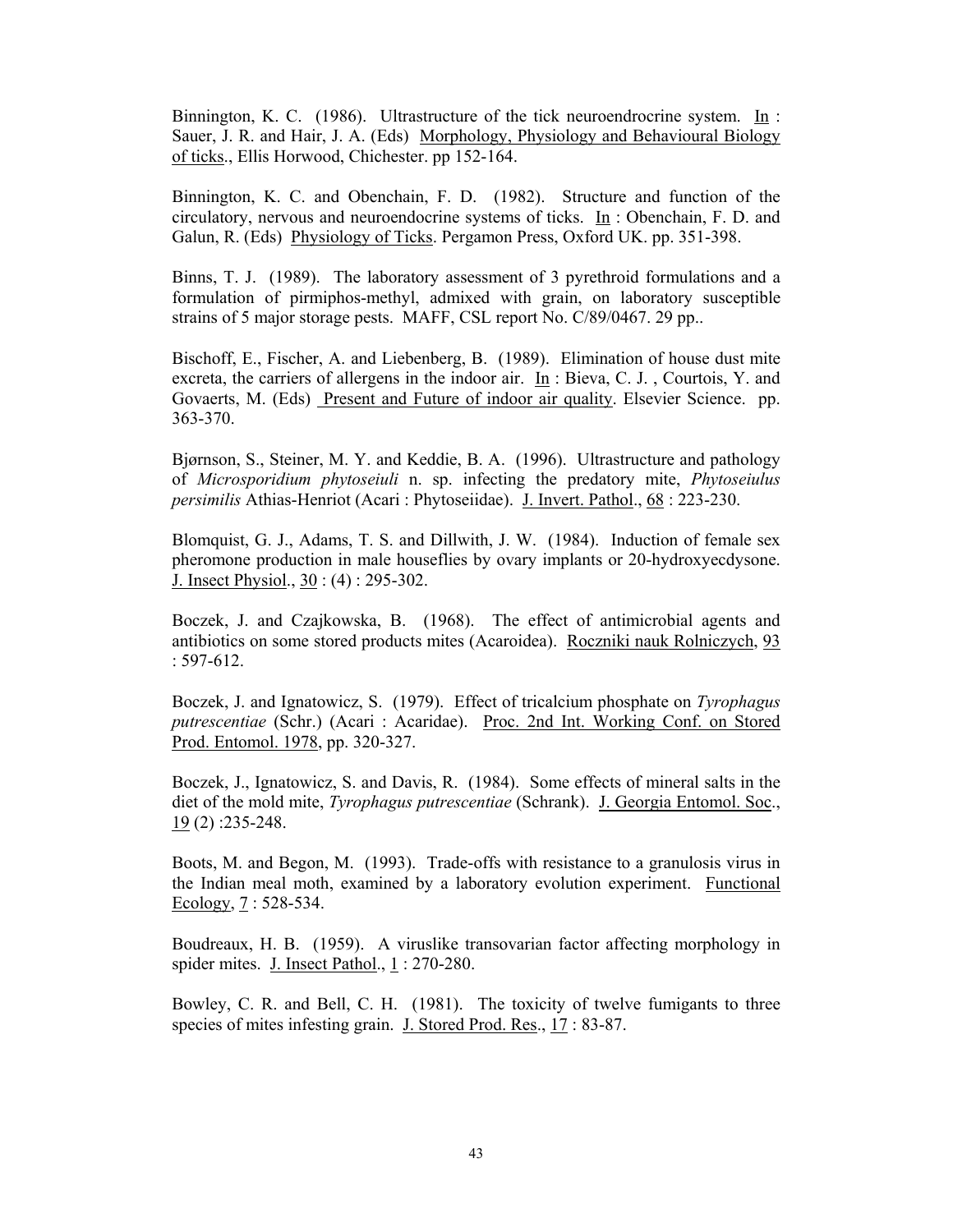Bridgeman, B. W. (1994). Structural treatment with amorphous silica slurry : an integral component of GRAINCO's IPM strategy.  $\underline{\text{In}}$  : Highley E., Wright, E. J., Banks, H. J. and Champ, B. R. (Eds). Proc. 6th Int. Working Conf. Stored-prod. Prot., Canberra, Australia 1994, 2: 628-630.

Bronswijk, J. E. M. H., Reumer, J. W. F. and Pickard, R. (1987). Effects of fungicide treatment and vacuuming on Pyroglyphid mites and their allergens in mattress dust. Exp. Appl. Acarol., 3 : 271-278.

Brower, J. H. and Jurd, L. (1980). Mortality and sterility of the Indian meal moth and the red flour beetle treated with eight candidate chemosterilants. J. Georgia Entomol. Soc., 15 (4) : 390-398.

Brower, J. H. and Press, J. W. Interaction of *Bracon hebetor* and *Trichogramma pretiosum* in suppressing stored-product moth populations in small inshell peanut storages. J. Econ. Entomol., 83: 1096-1101.

Buchi, R. (1990). Effects of the two IGRs Methoprene and Fenoxycarb on *Liposcelis bostrychophilus* and *Acarus siro.* In : Fleurat-Lessard, F. and Ducom, P. (Eds). Proc. 5th Int. Working Conf. on Stored Products. pp. 495- 495.

Burges, H. D., Canning, E. U. and Hurst, J. A. (1971). Morphology, development and pathogenicity of *Nosema oryzaephili* n. sp. in *Oryzaephilus surinamensis* and its host range among granivorous insects. J. Invert. Pathol., 17 : 419-432.

Burnett, T. (1964). An acarine predator-prey population infesting stored products. Can. J. Zool., 42 : 655-673.

Burnett, T. (1977). Biological models of two acarine predators of the grain mite, *Acarus siro* L. Can. J. Zool., 55 : 1312-1323.

Burrell, N. J. and Havers, S. J. (1973). Effect of grain cleaning on mite infestations. Pest Infestation Control Report. HMSO, London p. 98.

Burrell, N. J. and Havers, S. J. (1975). Effect of grain cleaning on mite infestations. Pest Infestation Control Report 1971-73 HMSO, London p. 106.

Burrell N. J. and Havers, S. J. (1976). The effects of cooling on mite infestations in bulk grain. Ann. Appl. Biol., 82 : 192-197.

Calcott, P. H. and Fatig, R. O. (1984). Inhibition of chitin metabolism by avermectin in susceptible organisms. J. Antibiot., 37 : 253-259.

Campbell, W. C., Fisher, M. H., Stapley, E. O., Albers-Schonberg, G. and Jacob, T. A. (1983). Ivermectin : A potent new antiparasitic agent. Science, 221 : 823-828.

Campos, F., Dybas, R. A. and Krupa, D. A. (1996). Susceptibility of twospotted spider mite (Acari : Tetranchyidae) populations in California to abamectin. J. Econ. Entomol., 88 (2) : 225-231.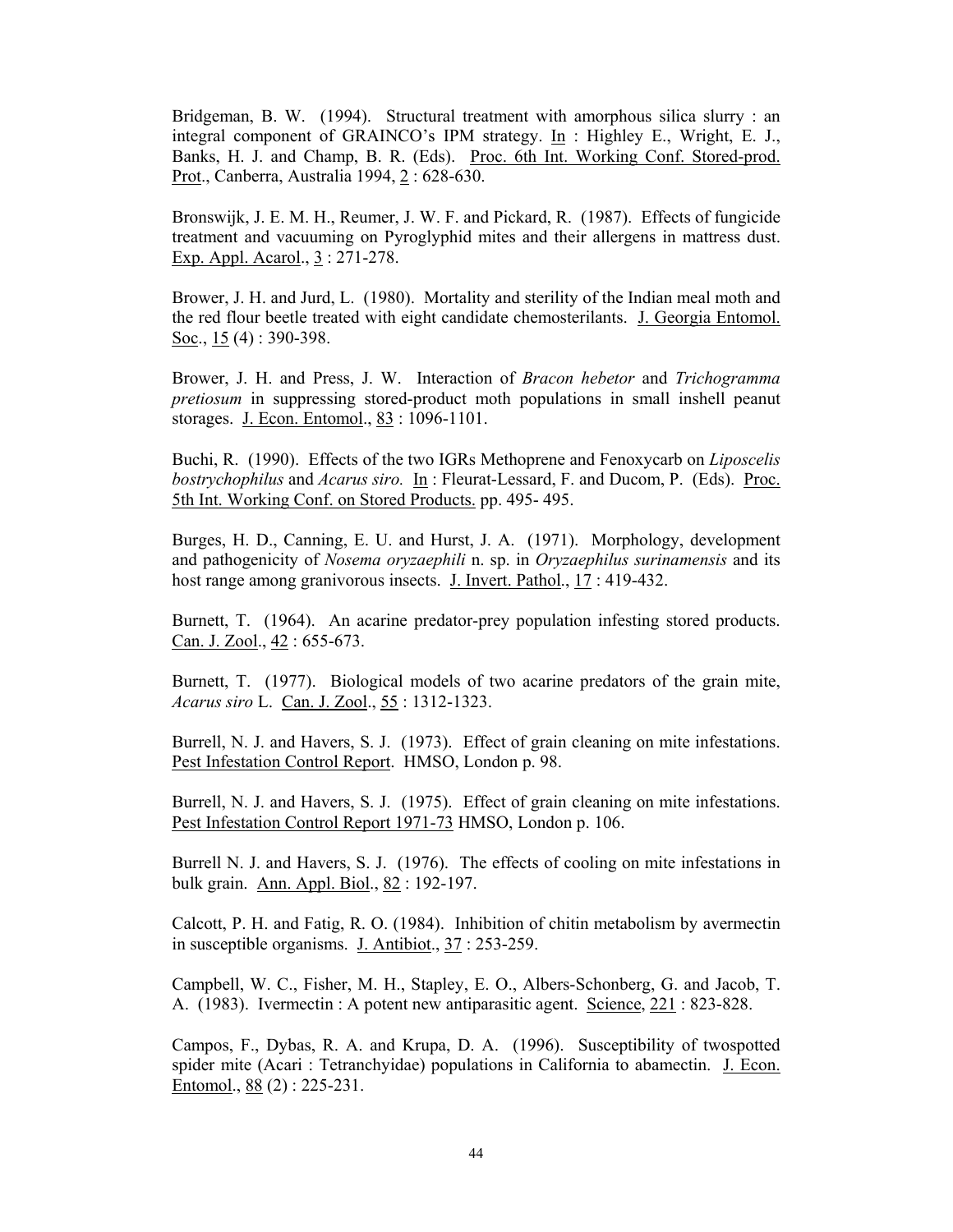Campos, F., Krupa, D. A. and Dybas, R. A. (1996). Susceptibility of populations of twospotted spider mites (Acari : Tetranychidae) from Florida, Holland and the Canary Islands to abamectin and characterization of abamectin resistance. J. Econ. Entomol.,  $89(3)$ : 594-601.

Carner, G. R. and Canerday, T. D. (1968). Field and laboratory investigations with *Entomophthora fresenii*, a pathogen of *Tetranychus* spp. J. Econ. Entomol., 61 (4) : 956-959.

Castagnoli, M., Liguori, M., Nanelli, R. and Simoni, S. (1996). Effectiveness of benzyl alcohol in the control of house dust and stored crops mites (Acari : Astigmata). Proc. XX Int Cong. Entomol., Firenze, Italy. p. 577.

Cerepanova, N. P. (1964). (1964). Bot. Zh, Kiev, 49 : 696-699. (In Russian).

Chambers, C. M., Dotson, E. M. and Oliver, J. H. (1996). Ecdysteroid titers during postembryonic development of *Dermanyssus gallinae* (Acari, Dermanyssidae). J. Med. Entomol., 33 (1) : 11-14.

Chapman, M. H. and Hoy, M. A. (1991). Relative toxicity of *Bacillus thuringiensis* var. tenebrionis to the two-spotted mite (*Tetranychus urticae* Koch) and its predator *Metaseiulus occidentalis* (Nesbitt) (Acari, Tetranychidae and Phytoseiidae). J. Appl. Entomol., 111 : 147-154.

Cherry, L. M. (1969). Cholesterol in the cuticular wax of *Boophilus microplus*. Nature, 222 : 777.

Chhabra, K. S. (1971). Influence of certain phytocides and antibiotics on the reproduction and development of *Tetranychus* mites. Proc. 3rd Int. Congr. Acarology, 1971. pp. 645-647.

Chisaka, K., Minamite, Y., Ohgami, H. and Katsuda, Y. (1985). Efficacy of various types of pyrethroid compounds against *Tyrophagus putrescentiae* and *Dermatophagoides farinae*. Japanese Journal of Sanitary Zoology, 36 (1) : 7-13.

Cline, L. D., Press, J. W. and Flaherty, B. R. (1986). Protecting uninfested packages from attack by *Cadra cautella* with the parasitic wasp *Venturia canescens*. J. Econ. Entomol., 79 : 418-420.

Coats, J. R., Karr, L. L. and Drewes, C. D. (1991). Toxicity and neurotoxic effects of monoterpenoids. In insects and earthworms. In : Hedin, P. A. (Ed.) Naturally occurring pest bioregulators. ACS, Washington DC. pp. 305-316.

Collins, D. A. and Binns, T. J. (1996). Efficacy of different formulations of pirimiphos-methyl and etrimfos when admixed with oilseed rape, against susceptible storage insect and mite species. Crop Protection, 15 (8) : 707-714.

Conyers, S. T., Bell, C. H., Llewellin, B. E. and Savvidou, N. (1996). Strategies for the use of modified atmospheres for the treatment of grain. HGCA report no. 125. 122 pp.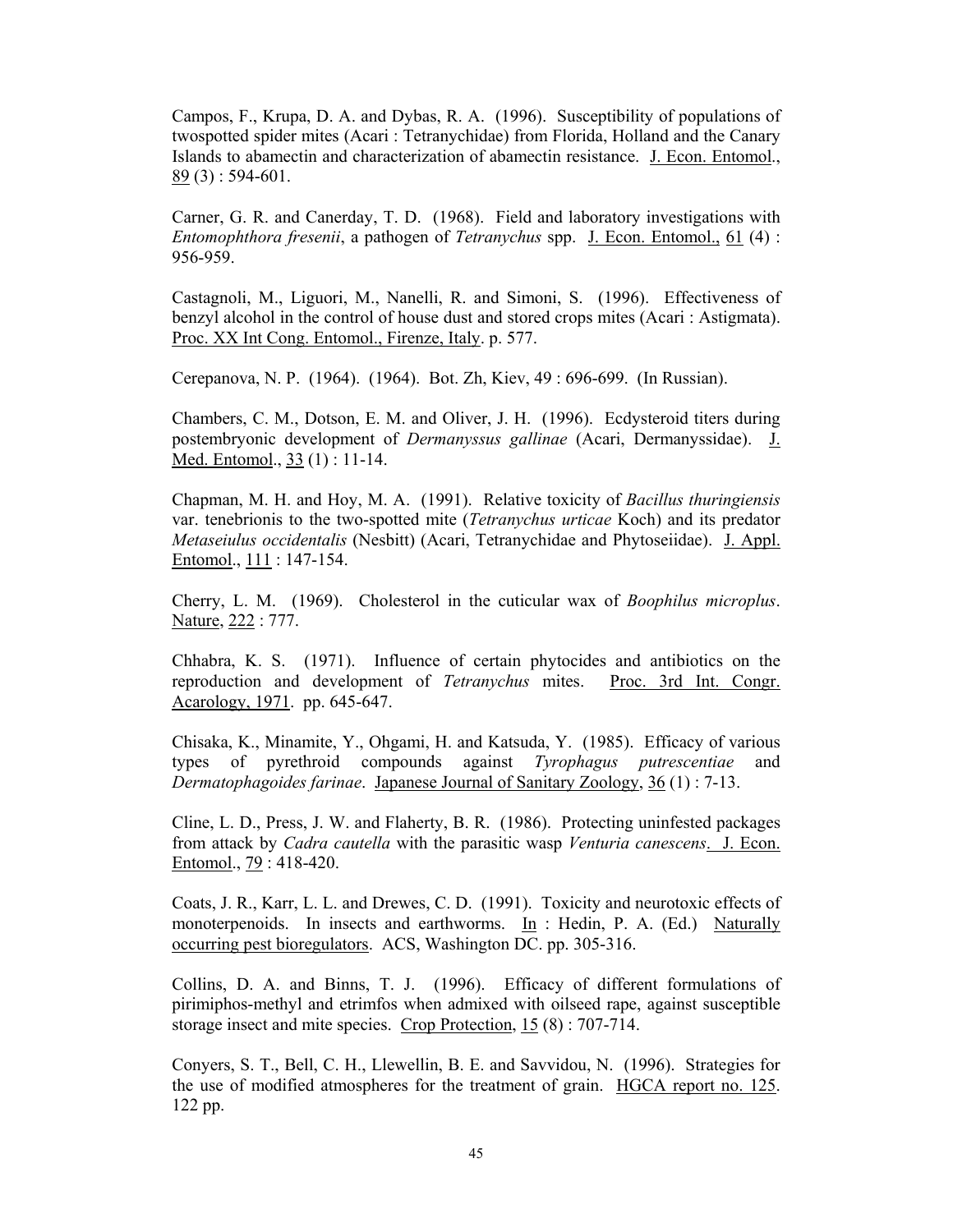Cook, D. A. and Armitage, D. M. (1996). The efficacy of an inert dust on the mites *Lepidoglyphus destructor* Schrank and *Acarus siro* L. Int. Pest Control, 38 (6) : 197- 199.

Cook, D. A. and Armitage, D. M. (1999). The efficacy of 'Dryacide', an inert dust, against 2 species of Astigmatid mites, *Lepidoglyphus destructor* (Schrank) and *Acarus siro* L., at 9 temperature and moisture content combinations on stored grain. Exp. Appl. Acarol., 23 : 51-63.

Coombs, C. W. and Woodroffe, G. E. (1968). Changes in the arthropod fauna of an experimental bulk of stored wheat. J. Appl. Ecol., 5 : 563-574.

Cox, P. D. and Wilkin, D. R. (1996). The potential use of biological control of pests in stored grain. HGCA Research Review No. 36., HGCA, London. 53 pp.

Cunnington, A. M. (1976). The effect of physical conditions on the development and increase of some important storage mites. Ann. Appl. Biol., 82 : 175-201.

Cunnington, A. M. (1984). Resistance of the mite *Acarus siro* L. (Acarina, Acaridae) to unfavourable physical limits beyond the limits of its development. Agric. Ecosystems Environ., 11 : 319-339.

Cunnington, A. M. (1985). Factors affecting oviposition and fecundity in the grain mite *Acarus siro* (Acarina : Acaridae), especially temperature and relative humidity. Exp. Appl. Acarol., 1: 327-344.

Czaja-Topinska, J., Stepien, Z. and Sterzycki, R. (1979). The effect of some juvenile hormone analogs on *Tyrophagus putrescentiae*. In : Rodriguez J. G. (Ed). Recent Advances in Acarology Volume 1. Academic Press, New York. pp. 231-242.

Czajkowska, B. (1971). The influence of some active substances of medicinal herbs on stored product mites (Acaroidea). Proc. 3rd Int Congr. of Acarology, pp. 365-369.

Davies, D. A. (1997). Organophosphates and the brain. In: Speakers abstracts from Organophosphates, Agriculture and the Environment Conference, 17-19 September 1997, Edinburgh.

Dees, W. H., Sonenshine, D. E. and Breidling, E. (1984). Ecdysteroids in *Hyalomma dromedarii* and *Dermacentor variabilis* and their effects on sex pheromone activity. In : Griffiths, D. A. and Bowman, C. E. (Eds) Acarology VI Volume 1. Ellis Horwood, Chichester, U K. pp. 405-413.

Dekeyser, M. A. and Downer, R. G. H. (1994). Biochemical and physiological targets for miticides. Pestic. Sci., 40 : 85-101.

Desmarchelier, J. M. and Dines, J. C. (1987). Dryacide treatment of stored wheat : its efficacy against insects, and after processing. Aust. J. Exp. Agric., 27 : 309-312.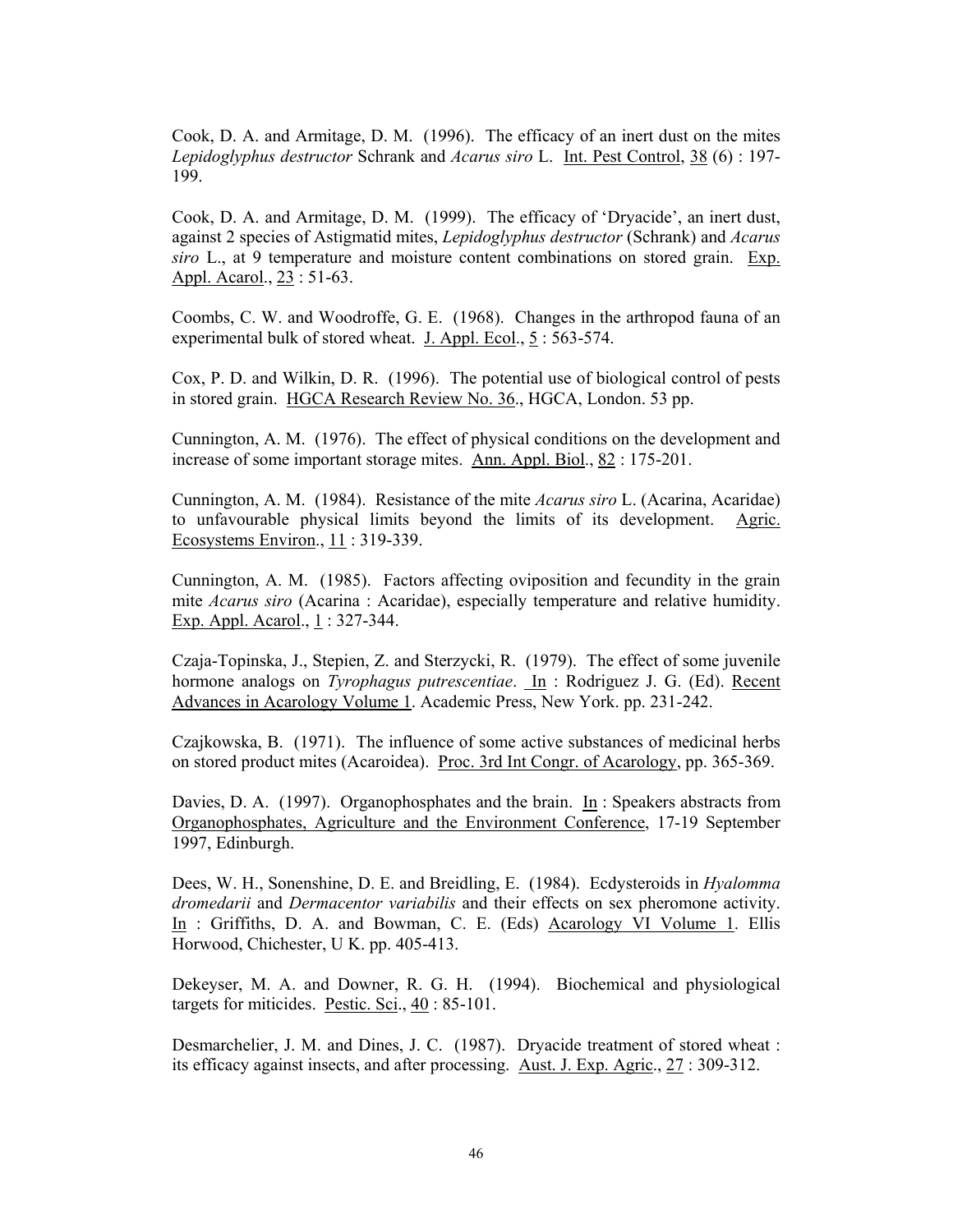Diehl, P. A., Connat, J. L. and Dotson, E. (1986). Chemistry, function and metabolism of tick ecdysteroids. In : Sauer, J. R. and Hair, J. A. (Eds) Morphology, Physiology and Behavioural Biology of ticks., Ellis Horwood, Chichester. pp. 165- 193.

Dimetry, N. Z., Amer, S. A. A. and Momen, F. M. (1994). Laboratory trials of two neem seed extracts on the predatory mites *Amblyseius barkeri* (Hughes) and *Typhlodromus richteri* Karg. Boll. Zool. Agr. Bachic., 26 (1) : 127-137.

Dimetry, N. Z., Amer, S. A. A. and Reda, A. S. (1993). Biological activity of two neem seed kernel extracts against the two-spotted spider mite *Tetranychus urticae* Koch. J. Appl. Ent., 116 : 308-312.

Downing, A. S., Wright, C. G. and Farrier, M. H. (1990). Effects of five insect growth regulators on laboratory populations of the North American house-dust mite, *Dermatophagoides farinae*. Exp. Appl. Acarol., 9 : 123-130.

Downing, A. S., Wright, C. G. and Farrier, M. H. (1993). Population-growth of *Dermatophagoides farinae* Hughes (Acari, Epidermoptidae) suppressed by methoprene and hydroprene. J. Med. Entomol., 30 (3) : 531-536.

Drummond, J. and Pinnock, D. E. (1994). Host spectrum of *Bacillus thuringiensis*. Agric. Ecosystems & Environ., 49 : 15-19.

Drummond, R. O. and Miller, J. A. (1984). Control of ticks systemically with sustained-release implants of Ivermectin. In : Griffiths, D. A. and Bowman, C. E. (Eds) Acarology VI Volume 2. Ellis Horwood, Chichester, U K. pp. 1274-1279.

Eaton, J. L. (1985). Nervous systems : functional role. In : Blum, M. S. (Ed). Fundamentals of insect physiology. Wiley Interscience, New York.

Ebeling, W. (1960). Control of the tropical rat mite. J. Econ. Entomol., 53 (3) : 475- 476.

Ebeling, W. (1971). Sorptive dusts for pest control. Ann. Rev. Entomol., 16 :123- 158.

Eggenberger, L. R., Lamoreaux, W. J. and Coons, L. B. (1990). Hemocytic encapsulation of implants in the tick *Dermacentor variabilis*. Exp. Appl. Acarol., 9 : 279-287.

El-Atrouzy, N. A., Iskander, N. G. and Wahba, M. L. (1989). Efficacy of (Cascade) on some biological aspects of *Tetranychus arabicus* Attiah. Agric. Res. Rev., 67 : 79- 86.

El-Banhawy, E. M. (1979). Comparison between the response of the predacious mite *Amblyseius brazilli* and its prey *Tetranychus desertorum* to the different IGRs methoprene and dimilin (Acari : Phytoseiidae, Tetranychidae). Acarologia, 21 : 221- 227.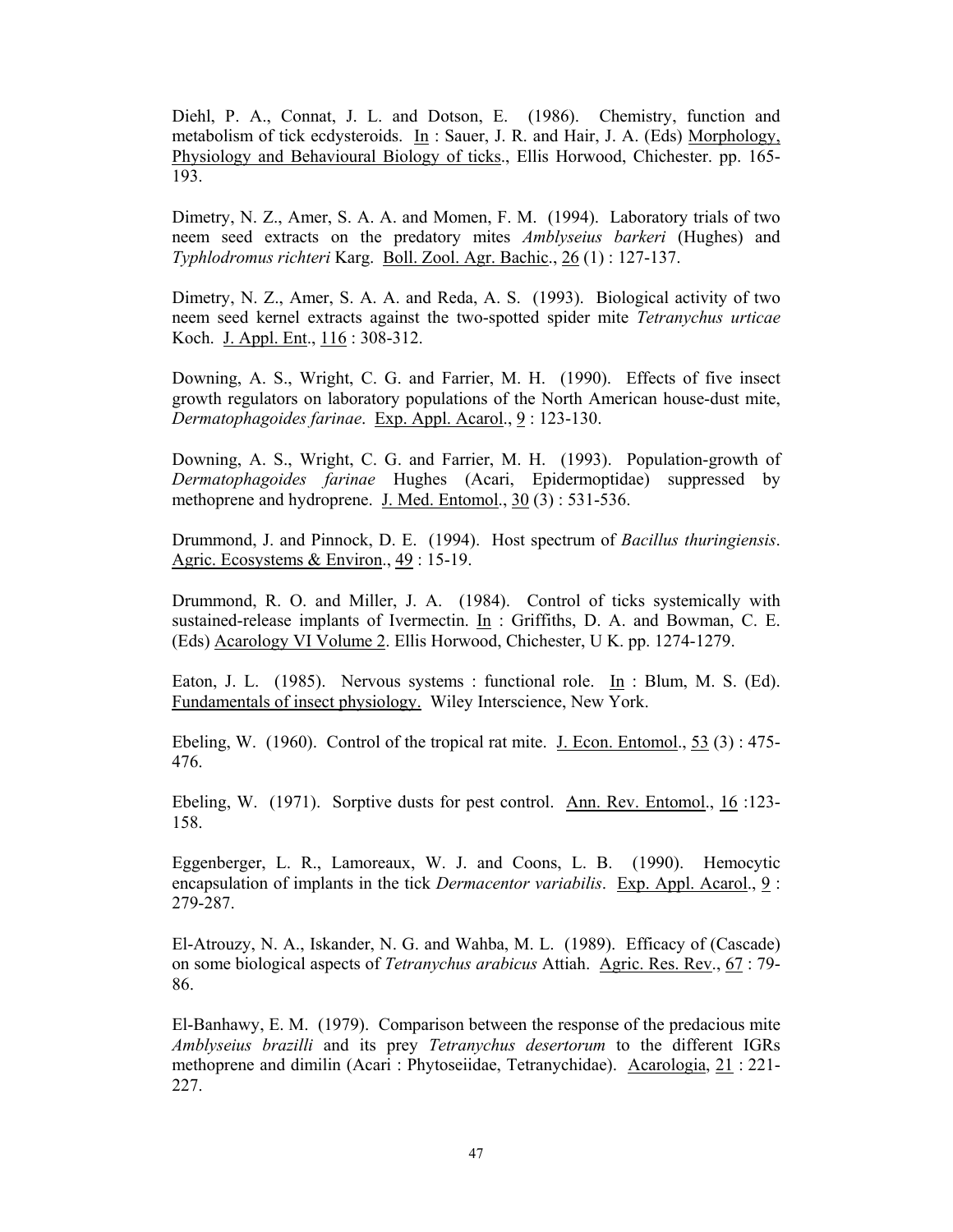El-Kady, M. H., Ibrahim, G. A., El Halawany, M. E., Ebrahim, H. M., Abd El-Samed, M. A. and El-Ghobashy, M. S. (1996). The effect of an insect growth regulator (Andalin 25% E.C.) on *Tetranychus urticae* Koch (Tetranychidae). In : Mitchell, R., Horn, D. J., Needham, G. R. and Welbourn, W. C. (Eds). Proc. Acarology IX Volume 1., Ohio, USA, 1996, pp. 173-175.

Elixmann, J. H., Bischoff, E., Jorde, W. and Linskens, H. F. (1991). Changements during 2 years in populations of different mite species in house dust before and after a single acaricidal treatment. Acarologia, 32 : 385-398.

Ellis, B. J. and Obenchain, F. D. (1984). *In vivo* and *in vitro* production of ecdysteroids by nymphal *Amblyomma variegatum* ticks. In : Griffiths, D. A. and Bowman, C. E. (Eds) Acarology VI Volume 1. Ellis Horwood, Chichester, U K. pp. 400-404.

Errampalli, D. D. and Knowles, C. O. (1990). Cholinesterase inhibition in the bulb mite *Rhizoglyphus echinopus* (Acari : Acaridae) in relation to the acaricidal action of organophosphates and carbamates. Exp. Appl. Acarol., 9 : 19-30.

Evans, D. E. (1984). Biological control of stored grain pests. In : Champ, B. R. and Highley, E. (Eds). Proceedings of the Australian development assistance course on the preservation of stored cereals. Volume 2. CSIRO, Canberra. pp. 574-582.

Evans, G. O. (1992). Principles of Acarology. CABI, Wallingford, UK.

Fairhall, D. (1996). Flea treatments linked to Gulf War Syndrome. The Guardian. 31 October 1996.

Ferron, P. and Robert, P. H. (1975). Virulence of entomopathogenic fungi (Fungi imperfecti) for the adults of *Acanthoscelides obtectus* (Coleoptera : Bruchidae). J. Invert. Pathol., 25 : 379-388.

Fields, P. and Timilick B. (1995). Efficacy assessment of super insecolo. Report for Hedley Pacific Ventures Ltd. Vancouver, Canada.

Fisher, F. E. (1950). Entomogenous fungi attacking scale insects and rust mites on citrus in Florida. J. Econ. Entomol., 43 (3) : 305-309.

Fisher, F. E. (1951). An entomophthora attacking citrus red mite. Florida Ent., 34 : 83-88.

Flinn, P. W., Hagstrum, D. W. and McGaughey, W. H. (1996). Suppression of beetles in stored wheat by augmentative releases of parasitic wasps. J. Econ. Entomol., 25 (2) : 505-511.

Frances, S. P. (1988). Response of a chigger, *Eutrombicula hirsti* (Acari : Trombiculidae) to repellent and toxicant compounds in the laboratory. J. Med. Entomol., 31 (4) : 628-630.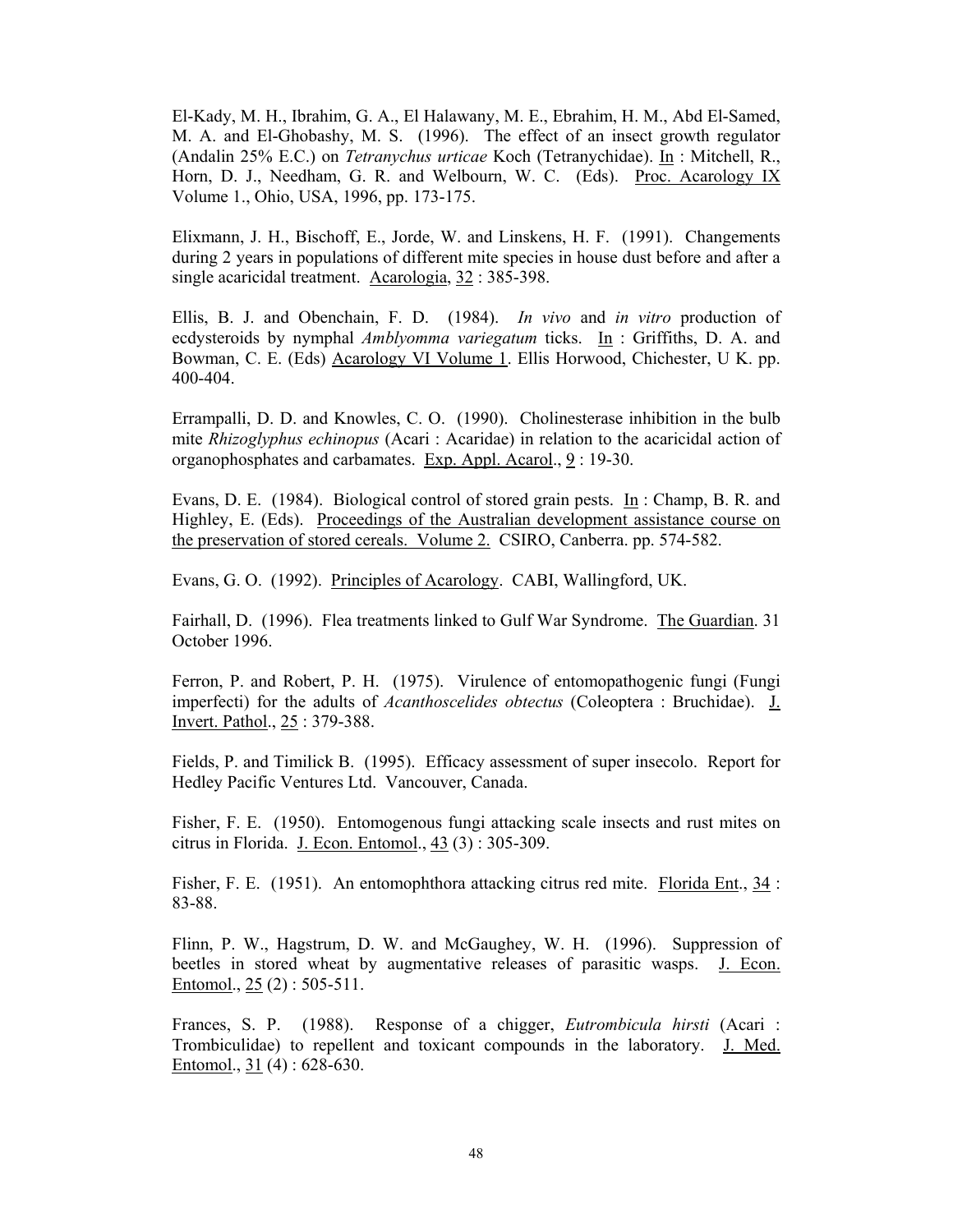Gangrade, G. A. and Pant, N. C. (1970a). Egg viability in *Cadra cautella* - I. Effect of competition between normal and apholate-sterilised males. PANS,  $16$  (2) : 370-372.

Gangrade, G. A. and Pant, N. C. (1970b). Egg viability in *Cadra cautella* - II. Effect of sequential mating with normal and apholate-sterilised males. PANS, 16 (2) : 373- 376.

Gaugler, R. (1987). Entomogenous nematodes and their prospects for genetic improvement. In : Maramorosch, K. (Ed.) Biotechnological advances in invertebrate pathology and cell culture. Academic Press, New York. pp. 457-484.

Gaugler, R. and Boush, G. M. (1979). Nonsusceptibility of rats to the entomogenous nematode, *Neoaplectana carpocapsae*. Environ. Entomol., 8 : 658-660.

Gaugler, R., LeBeck, L., Nakagaki, B and Boush, G. M. (1980). Orientation of the entomogenous nematode *Neoaplectana carpocapsae* to carbon dioxide. Environ. Entomol., 9 : 649-652.

Gerson, U., Kenneth, R. and Muttah, T. I. (1979). *Hirsutella thompsonii*, a fungal pathogen of mites. II. Host pathogen interactions. Ann. Appl. Biol., 91: 29-40.

Glancy, B. M., Lofgren, C. S. and Williams, D. F.  $(1982)$ . Avermectin  $B1<sub>a</sub>$ : effects on the ovaries of red imported fire ant, *Solenopsis invicta*, (Hymenoptera : Formicidae) queens. J. Med. Entomol., 19 : 743-747.

Glazer, I. and Samish, M. (1993). Suitability of *Boophilus annulatus* replete female ticks as hosts of the nematode *Steinernema carpocapsae*. J. Invert. Pathol., 61 : 220- 222.

Golob, P. (1997). Current status and future perspectives for inert dusts for control of stored product insects. J. Stored Prod. Res., 33 (1) : 69-79.

Golob, P. and Webley, D. J. (1980). The use of plants and minerals as traditional protectants of stored products. Report of the Tropical Products Institute, G138.

Goulet, H. and Huber, J. T. (1993). Hymenoptera of the world : An identification guide to families. Agriculture Canada.

Graham, M. W. R. de V. (1987). The European Tetrastichinae (Hymenoptera : Eulophidae). Bull. Brit. Museum (Nat. History) Entomology, 55 : 1-392.

Grainge, M. and Ahmed, S. (1988). Handbook of plants with pest-control properties. Wiley Interscience.

Griffiths, D. A., Hodson, A. C. and Christensen, C. M. (1959). Grain storage fungi associated with mites. J. Econ. Entomol., 52 : 514-518.

Grosscurt, A. C. (1978). Diflubenzuron : some aspects of its ovicidal and larvicidal mode of action and an evaluation of its practical possibilities. Pestic. Sci, 9 : 373-386.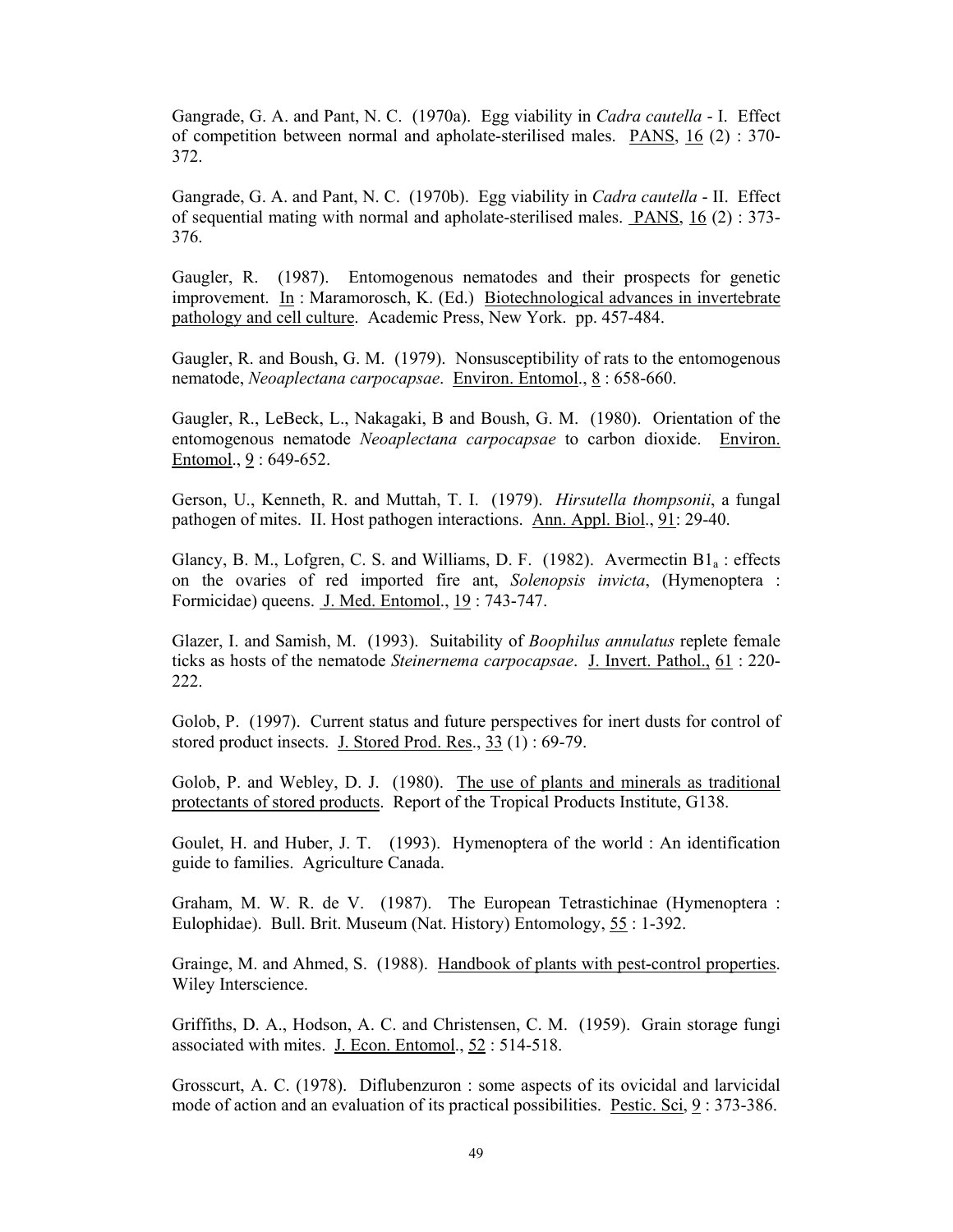Grosscurt, A. C., ter Haar, M., Jongsma, B and Stoker, A. (1988). PH 70-23: A new acaricide and insecticide interfering with chitin deposition. Pestic. Sci., 22 : 51-59.

Grossman, J. (1993). Botanical pesticides in Africa. The IPM Practitioner, 15 (1) : 1-9.

Grubhoffer, L., Veres, J. and Dusbabek, F. (1991). Lectins as the molecular factors of recognition and defence reaction of ticks. In : Dusbabek, F. and Bukva, V. (Eds.). Modern Acarology Volume 2. Academia, Prague. pp. 381-388.

Guillot, F. S. and Wright, F. C. (1984). Reduced fecundity of *Psoroptes ovis* (Hering) (Acari : Psoroptidae) on calves treated with ivermectin. Bull. Ent. Res., 74 : 657-662.

Gulati, R. (1998). Inhibitory action of neem products on *Tyrophagus putrescentiae* (Schrank) (Acarina : Acaridae) in wheat during storage. Annals Agri-bio res.,  $3(2)$ : 227-230.

Gulati, R. and Mathur, S. (1995). Effect of *Eucalyptus* and *Mentha* leaves and *Curcuma* rhizomes on *Tyrophagus putrescentiae* (Schrank) (Acarina : Acaridae) in wheat. Exp. App. Acarol., 19 : 511-518.

Hagdorn, H. H. (1983). The role of ecdysteroids in the adult insect. In : Downer, R. G. H and Laufer, H. (Eds). Endocrinology of insects. Alan R. Liss, New York. pp 271-304.

Hall, I. M., Hunter, D. K. and Arakawa, K. Y. (1971). The effect of the β-exotoxin fraction of *Bacillus thuringiensis* on the citrus red mite. J. Invertebr. Pathol., 18 : 359-362.

Haq, M. A. (1991). Nematode parasitism in vector Oribatid mites. In : Dusbabek, F. and Bukva, V. (Eds.). Modern Acarology Volume 2. Academia, Prague. pp. 623- 627.

Hassanain, M. A., El Garhy, M. F., Abdel-Ghaffar, F. A., El-Sharaby, A. and Abdel Megeed, K. N. (1997). Biological control studies of soft and hard ticks in Egypt I. The effect of *Bacillus thuringiensis* varieties of soft and hard ticks (Ixodidae). Parasitol. Res., 83 : 209-213.

Heidelberger, C., Chaudhuri, N. K., Danneberg, P., Mooren, D. and Griesbach, L. (1957). Fluorinated pyrimidines, a new class of tumour-inhibitory compounds. Nature, 179 : 663-666.

Helle, W. (1984). Aspects of pesticide resistance in mites. In : Griffiths, D. A. and Bowman, C. E (Eds) Acarology VI Volume 1. Ellis Horwood, Chichester, U K. pp. 122-131.

Henderson, S. (1987). A mean moisture content-equilibrium relative humidity relationship for nine varieties of wheat. J. Stored Prod. Res., 23 (3) : 143-147.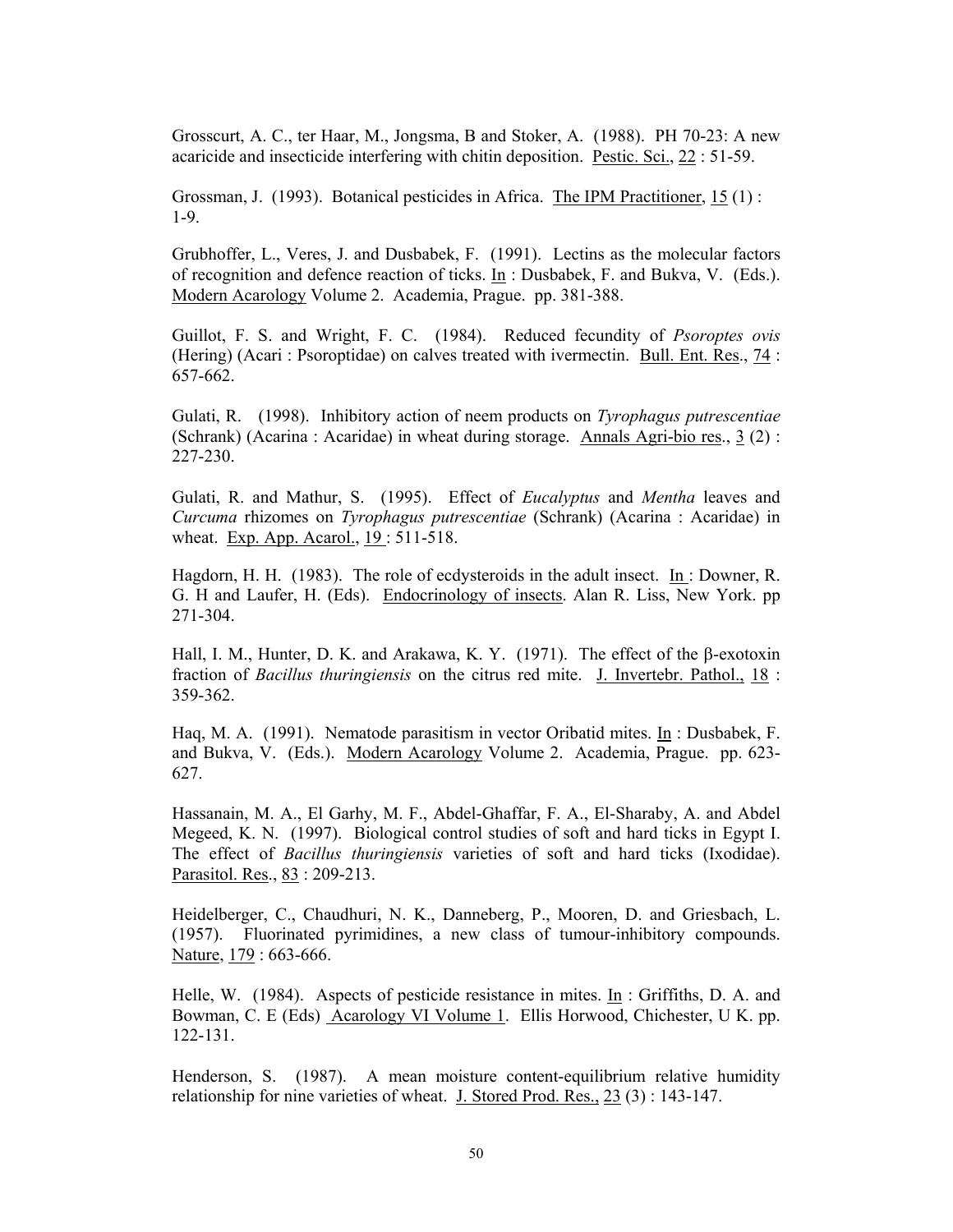Highland, H. A. (1975). Tricalcium phosphate as an insect suppressant in flour and CSM. J. Econ. Entomol., 68 (2) : 217-219.

Hluchy, M. and Samsinakova, A. (1989). Comparative study on the susceptibility of adult *Sitophilus granarius* (L.) (Coleoptera : Curculionidae) and larval *Galleria mellonella* (L.) (Lepidoptera : Pyralidae) to the entomogenous fungus *Beauvaris bassiana* (Bals.) Vuill. J. Stored Prod. Res., 25 (2) : 61-64.

Hodges, R. J. (1984a). Biological methods for integrated control of insects and mites in tropical stored products. IV : The use of insect diseases. Trop. Stored Prod. Inf., 48 : 27-31.

Hodges, R. J. (1984b). Biological methods for integrated control of insects and mites in tropical stored products. V : The use of sterile insects. Trop. Stored Prod. Inf., 48 : 33-36.

House, H. L. and Graham, A. R. (1967). Capric acid blended into foodstuff for control of an insect pest, *Tribolium confusum* (Coleoptera : Tenebrionidae). Can. Ent., 99 : 994-999.

Hoy, M. A. and Cave, F. E. (1985). Laboratory evaluation of avermectin as a selective acaricide for use with *Metaseilus occidentalis* (Nesbitt) (Acarina : Phytoseiidae). Exp. App. Acarol., 1 : 139-152.

Hoy, M. A. and Conley, J. (1987). Selection for abamectin resistance in *Tetranychus urticae* and *T. pacificus* (Acari : Tetranychidae). J. Econ. Entomol., 80 : 221-225.

Hoy, M. A. and Ouyang, Y-L. (1987). Toxicity of the β-exotoxin of *Bacillus thuringiensis* to *Tetranychus pacificus* and *Metaseiulus occidentalis* (Acari : Tetranychidae and Phytoseiidae). J. Econ. Entomol., 80 : 507-511.

Hughes, A. M. (1976). The mites of stored food and houses. MAFF Tech. Bull. 9. HMSO, London.

Hurlock, E. T., Armitage, D. M. and Llewellin, B. E. (1980). Seasonal changes in mites (Acari) and fungal populations in aerated and unaerated wheat stored for threee years. Bull. Ent. Res., 70 : 537-548.

Ignatowicz, S. (1980). Effect of inorganic salts upon biology and development of acarid mites. IV. Effects of calcium phosphate surplus in food upon fecundity, life span and development of copra mite, *Tyrophagus putrescentiae* (Schrank) (Acarina, Acaridae). Polskie Pismo Entomologiczne, 50 : 289-298.

Ignatowicz, S. (1981). Effect of inorganic salts upon biology and development of Acarid mites. VII. Rapid desiccation of the copra mite*, Tyrophagus putrescentiae*, (Schrank), and other mites with tricalcium phosphate and ferric phosphate. Polskie Pismo Entomologiczne, 51 (3) : 471-482.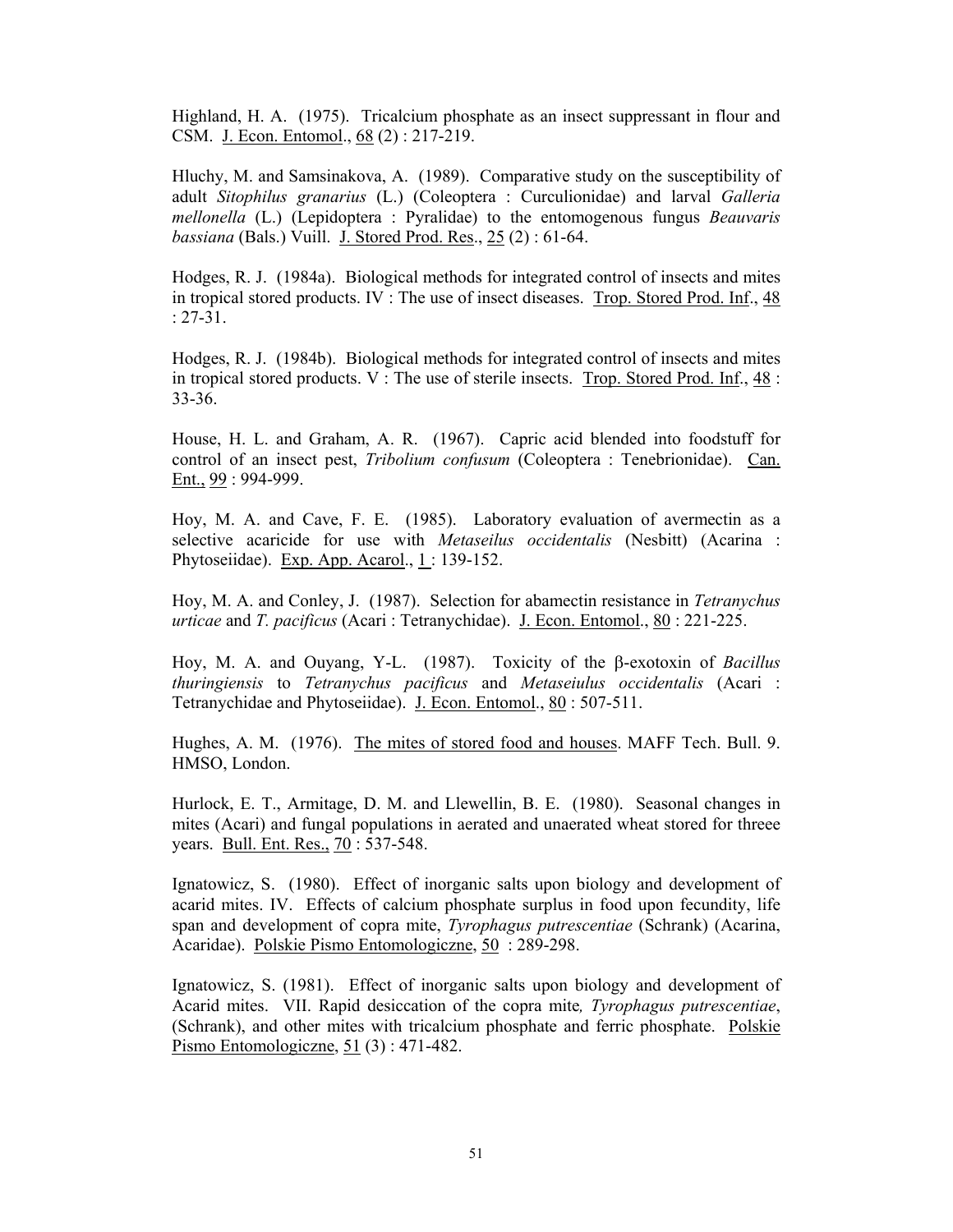Ignatowicz, S. (1982a). Chemosterilisation of Acarid mites (Acarida : Acaridae). Part I. Infecundity induced in females of the flour mite, *Acarus siro* L., by potassium iodide. Roczniki Nauk Rolniczych, 12 : 11-21.

Ignatowicz, S. (1982b). Chemosterilisation of Acarid mites (Acarida : Acaridae). Part II. Boric acid and sodium borate effects on fecundity and longevity of *Tyrophagus putrescentiae* (Schrank). Roczniki Nauk Rolniczych, 12 : 23-35.

Ignatowicz, S. (1983a). Chemosterilisation of Acarid mites (Acarida : Acaridae). Part III. Doses of sodium fluoride affecting fecundity of *Tyrophagus putrescentiae* (Schrank). Roczniki Nauk Rolniczych, 13 : 9-16.

Ignatowicz, S. (1983b). Effect of inorganic salts upon biology and development of Acarid mites. I. Effect of mineral salts on fecundity and egg viability of "copra mite", *Tyrophagus putrescentiae* (Schrank) (Acarina : Acaridae). Zeszyty Problemowe Postepow Nauk Rolniczych, 252 : 207-229.

Ignatowicz, S. (1986). Chemosterilisation of Acarid mites (Acarida : Acaridae). Part IV. Potassium iodate and tin iodide as chemosterilants of the mold mite, *Tyrophagus putrescentiae* (Schrank). Roczniki Nauk Rolniczych, 16 : 9-16.

Ignatowicz, S. (1987a). Chemosterilisation of Acarid mites (Acarida : Acaridae). Part V. Chemosterilant activity and toxicity of thiourea against the mold mite, *Tyrophagus putrescentiae* (Schrank) and the flour mite, *Acarus siro* L. Roczniki Nauk Rolniczych, 17 : 47-60.

Ignatowicz, S. (1987b). Chemosterilization of Acarid mites (Acarida : Acaridae). Part VI. Chemosterilant effect of 5-fluorouracil on the flour mite *Acarus siro* L., and the mold mite *Tyrophagus putrescentiae* (Schrank). Roczniki nauk Rolnicych, 17 : 149-159.

Ignatowicz, S. (1987c). Chemosterilization of acarid mites (Acarida : Acaridae). Part VII. Effect of colchicine against the flour mite *Acarus siro* L., and the mold mite *Tyrophagus putrescentiae* (Schrank). Roczniki nauk Rolnicych, 17 : 161-167.

Ignatowicz, S. and Boczek, J. B. (1979). Sterility induced in 'Copra Mite' *Tyrophagus putrescentiae* by iodine salts. In : Rodriguez J. G. (Ed), Recent Advances in Acarology 1 Academic Press, New York. pp. 285-290.

Intervention Board (1996). Support buying of cereals. Leaflet no. IM (C) 15.

Iqbal, M., Verkerk, R. H. J., Furlong, M. J., Ong, P. C., Rahman, S. A. Wright, D. J. (1996). Evidence for resistance to *Bacillus thuringiensis* (*Bt*) subsp. *kurstaki* HD-1, *Bt* subsp. *aizawai* and abamectin in field populations of *Plutella xylostella* from Malaysia. Pestic. Sci., 48 : 89-97.

Jackson, K. and Webley, D. (1994). Effects of Dryacide on the physical properties of grains, pulses and oilseeds. In : Highley E., Wright, E. J., Banks, H. J. and Champ, B. R. (Eds). Proc. 6th Int. Working Conf. Stored-prod. Prot., Canberra, Australia 1994, pp. 635-637.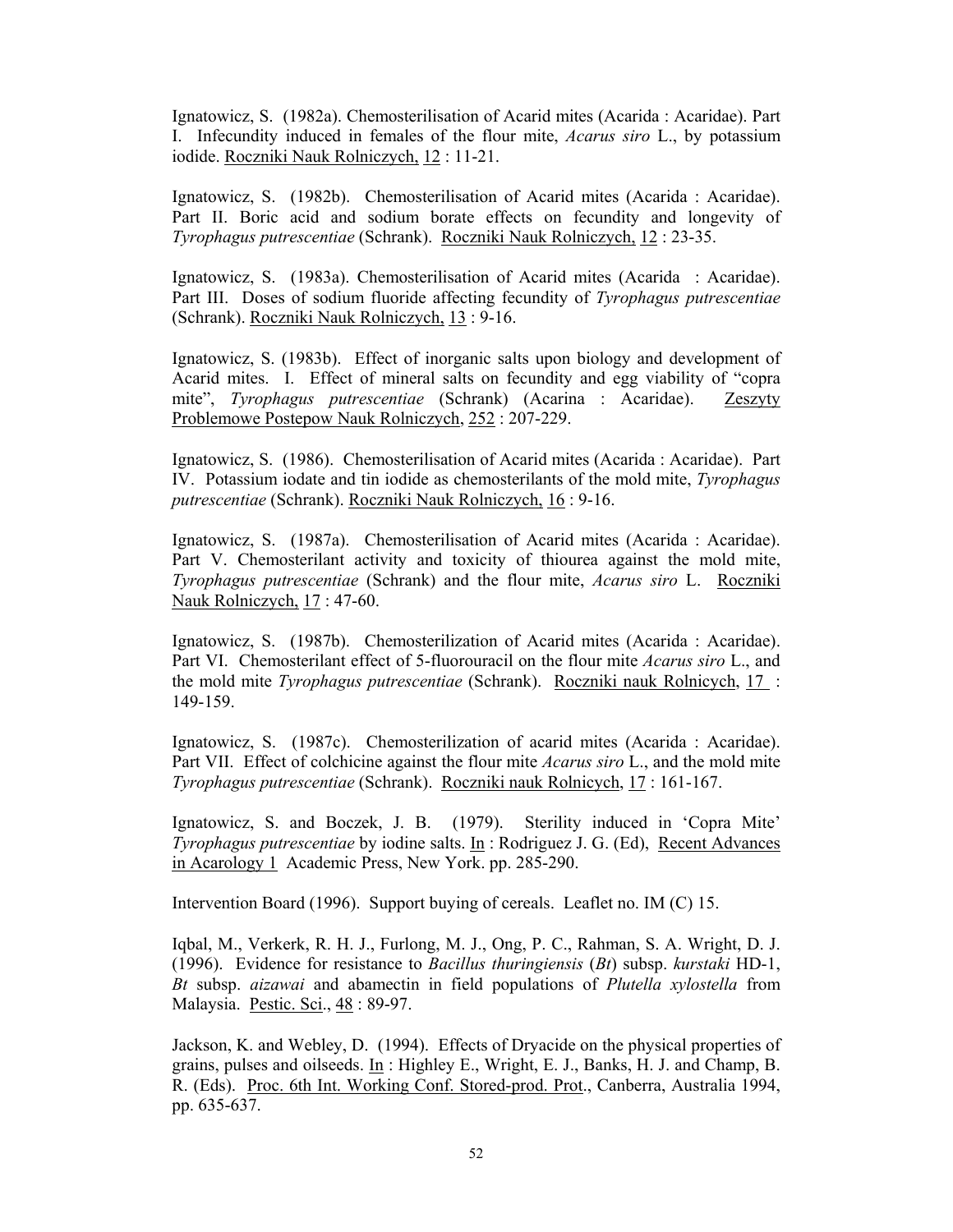Jacobson, M. (1984). Control of stored-product insects with phytochemicals. In: Proc. 3rd Int. Working Conf. Stored Prod. Entomol. Kansas State University Manhattan, Kansas, October, 1983. pp 183-195.

Jacobson, M. (1986). The neem tree : natural resistance par excellence. In : Green, M. G. and Hedin, P. A. (Eds). Natural resistance of plants to pests : Roles of alleochemicals. American Chemical Society, Washington DC. pp 220-

Jacobson, M. (1989). Botanical Pesticides, Past, Present, and Future. In : Arnason, J. T., Philogene, B. J. R. and Morand, P. (Eds.) Insecticides of plant origin. American Chemical Society, Washington DC. pp. 1-10.

Johnson, D. E. and McGaughey, W. H. (1996). Natural mortality among Indian meal moth larvae with resistance to *Bacillus thuringiensis*. J. Invertebr. Pathol., 68 : 170- 172.

Kaaya, G. P. (1992). Non-chemical agents and factors capable of regulating tick populations in nature : a mini review. Insect Sci. Applic., 13 (4) : 587-594.

Kalpaklioglu, A. F., Ferizli, A. G., Misirligil, Z., Demirel, Y. S. and Gurbuz, L. (1996). The effectiveness of benzyl benzoate and different chemicals as acaricides. Allergy,  $51$  (3) : 164-170.

Kaufman, W. R. (1988). The effects of steroids and azadirachtin on the salivary gland and ovary in ixodid ticks. J. Insect Physiol., 34 (7) : 721-723.

Kaufman, W. R. (1991). Further investigations on the action of ecdysteroids on the salivary glands of the female tick *Amblyomma americanum*. Exp. App. Acarol., 10 : 259-265.

Kaya, H. K. (1985). Entomogenous nematodes for insect control in IPM systems. In : Hass, M. A. and Herzog, D. C. (Eds). Biological control in agricultural IPM systems. Academic Press, New York. pp. 283-302.

Kellen, W. R. and Lindgren, J. E. (1971). Modes of transmission of *Nosema plodiae* Kellen and Lindgren, a pathogen of *Plodia interpunctella* (Hübner). J. Stored Prod. Res.,  $7:31-34$ .

Keller, B. and Langenbruch, G-A. (1993). Control of Coleopteran pests by *Bacillus thuringiensis*. In : Entwistle, P. F., Cory, J. S., Bailey, M. J. and Higgs, S. (Eds) *Bacillus thuringiensis*, an Environmental Biopesticide : Theory and Practice. John Wiley & Sons, Chicester, U.K. pp. 171-191.

Kettle, D. S. (1990). Medical and Veterinary Entomology. CAB International, Wallingford, U.K.

Khan, A. R. and Selman, B. J. (1989). *Nosema* spp. (Microspora : Microsporida : Nosematidae) of stored product Coleoptera and their potential as microbial control agents. Agric. Zool. Revs., 3 : 193-223.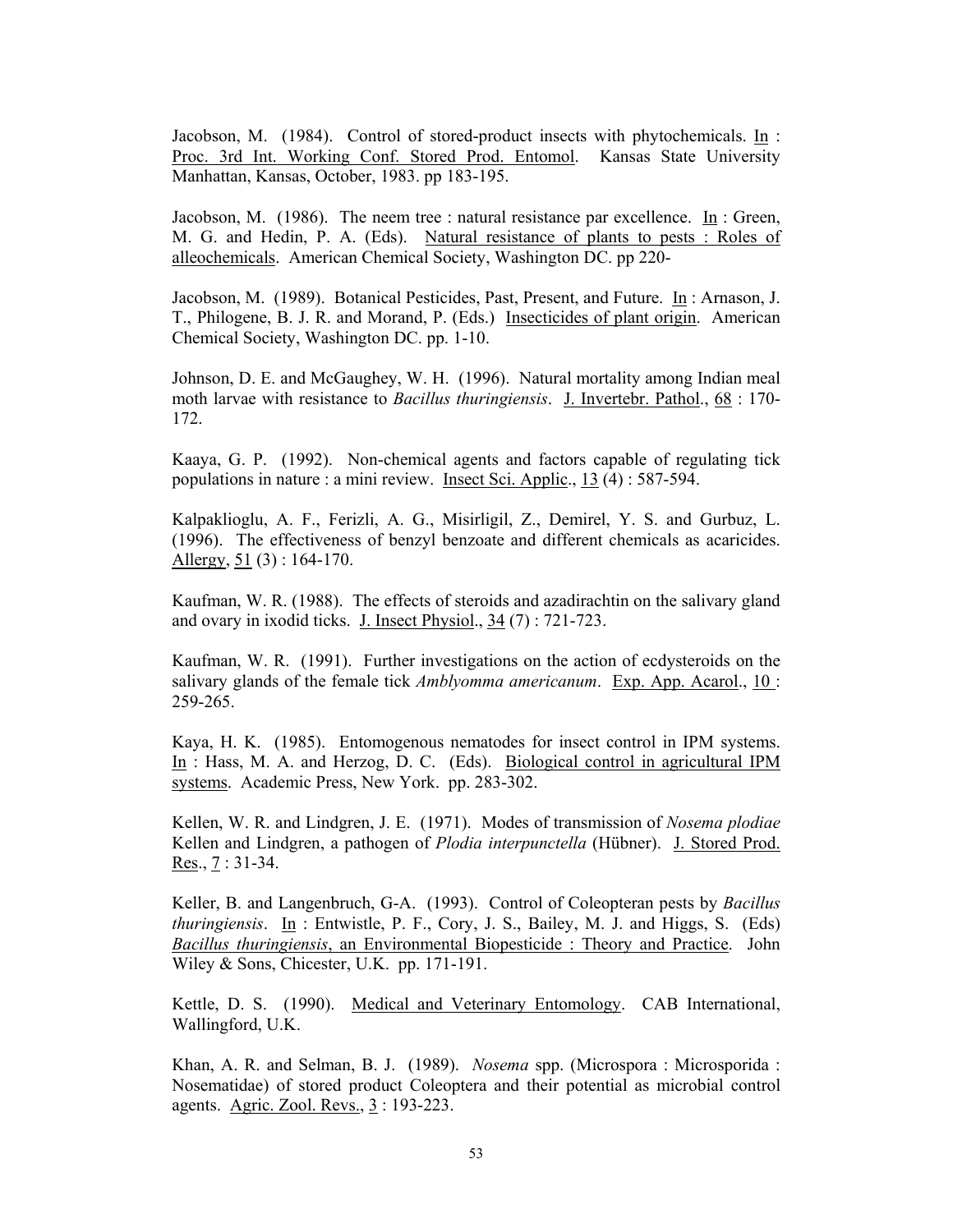Kneist, F. M. and Bischoff, E. R. C. (1995). Efficacy and safety of mite management by a new benzyl benzoate containing wash additive. In : Basomba, A. and Hernandez F. de Rojas, M. D. (Eds). XVI European congress of allergology and clinical immunology. 24-25 June 1995, Madrid, Spain. Monduzzi Editore, Bologna

Kneist, F. M., Blank, K. U. and Bischoff, E. R. C. (1996). Domestic mites as a cause of allergic diseases; a method for management in the home environment. Proc. XX Int Cong. Entomol. p 569.

Kneist, F. M., Wolfs, B. J., Vos, H., Ducheine, B. O. I., Van Schayk-Bakker, M. J., De Lange, P. J. P. Vos, E. M. P. and Van Bronswijk, J. E. M. H. (1992). Mechanisms and patient compliance of dust-mite avoidance regimens in dwellings of mite-allergic rhinitic patients. Clinical and Experimental Allergy, 22 : 681-689.

Koren, L. G. H. (1995). Long-term efficacy of acaricides against house dust mites (*Dermatophagoides pteronyssinus*) in a semi-natural test system. In : Koren, W. (Ed.) Allergen avoidance in the home environment a laboratory evaluation of measures against mite, fungal and cat allergens. Kerckebosch BV, Zeist. pp. 105-113.

Korunic, Z. (1996). Protect It. Improved diatomaceous earth in home and garden field. Report for Hedley Technologies Ltd, Vancouver, Canada.

Korunic, Z. (1997). Rapid assessment of the insecticidal value of diatomaceous earths without conducting bioassays. J. Stored Prod. Res., 33 : 219-229.

Kramer, K. J., Hendricks, L. H., Wojciak, J. H. and Fyler, J. (1985). Evaluation of fenoxycarb, *Bacillus thuringiensis*, and malathion as grain protectants in small bins. J. Econ. Entomol., 78 : 632-636.

Kreig, A. (1968). Effectiveness of *Bacillus thuringiensis* exotoxin on *Tetranychus telarius* (Acarina : Tetranychidae). J. Invertebr. Pathol., 12 : 478.

Krinsky, W. L. (1977). *Nosema parkeri*, sp. n., a microsporidian from the argasid tick *Ornithodorus pakeri* Cooley. J. Protozool., 24 : 52-56.

Lackie, A. M. (1988). Haemocyte behaviour. Adv. Insect Physiol., 21 : 85-178.

LaHue, D. W. (1970). Evaluation of malathion, diazinon, a silica aerogel and a diatomaceous earth as protectants on wheat against lesser grain borer attack in small bins. USDA, Agricultural Research Service, Marketing Research Report No 680.

Lasota, J. A. and Dybas, R. A. (1991). Avermectins, a novel glass of compounds : Implications for use in arthropod pest control. Ann. Rev. Entomol., 36 : 91-117.

Leahy, M. G. and Booth, K. S. (1980). Precocene induction of tick sterility and ecdysis failure. J. Med. Entomol., 17 (1) : 18-21.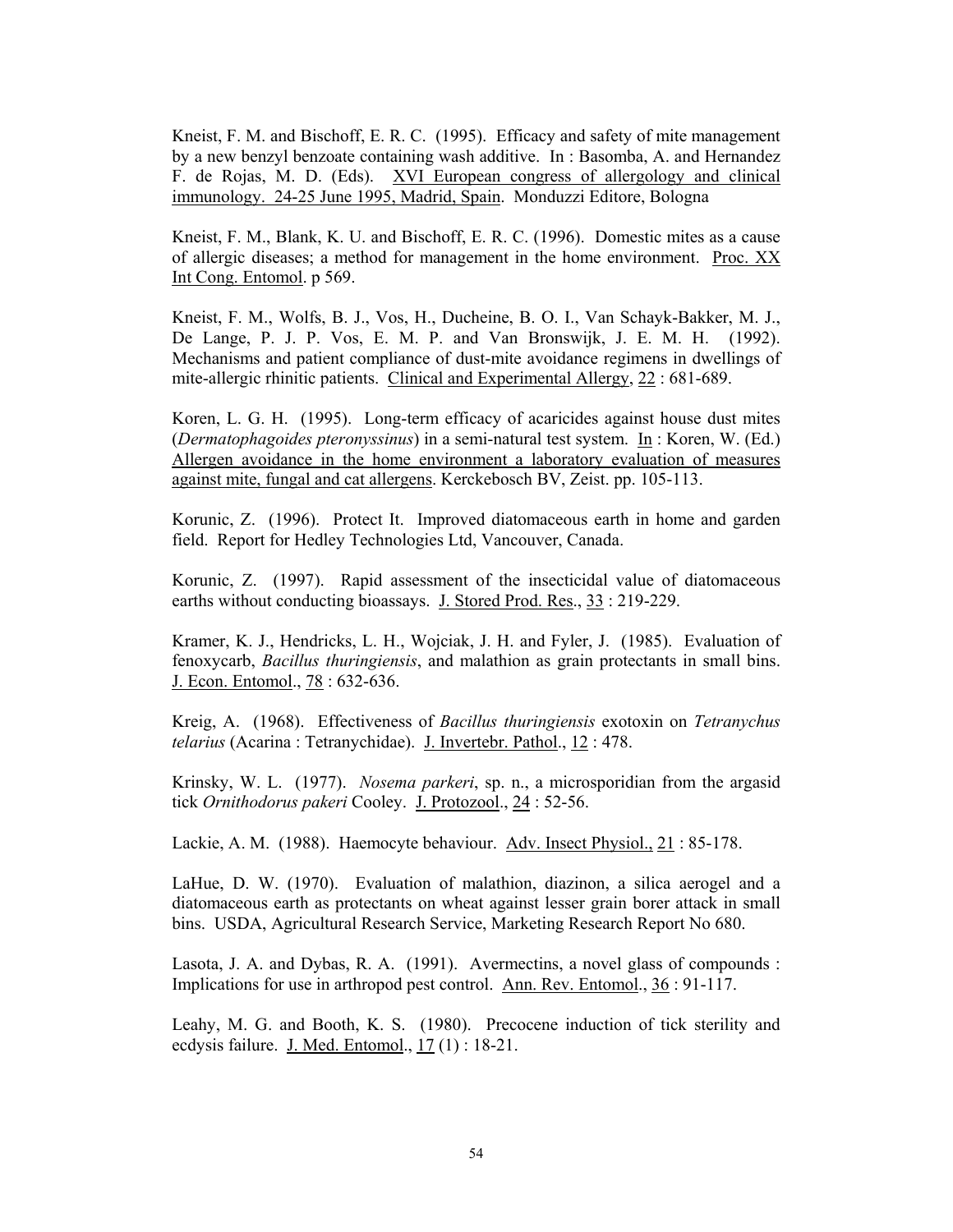Leal, W. S. and Kuwahara, Y. (1991). Cuticle wax chemistry of Astigmatid mites. In : Dusbabek, F. and Bukva, V. (Eds). Modern Acarology Vol. 2. Academia, Prague. pp. 419-423.

Leatherdale, D. (1965). Fungi infecting rust and gall mites (Acarina : Eriophyidae). J. Invertebr. Pathol., 7 : 325-328.

Le Patourel, G. N. J. (1986). The effect of grain moisture content on the toxicity of a sorptive silica dust to four species of grain beetle. J. Stored Prod. Res., 22 (2) : 63-69.

Li, L., Zhang, X. and Guo, Y. (1994). The influence of temperature and modified atmosphere on effectiveness of *Lavandula angustifolia* Mill. oil for controlling *Tyrophagus putrescentiae*. In : Highley E., Wright, E. J., Banks, H. J. and Champ, B. R. (Eds). Proc. 6th Int. Working Conf. Stored-prod. Prot., Canberra, Australia 1994, pp. 817-818.

Lipa, J. J. (1962). A review of diseases and microbial control of mites. Biuletyn Inst. Ochrony Roslin, 18: 175-202. (In Polish, summary in English)

Lipa, J. J. (1971). Microbial Control of mites and ticks. In : Burges, H. D. and Hussey, N. W. (Eds). Microbial Control and Insects and Mites. Academic Press, London pp. 357-373.

Lipa, J. J. and Chmielewski, W. (1976). Effect of insect growth regulator Dimilin W.P. 25 on development of *Tyrophagus putrescentiae* (Schrank) (Acarina : Acaridae). Bulletin de L'academie Polonaise des Sciences, 24 (7) : 381-384.

Liu, T. P. (1995). Controlling tracheal mites in colonies of honey bees with neem (Margosan-O) and flumethrin (Bayvarol). American Bee Journal, 136 : 562-566.

Longstaff, B. C. and Desmarchelier, J. M. (1983). The effects of the temperaturetoxicity relationships of certain pesticides upon the population growth of *Sitophilus oryzae* (L.) (Coleoptera : Curculionidae). J. Stored Prod. Res., 19 (1) : 25-29.

Loschiavo, S. R. (1976). Effects of the synthetic insect growth regulators methoprene and hydroprene on survival, development or reproduction of six species of stored-product insects. J. Econ. Entomol., 69 (3) : 395-399.

Lozzia, G. C., Rigamonti, I. E. and Ottoboni, F. (1994). Chemical control testing on foodstuff mites. In : Highley E., Wright, E. J., Banks, H. J. and Champ, B. R. (Eds). Proc. 6th Int. Working Conf. Stored-prod. Prot., Canberra, Australia 1994, pp. 809- 816.

Lunke, M. D. and Kaufman, W. R. (1992). Effects of the avermectin analogue MK-243 on vitellogensis and reproduction in the ixodid tick, *Amblyomma hebraeum*. Exp. Appl. Acarol., 13: 249-259.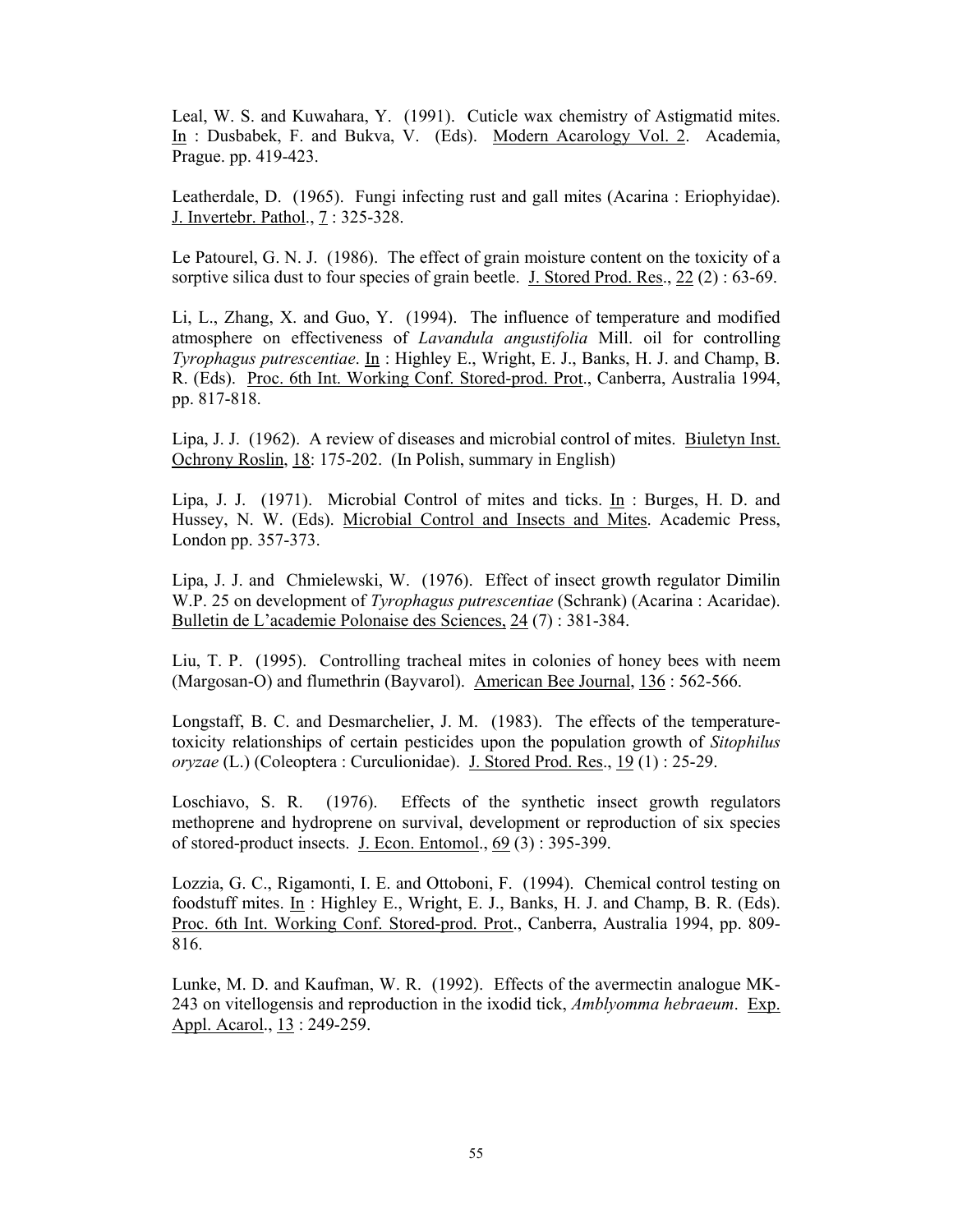Lynch, S. M., Muggleton, J. and Starzewski, J. C. (1991). The distribution of mites in commercial grains stores In : Prickett A. J. and Muggleton, J. (Eds) Commercial grain stores 1988/89 England and Wales. Pest incidence and storage practice - part I and II. London, U.K. HGCA Project Report No. 29. pp. 41-44.

Maddox, J. V. (1975). Use of diseases in pest management. In : Metcalf, R. L. and Luckman, W. (Eds). Introduction to insect pest management. John Wiley & Sons, New York.

Majumder, S. K. and Bano, A. (1964). Toxicity of calcium phosphate to some pests of stored grain. Nature, 202 : 1359-1360.

Mango, C. K. A. and Moreka, L. (1979). Moulting hormone activity in the fifth nymphal instar of the tick *Ornithodoros porcinus porcinus*. In : Rodriguez J. G. (Ed.), Recent Advances in Acarology Volume I. Academic Press, New York. pp. 435-437.

Mansour, F. A., Ascher, K. R. S. and Abo-Moch, F. (1993). Effects of Margosan-O, Azatin and RD9-Repelin on spiders, and on predacious and phytophagous mites. Phytoparasitica, 21 (3) : 205-211.

Mauleon, H., Barre, N. and Panoma, S. (1993). Pathogenicity of 17 isolates of entomophagous nematodes (Steinernematidae and Heterorhabditidae) for the ticks *Amblyomma variegatum* (Fabricus), *Boophilus microplus* (Canestrini) and *Boophilus annulatus* (Say). Exp. Appl. Acarol., 17 : 831-838.

McCoy, C. W. (1981). Pest control by the fungus *Hirsutella thompsonii*. In : Burges, H. D. (Ed) Microbial Control of Pests and Plant Diseases 1970-1980. Academic Press, London. pp. 499-512.

McCoy, C. W., Samson, R. A. and Boucias, D. G. (1988). Entomogenous Fungi. In : Ignoffo, C. M. and Mandava, N. B (Eds). Handbook of Natural Pesticides. Volume V Microbial Insecticides. Part A Entomogenous Protozoa and Fungi.. CRC Press. pp. 151-236.

McGaughey, W. H. (1975a). A granulosis virus for Indian meal moth control in stored wheat and corn. J. Econ. Entomol., 68 (3) : 346-348.

McGaughey, W. H. (1975b). Compatability of *Bacillus thuringiensis* and granulosis virus treatments of stored grain with four grain fumigants. J. Invert. Pathol., 26 : 247- 250.

McGaughey, W. H. (1980). *Bacillus thuringiensis* for moth control in stored wheat. Can. Ent., 112 : 327-331.

McGaughey, W. H. (1985). Insect resistance to the biological insecticide *Bacillus thuringiensis*. Science, 229 : 193-195.

McGaughey, W. H. (1994a). Implications of cross-resistance among *Bacillus thuringiensis* toxins in resistance management. Biocontrol Sci. Technol., 4 : 427-435.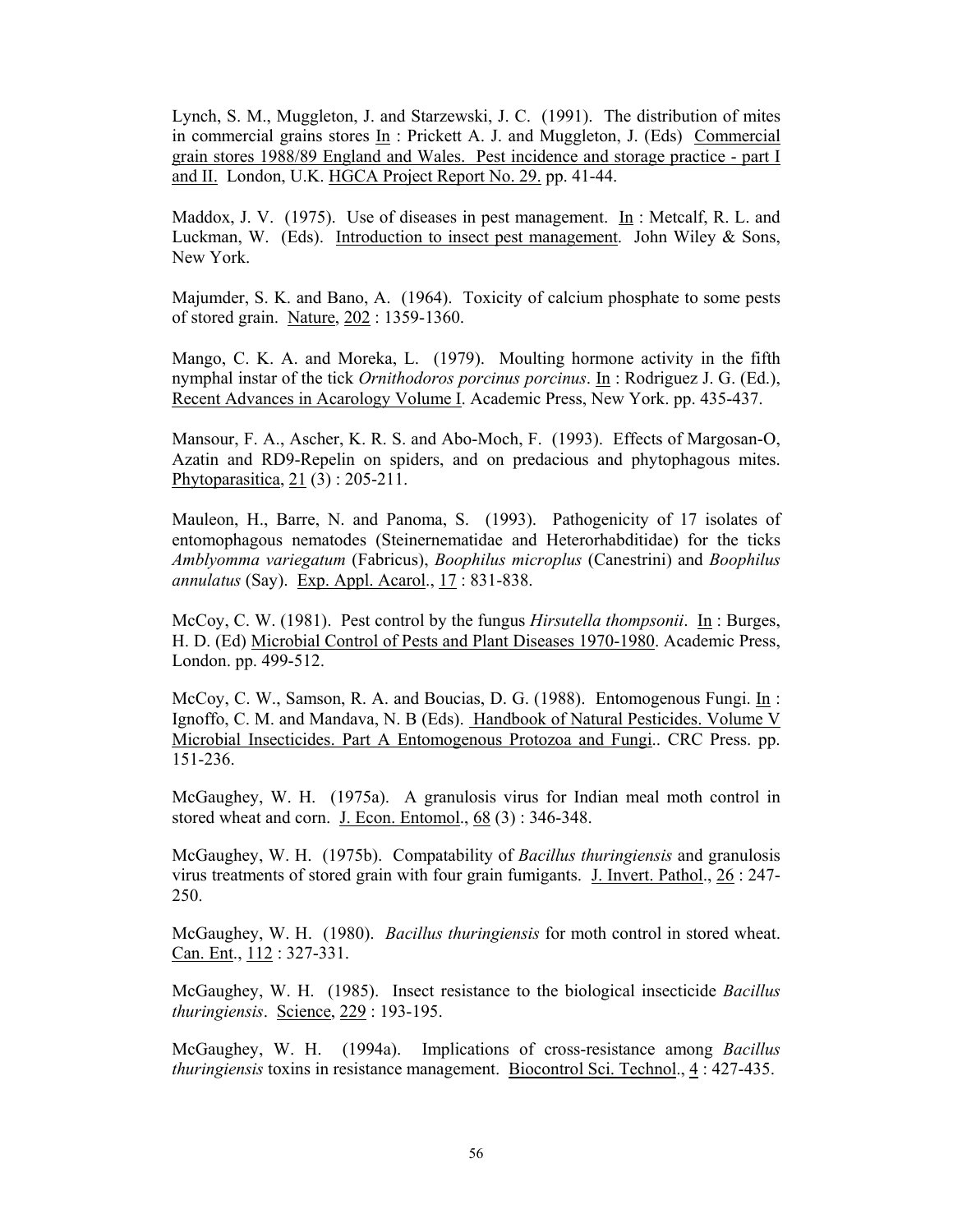McGaughey, W. H. (1994b). Problems of insect resistance to *Bacillus thuringiensis*. Argic. Ecosystems & Environ., 49 : 95-102.

McGaughey, W. H. and Beeman, R. W. (1988). Resistance to *Bacillus thuringiensis* in colonies of Indianmeal moth and almond moth (Lepidoptera : Pyralidae). J. Econ. Entomol., 81 (1) : 28-33.

McGaughey, W. H. and Dicke, E. B. (1980). Methods of applying *Bacillus thuringiensis* to stored corn for moth control. J. Econ. Entomol., 73 : 228-229.

McLaughlin, (1994). Laboratory trials on desiccant dust insecticides. In : Highley E., Wright, E. J., Banks, H. J. and Champ, B. R. (Eds). Proc. 6th Int. Working Conf. Stored-prod. Prot., Canberra, Australia 1994, pp. 638-645.

McLean, K. A. (1989). Drying and storing combinable crops. Farming Press, Ipswich U.K.

McMurty, J. A. (1984). A consideration of the role of predators in the control of acarine pests. In : Griffiths, D. A. and Bowman, C. E (Eds)  $\Delta$ carology VI Volume 1. Ellis Horwood, Chichester, U K. pp. 109-121.

Megalov, A. A. (1934). The mechanical method of controlling grain mites under the conditions of elevators and mechanized granaries. Grain Prod. J., 4 : 96-101.

Melicher, B. and Willomitzer, J. (1967). Bewerting der physikalischen insektizide. Sci. Parmaceut., 2 : 589-597.

Mietkiewski, R., Balazy, S. and van der Geest, L. P. S. (1993). Observations of a mycosis of spider mites (Acari : Tetranchyidae) caused by *Neozygites floridana* in Poland. J. Invert. Pathol., 61 : 317-319.

Morris, O. N. (1985). Susceptibility of 31 species of agricultural insect pests to the entomogenous nematodes *Steinernema feltiae* and *Heterorhabiditis bacteriophora*. Can. Entomol., 117 : 401-407.

Mothes-Wagner, U. (1984). Effects of the chitin synthesis inhibitor complex nikkomycin on oogeneis in the mite *Tetranychus urticae*. Pestic. Sci., 15 : 455-461.

Mothes-Wagner, U. (1986). Comparative histopathology of the chitin synthesis inhibitors Nikkomycin X/Z, Nikkomycin Z and Polyoxin D. I : Effects on moulting, reproduction and digestion in the spider mite *Tetranychus urticae*. Pestic. Sci., 17 : 607-620.

Muma, M. H. (1955). Factors contributing to the natural control of citrus insects and mites in Florida. J. Econ. Entomol., 48: 432-438.

Mummigatti, S. G., Raghunathan, A. N. and Karanth, N. G. K. (1994). *Bacillus thuringiensis* variety *tenebrionis* (DSM-2803) in the control of coleopteran pests of stored wheat. In : Highley E., Wright, E. J., Banks, H. J. and Champ, B. R. (Eds). Proc. 6th Int. Working Conf. Stored-prod. Prot., Canberra, Australia 1994, pp. 1112- 1115.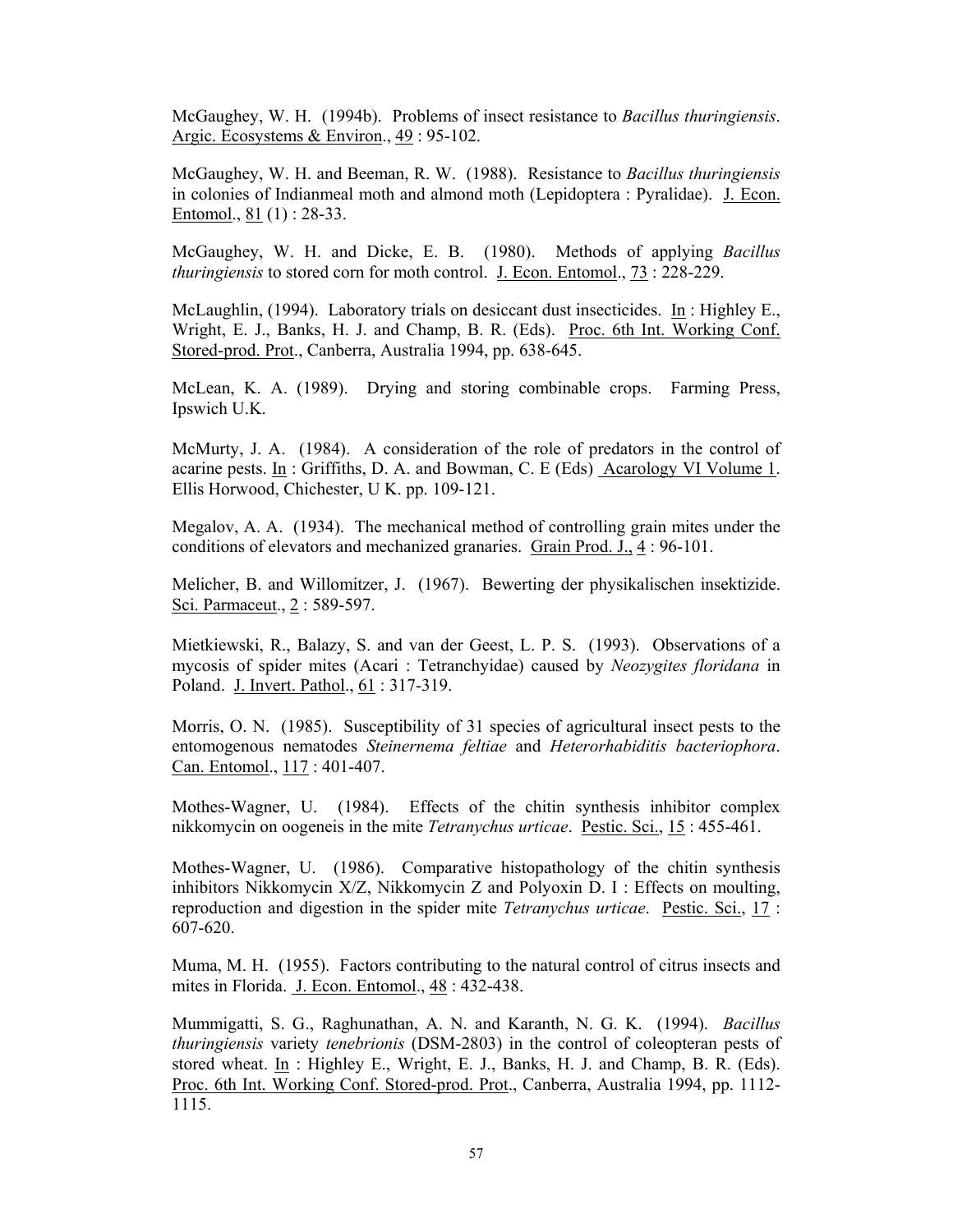Mwangi, E. N., Dipeolu, O. O., Newson, R. M., Kaaya, G. P. and Hassan, S. M. (1991). Predators, parasites and pathogens of ticks : a review. Biocontr. Sci. Techn., 1 : 147-156.

Mwangi, E. N., Kaaya, G. P., Essuman, S. and Kimondo, M. G. (1994). Parasitism of *Amblyomma variegatum* by a Hymenopteran parasitoid in the laboratory, and some aspects of its basic biology. Biol. Contr., 4 : 101-104.

Mwangi, E. N., Shawgi, M. H., Kaaya, G. P. and Essuman, S. (1997). The impact of *Ixodiphagus hookeri*, a tick parasitoid, on *Amblyomma variegatum* (Acari : Ixodidae) in a field trial in Kenya. Exp. Appl. Acarol., 21 : 117-126.

Narahashi, T. (1976). Nerve membrane as a target of pyrethroids. Pestic. Sci., 7 : 267-272.

Navarro, S. and Donahaye, E. (1990). Generation and application of modified atmospheres and fumigants for the control of storage insects. In : Champ, B. R., Highley, E. and Banks, H. J. (Eds). Fumigation and controlled atmosphere storage of grain. ACIAR Proceedings No. 25 Singapore, 14-18 February, 1989. ACIAR, Canaberra, Australia. pp. 56-69.

Navarro, S., Lider, O. and Gerson, U. (1985). Response of adults of the grain mite *Acarus siro* L. to modified atmospheres. J. Agric. Entomol., 2 : 61-68.

Nawrot, J. and Harmatha, J. (1994). Natural products as antifeedants against stored product insects. Postharvest News and Information, 5 (2) : 17N-21N.

Neal, J. W., Lindquist, R. K., Gott, K. M. and Casey, M. L. (1987). Activity of the thermostable β-exotoxin of *Bacillus thuringiensis* on *Tetranychus urticae* and *T. cinnabarinus.* J. Agric. Entomol., 4 (1) : 33-40.

Nelson, R. D. and Show, E. D. (1974). A novel group of miticides containing the cyclopropane moiety : Laboratory experiments and field studies in strawberries on the twospotted spider mite. J. Econ. Entomol., 68 (2) : 261-266.

Nemec, V., Kahovcova, J. Peroutka, M. and Vesely, V. (1990). Precocenes : Possible means to control the bee mite, *Varroa jacobsoni* (Oudemans). Folia Parasitol., 37 : 157-163.

Niber, B. T. (1994). The ability of powders and slurries from ten plant species to protect stored grain from attack by *Prostephanus truncatus* Horn (Coleoptera : Bostrichidae) and *Sitophilus oryzae* L. (Coleoptera : Curculionidae). J. Stored Prod. Res.,  $30(4)$ : 297-301.

Nickson, P. J., Desmarchelier, J. M. and Gibbs, P. (1994). Combination of cooling with a surface application of Dryacide to control insects. In : Highley E., Wright, E. J., Banks, H. J. and Champ, B. R. (Eds). Proc. 6th Int. Working Conf. Stored-prod. Prot., Canberra, Australia 1994, pp. 638-645.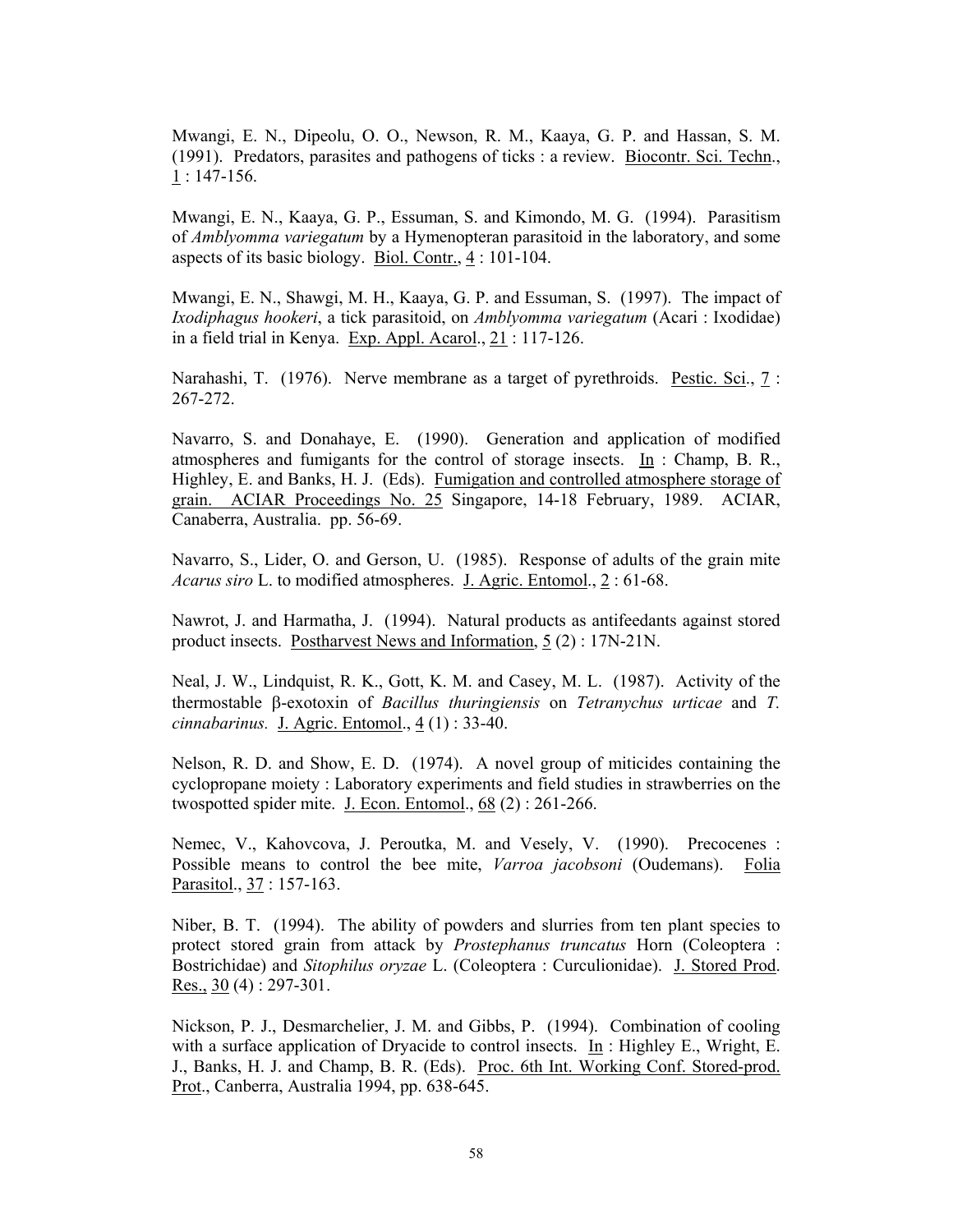Noble, R. M., Hamilton, D. J. and Osborne, W. J. (1982). Stability of pyrethroids on wheat in storage. Pestic. Sci., 13 : 246-252.

Nolan, J. and Roulston, W. J. (1979). Acaricide resistance as a factor in the management of Acari of medical and veterinary importance. In : Rodriguez J. G. (Ed), Recent Advances in Acarology Volume II. Academic Press, New York. pp. 3-13.

Norris, J. D. (1958). Observations on the control of mite infestations in stored wheat by *Cheyletus* spp. (Acarina, Cheyletidae). Ann. Appl. Biol., 46 (3) : 411-422.

Oberlander, H., Silhacek, D. L., Shaaya, E. and Ishaaya, I. (1997). Current status and future perspectives of the use of insect growth regulators for the control of stored product insects. J. Stored Prod. Res., 33 : 1-6.

O'Connor, B. M. (1984). Acarine-Fungal relationships : the evolution of symbiotic associations. In : Wheeler, Q. and Blackwell M. (Eds) Fungus-Insect Relationships Perspectives in Ecology and Evolution, Columbia University Press, New York. p. 375-381.

Oliver, J. H. and Dotson, E. M. (1993). Hormonal control of molting and reproduction in ticks. American Zoologist, 33 (3) : 384-396.

Oliver, J. H. Jr., Pound, J. M . and Severino, G. (1985). Evidence of a juvenilehormone-like compound in the reproduction of *Dermanyssus gallinae* (Acari : Dermanyssidae. J. Med. Entomol., 22 : 281-286.

Ottoboni, F., Rigamonti, I. E. and Lozzia, G. C. (1992). House dust mites prevention in Italy. Boll. Zool. agr. Bachic., 24 (2), 113-120.

Parkinson, C. L., Barron, C. A., Barker, S. M., Thomas, A. C. and Armitage, D. M. (1991a). Longevity and fecundity of *Acarus siro* on four field and eight storage fungi. Exp. Appl. Acarol., 11 : 1-8.

Parkinson, C. L., Jamieson, N., Eborall, J. and Armitage, D. M. (1991b). Comparison of the fecundity of three species of grain store mites on fungal diets. Exp. Appl. Acarol., 12 : 297-302.

Perrucci, S. (1995). Acaricidal activity of some essential oils and their constituents against *Tyrophagus longior*, a mite of stored food. J. Food Prot., 58 (5) : 560-563.

Perugia, G., Inglesfield, C. and Tipton, J. D. (1986). The evaluation of a novel acylurea (flufenoxuron) on top fruit and citrus in Italy. Proc. 1986 Brit. Crop Prot. Conf. - Pests and Diseases, 3 : 315-322.

Pezowicz, E. and Sandner, H. H. (1983). Laboratory experiments on the use of nematodes for the control of pests of stored products. Ochrona Roslin, 27 (11/12) : 36. (In Polish, English abstract)

Piccardi, P., Massardo, P., Bettarini, F. and Longoni, A. (1980). New chlorinated juvenile hormone analogues and their biological activity. Pestic. Sci. 11 : 423-431.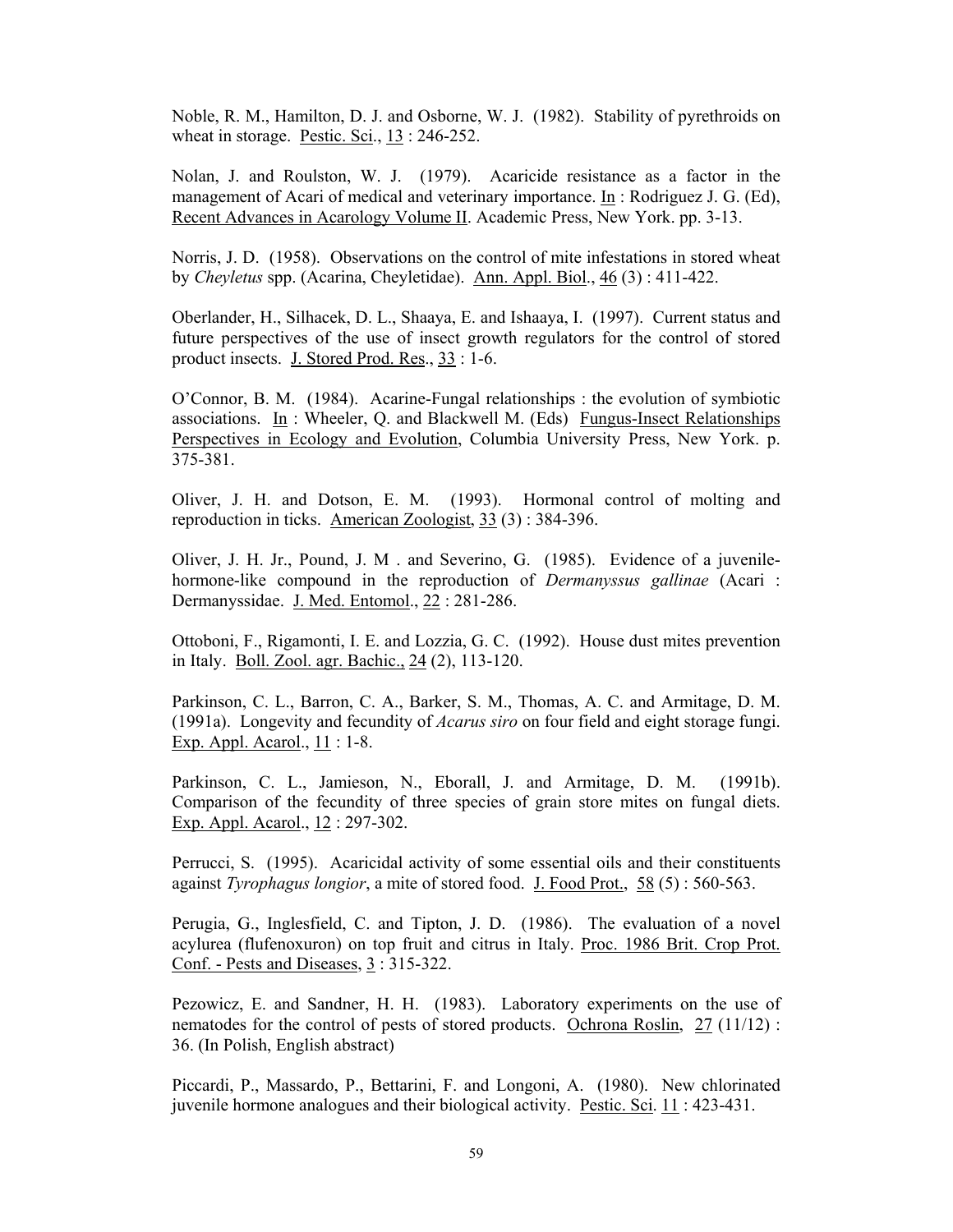Pinniger, D. B., Simmonds, M., Cox, P. D., Walters, K. and Watson, E. (1996). Natural pesticides for organic farming. MAFF, CSL, Slough. 61 pp.

Pitman, R. M. (1971). Transmitter substances in insects : A review. Comp. Gen. Pharm., 2 : 347-371.

Podboronov, V. M. (1991). Antibacterial protective mechanisms of Ixodoid ticks. In : Dusbabek, F. and Bukva, V. (Eds.). Modern Acarology Volume 2. Academia, Prague. pp. 375-380.

Poinar, G. Jr. and Poinar, R. (1998). Parasites and pathogens of mites. Ann. Rev. Entomol., 43 : 449-469.

Potts, M. F. and Rodriguez J. G. (1978). Effects of spice oils on *Tyrophagus putrescentiae*. Proc. of the entomological soc. of America - North Central branch 57th Annual Con., 33 : 27-28.

Press, J. W., Phillips, R. H., Lum, P. T. M. and Miller, A. M. (1972). Tricalcium phosphate as an additive to CSM and all-purpose wheat flour for control of insect infestations. J. Econ. Entomol., 65 (1) : 254-257.

Prickett, A. J. (1991). Results from part A of the fact sheet - sites visited. In : Prickett, A. J. and Muggleton, J. (Eds). Commercial grain stores 1988/89 England and Wales. Pest incidence and storage practice - part I. London, U.K. HGCA Project Report No. 29. pp 11-17.

Prickett, A. J. (1994). Animal feed mills 1992, England and Wales, Pest Management MAFF, CSL Report.

Prickett, A. J. (1997). Oilseed stores 1995, England. Pest management. MAFF, CSL Report No. 102. pp.

Prickett, A. J. and Buckland A. (1997). Resistance to organophosphorus pesticides in stored-product mites in the UK. Proc. Resistance '97, 14-16 April, Harpenden, UK

Pulpan, J. and Verner, P. H. (1965). Control of Tyroglyphoid mites in stored grain by the predatory mite *Cheyletus eruditus* (Schrank). Can. J. Zool., 43 : 417-432.

Putter, I., MacConnell, J. G., Preiser, F. A., Haidri, A. A., Ristich, S. S. and Dybas, R. A. (1981). Avermectins : novel insecticides, acaricides and nematicides from a soil microorganism. Experentia, 37: 963-964.

Qadri, S. S. H., Usha, G. and Jabeen, K. (1984). Sub-acute dermal toxicity of Neemrich-100 (tech.) to rats. Int. Pest Control, 26 : 18-20.

Quarles, W. (1992a). Botanical pesticides from *Chenopodium* ?. The IPM Practitioner, 14 (2) : 1-11.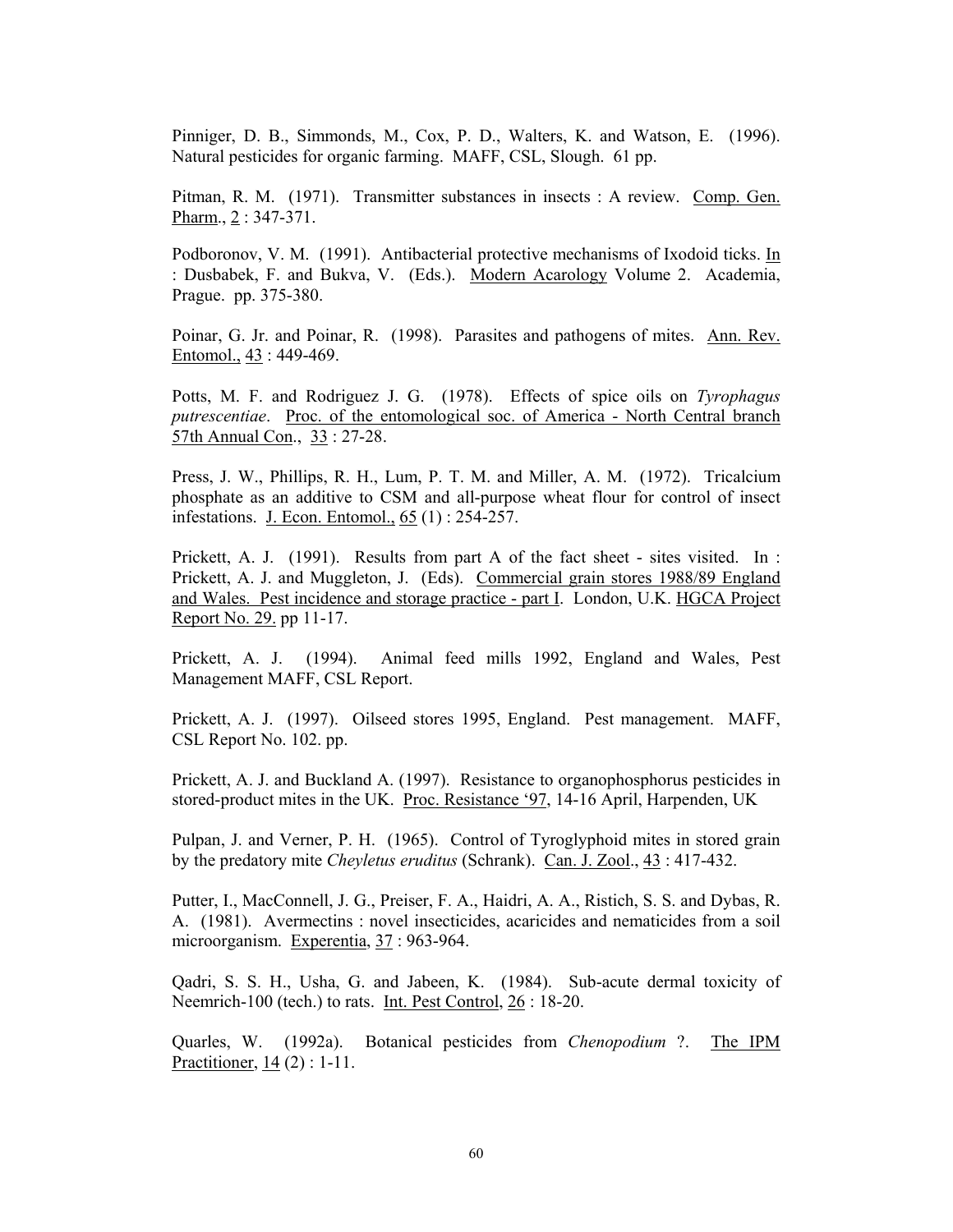Quarles, W. (1992b). Diatomaceous earth for pest control. The IPM Practitioner, 14  $(5/6)$ : 1-11.

Quicke, D. L. J. (1997). Parasitic wasps. Chapman and Hall, London.

Reed, D. K. (1981). Control of mites by non-occluded viruses. In : Burges, H. D. (Ed). Microbial Control of pests and plant diseases 1970-1980. Academic Press, New York. pp. 427-432.

Reed, D. K., Tashiro, H. and Beavers, J. B. (1975). Determination of mode of transmission of the citrus red mite virus. J. Invertebr. Path., 26 : 239-246.

Regev. S and Cone, W. W. (1976). Evidence of gonodotropic effect of farnesol in the twospotted spider mite, *Tetranychus urticae*. Environ. Entomol., 5 : 517-519.

Rehacek, J., Kovacova, E. and Kocianova, E. (1996). Isolation of *Nosema slovaca* (Microsporidiae) from *Dermancentor reticulatus* ticks (Acari : Ixodidae) collected in Hungary. Exp. Appl. Acarol., 20 : 57-60.

Renwrantz, L. (1983). Involvement of agglutins (lectins) in invertebrate defense reactions : the immuno-biological importance of carbohydrate-specific binding molecules. Dev. Comp. Immunol., 7 : 603-608.

Rizvi, S. J. H., Pandey, S. K., Mukerji, D. and Mathur, S. N. (1980). 1,3,7 trimethylxanthine, a new chemosterilant for stored grain pest *Callosobruchus chiensis*. Z. ang. Ent., 90 : 378-381.

Rodriguez, J. G. (1972). Inhibition of acarid mite development by fatty acids. In : Rodriguez, J. G. (Ed.) Insect and mite nutrition, North Holland Publishing Company, Amsterdam, pp 637-650.

Rodriguez, J. G., Potts, M. F. and Patterson, G. (1979). Allelochemic effects of some flavoring components on the acarid, *Tyrophagus putrescentiae*. In : Rodriguez J. G. (Ed), Recent Advances in Acarology, 1 Academic Press, New York. pp. 251-262.

Rodriguez, J. G., Potts, M. F. and Patterson, C. G. (1984). Mycotoxin-producing fungi : effects on stored product mites. In : Griffiths, D. A. and Bowman, C. E (Eds) Acarology VI Volume 1. Ellis Horwood, Chichester, U K. pp. 343-350.

Rodriguez, J. G., Potts, M. F. and Rodriguez, L. D. (1980). Mycotoxin toxicity to *Tyrophagus putrescentiae*. J. Econ. Entomol., 73 : 282-284.

Roulston, W. J., Schuntner, C. A. and Schnitzerling, H. J. (1966). Metabolism of coumaphos in larvae of the cattle tick *Boophilus microplus*. Aust. J. Biol. Sci., 19 : 619-633.

Roush, R. T. and Wright, J. E. (1986). Abamectin : toxicity to house flies (Diptera : Muscidae) resistant to synthetic organic insecticides. J. Econ. Entomol., 79 : 562-564.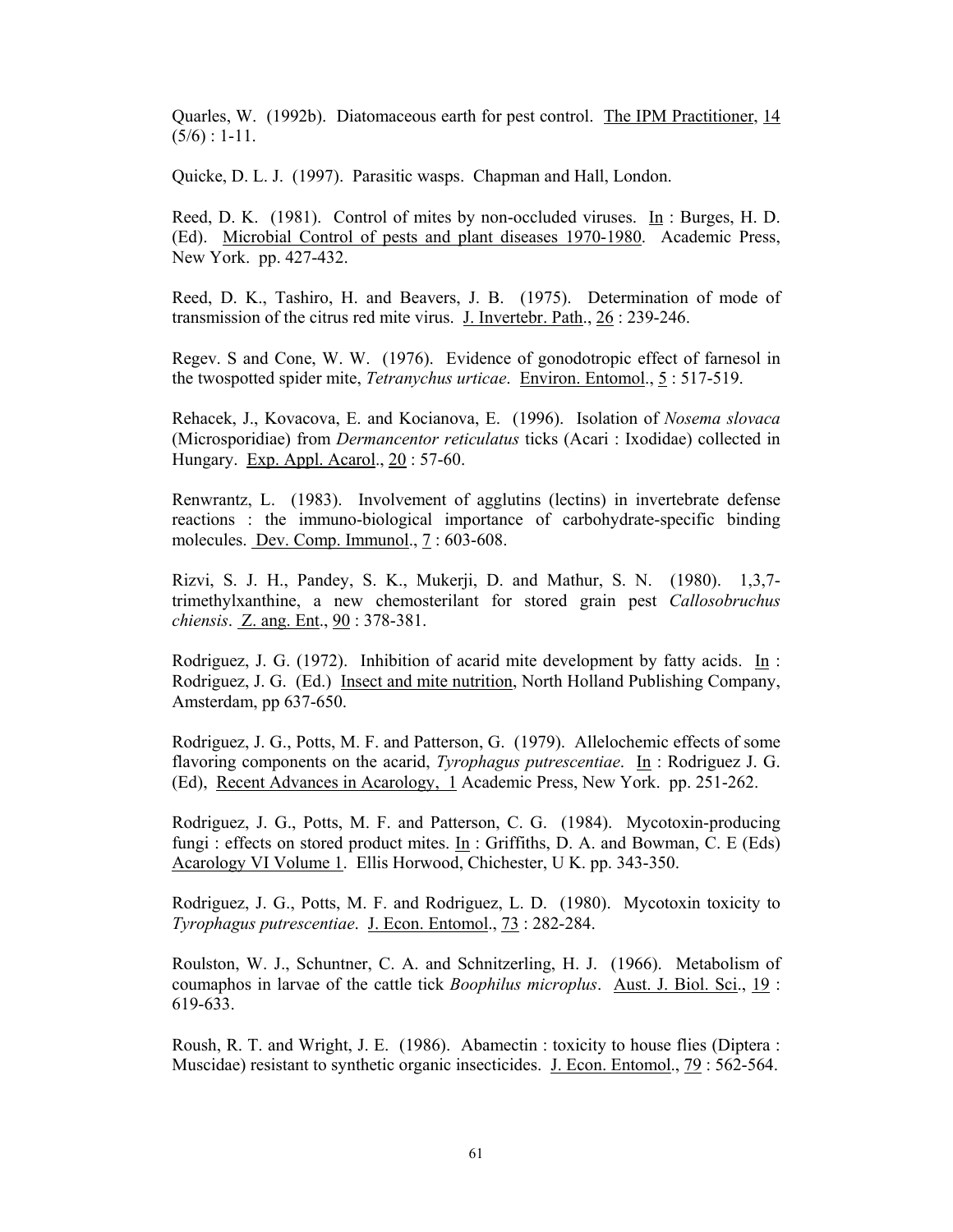Royalty, R. N., Hall, F. R. and Taylor, R. A. J. (1990). Effects of thuringiensin on *Tetranychus urticae* (Acari : Tetranychidae) mortality, fecundity and feeding. J. Econ. Entomol., 83: 792-798.

Saint Georges-Gridelet, D. de (1987). Destruction of eggs of *Dermatophagoides pteronyssinus* (Acari: Pyroglyphidae) by natamycin and imidazoles in vitro. Int. J. Acarol.  $13(1)$ : 5-14.

Sakagami, Y., Taki, K., Matsuhisa, T. and Marumo, S. (1992). Identification of 2 deoxyecdysone from the mite *Tyrophagus putrescentiae*. Experientia, 48 : 793-795.

Saleh, S. M., El-Helaly, M. S., Rawash, I. A. and El-Gayar, F. H. (1976). Effects of the JH-analogue altosid and altozar on the North American house dust mite, *Dermatophagoides farinae* Hughes (Acarina, Pyroglyphidae). Acarologia, 18 : 345- 350.

Salt, G. (1970). The cellular defence reactions of insects. Cambridge Mongraphs in experimental biology No. 16. Cambridge University press, Cambridge, UK.

Samish, M. and Glazer, I. (1991). Pathogenicity of parasitic nematodes to ticks.  $In$ : Dusbabek, F. and Bukva, V. (Eds.). Modern Acarology Volume 2. Academia, Prague. pp. 629-632.

Samish, M., Glazer, I. and Alekseev, E. (1996). The susceptibility of the developmental stages of ticks (Ixodidae) to entomopathogenic nematodes. In : Mitchell, R., Horn, D. J., Needham, G. R. and Welbourn, W. C. (Eds) Proc. Acarology IX Volume 1. Ohio Biological Survey, Ohio. pp. 121-123.

Sanguanpong, U. and Schmutterer, H. (1992). Laboratory trials on the effects of neem oil and neem seed based extracts against the two spotted spider mite *Tetranychus urticae* Koch (Acari : Tetranychidae). Zeischrift fur Pflanzenkrankheiten und Pflanzenschutz, 99 (6) : 637-646.

Saxena, R. C., Jilani, G. and Kareem, A. A. (1989). Effects of neem on stored grain insects. In : Jacobson, M. (Ed.). 1988 Focus on Phytochemical Pesticides Vol. 1. The Neem Tree. CRC Press, Boca Raton. pp. 97-111.

Schober, G., Wetter, G, Bischoff, E., Van Bronswijk, J. E. M. H. and Kneist, F. M. (1987). Control of house-dust mites (Pyroglyphidae) with home disinfectants. Exp. Appl. Acarol., 3 : 179-189.

Schooneveld, H. and Veenstra, J. A. (1988). Immunocytochemistry. In : Gilbert, L. I. and Miller, T. A. (Eds) Immunological techniques in insect biology. Springer-Verlag, New York.

Schmit, A. R. and Ratcliffe, N. A. (1977). The encapsulation of foreign tissue implants in *Galleria mellonella* larvae. J. Insect Physiol., 23 : 175-184.

Schmutterer, H. (1988). Potential of azadirachtin-containing pesticides for integrated pest control in developing and industrialised countries. J. Insect Physiol., 34 (7) : 713-719.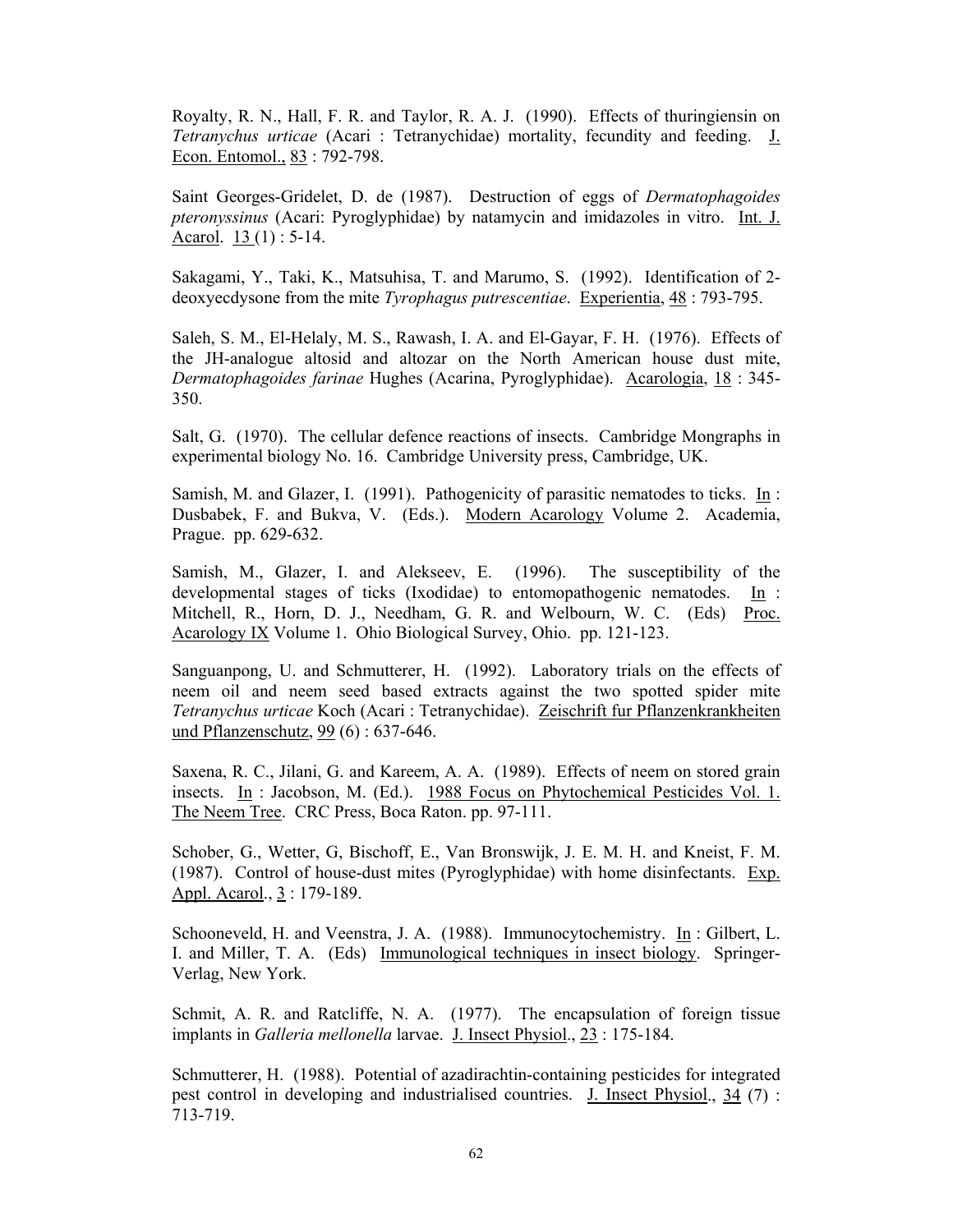Schmutterer, H. (1990). Properties and potential of natural pesticides from the neem tree, *Azadirachta indica*. Ann. Rev. Entomol., 35 : 271-297.

Schwalbe, C. P., Burkholder, W. E. and Boush, G. M. (1974). *Mattesia trogodermae* infection rates as influenced by mode of transmission, dosage and host species. J. Stored Prod. Res., 10 : 161-166.

Scott, J. G. (1989). Cross-resistance to the biological insecticide abamectin in pyrethroid-resistant house flies. Pestic. Biochem. Physiol., 34 : 27-31.

Searle, T. and Doberski, J. (1984). An investigation of the entomogenous fungus *Beauvaris bassiana* (Bals.) Vuill. as a potential biological control agent for *Oryzaephilus surinamensis*. J. Stored Prod. Res., 20 (1) : 17-23.

Secoy, D. M. and Smith, A. E. (1983). Use of plants in control of agricultural and domestic pests. Economic Botany, 37 (1) : 28-57.

Shapas, T. J., Burkholder, W. E. and Boush, G. M. (1977). Population suppression of *Trogoderma glabrum* by using pheromone luring for protozoan pathogen dissemination. J. Econ. Entomol., 70 (4) : 469-474.

Shaw, J. G., Moffitt, C. and Scriven, G. T. (1967). Biotic potential of Phytoseiid mites fed on virus-infected citrus red mites. J. Econ. Entomol., 60 (6) : 1751-1752.

Sigrianskii, A. M. (1940). Granary mites as vectors of diseases of agricultural plants. Uchen. Zap. gosud. Univ. no. 42 Zool. 167-177. (In Russian, abstract in RAE, 31 : 71).

Simpson, W. F. (1973). The effect of propionic acid on insect and mite infestation in grain. Combining the Report of the Infestation Control Laboratory 1968-70 and Pest Infestation Research 1970, HMSO p. 31.

Sinha, R. N. (1964). The effect of low temperature on survival of some stored product mites. Acaralogia, 6 : 336-341.

Smith, C. N., LaBrecque, G. C. and Borkovec, A. B. (1964). Insect Chemosterilants. Ann. Rev. Entomol., 9: 269-284.

Smith, K. M. and Cressman, A. W. (1962). Birefringent crystals in virus-diseased citrus red mites. J. Insect Pathol., 4 : 229-236.

Smith, K. M., Hills, G. J., Munger, F. and Gilmore, J. E. (1959). A suspected virus disease of the citrus red mite *Panonychus citri* (McG.). Nature, 184 : 70.

Smitley, D. R., Kennedy, G. G. and Brooks, W. M. (1986). Role of the entomophagous fungus, *Neozygites floridana*, in population declines of the twospotted spider mite, *Tetranychus urticae*, on field corn. Entomol. Exp. Appl., 41 : 255-264.

Snelson, J. T. (1987). Grain Protectants. ACIAR, Canberra.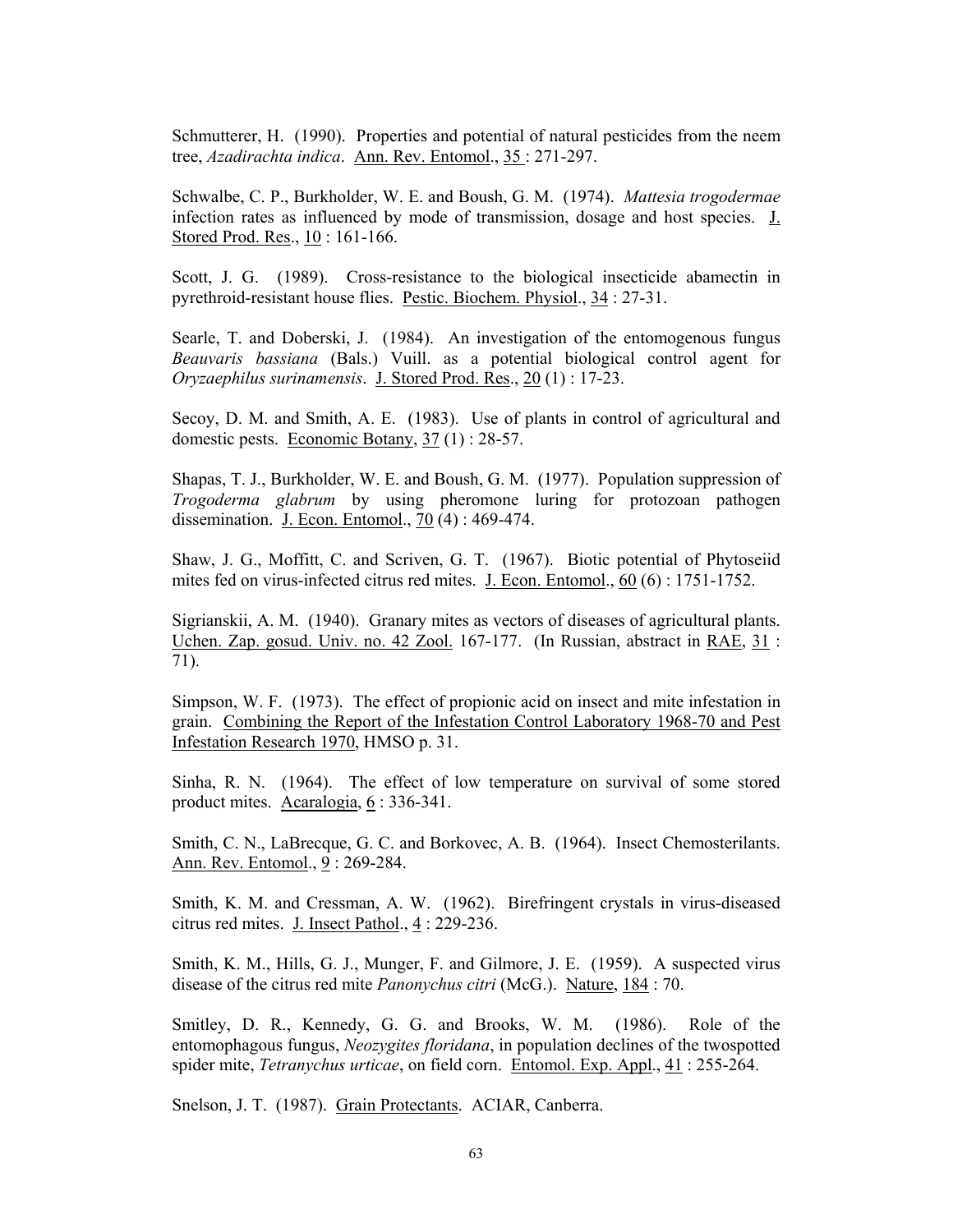Soloman, K. R. and Evans, A. A. (1977). Activity of juvenile hormone mimics in egg-laying ticks. J. Med. Entomol., 14 (4) : 433-436.

Soloman, K. R., Mango, C. K. A. and Obenchain, F. D. (1982). Endocrine mechanisms in ticks : effects of insect hormones and their mimics on development on development and reproduction. In : Obenchain, F. D. and Galun, R. (Eds) Physiology of Ticks. Pergamon Press, Oxford UK. pp. 399-438.

Solomon, M. E. (1946a). Tyroglyphid mites in stored products. Nature and amount of damage to wheat. Ann. Appl. Biol., 33 : 280-289.

Solomon, M. E. (1946b). Tyroglyphid mites in stored products. Ecological studies. Ann. App. Biol., 33 : 82-97.

Solomon, M. E. (1961). Interactions of a predator and physical factors in the control of a grain mite. Verh. Int. Kongr. Ent. Wien 1960, 1 : 768-772.

Solomon, M. E. (1962). Notes on the extraction and quantitative estimation of the Acaridae (Acarina). Progress in soil zoology. Proceedings of a colloquium on research methods in soil zoology, Rothampstead, 1 : 305-307.

Solomon, M. E. (1969). Experiments on predator-prey interactions of storage mites. Acarologia, 11 : 484-503.

Solomon, M. E., Hill, S. T., Cunnington, A. M., Ayerst, G. (1964). Storage fungi antagonistic to the flour mite (*Acarus siro* L.). J. Appl. Ecol., 1 : 119-125.

Sonenshine, D. E. (1991). Biology of Ticks Volume 1. Oxford University Press, Oxford.

Staal, G. B. (1975). Insect growth regulators with juvenile hormone activity. Ann. Rev. Entomol., 25 : 165-169.

Stables, L. M. (1984). Effect of pesticides on three species of *Tyrophagus*, and detection of resistance to pirimiphos-methyl in *T. palmarum* and *T. putrescentiae*. In : Griffiths, D. A. and Bowman, C. E. (Eds) Acarology VI Volume 2. Ellis Horwood, Chichester, U K. pp. 1026-1033.

Starzewski, J. C. (1991). The incidence of resistance to pirimiphos-methyl in stored product mites collected from commercial grain stores in the United Kingdom. In : Prickett, A. J. and Muggleton, J. (Eds). Commercial grain stores 1988/89 England and Wales. Pest incidence and storage practice - part I. London, U.K. HGCA Project Report No. 29. pp 11-17.

Statutory Instruments No. 1985. The Pesticides (Maximum Residue Levels in crops, food and feeding stuffs) Regulation 1994, HMSO, London, 1994 p. 18.

Steinhaus, E. A. (1959). Possible virus disease in European red mite. J. Insect Path.,  $1:435-437.$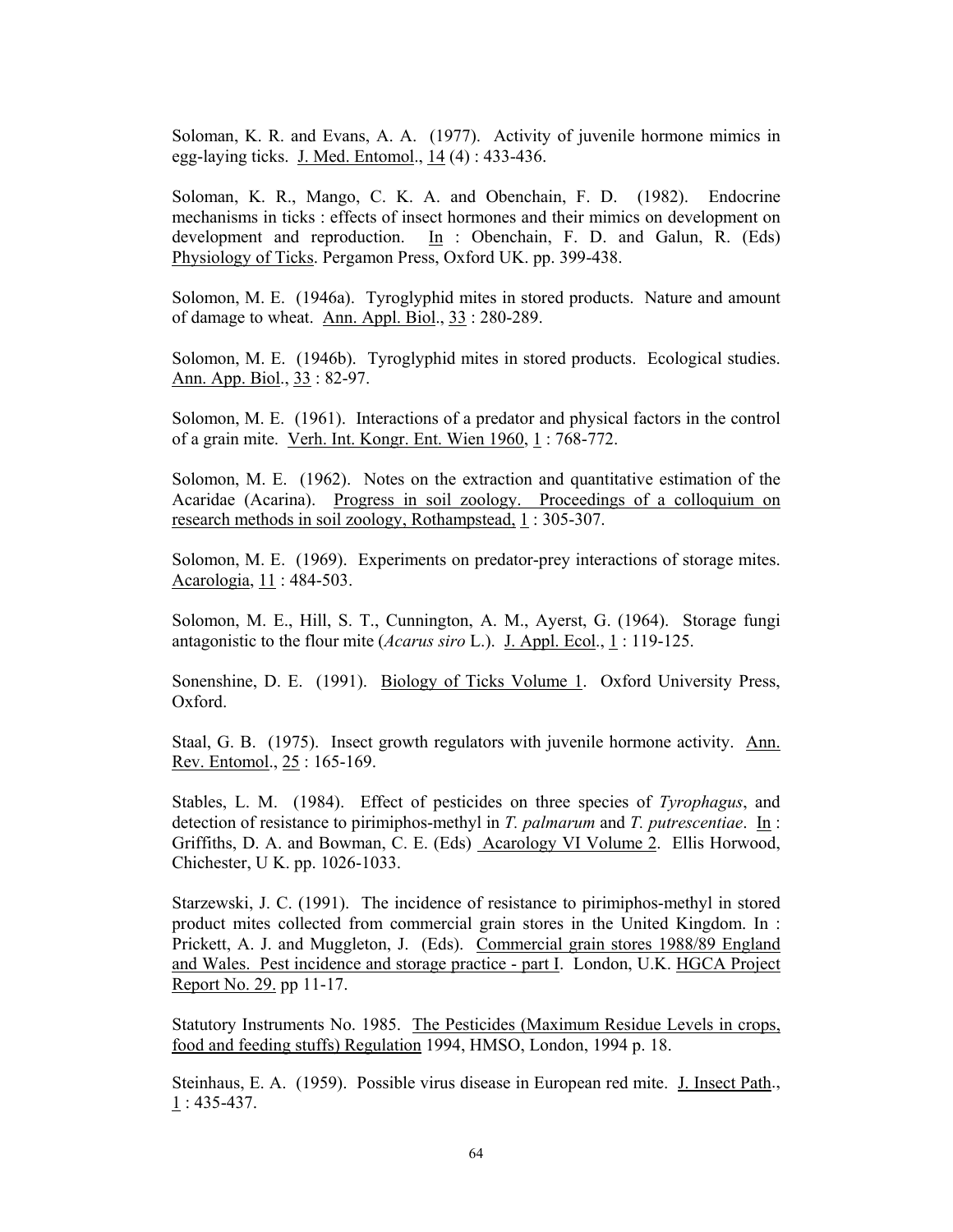Stengard Hansen, L., Herling, C. and Danielson, C. (1996). Densities of *Lepidoglyphus destructor* and levels of its major allergen Lep d 1 in grain and flour. Proc. XX Int. Congr. Entomol. p. 569.

Stephens, R., Spurgeon, A. and Berry, H. (1996). Organophosphates : The relationship between chronic and acute exposure effects. Neurotoxicity and Teratology, 18 : 449-453.

Stepien, Z. (1974). Effect of carbon dioxide on *Tyrophagus putrescentiae* (Schr.) (Acarina : Acaridae). Proc. 4th Int. Congr. Acarol., Budapest. pp. 249-255.

Subramanyam, Bh. and Cutkomp, L. K. (1985). Moth control in stored grain and the role of *Bacillus thuringiensis* : An overview. Residue Reviews, 94 : 1-47.

Subramanyam, Bh. and Cutkomp, L. K. (1987). Influence of posttreatment temperature on toxicity of pyrethroids to five species of stored-product insects. J. Econ. Entomol., 80 (1) : 9-13.

Subramanyam, B., Swanson, C. L., Madamanchi, N. and Norwood, S. (1994). Effectiveness of Insecto, a new diatomaceous earth formulation in suppressing several stored-grain insect species. In : Highley E., Wright, E. J., Banks, H. J. and Champ, B. R. (Eds). Proc. 6th Int. Working Conf. Stored-prod. Prot., Canberra, Australia 1994, pp. 650-659.

Summers, F. M. and Witt, R. L. (1972). Nesting behavior of *Cheyletus eruditus*. The Pan-Pacific Entomologist, 48 : 261-269.

Sundaram, K. M. S. and Sloane, L. (1995). Effects of pure and formulated azadirachtin, a neem based biopesticide, on the phytophagous spider mite, *Tetranychus urticae* Koch. J. Environ. Sci. Health, B30 (6) : 801-814.

Szlendak, E. (1998). Influence of folic acid, methionine and riboflavin on population parameters of *Tyrophagus putrescentiae* (Schr.). Ochrona Srodowiska, 2 : 105-114.

Takiguchi, Y., Mishima, H., Okuda, M, Terao, M., Aoki, A. and Fukuda, R. (1980). Milbemycins, a new family of macrolide antibiotics : fermentation, isolation and physiochemical properties. J. Antibiotics, 33 : 1120-1127.

Tarshis, I. B. (1960). Control of the snake mite (*Ophionyssus natricis*), other mites and certain insects with the sorptive dust, SG 67. J. Econ. Entomol., 53 (5) : 903-908.

Tarshis, I. B. (1964). A sorptive dust for control of the Northern fowl mite, *Ornithonyssus sylviarum*, infesting dwellings. J. Econ. Entomol., 57 (1) : 110-111.

Thaung, M. and Collins, P. J. (1986). Joint effects of temperature and insecticides on mortality and fecundity of *Sitophilus oryzae* (Coleoptera : Curculionidae) in wheat and maize. J. Econ. Entomol., 79 : 909-914.

Thind, B. B. (1991). Assessment of some of the physical changes occurring in grain following treatment with caustic soda and the effects of these changes on the infestability of the grain by *Calogyphus* sp. MAFF CSL Report 19 pp.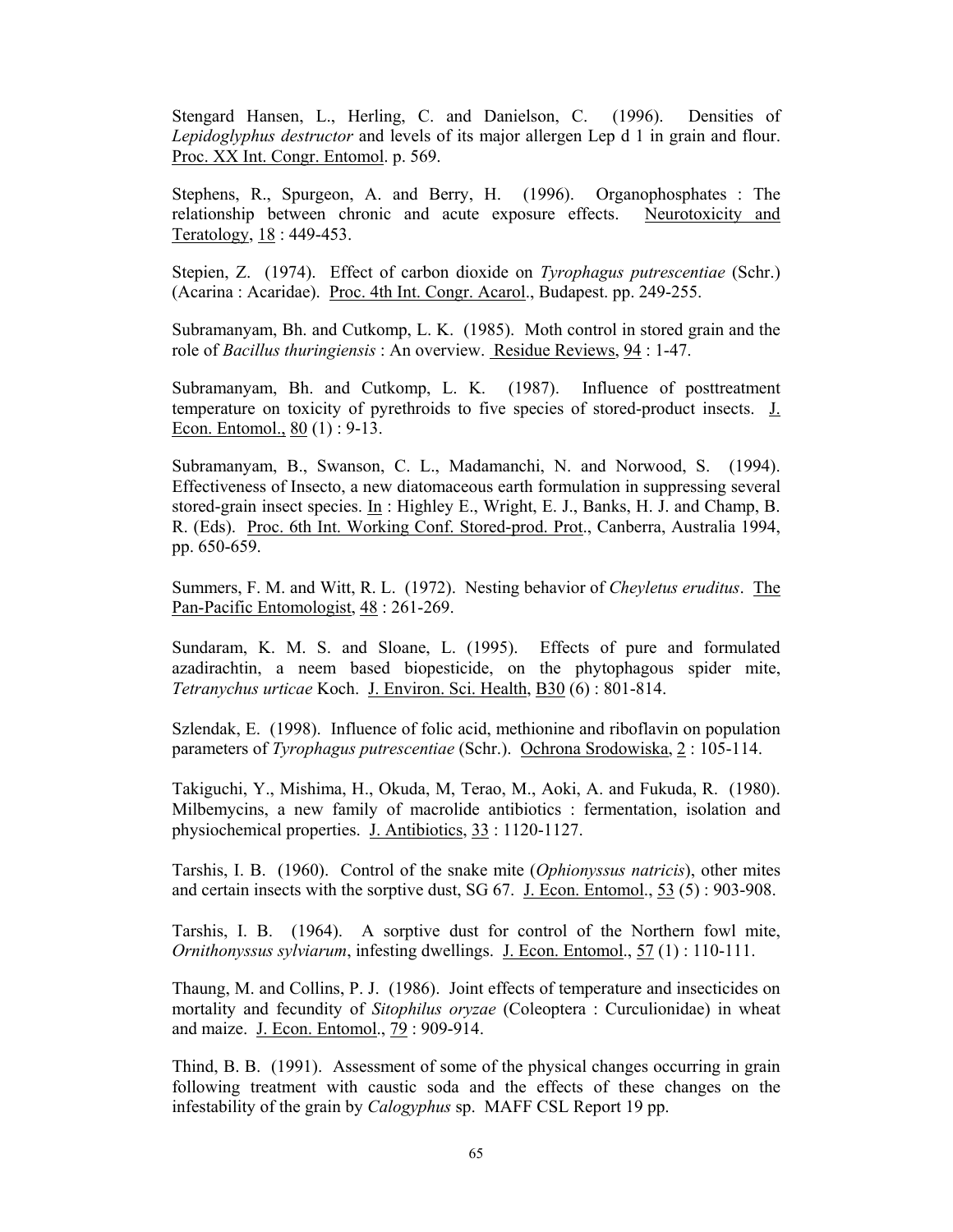Thind, B. B. and Edwards, J. P. (1990). Stimulation of egg production in the grain mite *Acarus siro* by the juvenile-hormone analogue fenoxycarb. Exp. Appl. Acarol.,  $9:1-10.$ 

Thind, B. B., Muggleton, J., Bedi, A. and Buckland, A. (1996). A new technique for detecting pesticide resistance in the stored product mite *Lepidoglyphus destructor* (Schrank) (Glycyphagidae). In: Mitchell, R., Horn, D. J., Needham, G. R. and Welbourn, W. C. (Eds). Proc. Acarology IX Vol. 1., Ohio, USA, 1996, pp. 645-650.

Thuy, P. T., Dien, L. D. and Van, N. G. (1994). Research on multiplication of *Beauveria bassiana* fungus and preliminary utilisation of Bb bioproduct for pest management in stored products in Vietnam. In : Highley E., Wright, E. J., Banks, H. J. and Champ, B. R. (Eds). Proc. 6th Int. Working Conf. Stored-prod. Prot., Canberra, Australia 1994, pp. 1132-1133.

Vail, P. V., Tebbets, J. S., Cowan, D. C. and Jenner, K. E. (1991). Efficacy and persistence of a granulosis virus against infestations of *Plodia interpunctella* (Hubner) (Lepidoptera : Pyralidae) on raisins. J. Stored Prod. Res., 27 (2) : 103-107.

Vial, T., Nicolas, B. and Descotes, J. (1996). Clinical immunotoxicity of pesticides. J. Toxicol. Environ. Health, 48 : 215-229.

Vollinger, M. (1987). The possible development of resistance against neem seed kernel extract and deltamethrin in *Plutella xylostella*. In : Schmutterer, H. and Ascher, K. R. S. (Eds). Natural pesticides from the neem tree and other tropical plants. Proc. 3rd Int. Neem Conf., Nairobi, 1986. Eschborn : GTZ. pp. 543-554.

Warden, J. (1996). Pesticide link with Gulf War Syndrome. British Medical Journal, 313 : 897.

Watanabe, F., Tadaki, S-I, Takaoka, M., Ishino, M and Morimoto, I. (1989). Killing activities of the volatiles emitted from essential oils for *Dermatophagoides pteronyssinus*, *Dermatophagoides farinae* and *Tyrophagus putrescentiae*. Japanese J. of Pharmacology, 43 (2) :163-168.

Watters, F. L., White, N. D. G. and Cote, D. (1983). Effect of temperature on toxicity and persistence of three pyrethroid insecticides applied to fir plywood for the control of the red flour beetle (Coleoptera : Tenebrionidae). J. Econ. Entomol., 76 : 11-16.

Weiser, J. (1956). *Nosema steinhausi* n. sp. Nova mikrosporidie z roztoce *Tyrophagus noxius* (Acarina, Tyroglyphidae). Ceskoslovenska parasitologie, 3 : 187- 192. (In Czech).

Wester, R. C., Quan, D. and Maibach, H. I. (1996). *In vitro* percutaneous absorption of model compounds glyphosphate and malathion from cotton fabric into and through human skin. Food Chem. Toxicol., 34 : 731-735.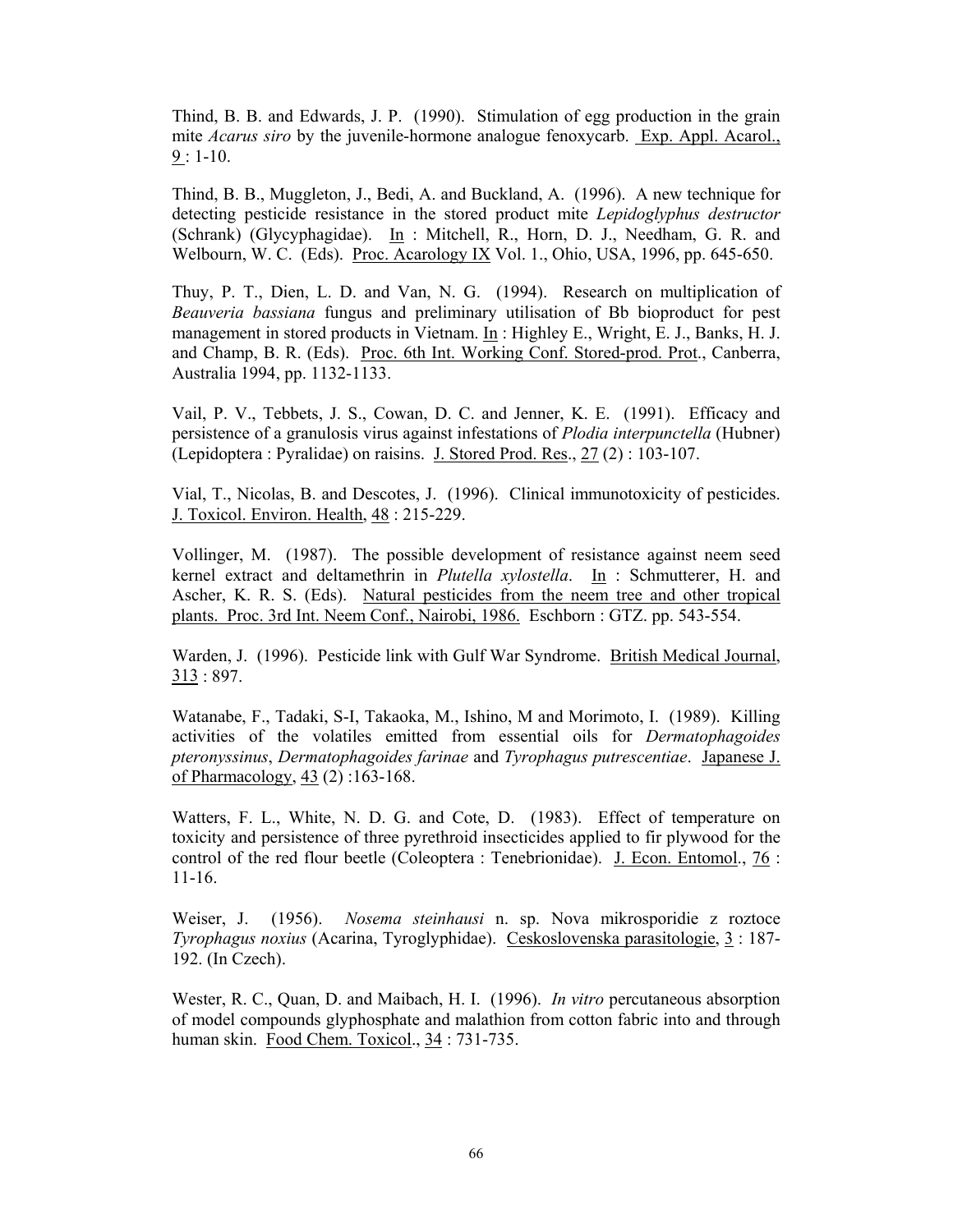White, G. D., Berndt, W.L., Schesser, J. H. and Fifield, C. C. (1966). Evaluation of four inert dusts for the protection of stored wheat in Kansas from insect attack. USDA Agric. Research Service Report ARS-51-8.

White, N. D. G. (1984). Residual activity of organophosphorus and pyrethroid insecticides applied to wheat stored under simulated Western Canadian conditions. Can. Ent., 116 : 1403-1410.

White, N. D. G. and Jayas, D. S. (1991). Control of insects and mites with carbon dioxide in wheat stored at cool temperatures in non airtight bins. J. Econ. Entomol., 84 : 1933-1942.

Whitehead, R. (Ed.) (1997). The U.K. Pesticide Guide 1997. CABI and BCPC.

Wilkin, D. R. (1975a). The control of stored product mites by contact acaricides. Proc. 8th Br. Insectic. Fungic. Conf. 1975, pp. 355-364.

Wilkin, D. R. (1975b). The effects of mechanical handling and the admixture of acaricides on mites in farm-stored barley. J. Stored Prod. Res., 11 : 87-95.

Wilkin, D. R. and Hope, J. A. (1973a). Evaluation of pesticides against stored product mites. J. Stored Prod. Res., 8 : 323-327.

Wilkin, D. R. and Hope, J. A. (1973b). The effects of grain conveyance on mite populations. Pest Infestation Control Report 1968-70. HMSO, London. p. 116.

Wilkin, D. R. and Stables, (1985). The effects of dusts containing etrimfos, methacrifos or pirimiphos-methyl on mites in the surface layers of stored barley. Exp. Appl. Acarol., 1: 203-211.

Wilkin, D. R. and Thind, B. B. (1984). Stored product mites detection and loss assessment in animal feed. Proc. 3rd Int. Working Conf. Stored Prod. Prot. 1983, Kansas State University, Manhattan KS, pp. 608-620.

Wilkin, D. R., Binns, T. J. and Dawson, B. (1988). The assessment of a new formulation of cypermethrin as a grain protectant. Brighton Crop Protection Conference. Pests and Diseases - 1988, 3 : 965-970.

Williams, G. C. and Hurlock, E. T. (1969). Insecticidal and acaricidal activity of propionic acid as a mould inhibitor on grain. Report of the Infestation Control Laboratory for 1965-67, HMSO p. 16.

Wisniewski, H. M., Sigurdarson, S., Rubenstein, R., Kascsak, R. J. and Carp, R. I. (1996). Mites as vectors for scrapie. The Lancet, 347 : 1114.

Wright, D. J. (1986). Biological activity and mode of action of avermectins. In : Ford, M. G., Lunt, G. G., Reay, R. C. and Usherwood, P. N. R. (Eds). Neuropharmacology and pesticide action. Ellis Horwood, Chichester. pp 174-202.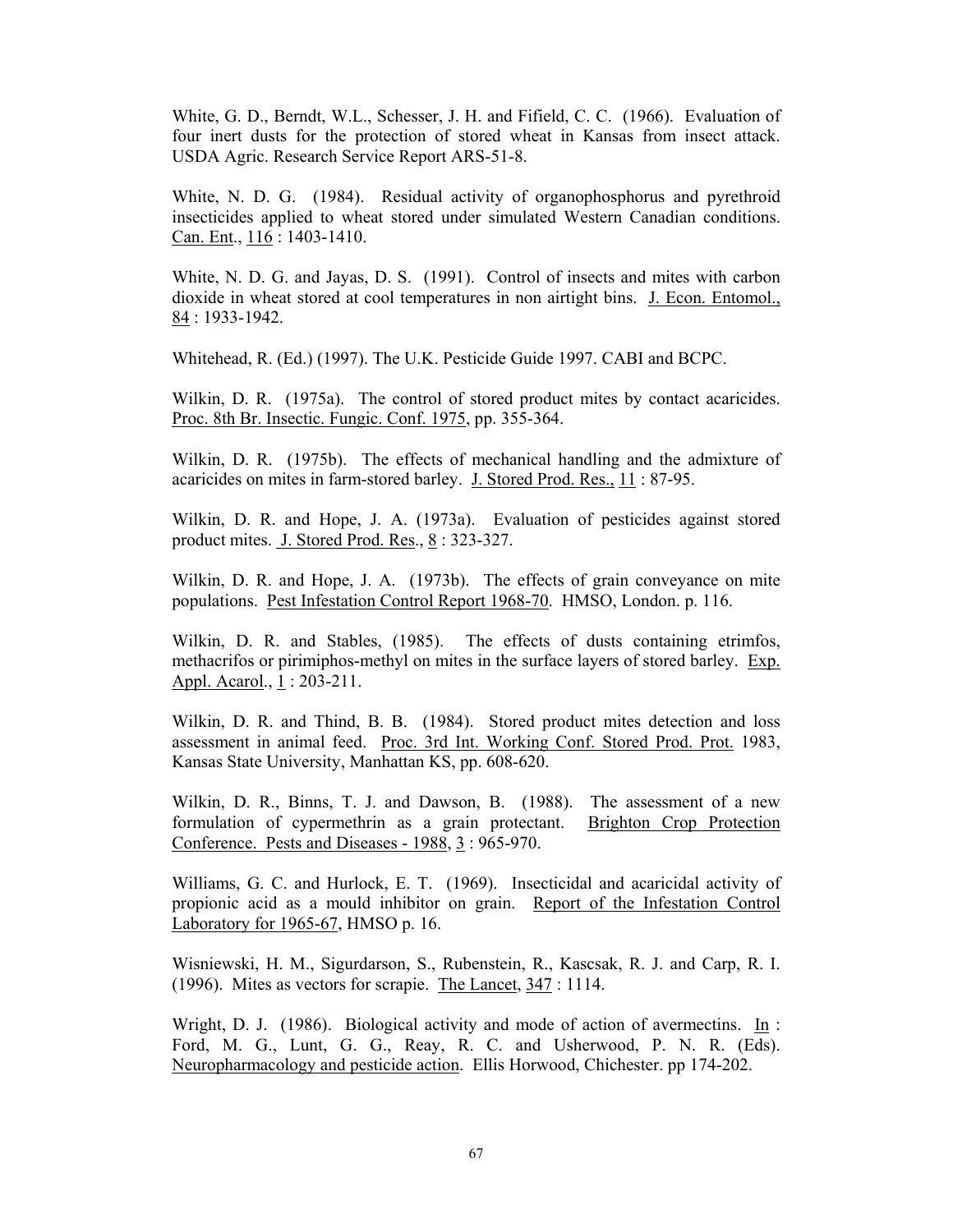Wright, J. E. (1969). Hormonal termination of larval diapause in *Dermacentor albiptus*. Science, 163 : 390-391.

Yamaguchi, I. (1996). Pesticides of microbial origin and application of molecular biology. In : Copping L. G. (Ed.). Crop protection agents from nature. Natural products and analogues. The Royal Society of Chemistry , Cambridge UK. pp 27-49.

Zaki A. M., Darwish, E. T. E. and Abdella, M. M. H. (1990). Bio-efficacy of certain chitin synthesis inhibitors on dipterous flies and mites inhabiting dung of farm animals. Anz. Schadlingskde Pflanzenshutz Umweltschutz, 63 : 69-73.

Zdarkova, E. (1986). Mass rearing of the predator *Cheyletus eruditus* (Schrank) (Acarina : Cheyletidae) for biological control of acarid mites infesting stored products. Crop Protection, 5 (2) : 122-124.

Zdarkova, E. (1991). Application of the bio-preparation 'Cheyletin' in empty stores. In : Dusbabek, F. and Bukva, V. (Eds.). Modern Acarology Volume 1. Academia, Prague. pp. 607-610.

Zdarkova, E. (1994). The effectiveness of organophosphate acaricides on stored product mites interacting in biological control. Exp. Appl. Acarol., 18 : 747-751.

Zdarkova, E. (1997). The susceptibility of different strains of *Cheyletus eruditus* (Acarina : Cheyletidae) to organophosphate acaricides. Exp. Appl. Acarol., 21 : 259- 264.

Zdarkova, E. and Horak, E. (1990). Preventative biological control of stored food mites in empty stores using *Cheyletus eruditus* (Schrank). Crop Protection, 9 : 378- 382.

Zdarkova, E. and Pulpan, J. (1973). Low temperature storage of the predatory mite *Cheyletus eruditus* (Schrank) for future use in biological control. J. Stored Prod. Res., 9 : 217-220.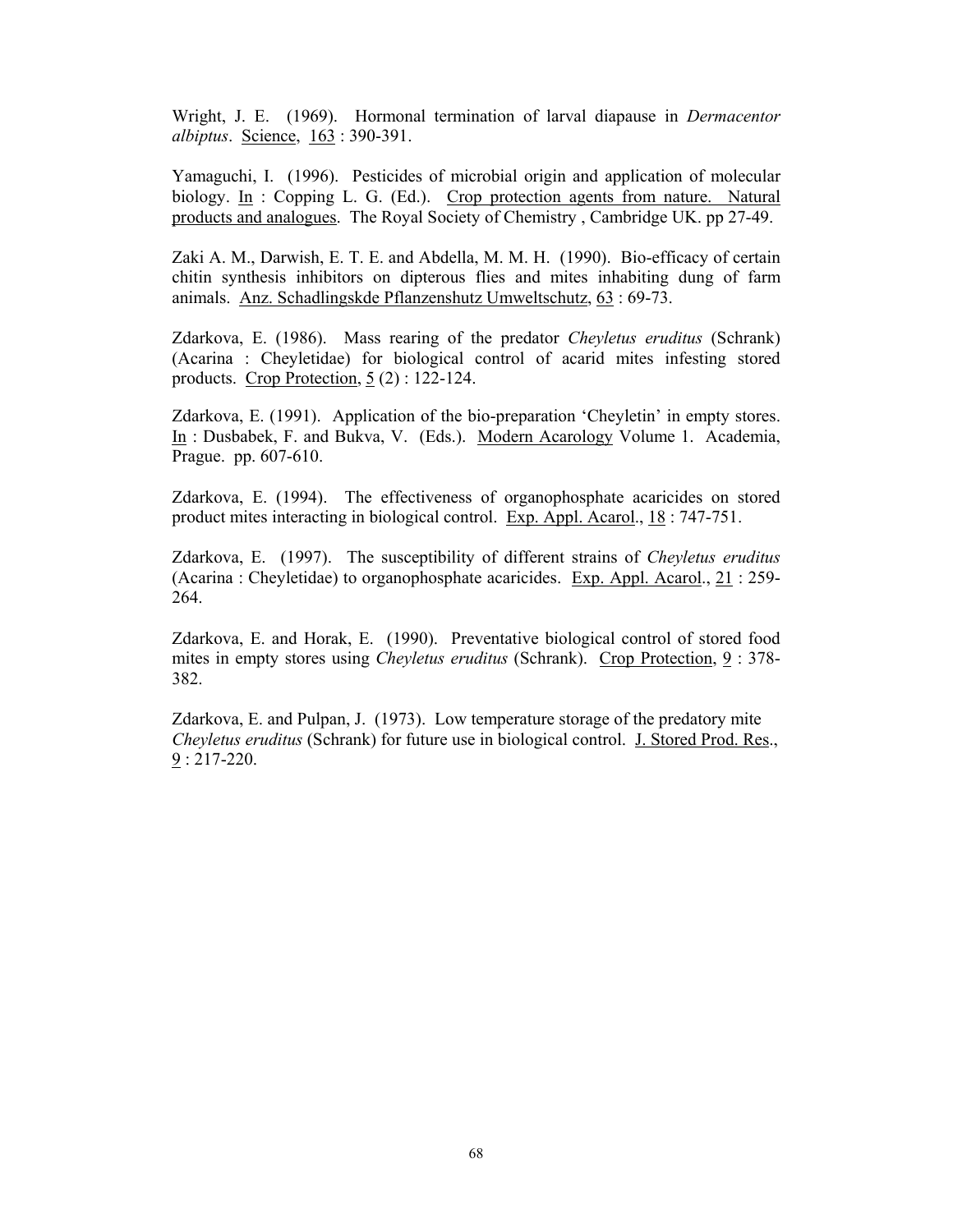#### Table 1 - Summary of efficacy of different admixture compounds against storage mites

| <b>COMPOUND</b>            | <b>MITE SPECIES</b>        | DOSE (mg kg $^{-1}$ )*<br>(TEMP / RH)              | <b>APPLICATION</b>            | MORTALITY *                                              | <b>REFERENCE</b>               |
|----------------------------|----------------------------|----------------------------------------------------|-------------------------------|----------------------------------------------------------|--------------------------------|
| <b>Growth Regulators</b>   |                            |                                                    |                               |                                                          |                                |
| Fenoxycarb                 | A. siro                    | 10<br>100<br>$(20^{\circ}C / 80\%)$                | Food                          | $+43%$ eggs<br>99 % eggs                                 | Thind & Edwards<br>(1990)      |
| Fenoxycarb                 | A. siro                    | $0.5 - 8$                                          | Food                          | Adults 37% - 99%                                         | Buchi (1990)                   |
| Methoprene                 | A. siro                    | $47.5 - 190$                                       | Food                          | Larvae 35% - 95%<br>Adults 53% - 88%<br>Larvae 54% - 84% | <b>Buchi</b> (1990)            |
| 56 JHAs                    | T. putrescentiae           | $0.0001\% - 10\%$<br>$(25^{\circ}C / 85 \%)$       | Topically                     | Ovicidal, morphogenetic &<br>sterilising effects         | Czaja-Topinska et al<br>(1979) |
| Diflubenzuron<br>(Dimilin) | T. putrescentiae           | 1000 & 100,000<br>$(25^{\circ}C / 85 \%)$          | Wheat                         | 60-70% of larvae reached<br>adulthood                    | Lipa & Chmielewski<br>(1976)   |
| <b>Inert Dusts</b>         |                            |                                                    |                               |                                                          |                                |
| Dryacide                   | A. siro &<br>L. destructor | 1000 & 3000<br>$(17.5^{\circ}C / 60 \%)$           | Wheat                         | 100% at 14% mc                                           | Cook & Armitage<br>(1996)      |
|                            | A. siro                    | 3000<br>$(17.5^{\circ}C / 75 \%)$                  | Wheat                         | 100% at 16% mc                                           |                                |
| Dryacide                   | A. siro                    | 3000 & 5000<br>$(10, 17.5 \& 25^{\circ}C)$         | Wheat                         | 100% at 14.5 % mc                                        | Cook & Armitage<br>(1999)      |
|                            | L. destructor              | 5000<br>$(10, 17.5 \& 25^{\circ}C)$                | Wheat                         | 100% at 14.5 % mc                                        |                                |
| Super Insecolo             | Astigmata &<br>Prostigmata | 50<br>(Field)                                      | Wheat                         | 98%                                                      | Fields & Timlick<br>(1995)     |
| Dri-die 67                 | Tyrophagus sp.             | $20$ mg<br>$(24-26\degree C/75\&100\%)$            | Dishes                        | No effect on eggs, larvae<br>desiccated                  | Tarshis (1960)                 |
|                            |                            | 50 mg<br>$(25-26\degree C / 25,50,75$<br>$& 100\%$ | With/without<br>culture media | Killed mixed stages in 3<br>hours                        |                                |
| Pyrethroids                |                            |                                                    |                               |                                                          |                                |
| Cypermethrin               | A. siro                    | 2, 4 & 8<br>$(22^{\circ}C / 100 \%)$               | Wheat                         | 5%, 45% & 66% after 4<br>weeks                           | White (1984)                   |
|                            | A. siro                    | $0.125 - 2$<br>$(17^{\circ}C / 75 \%)$             | Wheat                         | Ineffective after 1 day -<br>6 months                    | Wilkin et al (1988)            |
|                            | A. siro                    | $2\%$<br>$(25^{\circ}C / 75 \%)$                   | Potter Tower                  | 83 % after 24 hours                                      | Lozzia et al (1994)            |
|                            | L. destructor              | $2\ \%$<br>$(25^{\circ}C / 75 \%)$                 | Potter Tower                  | 96.2 % after 24 hours                                    | Lozzia et al (1994)            |
|                            | L. destructor              | $0.25 - 2$<br>$(17^{\circ}C / 75 \%)$              | Wheat                         | 75 % after 1 day - 6 months<br>100 % after 4 months      | Wilkin et al (1988)            |
|                            | G. domesticus              | 2%<br>$(25^{\circ}C / 75 \%)$                      | Potter Tower                  | 97.6 % after 24 hours                                    | Lozzia et al (1994)            |
|                            | T. putrescentiae           | $2\%$<br>$(25^{\circ}C / 75 \%)$                   | Potter Tower                  | 64% after 24 hours                                       | Lozzia et al (1994)            |
| Permethrin                 | A. siro                    | 2, 4 & 8<br>$(22^{\circ}C / 100 \%)$               | Wheat                         | 0%, 20% & 54% after 4<br>weeks                           | White (1984)                   |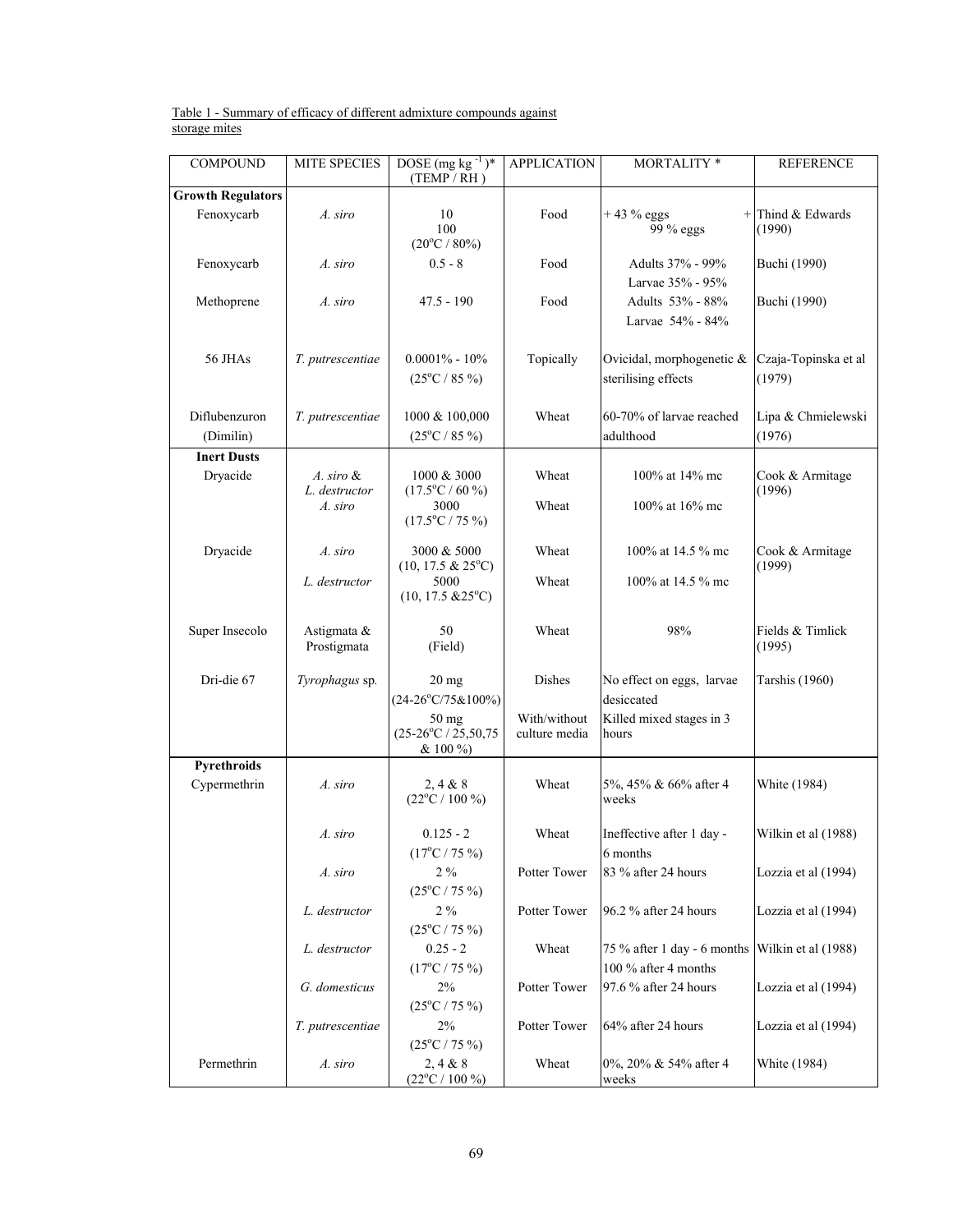## Table 1 - Continued

| <b>COMPOUND</b>                                                                          | <b>MITE SPECIES</b>                             | DOSE $(mg kg^{-1})$ *<br>(TEMP / RH)       | <b>APPLICATION</b> | <b>MORTALITY*</b>                                                                   | <b>REFERENCE</b>                           |
|------------------------------------------------------------------------------------------|-------------------------------------------------|--------------------------------------------|--------------------|-------------------------------------------------------------------------------------|--------------------------------------------|
| Permethrin                                                                               | T. putrescentiae                                | 500                                        | Culture            | 98% after 3 weeks                                                                   | Chisaka et al (1984)                       |
| Bioresmethrin                                                                            | A. siro<br>L.<br>destructor<br>T. putrescentiae | 2<br>$(17.5^{\circ}C / 75 \%)$             | Wheat              | 100% after 14 days<br>100% after 14 days<br>$>$ 75 % after 14 days                  | Wilkin and Hope<br>(1973a)                 |
| Bioresmethrin +<br>piperonyl butoxide                                                    | A. siro<br>L.<br>destructor<br>T. putrescentiae | $2 + 20$<br>$(17.5^{\circ}C / 75 \%)$      | Wheat              | 100% after 14 days<br>$>$ 75 % after 14 days<br>$>$ 75 % after 14 days              | Wilkin and Hope<br>(1973a)                 |
| Bioresmethrin +<br>piperonyl butoxide                                                    | T. longior<br>T. palmarum<br>T. putrescentiae   | $10 + 10$<br>$(17.5^{\circ}C / 80 \%)$     | Wheat              | $\sim$ 75 % after 14 days<br>$\sim$ 75 % after 14 days<br>$\sim$ 75 % after 14 days | <b>Stables</b> (1984)                      |
| Bioresmethrin +<br>piperonyl butoxide                                                    | A. siro                                         | 4+20, 2+20 & 2+2<br>$(15^{\circ}C)$        | Wheat              | $\sim$ 100 % after 14 days                                                          | Wilkin (1975a)                             |
| Bioresmethrin +<br>piperonyl butoxide                                                    | Acarus sp.                                      | $0.5\% + 0.5\%$<br>$(14^{\circ}C / 90 \%)$ | Cheese             | 'Large numbers' after 3<br>weeks                                                    | Anderson & Wilkin<br>(1984)                |
| Bioallethrin                                                                             | A. siro<br>L destructor<br>T. putrescentiae     | 2<br>$(17.5^{\circ}C / 75 \%)$             | Wheat              | Ineffective                                                                         | Wilkin and Hope<br>(1973a)                 |
| Bioallethrin +<br>piperonyl butoxide                                                     | A. siro<br>L. destructor<br>T. putrescentiae    | $2 + 20$<br>$(17.5^{\circ}C / 75 \%)$      | Wheat              | Ineffective                                                                         | Wilkin and Hope<br>(1973a)                 |
| Pyrethrins                                                                               | A. siro<br>L. destructor<br>T. putrescentiae    | 2<br>$(17.5^{\circ}C / 75 \%)$             | Wheat              | Ineffective                                                                         | Wilkin and Hope<br>(1973a)                 |
| Pyrethrins +<br>piperonyl butoxide                                                       | A. siro<br>L. destructor<br>T. putrescentiae    | $2 + 20$<br>$(17.5^{\circ}C / 75 \%)$      | Wheat              | 100 % after 14 days<br>$>$ 75 % after 14 days<br>$\sim$ 50% after 14 days           | Wilkin and Hope<br>(1973a)                 |
| Phenothrin                                                                               | T. putrescentiae                                | 500                                        | Culture            | 99.7 % after 3 weeks                                                                | Chisaka et al (1984)                       |
| Fenopropathrin                                                                           | T. putrescentiae                                | 500                                        | Culture            | 99.5 % after 3 weeks                                                                | Chisaka et al (1984)                       |
| Bifenthrin<br>Bifenthrin                                                                 | A. siro<br>A. siro                              | 1 & 0.5<br>1<br>$(17.5^{\circ}C / 75 \%)$  | Wheat<br>Wheat     | 100 % & 75% after 1 day<br>50 % after 4 weeks,<br>ineffective after 12 weeks        | <b>Binns</b> (1989)<br><b>Binns</b> (1989) |
| Deltamethrin                                                                             | A. siro                                         | 1 & 0.5                                    | Wheat              | 75% & 25% after 1 day                                                               | <b>Binns</b> (1989)                        |
| Deltamethrin                                                                             | A. siro                                         | 1                                          | Wheat              | 50% after 4 weeks,                                                                  | <b>Binns</b> (1989)                        |
|                                                                                          |                                                 | $(17.5^{\circ}C / 75 \%)$                  |                    | ineffective after 12 weeks                                                          |                                            |
| <b>Botanicals</b>                                                                        |                                                 |                                            |                    |                                                                                     |                                            |
| Lavender oil                                                                             | T. longior                                      | $1.00\%$<br>$(25^{\circ}C / 70 \%)$        | Petri dishes       | 100 %                                                                               | Perrucci (1995)                            |
| Almond bitter oil,<br>caraway oil, dill oil<br>spearmint oil, ho oil,<br>wintergreen oil | T. putrescentiae                                | $(25^{\circ}C / 75 \%)$                    | Petri dishes       | 100 % with 1-5 µl                                                                   | Watanabe et al (1989)                      |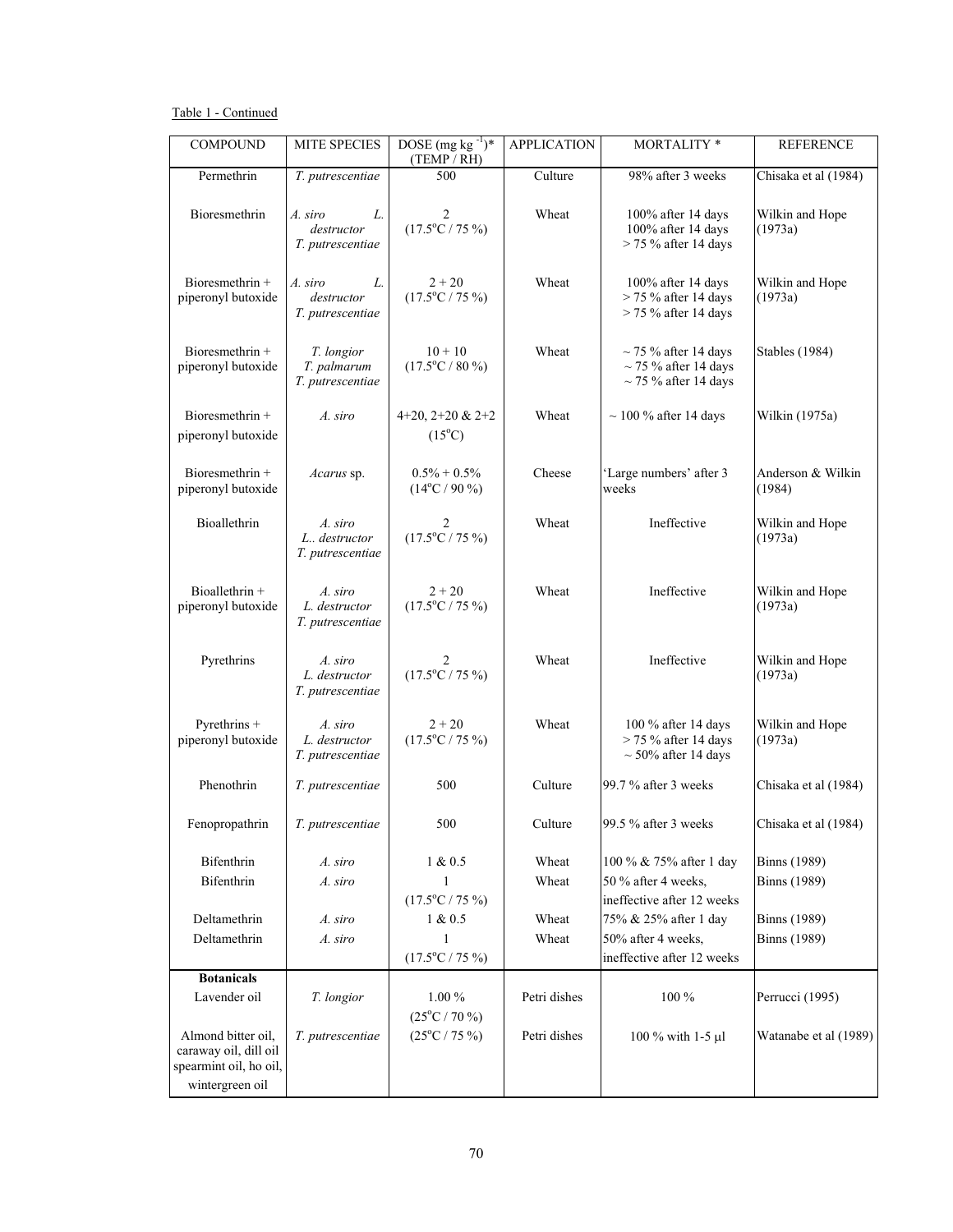## Table 1 - continued

| $1\%$<br>Essential oils of<br>G. domesticus<br>41% & 36% after 24 hours<br>Lozzia et al (1994)<br>Potter tower<br>Eugenia & Garlic<br>$(25^{\circ}C / 75 \%)$<br>Parsley oil<br>16.80%<br>Czajkowska (1971)<br>A. siro<br>8.40 %<br>T. putrescentiae<br>Caffeine<br>$2\%$<br>A. siro<br>$8\ \%$<br>T. putrescentiae<br>Ergotamine<br>$2\%$<br>100 %<br>A. siro<br>rye germs<br>10%<br>Ouinine<br>A. siro<br>40 %<br>T. putrescentiae<br>40 %<br>Arbutine<br>A. siro<br>Colchicine<br>$0.6\%$<br>T. putrescentiae<br>Digitoxine<br>T. putrescentiae<br>$0.4\%$<br>$(25^{\circ}C / 85 - 89 \%)$<br>Spice oils of:<br><b>Sassafras</b><br>0.001%<br>Moderately Inhibitory<br>Potts & Rodriguez<br>Vaniprox<br>Moderately Inhibitory<br>(1978)<br>0.001%<br>Bitter almond < sage<br>$\alpha$ < onion $\alpha$ clove $\alpha$<br>) T. putrescentiae<br>0.01 % & 0.1 %<br>Diet<br>Oleoresin black<br>High to low inhibition<br>pepper < mace <<br>Black pepper<br>Curry powder,<br>Rodriguez et al<br>$2\ \%$<br>Lemon/pepper<br>Pet food<br>Feeding deterrent effects<br>(1979)<br>$)$ T. putrescentiae<br>seasoning, mace,<br>Sage<br>Oleoresin black<br>$0.1\%$<br>Pet food<br>76 % growth inhibition<br>T. putrescentiae<br>pepper<br>$0.1\%$<br>Clove<br>92 % growth inhibition<br>$0.01\%$<br>82 % growth inhibition<br>Almond<br>Pet food<br>Sassafras<br>96 % growth inhibition<br>) T. putrescentiae<br>$0.01\%$<br>Oil of black pepper<br>74 % growth inhibition<br>0.001%<br>Sassafras<br>94 % growth inhibition<br>0.001%<br>100 % after 48 hours<br>12<br>Afifi & Hafez (1988)<br>Caraway extracts<br>12<br>100 % after 72 hours<br>Fenugreek extracts<br>Flour<br>Caraway extracts<br>) T. putrescentiae<br>100<br>100 $%$ after 24 hours<br>100 % after 24 hours<br>Fenugreek extracts<br>100<br>100<br>100 % after 48 hours<br>Lupin extracts<br>$(28^{\circ}C / 85 \%)$<br>Eucalyptus powder<br>5 %<br>Gulati & Mathur<br>Eggs $\downarrow$ to 52 / female<br>5 %<br>Flour<br>(1995)<br>Mentha powder<br>$)$ T. putrescentiae<br>Eggs $\downarrow$ to 25 / female<br>$0.1\%$<br>Curcuma rhizomes<br>I)<br>$(27^{\circ}C / 80 - 85 \%)$<br>Eggs $\downarrow$ to 8 / female<br><b>Novel Compounds</b><br>Chemosterilants<br>Potassium iodide<br>$> 0.25 \%$<br>Ignatowicz (1982a)<br>A. siro<br>Wheat germ<br>$(25^{\circ}C / 85 \%)$<br>Egg laying suppressed,<br>Potassium iodate &<br>$> 0.25 \%$<br>Ignatowicz (1986a)<br>T. putrescentiae<br>Wheat germ<br>permanent sterility<br>tin iodide<br>$(85\%)$<br>Egg laying suppressed<br>Boric acid<br>$> 0.5 \%$<br>T. putrescentiae<br>Food<br>Ignatowicz (1982b)<br>Sodium fluoride<br>T. putrescentiae<br>$2\%$<br>Food<br>Ignatowicz (1983)<br>$100\%$<br>$0.25$ % or $0.5$ %<br>Food<br>58% did not lay eggs<br>Ignatowicz (1987a)<br>Thiourea<br>A. siro<br>$1-2\%$<br>Food<br>6-8% did not lay eggs<br>5-fluorouracil<br>$0.25 \% - 0.5 \%$<br>T. putrescentiae<br>Food<br>Ignatowicz (1987b)<br>High mortality $&$ sterility<br>$2\%$<br>A. siro<br>Partial sterility<br>$(85\%)$<br>Permanent sterility | <b>COMPOUND</b> | <b>MITE SPECIES</b> | DOSE (mg kg $^{-1}$ )*<br>(TEMP/RH) | <b>APPLICATION</b> | <b>MORTALITY*</b> | <b>REFERENCE</b> |
|-----------------------------------------------------------------------------------------------------------------------------------------------------------------------------------------------------------------------------------------------------------------------------------------------------------------------------------------------------------------------------------------------------------------------------------------------------------------------------------------------------------------------------------------------------------------------------------------------------------------------------------------------------------------------------------------------------------------------------------------------------------------------------------------------------------------------------------------------------------------------------------------------------------------------------------------------------------------------------------------------------------------------------------------------------------------------------------------------------------------------------------------------------------------------------------------------------------------------------------------------------------------------------------------------------------------------------------------------------------------------------------------------------------------------------------------------------------------------------------------------------------------------------------------------------------------------------------------------------------------------------------------------------------------------------------------------------------------------------------------------------------------------------------------------------------------------------------------------------------------------------------------------------------------------------------------------------------------------------------------------------------------------------------------------------------------------------------------------------------------------------------------------------------------------------------------------------------------------------------------------------------------------------------------------------------------------------------------------------------------------------------------------------------------------------------------------------------------------------------------------------------------------------------------------------------------------------------------------------------------------------------------------------------------------------------------------------------------------------------------------------------------------------------------------------------------------------------------------------------------------------------------------------------------------------------------------------------------------------------------------------------------------------------------------------------------------------|-----------------|---------------------|-------------------------------------|--------------------|-------------------|------------------|
|                                                                                                                                                                                                                                                                                                                                                                                                                                                                                                                                                                                                                                                                                                                                                                                                                                                                                                                                                                                                                                                                                                                                                                                                                                                                                                                                                                                                                                                                                                                                                                                                                                                                                                                                                                                                                                                                                                                                                                                                                                                                                                                                                                                                                                                                                                                                                                                                                                                                                                                                                                                                                                                                                                                                                                                                                                                                                                                                                                                                                                                                             |                 |                     |                                     |                    |                   |                  |
|                                                                                                                                                                                                                                                                                                                                                                                                                                                                                                                                                                                                                                                                                                                                                                                                                                                                                                                                                                                                                                                                                                                                                                                                                                                                                                                                                                                                                                                                                                                                                                                                                                                                                                                                                                                                                                                                                                                                                                                                                                                                                                                                                                                                                                                                                                                                                                                                                                                                                                                                                                                                                                                                                                                                                                                                                                                                                                                                                                                                                                                                             |                 |                     |                                     |                    |                   |                  |
|                                                                                                                                                                                                                                                                                                                                                                                                                                                                                                                                                                                                                                                                                                                                                                                                                                                                                                                                                                                                                                                                                                                                                                                                                                                                                                                                                                                                                                                                                                                                                                                                                                                                                                                                                                                                                                                                                                                                                                                                                                                                                                                                                                                                                                                                                                                                                                                                                                                                                                                                                                                                                                                                                                                                                                                                                                                                                                                                                                                                                                                                             |                 |                     |                                     |                    |                   |                  |
|                                                                                                                                                                                                                                                                                                                                                                                                                                                                                                                                                                                                                                                                                                                                                                                                                                                                                                                                                                                                                                                                                                                                                                                                                                                                                                                                                                                                                                                                                                                                                                                                                                                                                                                                                                                                                                                                                                                                                                                                                                                                                                                                                                                                                                                                                                                                                                                                                                                                                                                                                                                                                                                                                                                                                                                                                                                                                                                                                                                                                                                                             |                 |                     |                                     |                    |                   |                  |
|                                                                                                                                                                                                                                                                                                                                                                                                                                                                                                                                                                                                                                                                                                                                                                                                                                                                                                                                                                                                                                                                                                                                                                                                                                                                                                                                                                                                                                                                                                                                                                                                                                                                                                                                                                                                                                                                                                                                                                                                                                                                                                                                                                                                                                                                                                                                                                                                                                                                                                                                                                                                                                                                                                                                                                                                                                                                                                                                                                                                                                                                             |                 |                     |                                     |                    |                   |                  |
|                                                                                                                                                                                                                                                                                                                                                                                                                                                                                                                                                                                                                                                                                                                                                                                                                                                                                                                                                                                                                                                                                                                                                                                                                                                                                                                                                                                                                                                                                                                                                                                                                                                                                                                                                                                                                                                                                                                                                                                                                                                                                                                                                                                                                                                                                                                                                                                                                                                                                                                                                                                                                                                                                                                                                                                                                                                                                                                                                                                                                                                                             |                 |                     |                                     |                    |                   |                  |
|                                                                                                                                                                                                                                                                                                                                                                                                                                                                                                                                                                                                                                                                                                                                                                                                                                                                                                                                                                                                                                                                                                                                                                                                                                                                                                                                                                                                                                                                                                                                                                                                                                                                                                                                                                                                                                                                                                                                                                                                                                                                                                                                                                                                                                                                                                                                                                                                                                                                                                                                                                                                                                                                                                                                                                                                                                                                                                                                                                                                                                                                             |                 |                     |                                     |                    |                   |                  |
|                                                                                                                                                                                                                                                                                                                                                                                                                                                                                                                                                                                                                                                                                                                                                                                                                                                                                                                                                                                                                                                                                                                                                                                                                                                                                                                                                                                                                                                                                                                                                                                                                                                                                                                                                                                                                                                                                                                                                                                                                                                                                                                                                                                                                                                                                                                                                                                                                                                                                                                                                                                                                                                                                                                                                                                                                                                                                                                                                                                                                                                                             |                 |                     |                                     |                    |                   |                  |
|                                                                                                                                                                                                                                                                                                                                                                                                                                                                                                                                                                                                                                                                                                                                                                                                                                                                                                                                                                                                                                                                                                                                                                                                                                                                                                                                                                                                                                                                                                                                                                                                                                                                                                                                                                                                                                                                                                                                                                                                                                                                                                                                                                                                                                                                                                                                                                                                                                                                                                                                                                                                                                                                                                                                                                                                                                                                                                                                                                                                                                                                             |                 |                     |                                     |                    |                   |                  |
|                                                                                                                                                                                                                                                                                                                                                                                                                                                                                                                                                                                                                                                                                                                                                                                                                                                                                                                                                                                                                                                                                                                                                                                                                                                                                                                                                                                                                                                                                                                                                                                                                                                                                                                                                                                                                                                                                                                                                                                                                                                                                                                                                                                                                                                                                                                                                                                                                                                                                                                                                                                                                                                                                                                                                                                                                                                                                                                                                                                                                                                                             |                 |                     |                                     |                    |                   |                  |
|                                                                                                                                                                                                                                                                                                                                                                                                                                                                                                                                                                                                                                                                                                                                                                                                                                                                                                                                                                                                                                                                                                                                                                                                                                                                                                                                                                                                                                                                                                                                                                                                                                                                                                                                                                                                                                                                                                                                                                                                                                                                                                                                                                                                                                                                                                                                                                                                                                                                                                                                                                                                                                                                                                                                                                                                                                                                                                                                                                                                                                                                             |                 |                     |                                     |                    |                   |                  |
|                                                                                                                                                                                                                                                                                                                                                                                                                                                                                                                                                                                                                                                                                                                                                                                                                                                                                                                                                                                                                                                                                                                                                                                                                                                                                                                                                                                                                                                                                                                                                                                                                                                                                                                                                                                                                                                                                                                                                                                                                                                                                                                                                                                                                                                                                                                                                                                                                                                                                                                                                                                                                                                                                                                                                                                                                                                                                                                                                                                                                                                                             |                 |                     |                                     |                    |                   |                  |
|                                                                                                                                                                                                                                                                                                                                                                                                                                                                                                                                                                                                                                                                                                                                                                                                                                                                                                                                                                                                                                                                                                                                                                                                                                                                                                                                                                                                                                                                                                                                                                                                                                                                                                                                                                                                                                                                                                                                                                                                                                                                                                                                                                                                                                                                                                                                                                                                                                                                                                                                                                                                                                                                                                                                                                                                                                                                                                                                                                                                                                                                             |                 |                     |                                     |                    |                   |                  |
|                                                                                                                                                                                                                                                                                                                                                                                                                                                                                                                                                                                                                                                                                                                                                                                                                                                                                                                                                                                                                                                                                                                                                                                                                                                                                                                                                                                                                                                                                                                                                                                                                                                                                                                                                                                                                                                                                                                                                                                                                                                                                                                                                                                                                                                                                                                                                                                                                                                                                                                                                                                                                                                                                                                                                                                                                                                                                                                                                                                                                                                                             |                 |                     |                                     |                    |                   |                  |
|                                                                                                                                                                                                                                                                                                                                                                                                                                                                                                                                                                                                                                                                                                                                                                                                                                                                                                                                                                                                                                                                                                                                                                                                                                                                                                                                                                                                                                                                                                                                                                                                                                                                                                                                                                                                                                                                                                                                                                                                                                                                                                                                                                                                                                                                                                                                                                                                                                                                                                                                                                                                                                                                                                                                                                                                                                                                                                                                                                                                                                                                             |                 |                     |                                     |                    |                   |                  |
|                                                                                                                                                                                                                                                                                                                                                                                                                                                                                                                                                                                                                                                                                                                                                                                                                                                                                                                                                                                                                                                                                                                                                                                                                                                                                                                                                                                                                                                                                                                                                                                                                                                                                                                                                                                                                                                                                                                                                                                                                                                                                                                                                                                                                                                                                                                                                                                                                                                                                                                                                                                                                                                                                                                                                                                                                                                                                                                                                                                                                                                                             |                 |                     |                                     |                    |                   |                  |
|                                                                                                                                                                                                                                                                                                                                                                                                                                                                                                                                                                                                                                                                                                                                                                                                                                                                                                                                                                                                                                                                                                                                                                                                                                                                                                                                                                                                                                                                                                                                                                                                                                                                                                                                                                                                                                                                                                                                                                                                                                                                                                                                                                                                                                                                                                                                                                                                                                                                                                                                                                                                                                                                                                                                                                                                                                                                                                                                                                                                                                                                             |                 |                     |                                     |                    |                   |                  |
|                                                                                                                                                                                                                                                                                                                                                                                                                                                                                                                                                                                                                                                                                                                                                                                                                                                                                                                                                                                                                                                                                                                                                                                                                                                                                                                                                                                                                                                                                                                                                                                                                                                                                                                                                                                                                                                                                                                                                                                                                                                                                                                                                                                                                                                                                                                                                                                                                                                                                                                                                                                                                                                                                                                                                                                                                                                                                                                                                                                                                                                                             |                 |                     |                                     |                    |                   |                  |
|                                                                                                                                                                                                                                                                                                                                                                                                                                                                                                                                                                                                                                                                                                                                                                                                                                                                                                                                                                                                                                                                                                                                                                                                                                                                                                                                                                                                                                                                                                                                                                                                                                                                                                                                                                                                                                                                                                                                                                                                                                                                                                                                                                                                                                                                                                                                                                                                                                                                                                                                                                                                                                                                                                                                                                                                                                                                                                                                                                                                                                                                             |                 |                     |                                     |                    |                   |                  |
|                                                                                                                                                                                                                                                                                                                                                                                                                                                                                                                                                                                                                                                                                                                                                                                                                                                                                                                                                                                                                                                                                                                                                                                                                                                                                                                                                                                                                                                                                                                                                                                                                                                                                                                                                                                                                                                                                                                                                                                                                                                                                                                                                                                                                                                                                                                                                                                                                                                                                                                                                                                                                                                                                                                                                                                                                                                                                                                                                                                                                                                                             |                 |                     |                                     |                    |                   |                  |
|                                                                                                                                                                                                                                                                                                                                                                                                                                                                                                                                                                                                                                                                                                                                                                                                                                                                                                                                                                                                                                                                                                                                                                                                                                                                                                                                                                                                                                                                                                                                                                                                                                                                                                                                                                                                                                                                                                                                                                                                                                                                                                                                                                                                                                                                                                                                                                                                                                                                                                                                                                                                                                                                                                                                                                                                                                                                                                                                                                                                                                                                             |                 |                     |                                     |                    |                   |                  |
|                                                                                                                                                                                                                                                                                                                                                                                                                                                                                                                                                                                                                                                                                                                                                                                                                                                                                                                                                                                                                                                                                                                                                                                                                                                                                                                                                                                                                                                                                                                                                                                                                                                                                                                                                                                                                                                                                                                                                                                                                                                                                                                                                                                                                                                                                                                                                                                                                                                                                                                                                                                                                                                                                                                                                                                                                                                                                                                                                                                                                                                                             |                 |                     |                                     |                    |                   |                  |
|                                                                                                                                                                                                                                                                                                                                                                                                                                                                                                                                                                                                                                                                                                                                                                                                                                                                                                                                                                                                                                                                                                                                                                                                                                                                                                                                                                                                                                                                                                                                                                                                                                                                                                                                                                                                                                                                                                                                                                                                                                                                                                                                                                                                                                                                                                                                                                                                                                                                                                                                                                                                                                                                                                                                                                                                                                                                                                                                                                                                                                                                             |                 |                     |                                     |                    |                   |                  |
|                                                                                                                                                                                                                                                                                                                                                                                                                                                                                                                                                                                                                                                                                                                                                                                                                                                                                                                                                                                                                                                                                                                                                                                                                                                                                                                                                                                                                                                                                                                                                                                                                                                                                                                                                                                                                                                                                                                                                                                                                                                                                                                                                                                                                                                                                                                                                                                                                                                                                                                                                                                                                                                                                                                                                                                                                                                                                                                                                                                                                                                                             |                 |                     |                                     |                    |                   |                  |
|                                                                                                                                                                                                                                                                                                                                                                                                                                                                                                                                                                                                                                                                                                                                                                                                                                                                                                                                                                                                                                                                                                                                                                                                                                                                                                                                                                                                                                                                                                                                                                                                                                                                                                                                                                                                                                                                                                                                                                                                                                                                                                                                                                                                                                                                                                                                                                                                                                                                                                                                                                                                                                                                                                                                                                                                                                                                                                                                                                                                                                                                             |                 |                     |                                     |                    |                   |                  |
|                                                                                                                                                                                                                                                                                                                                                                                                                                                                                                                                                                                                                                                                                                                                                                                                                                                                                                                                                                                                                                                                                                                                                                                                                                                                                                                                                                                                                                                                                                                                                                                                                                                                                                                                                                                                                                                                                                                                                                                                                                                                                                                                                                                                                                                                                                                                                                                                                                                                                                                                                                                                                                                                                                                                                                                                                                                                                                                                                                                                                                                                             |                 |                     |                                     |                    |                   |                  |
|                                                                                                                                                                                                                                                                                                                                                                                                                                                                                                                                                                                                                                                                                                                                                                                                                                                                                                                                                                                                                                                                                                                                                                                                                                                                                                                                                                                                                                                                                                                                                                                                                                                                                                                                                                                                                                                                                                                                                                                                                                                                                                                                                                                                                                                                                                                                                                                                                                                                                                                                                                                                                                                                                                                                                                                                                                                                                                                                                                                                                                                                             |                 |                     |                                     |                    |                   |                  |
|                                                                                                                                                                                                                                                                                                                                                                                                                                                                                                                                                                                                                                                                                                                                                                                                                                                                                                                                                                                                                                                                                                                                                                                                                                                                                                                                                                                                                                                                                                                                                                                                                                                                                                                                                                                                                                                                                                                                                                                                                                                                                                                                                                                                                                                                                                                                                                                                                                                                                                                                                                                                                                                                                                                                                                                                                                                                                                                                                                                                                                                                             |                 |                     |                                     |                    |                   |                  |
|                                                                                                                                                                                                                                                                                                                                                                                                                                                                                                                                                                                                                                                                                                                                                                                                                                                                                                                                                                                                                                                                                                                                                                                                                                                                                                                                                                                                                                                                                                                                                                                                                                                                                                                                                                                                                                                                                                                                                                                                                                                                                                                                                                                                                                                                                                                                                                                                                                                                                                                                                                                                                                                                                                                                                                                                                                                                                                                                                                                                                                                                             |                 |                     |                                     |                    |                   |                  |
|                                                                                                                                                                                                                                                                                                                                                                                                                                                                                                                                                                                                                                                                                                                                                                                                                                                                                                                                                                                                                                                                                                                                                                                                                                                                                                                                                                                                                                                                                                                                                                                                                                                                                                                                                                                                                                                                                                                                                                                                                                                                                                                                                                                                                                                                                                                                                                                                                                                                                                                                                                                                                                                                                                                                                                                                                                                                                                                                                                                                                                                                             |                 |                     |                                     |                    |                   |                  |
|                                                                                                                                                                                                                                                                                                                                                                                                                                                                                                                                                                                                                                                                                                                                                                                                                                                                                                                                                                                                                                                                                                                                                                                                                                                                                                                                                                                                                                                                                                                                                                                                                                                                                                                                                                                                                                                                                                                                                                                                                                                                                                                                                                                                                                                                                                                                                                                                                                                                                                                                                                                                                                                                                                                                                                                                                                                                                                                                                                                                                                                                             |                 |                     |                                     |                    |                   |                  |
|                                                                                                                                                                                                                                                                                                                                                                                                                                                                                                                                                                                                                                                                                                                                                                                                                                                                                                                                                                                                                                                                                                                                                                                                                                                                                                                                                                                                                                                                                                                                                                                                                                                                                                                                                                                                                                                                                                                                                                                                                                                                                                                                                                                                                                                                                                                                                                                                                                                                                                                                                                                                                                                                                                                                                                                                                                                                                                                                                                                                                                                                             |                 |                     |                                     |                    |                   |                  |
|                                                                                                                                                                                                                                                                                                                                                                                                                                                                                                                                                                                                                                                                                                                                                                                                                                                                                                                                                                                                                                                                                                                                                                                                                                                                                                                                                                                                                                                                                                                                                                                                                                                                                                                                                                                                                                                                                                                                                                                                                                                                                                                                                                                                                                                                                                                                                                                                                                                                                                                                                                                                                                                                                                                                                                                                                                                                                                                                                                                                                                                                             |                 |                     |                                     |                    |                   |                  |
|                                                                                                                                                                                                                                                                                                                                                                                                                                                                                                                                                                                                                                                                                                                                                                                                                                                                                                                                                                                                                                                                                                                                                                                                                                                                                                                                                                                                                                                                                                                                                                                                                                                                                                                                                                                                                                                                                                                                                                                                                                                                                                                                                                                                                                                                                                                                                                                                                                                                                                                                                                                                                                                                                                                                                                                                                                                                                                                                                                                                                                                                             |                 |                     |                                     |                    |                   |                  |
|                                                                                                                                                                                                                                                                                                                                                                                                                                                                                                                                                                                                                                                                                                                                                                                                                                                                                                                                                                                                                                                                                                                                                                                                                                                                                                                                                                                                                                                                                                                                                                                                                                                                                                                                                                                                                                                                                                                                                                                                                                                                                                                                                                                                                                                                                                                                                                                                                                                                                                                                                                                                                                                                                                                                                                                                                                                                                                                                                                                                                                                                             |                 |                     |                                     |                    |                   |                  |
|                                                                                                                                                                                                                                                                                                                                                                                                                                                                                                                                                                                                                                                                                                                                                                                                                                                                                                                                                                                                                                                                                                                                                                                                                                                                                                                                                                                                                                                                                                                                                                                                                                                                                                                                                                                                                                                                                                                                                                                                                                                                                                                                                                                                                                                                                                                                                                                                                                                                                                                                                                                                                                                                                                                                                                                                                                                                                                                                                                                                                                                                             |                 |                     |                                     |                    |                   |                  |
|                                                                                                                                                                                                                                                                                                                                                                                                                                                                                                                                                                                                                                                                                                                                                                                                                                                                                                                                                                                                                                                                                                                                                                                                                                                                                                                                                                                                                                                                                                                                                                                                                                                                                                                                                                                                                                                                                                                                                                                                                                                                                                                                                                                                                                                                                                                                                                                                                                                                                                                                                                                                                                                                                                                                                                                                                                                                                                                                                                                                                                                                             |                 |                     |                                     |                    |                   |                  |
|                                                                                                                                                                                                                                                                                                                                                                                                                                                                                                                                                                                                                                                                                                                                                                                                                                                                                                                                                                                                                                                                                                                                                                                                                                                                                                                                                                                                                                                                                                                                                                                                                                                                                                                                                                                                                                                                                                                                                                                                                                                                                                                                                                                                                                                                                                                                                                                                                                                                                                                                                                                                                                                                                                                                                                                                                                                                                                                                                                                                                                                                             |                 |                     |                                     |                    |                   |                  |
|                                                                                                                                                                                                                                                                                                                                                                                                                                                                                                                                                                                                                                                                                                                                                                                                                                                                                                                                                                                                                                                                                                                                                                                                                                                                                                                                                                                                                                                                                                                                                                                                                                                                                                                                                                                                                                                                                                                                                                                                                                                                                                                                                                                                                                                                                                                                                                                                                                                                                                                                                                                                                                                                                                                                                                                                                                                                                                                                                                                                                                                                             |                 |                     |                                     |                    |                   |                  |
|                                                                                                                                                                                                                                                                                                                                                                                                                                                                                                                                                                                                                                                                                                                                                                                                                                                                                                                                                                                                                                                                                                                                                                                                                                                                                                                                                                                                                                                                                                                                                                                                                                                                                                                                                                                                                                                                                                                                                                                                                                                                                                                                                                                                                                                                                                                                                                                                                                                                                                                                                                                                                                                                                                                                                                                                                                                                                                                                                                                                                                                                             |                 |                     |                                     |                    |                   |                  |
|                                                                                                                                                                                                                                                                                                                                                                                                                                                                                                                                                                                                                                                                                                                                                                                                                                                                                                                                                                                                                                                                                                                                                                                                                                                                                                                                                                                                                                                                                                                                                                                                                                                                                                                                                                                                                                                                                                                                                                                                                                                                                                                                                                                                                                                                                                                                                                                                                                                                                                                                                                                                                                                                                                                                                                                                                                                                                                                                                                                                                                                                             |                 |                     |                                     |                    |                   |                  |
|                                                                                                                                                                                                                                                                                                                                                                                                                                                                                                                                                                                                                                                                                                                                                                                                                                                                                                                                                                                                                                                                                                                                                                                                                                                                                                                                                                                                                                                                                                                                                                                                                                                                                                                                                                                                                                                                                                                                                                                                                                                                                                                                                                                                                                                                                                                                                                                                                                                                                                                                                                                                                                                                                                                                                                                                                                                                                                                                                                                                                                                                             |                 |                     |                                     |                    |                   |                  |
|                                                                                                                                                                                                                                                                                                                                                                                                                                                                                                                                                                                                                                                                                                                                                                                                                                                                                                                                                                                                                                                                                                                                                                                                                                                                                                                                                                                                                                                                                                                                                                                                                                                                                                                                                                                                                                                                                                                                                                                                                                                                                                                                                                                                                                                                                                                                                                                                                                                                                                                                                                                                                                                                                                                                                                                                                                                                                                                                                                                                                                                                             |                 |                     |                                     |                    |                   |                  |
|                                                                                                                                                                                                                                                                                                                                                                                                                                                                                                                                                                                                                                                                                                                                                                                                                                                                                                                                                                                                                                                                                                                                                                                                                                                                                                                                                                                                                                                                                                                                                                                                                                                                                                                                                                                                                                                                                                                                                                                                                                                                                                                                                                                                                                                                                                                                                                                                                                                                                                                                                                                                                                                                                                                                                                                                                                                                                                                                                                                                                                                                             |                 |                     |                                     |                    |                   |                  |
|                                                                                                                                                                                                                                                                                                                                                                                                                                                                                                                                                                                                                                                                                                                                                                                                                                                                                                                                                                                                                                                                                                                                                                                                                                                                                                                                                                                                                                                                                                                                                                                                                                                                                                                                                                                                                                                                                                                                                                                                                                                                                                                                                                                                                                                                                                                                                                                                                                                                                                                                                                                                                                                                                                                                                                                                                                                                                                                                                                                                                                                                             |                 |                     |                                     |                    |                   |                  |
|                                                                                                                                                                                                                                                                                                                                                                                                                                                                                                                                                                                                                                                                                                                                                                                                                                                                                                                                                                                                                                                                                                                                                                                                                                                                                                                                                                                                                                                                                                                                                                                                                                                                                                                                                                                                                                                                                                                                                                                                                                                                                                                                                                                                                                                                                                                                                                                                                                                                                                                                                                                                                                                                                                                                                                                                                                                                                                                                                                                                                                                                             |                 |                     |                                     |                    |                   |                  |
|                                                                                                                                                                                                                                                                                                                                                                                                                                                                                                                                                                                                                                                                                                                                                                                                                                                                                                                                                                                                                                                                                                                                                                                                                                                                                                                                                                                                                                                                                                                                                                                                                                                                                                                                                                                                                                                                                                                                                                                                                                                                                                                                                                                                                                                                                                                                                                                                                                                                                                                                                                                                                                                                                                                                                                                                                                                                                                                                                                                                                                                                             |                 |                     |                                     |                    |                   |                  |
|                                                                                                                                                                                                                                                                                                                                                                                                                                                                                                                                                                                                                                                                                                                                                                                                                                                                                                                                                                                                                                                                                                                                                                                                                                                                                                                                                                                                                                                                                                                                                                                                                                                                                                                                                                                                                                                                                                                                                                                                                                                                                                                                                                                                                                                                                                                                                                                                                                                                                                                                                                                                                                                                                                                                                                                                                                                                                                                                                                                                                                                                             |                 |                     |                                     |                    |                   |                  |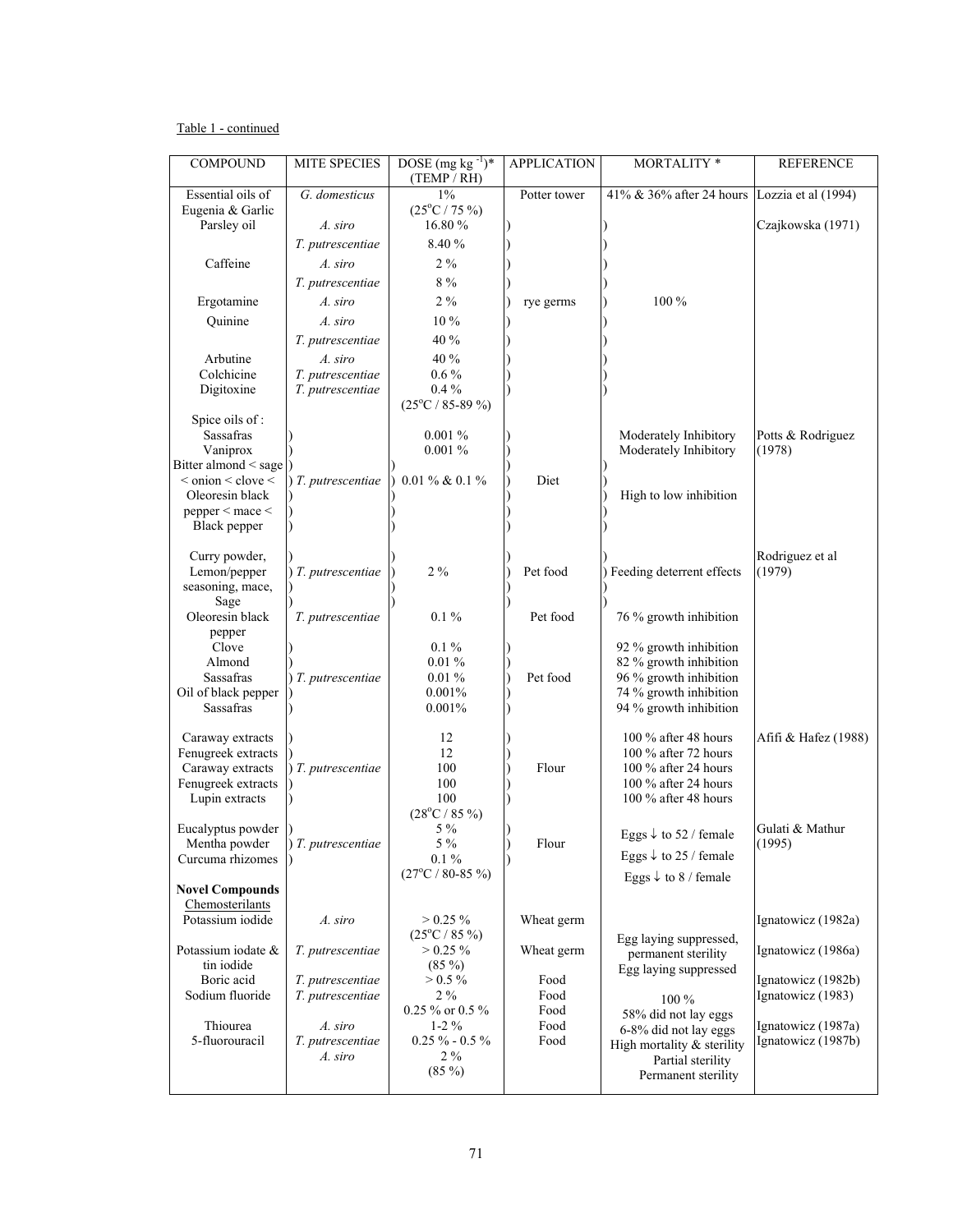## Table 1 - continued

| 0.01%<br>Colchicine<br>Food<br>Fecundity $\downarrow$ 89 %<br>Ignatowicz (1987c)<br>T. putrescentiae<br>$0.01\%$<br>Food<br>Fecundity $\downarrow$ 24 %<br>A. siro<br>$(25^{\circ}C / 85 \%)$<br><b>Fatty Acids</b><br>Capric acid<br>$1\%$<br>Dog food<br>T. putrescentiae<br>No eggs<br>Rodriguez (1972)<br>$2\%$<br>Propionic, butyric,<br>Dog food<br>T. putrescentiae<br>No eggs<br>caproic & caprylic<br>(27 °C / 80 %<br>acids<br>Propionic acid<br>Wheat<br>100 %<br>A. siro<br>$0.5 - 0.8 \%$<br>Simpson (1973)<br>Inorganic salts<br>Tricalcium phosphate<br>18 %<br>Food<br>50 % $\downarrow$ fecundity<br>T. putrescentiae<br>Boczek & Ignatowicz<br>31.5%<br>Food<br>(1979)<br>84 % $\downarrow$ fecundity<br>$0.5 - 1$ mm<br>100 % after 3-5 hours<br>$(25^{\circ}C / 85 \%)$<br>$1\%$<br>Food<br>$Ag_2So_4$ , $AgNO_3$<br>T. putrescentiae<br>Suppressed egg laying<br>Boczek et al (1984)<br>$>$ 3 %<br>$\downarrow$ adult longevity<br>$(25^{\circ}C / 85 \%)$<br>Antibiotics<br>Benzyl alcohol<br>3.25 %<br>Direct<br>87 % after 24 hours of<br>Castagnoli et al<br>T. putrescentiae<br>$(15-19^{\circ}C / > 80 \%)$<br>(1996)<br>motile stages<br>$(22^{\circ}C / > 80 \%)$<br>56 % egg hatch<br><b>Biological control</b><br>Predators<br>2000-3000<br>Markedly reduced mites<br>Zdarkova & Horak<br>Cheyletus eruditus<br>Astigmata<br>Empty store<br>predators / 100m <sup>2</sup><br>(1990)<br>(Field)<br>Successful control<br>$1:100 \& 1:1000$<br>Grain surface<br>Pulpan & Verner<br>Astigmata<br>(Predator: Prey)<br>(1965)<br>(Field)<br>2000-3000<br>Zdarkova (1991)<br>Cheyletin<br>Astigmata<br>Empty store<br>Population $\downarrow$ by 8.4 x<br>predators / 100m <sup>2</sup><br>(Field)<br>Pathogens<br>Protozoa<br>Weiser (1956)<br>Nosema steinhausi<br>T. putrescentiae<br>$(22-24$ °C / ~ 90 %)<br>Beerling et al (1993)<br>A. siro<br>$(22^{\circ}C / \sim 90\%)$<br>Pleistophora sp.<br>Beerling & van der<br>T. putrescentiae<br>Geest (1991)<br>A. siro<br>Fungi<br>$1.0 \times 10^7$<br>Hirsutella thompsonii<br>Wheat, cheese $\&$<br>No detectable effect<br>Anon (1983)<br>A. siro<br>A. chaetoxysilos<br>spores / ml<br>filter papers<br>$(20^{\circ}C / 70, 90 \&$<br>A. farris<br>$100\%$<br>L., destructor<br>T. putrescentiae<br>$1.4 \times 10^{7}$<br>Wheat, cheese &<br>Verticillium lecanii<br>A. siro<br>No detectable effect<br>Anon (1983) | <b>COMPOUND</b> | MITE SPECIES | DOSE (mg kg $^{-1}$ )*<br>(TEMP / RH) | <b>APPLICATION</b> | MORTALITY * | <b>REFERENCE</b> |
|--------------------------------------------------------------------------------------------------------------------------------------------------------------------------------------------------------------------------------------------------------------------------------------------------------------------------------------------------------------------------------------------------------------------------------------------------------------------------------------------------------------------------------------------------------------------------------------------------------------------------------------------------------------------------------------------------------------------------------------------------------------------------------------------------------------------------------------------------------------------------------------------------------------------------------------------------------------------------------------------------------------------------------------------------------------------------------------------------------------------------------------------------------------------------------------------------------------------------------------------------------------------------------------------------------------------------------------------------------------------------------------------------------------------------------------------------------------------------------------------------------------------------------------------------------------------------------------------------------------------------------------------------------------------------------------------------------------------------------------------------------------------------------------------------------------------------------------------------------------------------------------------------------------------------------------------------------------------------------------------------------------------------------------------------------------------------------------------------------------------------------------------------------------------------------------------------------------------------------------------------------------------------------------------------------------------------------------------------------------------------------------------------------|-----------------|--------------|---------------------------------------|--------------------|-------------|------------------|
|                                                                                                                                                                                                                                                                                                                                                                                                                                                                                                                                                                                                                                                                                                                                                                                                                                                                                                                                                                                                                                                                                                                                                                                                                                                                                                                                                                                                                                                                                                                                                                                                                                                                                                                                                                                                                                                                                                                                                                                                                                                                                                                                                                                                                                                                                                                                                                                                        |                 |              |                                       |                    |             |                  |
|                                                                                                                                                                                                                                                                                                                                                                                                                                                                                                                                                                                                                                                                                                                                                                                                                                                                                                                                                                                                                                                                                                                                                                                                                                                                                                                                                                                                                                                                                                                                                                                                                                                                                                                                                                                                                                                                                                                                                                                                                                                                                                                                                                                                                                                                                                                                                                                                        |                 |              |                                       |                    |             |                  |
|                                                                                                                                                                                                                                                                                                                                                                                                                                                                                                                                                                                                                                                                                                                                                                                                                                                                                                                                                                                                                                                                                                                                                                                                                                                                                                                                                                                                                                                                                                                                                                                                                                                                                                                                                                                                                                                                                                                                                                                                                                                                                                                                                                                                                                                                                                                                                                                                        |                 |              |                                       |                    |             |                  |
|                                                                                                                                                                                                                                                                                                                                                                                                                                                                                                                                                                                                                                                                                                                                                                                                                                                                                                                                                                                                                                                                                                                                                                                                                                                                                                                                                                                                                                                                                                                                                                                                                                                                                                                                                                                                                                                                                                                                                                                                                                                                                                                                                                                                                                                                                                                                                                                                        |                 |              |                                       |                    |             |                  |
|                                                                                                                                                                                                                                                                                                                                                                                                                                                                                                                                                                                                                                                                                                                                                                                                                                                                                                                                                                                                                                                                                                                                                                                                                                                                                                                                                                                                                                                                                                                                                                                                                                                                                                                                                                                                                                                                                                                                                                                                                                                                                                                                                                                                                                                                                                                                                                                                        |                 |              |                                       |                    |             |                  |
|                                                                                                                                                                                                                                                                                                                                                                                                                                                                                                                                                                                                                                                                                                                                                                                                                                                                                                                                                                                                                                                                                                                                                                                                                                                                                                                                                                                                                                                                                                                                                                                                                                                                                                                                                                                                                                                                                                                                                                                                                                                                                                                                                                                                                                                                                                                                                                                                        |                 |              |                                       |                    |             |                  |
|                                                                                                                                                                                                                                                                                                                                                                                                                                                                                                                                                                                                                                                                                                                                                                                                                                                                                                                                                                                                                                                                                                                                                                                                                                                                                                                                                                                                                                                                                                                                                                                                                                                                                                                                                                                                                                                                                                                                                                                                                                                                                                                                                                                                                                                                                                                                                                                                        |                 |              |                                       |                    |             |                  |
|                                                                                                                                                                                                                                                                                                                                                                                                                                                                                                                                                                                                                                                                                                                                                                                                                                                                                                                                                                                                                                                                                                                                                                                                                                                                                                                                                                                                                                                                                                                                                                                                                                                                                                                                                                                                                                                                                                                                                                                                                                                                                                                                                                                                                                                                                                                                                                                                        |                 |              |                                       |                    |             |                  |
|                                                                                                                                                                                                                                                                                                                                                                                                                                                                                                                                                                                                                                                                                                                                                                                                                                                                                                                                                                                                                                                                                                                                                                                                                                                                                                                                                                                                                                                                                                                                                                                                                                                                                                                                                                                                                                                                                                                                                                                                                                                                                                                                                                                                                                                                                                                                                                                                        |                 |              |                                       |                    |             |                  |
|                                                                                                                                                                                                                                                                                                                                                                                                                                                                                                                                                                                                                                                                                                                                                                                                                                                                                                                                                                                                                                                                                                                                                                                                                                                                                                                                                                                                                                                                                                                                                                                                                                                                                                                                                                                                                                                                                                                                                                                                                                                                                                                                                                                                                                                                                                                                                                                                        |                 |              |                                       |                    |             |                  |
|                                                                                                                                                                                                                                                                                                                                                                                                                                                                                                                                                                                                                                                                                                                                                                                                                                                                                                                                                                                                                                                                                                                                                                                                                                                                                                                                                                                                                                                                                                                                                                                                                                                                                                                                                                                                                                                                                                                                                                                                                                                                                                                                                                                                                                                                                                                                                                                                        |                 |              |                                       |                    |             |                  |
|                                                                                                                                                                                                                                                                                                                                                                                                                                                                                                                                                                                                                                                                                                                                                                                                                                                                                                                                                                                                                                                                                                                                                                                                                                                                                                                                                                                                                                                                                                                                                                                                                                                                                                                                                                                                                                                                                                                                                                                                                                                                                                                                                                                                                                                                                                                                                                                                        |                 |              |                                       |                    |             |                  |
|                                                                                                                                                                                                                                                                                                                                                                                                                                                                                                                                                                                                                                                                                                                                                                                                                                                                                                                                                                                                                                                                                                                                                                                                                                                                                                                                                                                                                                                                                                                                                                                                                                                                                                                                                                                                                                                                                                                                                                                                                                                                                                                                                                                                                                                                                                                                                                                                        |                 |              |                                       |                    |             |                  |
|                                                                                                                                                                                                                                                                                                                                                                                                                                                                                                                                                                                                                                                                                                                                                                                                                                                                                                                                                                                                                                                                                                                                                                                                                                                                                                                                                                                                                                                                                                                                                                                                                                                                                                                                                                                                                                                                                                                                                                                                                                                                                                                                                                                                                                                                                                                                                                                                        |                 |              |                                       |                    |             |                  |
|                                                                                                                                                                                                                                                                                                                                                                                                                                                                                                                                                                                                                                                                                                                                                                                                                                                                                                                                                                                                                                                                                                                                                                                                                                                                                                                                                                                                                                                                                                                                                                                                                                                                                                                                                                                                                                                                                                                                                                                                                                                                                                                                                                                                                                                                                                                                                                                                        |                 |              |                                       |                    |             |                  |
|                                                                                                                                                                                                                                                                                                                                                                                                                                                                                                                                                                                                                                                                                                                                                                                                                                                                                                                                                                                                                                                                                                                                                                                                                                                                                                                                                                                                                                                                                                                                                                                                                                                                                                                                                                                                                                                                                                                                                                                                                                                                                                                                                                                                                                                                                                                                                                                                        |                 |              |                                       |                    |             |                  |
|                                                                                                                                                                                                                                                                                                                                                                                                                                                                                                                                                                                                                                                                                                                                                                                                                                                                                                                                                                                                                                                                                                                                                                                                                                                                                                                                                                                                                                                                                                                                                                                                                                                                                                                                                                                                                                                                                                                                                                                                                                                                                                                                                                                                                                                                                                                                                                                                        |                 |              |                                       |                    |             |                  |
|                                                                                                                                                                                                                                                                                                                                                                                                                                                                                                                                                                                                                                                                                                                                                                                                                                                                                                                                                                                                                                                                                                                                                                                                                                                                                                                                                                                                                                                                                                                                                                                                                                                                                                                                                                                                                                                                                                                                                                                                                                                                                                                                                                                                                                                                                                                                                                                                        |                 |              |                                       |                    |             |                  |
|                                                                                                                                                                                                                                                                                                                                                                                                                                                                                                                                                                                                                                                                                                                                                                                                                                                                                                                                                                                                                                                                                                                                                                                                                                                                                                                                                                                                                                                                                                                                                                                                                                                                                                                                                                                                                                                                                                                                                                                                                                                                                                                                                                                                                                                                                                                                                                                                        |                 |              |                                       |                    |             |                  |
|                                                                                                                                                                                                                                                                                                                                                                                                                                                                                                                                                                                                                                                                                                                                                                                                                                                                                                                                                                                                                                                                                                                                                                                                                                                                                                                                                                                                                                                                                                                                                                                                                                                                                                                                                                                                                                                                                                                                                                                                                                                                                                                                                                                                                                                                                                                                                                                                        |                 |              |                                       |                    |             |                  |
|                                                                                                                                                                                                                                                                                                                                                                                                                                                                                                                                                                                                                                                                                                                                                                                                                                                                                                                                                                                                                                                                                                                                                                                                                                                                                                                                                                                                                                                                                                                                                                                                                                                                                                                                                                                                                                                                                                                                                                                                                                                                                                                                                                                                                                                                                                                                                                                                        |                 |              |                                       |                    |             |                  |
|                                                                                                                                                                                                                                                                                                                                                                                                                                                                                                                                                                                                                                                                                                                                                                                                                                                                                                                                                                                                                                                                                                                                                                                                                                                                                                                                                                                                                                                                                                                                                                                                                                                                                                                                                                                                                                                                                                                                                                                                                                                                                                                                                                                                                                                                                                                                                                                                        |                 |              |                                       |                    |             |                  |
|                                                                                                                                                                                                                                                                                                                                                                                                                                                                                                                                                                                                                                                                                                                                                                                                                                                                                                                                                                                                                                                                                                                                                                                                                                                                                                                                                                                                                                                                                                                                                                                                                                                                                                                                                                                                                                                                                                                                                                                                                                                                                                                                                                                                                                                                                                                                                                                                        |                 |              |                                       |                    |             |                  |
|                                                                                                                                                                                                                                                                                                                                                                                                                                                                                                                                                                                                                                                                                                                                                                                                                                                                                                                                                                                                                                                                                                                                                                                                                                                                                                                                                                                                                                                                                                                                                                                                                                                                                                                                                                                                                                                                                                                                                                                                                                                                                                                                                                                                                                                                                                                                                                                                        |                 |              |                                       |                    |             |                  |
|                                                                                                                                                                                                                                                                                                                                                                                                                                                                                                                                                                                                                                                                                                                                                                                                                                                                                                                                                                                                                                                                                                                                                                                                                                                                                                                                                                                                                                                                                                                                                                                                                                                                                                                                                                                                                                                                                                                                                                                                                                                                                                                                                                                                                                                                                                                                                                                                        |                 |              |                                       |                    |             |                  |
|                                                                                                                                                                                                                                                                                                                                                                                                                                                                                                                                                                                                                                                                                                                                                                                                                                                                                                                                                                                                                                                                                                                                                                                                                                                                                                                                                                                                                                                                                                                                                                                                                                                                                                                                                                                                                                                                                                                                                                                                                                                                                                                                                                                                                                                                                                                                                                                                        |                 |              |                                       |                    |             |                  |
|                                                                                                                                                                                                                                                                                                                                                                                                                                                                                                                                                                                                                                                                                                                                                                                                                                                                                                                                                                                                                                                                                                                                                                                                                                                                                                                                                                                                                                                                                                                                                                                                                                                                                                                                                                                                                                                                                                                                                                                                                                                                                                                                                                                                                                                                                                                                                                                                        |                 |              |                                       |                    |             |                  |
|                                                                                                                                                                                                                                                                                                                                                                                                                                                                                                                                                                                                                                                                                                                                                                                                                                                                                                                                                                                                                                                                                                                                                                                                                                                                                                                                                                                                                                                                                                                                                                                                                                                                                                                                                                                                                                                                                                                                                                                                                                                                                                                                                                                                                                                                                                                                                                                                        |                 |              |                                       |                    |             |                  |
|                                                                                                                                                                                                                                                                                                                                                                                                                                                                                                                                                                                                                                                                                                                                                                                                                                                                                                                                                                                                                                                                                                                                                                                                                                                                                                                                                                                                                                                                                                                                                                                                                                                                                                                                                                                                                                                                                                                                                                                                                                                                                                                                                                                                                                                                                                                                                                                                        |                 |              |                                       |                    |             |                  |
|                                                                                                                                                                                                                                                                                                                                                                                                                                                                                                                                                                                                                                                                                                                                                                                                                                                                                                                                                                                                                                                                                                                                                                                                                                                                                                                                                                                                                                                                                                                                                                                                                                                                                                                                                                                                                                                                                                                                                                                                                                                                                                                                                                                                                                                                                                                                                                                                        |                 |              |                                       |                    |             |                  |
|                                                                                                                                                                                                                                                                                                                                                                                                                                                                                                                                                                                                                                                                                                                                                                                                                                                                                                                                                                                                                                                                                                                                                                                                                                                                                                                                                                                                                                                                                                                                                                                                                                                                                                                                                                                                                                                                                                                                                                                                                                                                                                                                                                                                                                                                                                                                                                                                        |                 |              |                                       |                    |             |                  |
|                                                                                                                                                                                                                                                                                                                                                                                                                                                                                                                                                                                                                                                                                                                                                                                                                                                                                                                                                                                                                                                                                                                                                                                                                                                                                                                                                                                                                                                                                                                                                                                                                                                                                                                                                                                                                                                                                                                                                                                                                                                                                                                                                                                                                                                                                                                                                                                                        |                 |              |                                       |                    |             |                  |
|                                                                                                                                                                                                                                                                                                                                                                                                                                                                                                                                                                                                                                                                                                                                                                                                                                                                                                                                                                                                                                                                                                                                                                                                                                                                                                                                                                                                                                                                                                                                                                                                                                                                                                                                                                                                                                                                                                                                                                                                                                                                                                                                                                                                                                                                                                                                                                                                        |                 |              |                                       |                    |             |                  |
|                                                                                                                                                                                                                                                                                                                                                                                                                                                                                                                                                                                                                                                                                                                                                                                                                                                                                                                                                                                                                                                                                                                                                                                                                                                                                                                                                                                                                                                                                                                                                                                                                                                                                                                                                                                                                                                                                                                                                                                                                                                                                                                                                                                                                                                                                                                                                                                                        |                 |              |                                       |                    |             |                  |
|                                                                                                                                                                                                                                                                                                                                                                                                                                                                                                                                                                                                                                                                                                                                                                                                                                                                                                                                                                                                                                                                                                                                                                                                                                                                                                                                                                                                                                                                                                                                                                                                                                                                                                                                                                                                                                                                                                                                                                                                                                                                                                                                                                                                                                                                                                                                                                                                        |                 |              |                                       |                    |             |                  |
|                                                                                                                                                                                                                                                                                                                                                                                                                                                                                                                                                                                                                                                                                                                                                                                                                                                                                                                                                                                                                                                                                                                                                                                                                                                                                                                                                                                                                                                                                                                                                                                                                                                                                                                                                                                                                                                                                                                                                                                                                                                                                                                                                                                                                                                                                                                                                                                                        |                 |              |                                       |                    |             |                  |
|                                                                                                                                                                                                                                                                                                                                                                                                                                                                                                                                                                                                                                                                                                                                                                                                                                                                                                                                                                                                                                                                                                                                                                                                                                                                                                                                                                                                                                                                                                                                                                                                                                                                                                                                                                                                                                                                                                                                                                                                                                                                                                                                                                                                                                                                                                                                                                                                        |                 |              |                                       |                    |             |                  |
|                                                                                                                                                                                                                                                                                                                                                                                                                                                                                                                                                                                                                                                                                                                                                                                                                                                                                                                                                                                                                                                                                                                                                                                                                                                                                                                                                                                                                                                                                                                                                                                                                                                                                                                                                                                                                                                                                                                                                                                                                                                                                                                                                                                                                                                                                                                                                                                                        |                 |              |                                       |                    |             |                  |
|                                                                                                                                                                                                                                                                                                                                                                                                                                                                                                                                                                                                                                                                                                                                                                                                                                                                                                                                                                                                                                                                                                                                                                                                                                                                                                                                                                                                                                                                                                                                                                                                                                                                                                                                                                                                                                                                                                                                                                                                                                                                                                                                                                                                                                                                                                                                                                                                        |                 |              |                                       |                    |             |                  |
|                                                                                                                                                                                                                                                                                                                                                                                                                                                                                                                                                                                                                                                                                                                                                                                                                                                                                                                                                                                                                                                                                                                                                                                                                                                                                                                                                                                                                                                                                                                                                                                                                                                                                                                                                                                                                                                                                                                                                                                                                                                                                                                                                                                                                                                                                                                                                                                                        |                 |              |                                       |                    |             |                  |
|                                                                                                                                                                                                                                                                                                                                                                                                                                                                                                                                                                                                                                                                                                                                                                                                                                                                                                                                                                                                                                                                                                                                                                                                                                                                                                                                                                                                                                                                                                                                                                                                                                                                                                                                                                                                                                                                                                                                                                                                                                                                                                                                                                                                                                                                                                                                                                                                        |                 |              |                                       |                    |             |                  |
| filter papers<br>A. chaetoxysilos<br>spores / ml                                                                                                                                                                                                                                                                                                                                                                                                                                                                                                                                                                                                                                                                                                                                                                                                                                                                                                                                                                                                                                                                                                                                                                                                                                                                                                                                                                                                                                                                                                                                                                                                                                                                                                                                                                                                                                                                                                                                                                                                                                                                                                                                                                                                                                                                                                                                                       |                 |              |                                       |                    |             |                  |
| $(20^{\circ}C / 70, 90 \&$<br>A. farris<br>L. destructor<br>$100\%$                                                                                                                                                                                                                                                                                                                                                                                                                                                                                                                                                                                                                                                                                                                                                                                                                                                                                                                                                                                                                                                                                                                                                                                                                                                                                                                                                                                                                                                                                                                                                                                                                                                                                                                                                                                                                                                                                                                                                                                                                                                                                                                                                                                                                                                                                                                                    |                 |              |                                       |                    |             |                  |
| T. putrescentiae                                                                                                                                                                                                                                                                                                                                                                                                                                                                                                                                                                                                                                                                                                                                                                                                                                                                                                                                                                                                                                                                                                                                                                                                                                                                                                                                                                                                                                                                                                                                                                                                                                                                                                                                                                                                                                                                                                                                                                                                                                                                                                                                                                                                                                                                                                                                                                                       |                 |              |                                       |                    |             |                  |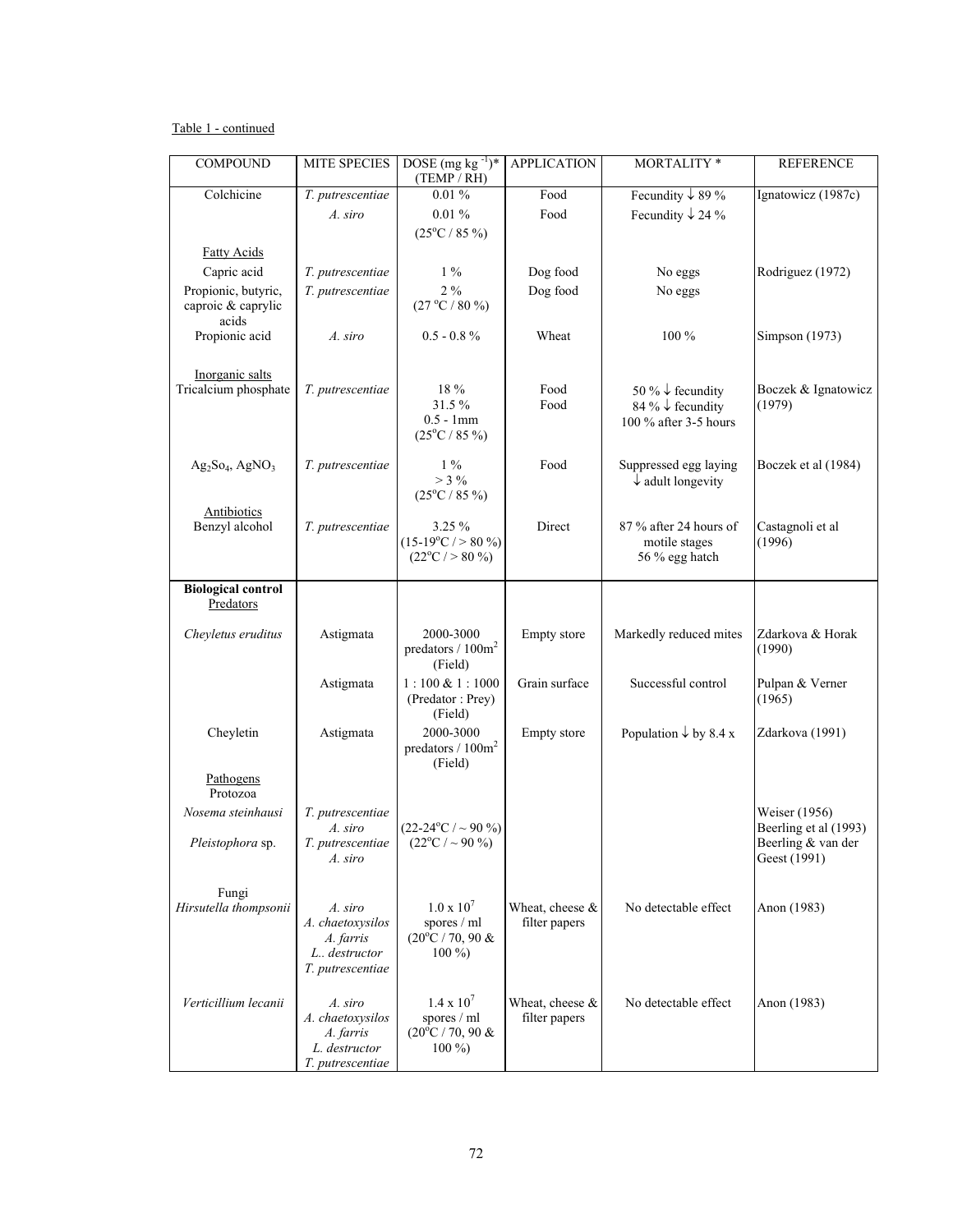## Table 1 - continued

| <b>COMPOUND</b>                                                                                                | <b>MITE SPECIES</b>                    | DOSE (mg kg $^{-1}$ )*<br>(TEMP / RH) | <b>APPLICATION</b> | <b>MORTALITY*</b>                                                   | <b>REFERENCE</b>               |
|----------------------------------------------------------------------------------------------------------------|----------------------------------------|---------------------------------------|--------------------|---------------------------------------------------------------------|--------------------------------|
| Aspergillus versicolor<br>Aspergillus flavus<br>Aspergillus nidulans<br>Pencillium rubrum                      | T. putrescentiae                       | $(27^{\circ}C / 85 \%)$               | Culture            | Females did not develop or<br>lay eggs, longevity<br>shortened      | Rodriguez et al<br>(1984)      |
| Aspergillus ochraceus<br>Aspergillus versicolor<br>Aspergillus nidulans<br>Fusarium popae<br>Pencillium rubrum | T. putrescentiae                       | $(27^{\circ}C / 85 \%)$               | Culture            | Most toxic                                                          | Rodriguez et al<br>(1984)      |
| Sporendonema sebi<br>Aspergillus restrictus                                                                    | A. siro                                | $(20^{\circ}C / 75 \%)$               | Food               | $\downarrow$ reproduction, high<br>mortality & retarded dev.        | Solomon et al (1964)           |
| aflatoxin, citrinin,<br>ochratoxin, pencillic<br>acid                                                          | T. putrescentiae                       | $(27^{\circ}C / 85 \%)$               | Culture            | Mild acute toxicity in<br>developing generation<br>Lethal to $F_1s$ | Rodriguez et al<br>(1980)      |
| Cladosporium<br>cladosporiodes,<br>Aspergillus repens<br>Aspergillus ruber<br>Pencillium cyclopium             | A. siro<br>L. destructor<br>T. longior | $(20^{\circ}C / 90 \%)$               | Food               | Fewer eggs produced<br>Male longevity $\downarrow$                  | Parkinson et al<br>(1991a & b) |

\* - Unless otherwise indicated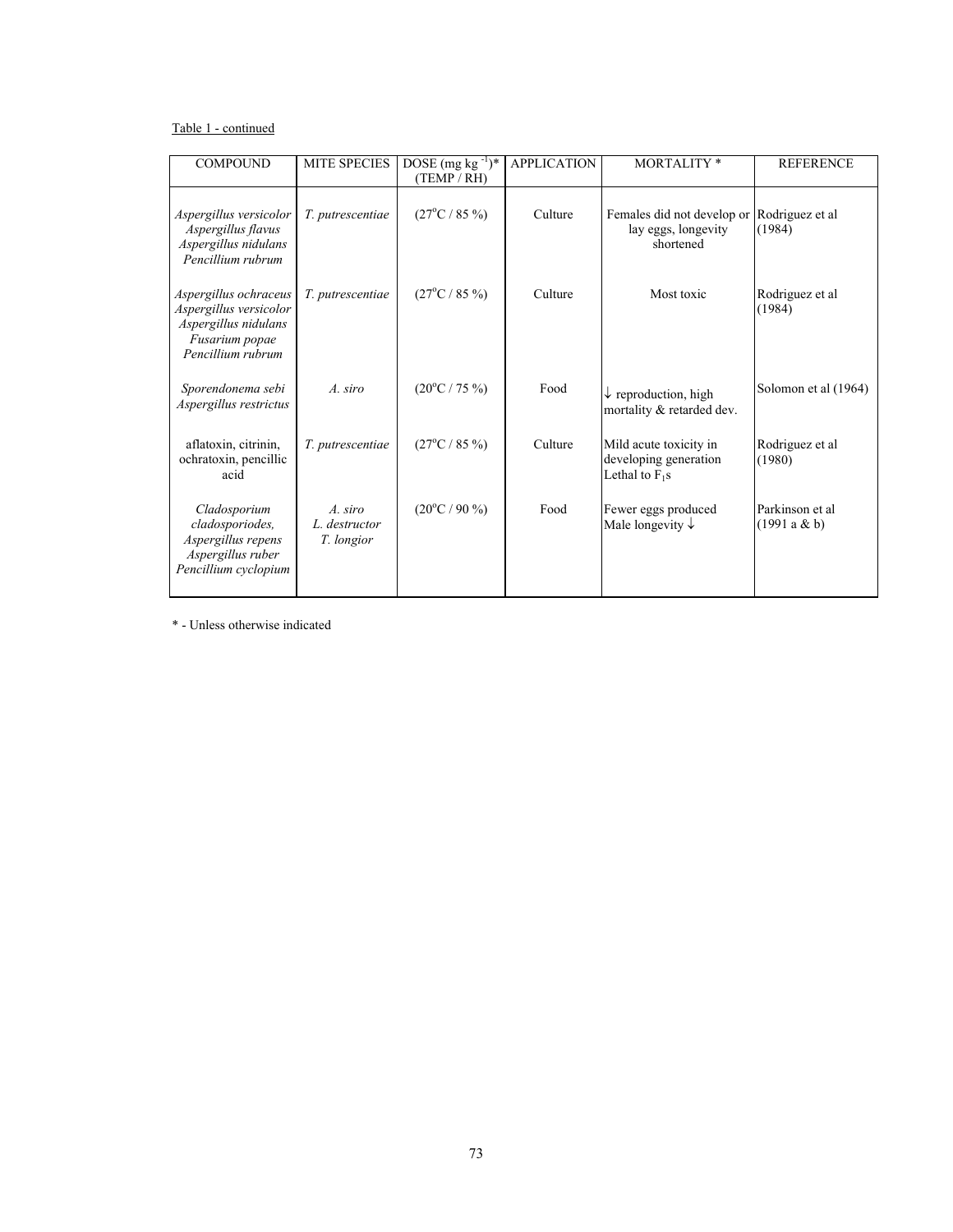| Table 2 - Advantages and disadvantages in the use of some alternative compounds for the |  |
|-----------------------------------------------------------------------------------------|--|
| control of storage mites                                                                |  |

| <b>COMPOUND / TYPE</b>                    | <b>ADVANTAGES</b>                                                          | <b>DISADVANTAGES</b>                               |  |
|-------------------------------------------|----------------------------------------------------------------------------|----------------------------------------------------|--|
| <b>Growth regulators</b>                  | Specific for target pests<br>٠                                             | Vary in efficacy against mites<br>$\bullet$        |  |
|                                           | Low toxicity to beneficial organisms<br>$\bullet$                          | Cross resistance in OP resistant<br>$\bullet$      |  |
|                                           | and mammals<br>Persistant                                                  | insects                                            |  |
|                                           | ٠<br>Effective against insects<br>$\bullet$                                |                                                    |  |
|                                           | Commercial compounds available<br>٠                                        |                                                    |  |
| <b>Inert dusts</b>                        | Resistance will not occur<br>$\bullet$                                     | Behavioural avoidance may occur<br>$\bullet$       |  |
|                                           | Persistant<br>$\bullet$                                                    | Less effective at high r.h.<br>$\bullet$           |  |
|                                           | Effective against insects<br>$\bullet$                                     | Small particle dusts are a respirable<br>$\bullet$ |  |
|                                           | Large particle formulations safe<br>$\bullet$                              | hazard                                             |  |
|                                           | No toxic residues<br>$\bullet$                                             | Slow-acting<br>$\bullet$                           |  |
|                                           | Low mammalian toxicity<br>٠                                                | Affects grain flow                                 |  |
|                                           | Commercial compounds available<br>$\bullet$<br>Cost effective<br>$\bullet$ |                                                    |  |
|                                           | Registered for storage use in some<br>$\bullet$                            |                                                    |  |
|                                           | countries                                                                  |                                                    |  |
| <b>Botanicals</b>                         |                                                                            |                                                    |  |
| Azadirachtin                              | Effective against insects<br>٠                                             | Delayed effect<br>$\bullet$                        |  |
|                                           | Possible increased persistance in<br>٠                                     | No information on efficacy against                 |  |
|                                           | store.<br>Quite selective<br>$\bullet$                                     | storage mites                                      |  |
|                                           | Low mammalian toxicity<br>٠                                                |                                                    |  |
|                                           | Resistance not detected<br>$\bullet$                                       |                                                    |  |
|                                           | Commercial compounds available<br>$\bullet$                                |                                                    |  |
|                                           |                                                                            |                                                    |  |
| Others                                    | Vast array of products<br>$\bullet$                                        | Some extracts may taint grain<br>$\bullet$         |  |
|                                           | Efficacy against mites varies<br>$\bullet$                                 |                                                    |  |
| Pyrethroids                               | Multiple modes of action<br>٠                                              | Toxic residues<br>$\bullet$                        |  |
|                                           | Reduced resistance threat<br>$\bullet$                                     | Resistance potential<br>$\bullet$                  |  |
|                                           | Degrade slowly under UK conditions<br>$\bullet$                            | Degradation increases as<br>$\bullet$              |  |
|                                           | Toxicity increased at lower<br>$\bullet$<br>temperatures                   | temperature increases                              |  |
|                                           | Effective against mites and insects<br>$\bullet$                           |                                                    |  |
|                                           | Commercial compounds available<br>$\bullet$                                |                                                    |  |
|                                           | Registered for use in some countries<br>٠                                  |                                                    |  |
|                                           |                                                                            |                                                    |  |
| <b>Novel compounds</b><br>Chemosterilants | Efficacy against storage mites well<br>٠                                   | Usually highly toxic                               |  |
|                                           | known                                                                      | Activity not specific to target pest<br>$\bullet$  |  |
|                                           | Used with attractants to target pest                                       |                                                    |  |
|                                           |                                                                            |                                                    |  |
|                                           | Effective against storage mites                                            | Short-lived protection                             |  |
| <b>Fatty acids</b>                        |                                                                            | Grain killed                                       |  |
|                                           | May be food additives                                                      | Efficacy against mites varies<br>$\bullet$         |  |
| Inorganic salts                           | Some effective against mites                                               | High doses required<br>$\bullet$                   |  |
|                                           | Resistance unlikely                                                        |                                                    |  |
|                                           |                                                                            |                                                    |  |
|                                           |                                                                            |                                                    |  |
|                                           | Avermectins effective at low doses<br>against phytophagous mites           | Resistance potential                               |  |
| Antibiotics                               | Commercial compounds available<br>$\bullet$                                |                                                    |  |
|                                           |                                                                            |                                                    |  |